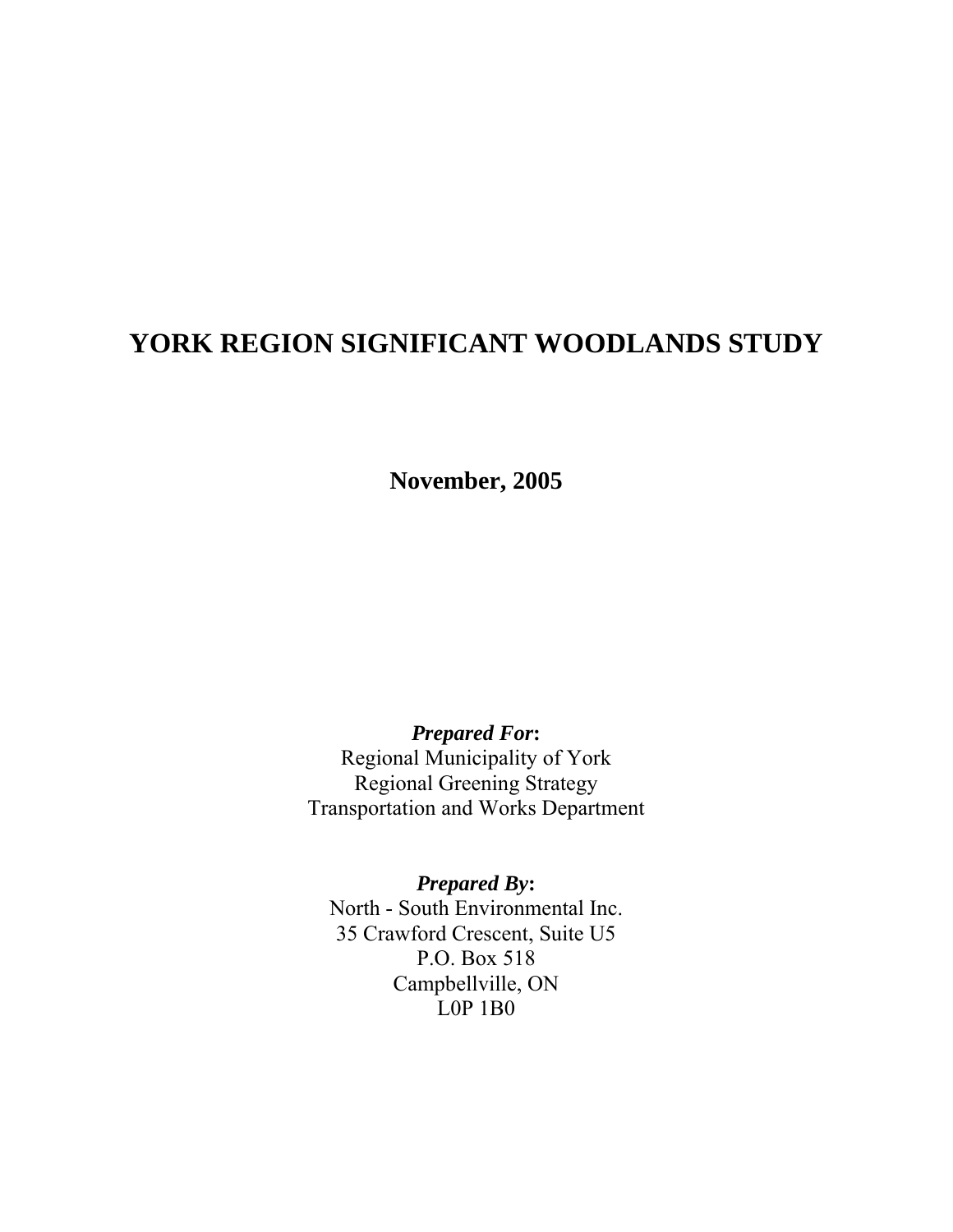## **Study Team**

North - South Environmental Inc. Mirek Sharp: project manager, principal researcher and report author Brent Tegler: technical advisor and report editing David Ferguson: woodland layer update Richard Czok: GIS, map products and presentation material for open houses

C. Wren & Associates Shawna Peddle: public consultation

Arborvitae Environmental Services Chris Wedeles: project advisor

## **York Region Project Team**

Sandra Malcic: Regional Greening Co-ordinator, project manager Ian Buchanan: Manager of Natural Heritage and Forestry Services, project advisor Barbara Jeffrey: Senior Project Co-ordinator, planning advisor Susan Chin-Snelgrove: Geomatics advisor

## **Technical Advisory Team**

Danijela Puric-Mladenovic (OMNR) Bohdan Kowalyk (OMNR) Michael Peppard (Ontario Nature) Andrew Kenny (University of Toronto) Kim Baker (Lake Simcoe Conservation Authority) Graeme Davis (Lake Simcoe Conservation Authority) Dena Lewis (Toronto Region Conservation Authority) Douglas Wells (Forestry Department, York Region) James Lane (Forestry Department, York Region)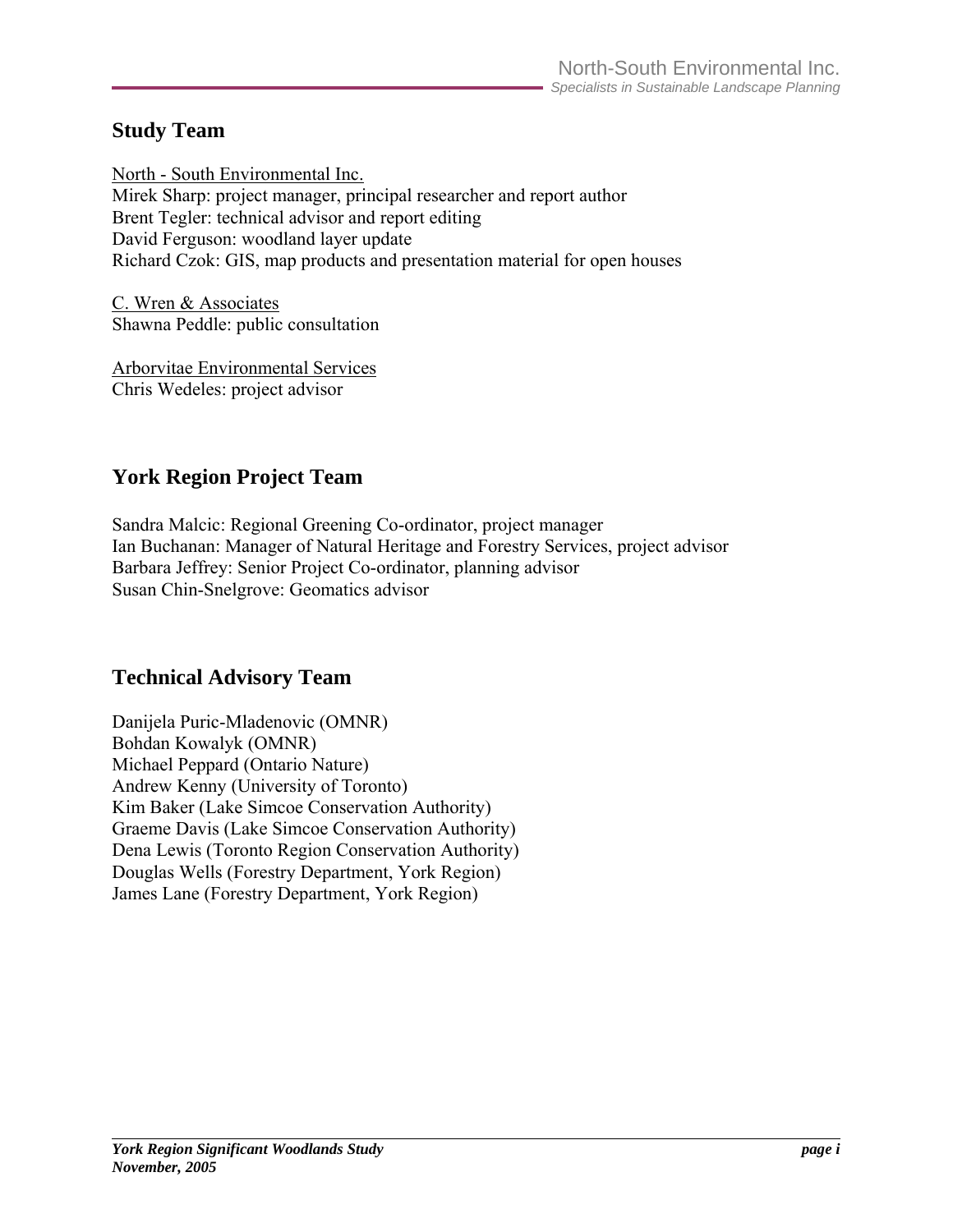## **Table of Contents**

| 1.0 |       |                                                                       |  |
|-----|-------|-----------------------------------------------------------------------|--|
| 1.1 |       |                                                                       |  |
| 1.2 |       |                                                                       |  |
| 2.0 |       |                                                                       |  |
| 2.1 |       |                                                                       |  |
| 2.2 |       |                                                                       |  |
| 2.3 |       |                                                                       |  |
| 2.4 |       |                                                                       |  |
|     | 2.4.1 |                                                                       |  |
|     | 2.4.2 |                                                                       |  |
|     | 2.4.3 |                                                                       |  |
|     | 2.4.4 |                                                                       |  |
|     | 2.4.5 |                                                                       |  |
|     | 2.4.6 |                                                                       |  |
|     | 2.4.7 |                                                                       |  |
| 2.5 |       |                                                                       |  |
|     | 2.5.1 |                                                                       |  |
|     | 2.5.2 |                                                                       |  |
|     | 2.5.3 |                                                                       |  |
| 2.6 |       |                                                                       |  |
| 3.0 |       |                                                                       |  |
| 3.1 |       |                                                                       |  |
|     | 3.1.1 |                                                                       |  |
|     | 3.1.2 | Breakdown of Woodlands by Municipality and Watershed 19               |  |
|     | 3.1.3 |                                                                       |  |
| 3.2 |       |                                                                       |  |
|     | 3.2.1 |                                                                       |  |
|     | 3.2.2 |                                                                       |  |
|     | 3.2.3 | Summary of Selected Criteria for Evaluating Woodland Significance  38 |  |
|     | 3.2.4 |                                                                       |  |
| 3.3 |       |                                                                       |  |
|     |       |                                                                       |  |
| 3.4 |       |                                                                       |  |
|     | 3.4.1 | Significant Woodlands on the ORM Defined using MNR Criteria 44        |  |
| 4.0 |       |                                                                       |  |
| 41  |       |                                                                       |  |
|     | 4.1.1 |                                                                       |  |
|     | 4.1.2 | Establish Priorities for Restoring Gaps between Woodland Patches 46   |  |
|     | 4.1.3 |                                                                       |  |
|     | 4.1.4 |                                                                       |  |
| 4.2 |       |                                                                       |  |
|     | 4.2.1 |                                                                       |  |
|     | 4.2.2 |                                                                       |  |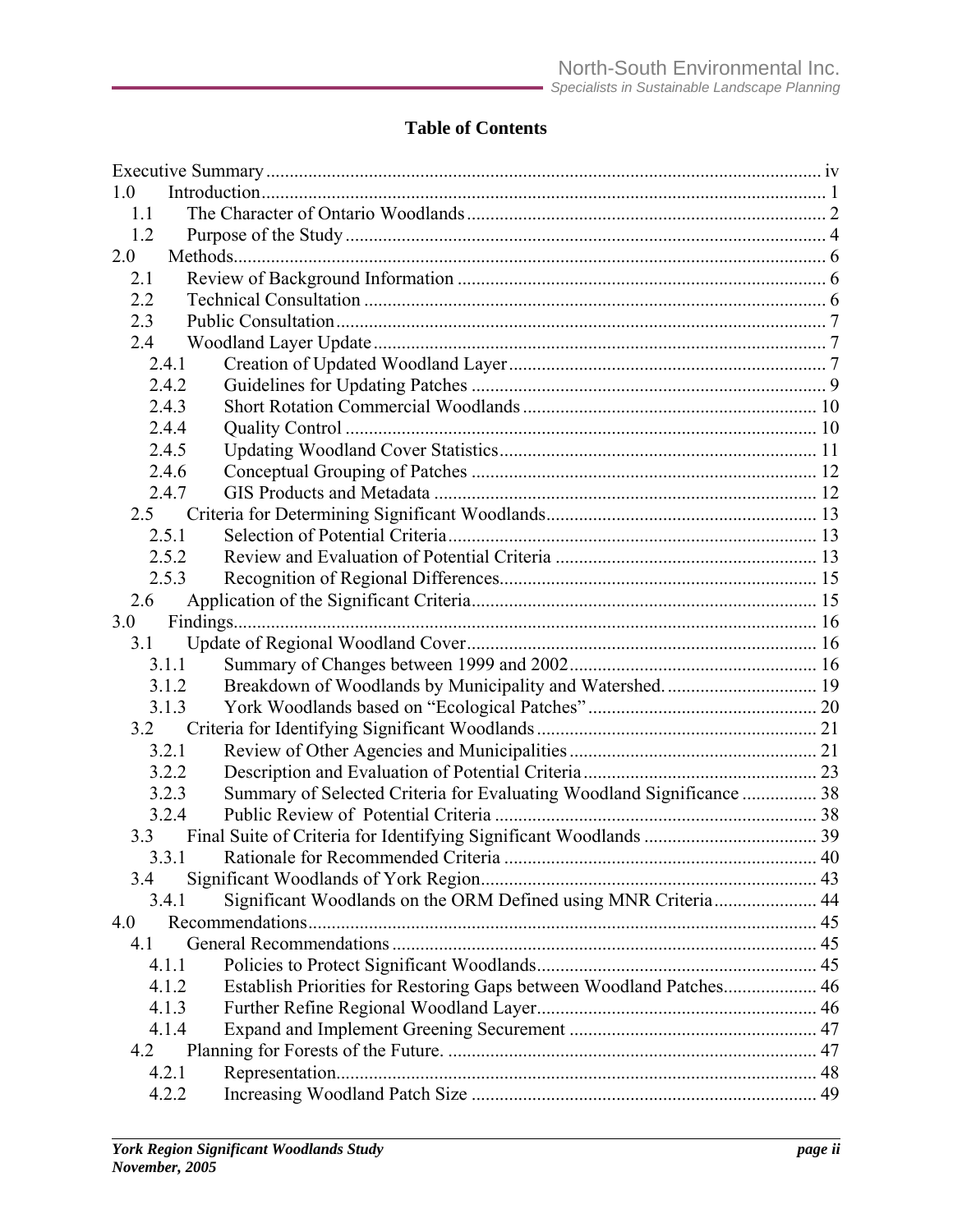|    | 423   |  |
|----|-------|--|
|    | 4.2.4 |  |
|    | 4.2.5 |  |
|    | 4.2.6 |  |
|    | 427   |  |
| 50 |       |  |

## **List of Figures and Tables**

## **List of Appendices**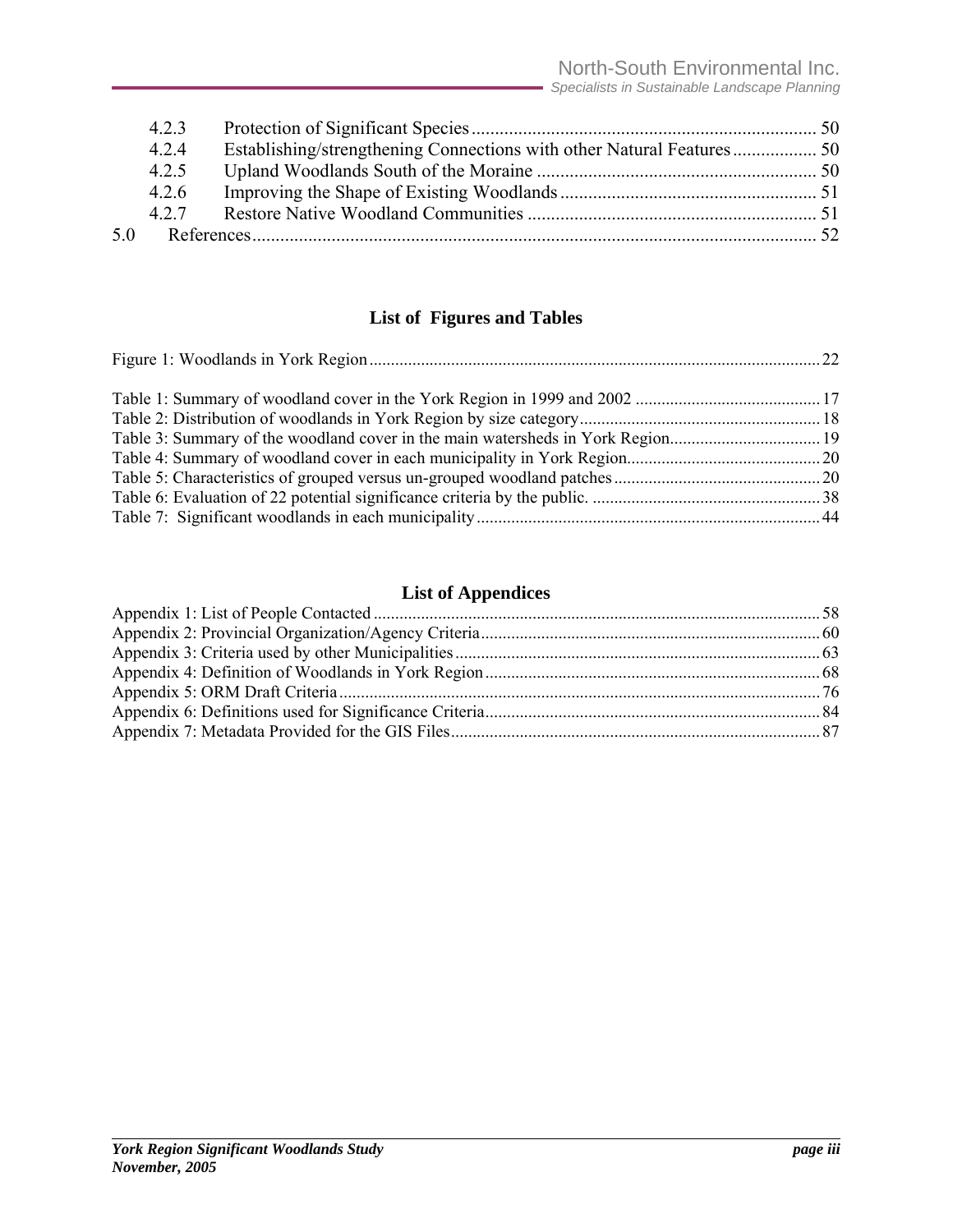## <span id="page-4-0"></span>**EXECUTIVE SUMMARY**

#### **Introduction and Purpose**

Approximately 80% of southern Ontario's original woodland cover has been removed. Although this reduction in native woodlands is substantial, what may be more critical is that the remaining woodland patches are much smaller and younger than in the past, and they are often highly disturbed. As a result, woodland conservation in southern Ontario has become a high priority and many organizations, government agencies, including regional municipalities, are involved in programs to increase woodland cover. York Region was approximately 80% forest at the time of settlement. The current forest cover is approximately 23%, with a current goal to attain 25% cover. This study serves several purposes:

- 1. it assists in the implementation of York Region's Greening Strategy;
- 2. it will provide information to implement the Provincial Policy Statement; and
- 3. it fulfils obligations made in ROPA 37 to address the protection of significant woodlands in York Region.

The Greening Strategy is a corporate strategy developed to provide context for Regional decision making that affects the natural environment. This long-term Strategy is a multi-focused initiative intended to ensure that York Region's natural heritage is maintained for future generations. The findings of this study will indirectly serve a number of Greening Strategy initiatives, but is directly required to:

- i. address Significant Woodlands policy within the Provincial Policy Statement;
- ii. administer the Regional Forest Conservation By-law; and
- iii. direct securement and naturalization initiatives.

In order to implement the Provincial Policy Statement (PPS), it is necessary to identify significant woodlands. The PPS does not allow development and site alteration in "*significant woodlands* south and east of Canadian Shield… unless it has been demonstrated that there will be no *negative impacts* on the natural features or their *ecological functions*" (Provincial Policy Statement 2005). However, the definition of significant woodlands provided in the PPS is not specific enough to enable precise identification of significant woodland patches, and indicates that municipalities can develop approaches that achieve or exceed the same objective.

The Regional Municipality of York (York Region) initiated ROPA 37 in 2001. Following public consultation, it was decided to postpone addressing the significant woodlands component until a study could be completed to serve as a basis for mapping and policy development. This provided the impetus for the present study. This study only addresses the identification of woodlands based from a scientific perspective. It did not address policy approaches to protecting woodlands, which is deemed to be a future task.

#### **Methods**

There are three main components to York Region Significant Woodland Study:

- 1. update the York Region woodland patch layer;
- 2. define criteria for identifying significant woodlands in York Region; and
- 3. identify opportunities for restoration and stewardship of regenerated and/or new woodlands in York Region.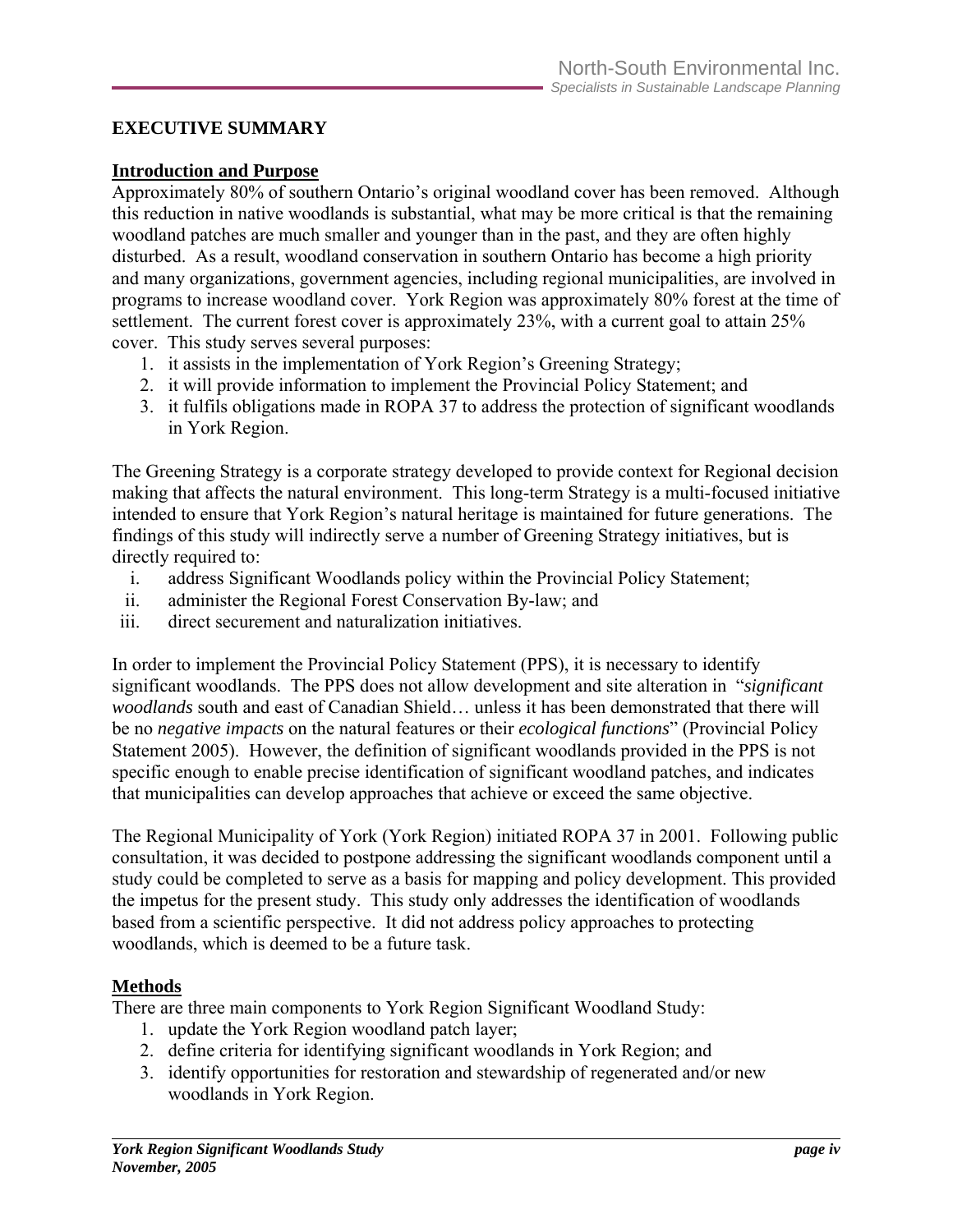The existing mapping of woodlands, which was undertaken by the Region based on 1999 colour aerial photographs, was updated using similar methods, but more recent, 2002, colour aerial photographs. The process focused mainly on identifying changes to woodland patches that resulted from development, and boundary revisions (including the inclusion of new patches) that resulted from the succession of young woody growth into young forests. Woodlands were defined using York Region's 1991 tree by-law. A review of other southern Ontario municipalities that have undertaken significant woodland studies was undertaken. From this, and in consultation with the Technical Advisory Team (TAT), a long list of possible criteria was assembled. This was then analyzed and after substantial discussion among team members and the TAT, a final set of criteria for identifying significant woodlands was determined. These criteria were applied to the updated woodlands mapping to identify those woodlands which should be considered significant. Not all the data required to fully apply the criteria are available, thus the identification of significant woodlands in only an approximation. In particular, on the Oak Ridge Moraine, the draft guidelines for identifying significant woodlands under development by the Ministry of Natural Resources will apply, and these will often require site-specific studies to apply. Based on the review of the scientific literature and other municipality's studies findings, a series of recommendations were developed. The Region's criteria for securement were reviewed and guidelines to assist with their implementation were provided. The study process also included two Public Open Houses, in which we presented the study purpose, input to the selection of criteria sought, and the draft findings of the study. Local area municipalities were also consulted in a workshop format to obtain input into the development of criteria for identifying significant woodlands.

## **Findings**

The updated woodlands layer was developed digitally in a Geographic Information System and was provided as a digital product to the Region. The review of other studies as well as the evaluation of the long list of criteria are all documented in the final report for the study. The final list of criteria for identifying significant woodlands are as follows. Only one criterion needs to be fulfilled for a woodland to be identified as significant.

- *1. Any woodland that supports any of the following:* 
	- *i) any G1, G2, G3, S1, S2, or S3 plant or animal species, or community as designated by NHIC; or*
	- *ii) any species designated by COSEWIC or COSSARO as Threatened, Endangered, or of Special Concern.*
- *2. Any woodland that is within 30 metres of a watercourse, surface water feature or evaluated wetland.*
- *3. Any woodland over 2 ha:* 
	- *i) that is within 100 metres of another significant feature, or*
	- *ii) that occurs within the Regional Greenlands System.*
- *4. Any woodland south of the Oak Ridges Moraine that is greater than or equal to 4 ha in size.*
- *5. Any woodland north of the Oak Ridges moraine that is greater than or equal to 10 ha in size.*
- *6. Any woodland that occurs on the ORM will be evaluated for significance based on the requirements of the Oak Ridges Moraine Conservation Plan and associated guidelines (OMNR 2004, see Appendix 5)*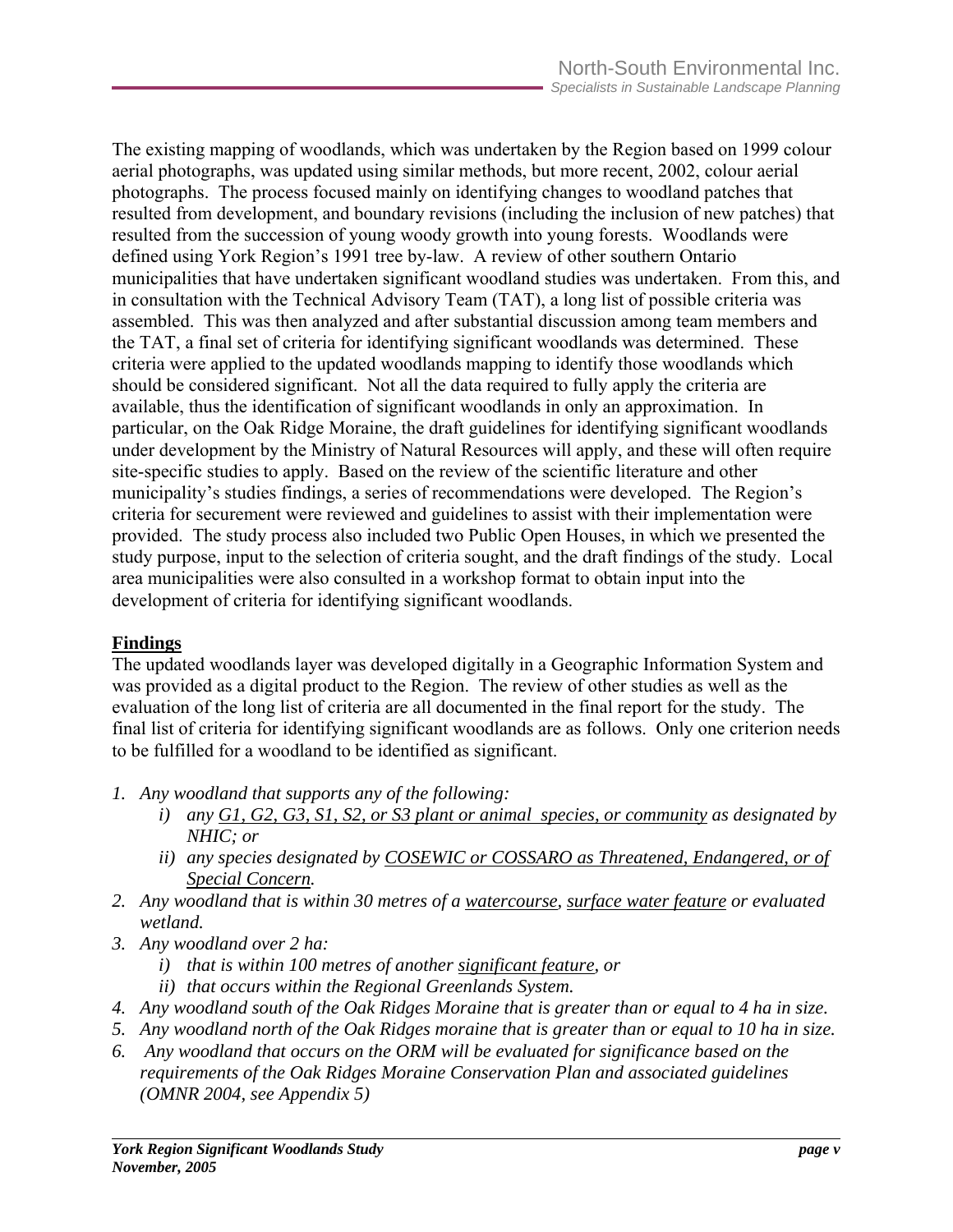The application of the criteria identified approximately 97.5% of the total woodland area in the Region as significant. However, only 79.8% of all woodland patches are considered significant. This apparent discrepancy between area and number of patches is owing the very high proportion of patches that are very small (see Table below). Although 55% of all woodland patches in the Region are less than 2 ha, they accounts for only 5% of the area, and the substantial proportion of total woodland area that is considered significant excludes the large number of small patches. The mean size of significant woodland patches is 12.28 ha, which is larger than the mean size of all woodlands, as would be expected. The amount of significant woodland is similar to Halton Region, where 97% of all woodlands were considered significant. In Middlesex County, only 74% of all woodlands were considered significant.

The area of woodlands in each area municipality that are considered significant varies little from the Regional average of 97.5%. Some of the more urbanized municipalities have a very slightly lower proportion of woodlands considered significant (Aurora, 95.2%; Newmarket, 95.1%; Vaughan 96.3%; and Markham 91.2%) as a result of the higher proportion of smaller woodlands there. A slightly higher proportion of woodlands in the more rural municipalities are considered significant (Georgina, 97.8%; E. Gwillimbury; King, 97.4%; and Whitchurch-Stouffville, 98.4%). Richmond Hill falls in the middle, being an urbanized community, but with 97.1% of its woodlands considered significant.

| <b>Municipality</b> |                                        | Woodland cover (ha) and % cover of<br>each municipality | # patches <sup>1,2</sup>        |                                |                                        | mean patch size (ha)                 |
|---------------------|----------------------------------------|---------------------------------------------------------|---------------------------------|--------------------------------|----------------------------------------|--------------------------------------|
|                     | <b>Significant</b><br><b>Woodlands</b> | All Woodlands <sup>1</sup>                              | <b>Significant</b><br>Woodlands | <b>All</b><br><b>Woodlands</b> | <b>Significant</b><br><b>Woodlands</b> | <b>All</b><br>Woodlands <sup>1</sup> |
| Georgina            | $11,674.6(38.4\%)$                     | 11,942.5 (39.3%)                                        | 441                             | 603                            | 26.47                                  | 19.81                                |
| E. Gwillimbury      | 7270.1(29.4%)                          | 7494.1 (30.3%)                                          | 461                             | 621                            | 15.77                                  | 12.07                                |
| King                | 8127.5 (24.1%)                         | 8343.2 (24.8%)                                          | 747                             | 845                            | 10.88                                  | 9.76                                 |
| Newmarket           | 330.5 (8.7%)                           | 347.4 (9.1%)                                            | 73                              | 91                             | 4.53                                   | 3.82                                 |
| Aurora              | 862.8 (17.5%)                          | 906.6 (18.3%)                                           | 118                             | 152                            | 7.31                                   | 5.96                                 |
| Richmond Hill       | 1360.4 (13.4%)                         | 1401.0 (13.8%)                                          | 187                             | 229                            | 7.28                                   | 6.12                                 |
| Whit-Stouffville    | 5981.3 (28.3%)                         | 6077.4 (28.8%)                                          | 457                             | 559                            | 13.09                                  | 10.87                                |
| Vaughan             | 3185.8 (11.6%)                         | 3306.9 (12.1%)                                          | 455                             | 564                            | 7.00                                   | 5.86                                 |
| Markham             | $1180.6(5.6\%)$                        | $1294.7(6.1\%)$                                         | 317                             | 414                            | 3.72                                   | 3.13                                 |
| <b>York Region</b>  | 39,973.1 (22.5%)                       | $41,013.84$ $(23.1\%)$ <sup>1</sup>                     | 3256                            | $4078^{1,2}$                   | 12.28                                  | 10.06 <sup>1</sup>                   |

Significant woodlands in each municipality and in the Region overall

1. The statistics on significant woodlands incorporates woodlands defined by MNR for the purpose of applying the significant woodland criteria for the ORM (OMNR 2004). The MNR criteria include woodlands not captured by the definition used by York Region, thus the total woodland area and number of patches reported in the statistics in Table 7 is greater than that used for discussing the woodlands update (*e.g.*, in Table 4). Please refer to section 3.4.1 for a discussion on the significant woodlands on the ORM as defined using MNR criteria.

2. The sum of the number of patches in each municipality is greater than the total in the Region since any patch which straddles a municipal boundary will be counted in both municipalities.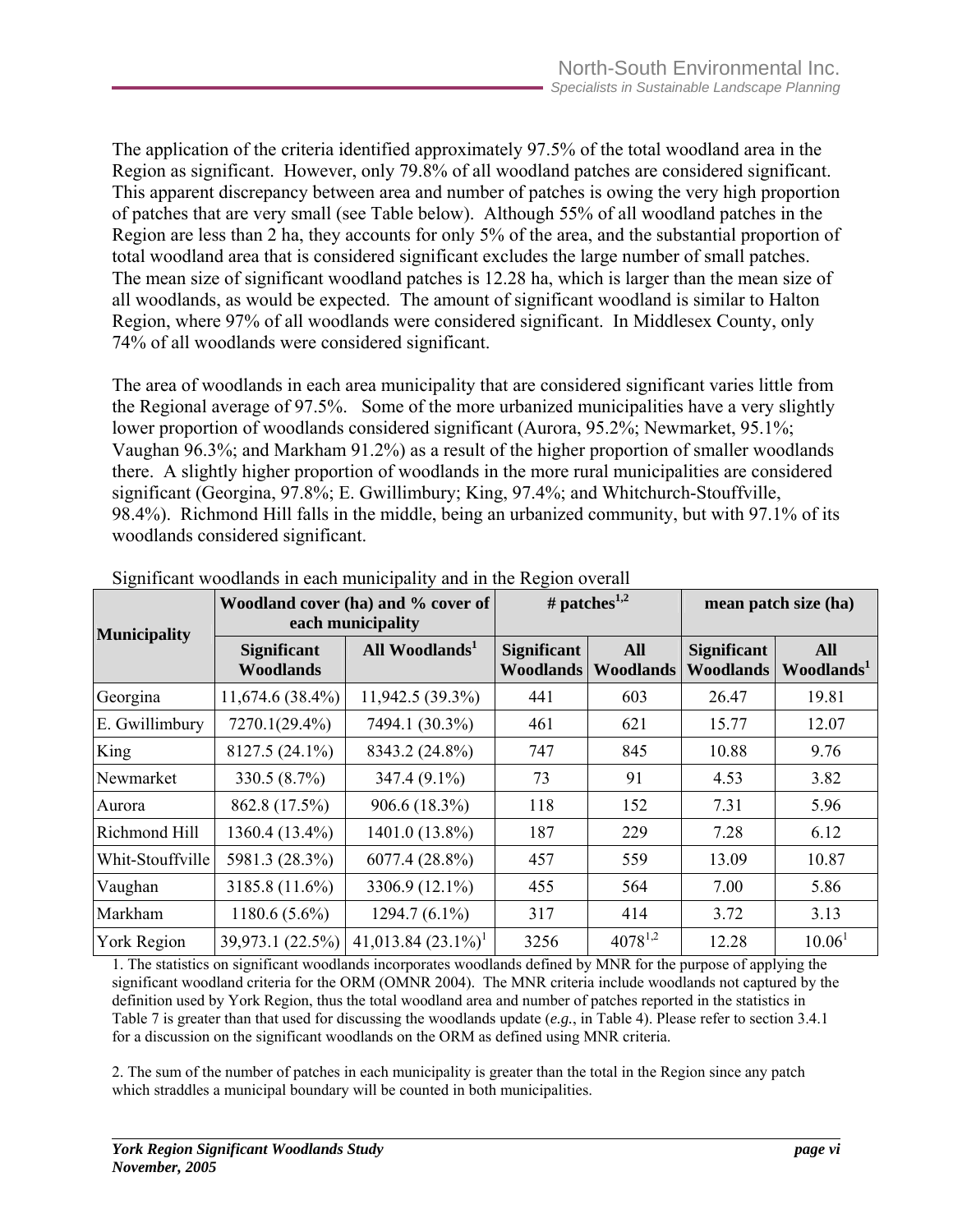#### **Recommendations**

Several recommendations are provided that, if implemented will contribute to the attainment of the Regional forest cover target, and allow continued monitoring of woodlands in the Region.

- *1. Refine Regional Official Plan policies to protect Significant Woodlands in York Region*
- *2. Undertake additional GIS analyses to assist with determining 2-3 top priority areas for restoring large areas (>500 ha) of native woodland.*
- *3. Continue to refine the regional forest layer to provide an accurate representation of the woodlands in York Region.*
- *4. Continue to implement and expand Greening securement, naturalization and stewardship programs and partnerships using the Securement Guidelines recommended in this report.*

#### **Securement Guidelines**

In addition to the recommendations above, guidance was provided for future securement that will enhance the protection of significant woodlands in York Region. York Region is proactive in promoting the protection of woodlands and in facilitating an increase in the woodland cover of the Region through the securement of priority Greenlands. This includes protection through stewardship and management, as well as securement through donors, conservation easements and the land development process. Each guideline serves to enhance the protection of existing woodlands, or increase their conservation value. Securement of the existing remnant woodlands should be a priority for the Region, owing to the exceptionally long time (in most cases over 100 years) it takes to create true woodland conditions. These guidelines build on the Region's existing Securement Criteria. Since urban development limits the re-establishing of substantial woodland habitat, opportunities for restoration occur primarily on agricultural land. However, it is important to understand that this does not imply that all agricultural lands should be restored to woodland. Maintaining a viable and healthy agricultural community is also important, and the restoration of woodlands needs to decided on site by site basis, in co-operation with willing landowners.

Non-wooded areas that satisfy any one of the following guidelines are deemed to be a priority for securement.

#### **Representation**

#### *Securement Guideline*:

1. Any area that could support a woodland with a species association that is underrepresented in York Region.

#### **Increasing Woodland Patch Size**

*Securement Guideline*:

- 2. Any area that would contribute to increasing the area of an existing woodland to over 16 ha.
- 3. Any area between existing woodland patches that are part of a group of woodlands (see section 3.1.3) that would facilitate the creation of a woodland greater than 100 ha in size.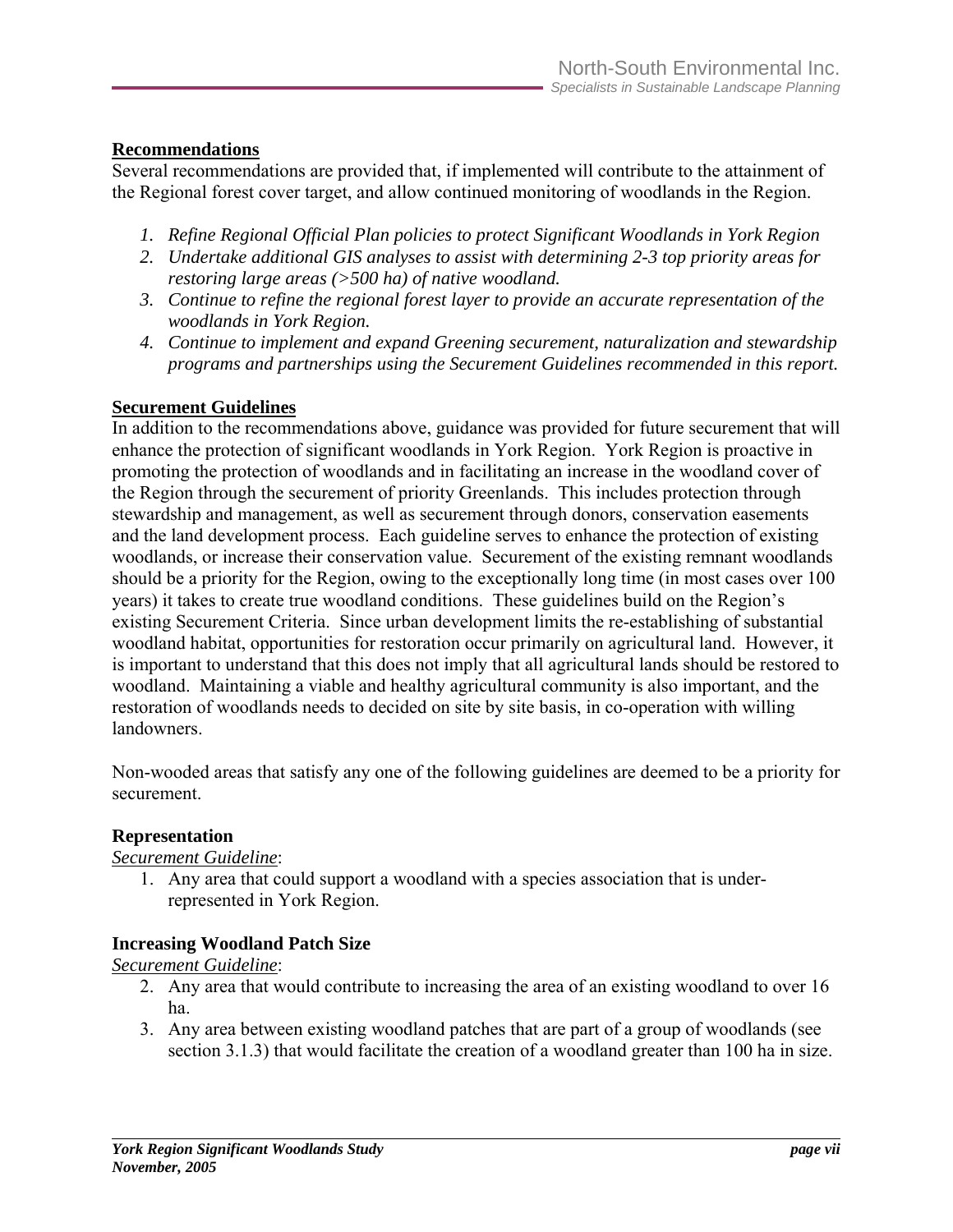#### **Protection of Significant Species**

#### *Securement Guideline*:

4. Any area that would increase the size of an existing woodland less than 4 ha containing a significant plant species, or less than 10 ha and containing a significant animal species (see Appendix 6 for definition of significant species).

#### **Establishing/strengthening Connections with other Natural Features**

*Securement Guideline*:

5. Any area that, if restored to woodland, would increase the connectivity among two or more existing woodland patches, or between one or more woodland patches and other significant natural features (see Appendix 6 for definition of significant natural features).

#### **Upland Woodlands South of the Moraine**

*Securement Guideline*:

6. Any area that would increase the size or number of upland woodlands south of the Oak Ridges Moraine.

#### **Improving the Shape of Existing Woodlands**

*Securement Guideline*:

7. Any area that, if restored to woodland, would either make an existing woodland patch more circular or square in shape (as opposed to long and narrow), or which creates smoother woodland edges through restoration of indentations in the boundary.

#### **Restore Native Woodland Communities**

*Securement Guideline*:

8. Encourage the conversion of non-native woodlands, especially conifer plantations, to native woodland communities.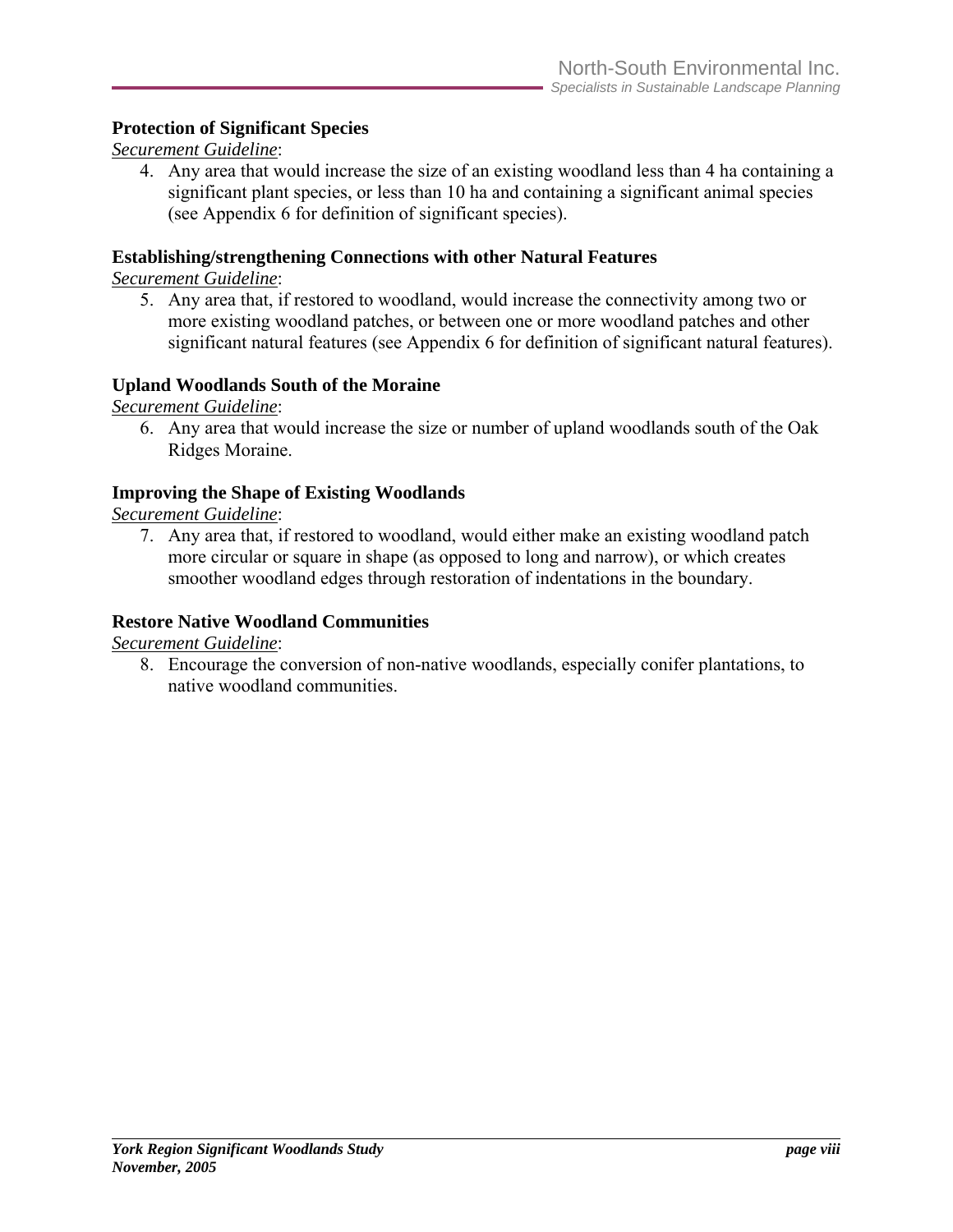## <span id="page-9-0"></span>**1.0 INTRODUCTION**

The woodlands<sup>[1](#page-9-1)</sup> of southern Ontario are a high priority for conservation and in recent years there have been a number of initiatives to address their protection (*e.g.*, the Provincial Policy Statement, Kettle and Bates 1999, Larson *et al.* 1999, Halton Region Official Plan). The priority to develop polices for woodland protection stems from the loss of native woodlands throughout southern Ontario. Although wetlands (including wooded wetlands such as swamps and treed bogs) have received much conservation attention in the last 20 years, the conservation of woodlands, especially upland woodlands, has not been adequately addressed.

Larson *et al.* (1999) estimate that by 1920 less than 6% of the original pre-European woodland cover remained in Ontario, and that more has been lost since. Regeneration and reforestation has increased the overall woodland cover; about 13% having been added since 1920, 9% of which is upland "replacement woodland" (sensu Larson *et al.* 1999). However, these replacement woodlands generally have lower quality owing to the cultivation, grazing and erosion of soils that occurred when the land was treeless. Such areas may never support the biological diversity that distinguishes native woodlands. Some of these replacement woodlands have also been lost to development over the last 20 years (Puric-Mladenovic 2003).

Although this reduction in native woodlands is substantial, what may be more critical is that the remaining woodland patches are much smaller and younger than in the past, and they are often highly disturbed. Most current woodland patches are too small to develop the conditions that support interior woodland species (see section 3.2.2). Pearce (1992) reports that 80% of woodland patches between Woodstock, Brantford and Lake Erie are less than 3 ha in size. Interior woodland is now so rare now that any woodland containing interior conditions should be considered significant and special, despite the fact that this was the prevailing condition prior to European settlement, and was abundant throughout Ontario.

When we think of woodlands, most of us think of the woodlands in which we have hiked or camped in southern Ontario. However, these patches, with few exceptions, are a reflection of 200 years of land clearing and re-growth, woodland management, introduced pathogens and other disturbances that have transformed woodlands from their original state. Woodlands in southern Ontario have changed so much that few people, if any, alive today can really imagine what a typical pre-settlement Ontario woodland was like. The best we can do is piece together a notion of how they may have looked from various journals and notes of early explorers and surveyors (section 1.1). None-the-less, these records provide a perspective of what the woodlands of York Region were like in the past and help us in making judgments about what has to be protected and restored to provide woodlands for future generations.

It is unrealistic, and possibly undesirable to attempt to re-create a "pre-settlement" wooded landscape in southern Ontario. However, it is desirable to maintain functional examples of the

 $\overline{a}$ 

<span id="page-9-1"></span> $1$ <sup>1</sup> The term woodlands is used throughout the report to describe the range of current wooded ecosystems in York Region. It is recognized that this term technically refers to an "open woods" (30 to 60 percent canopy cover), as defined in the Ecological Land Classification for Ontario (Lee *et al.* 1998), but is preferred to "forest" which suggests more expansive and less disturbed systems than most wooded patches in southern Ontario, or "woodlot" which is associated with traditional "working" woods of Ontario farms.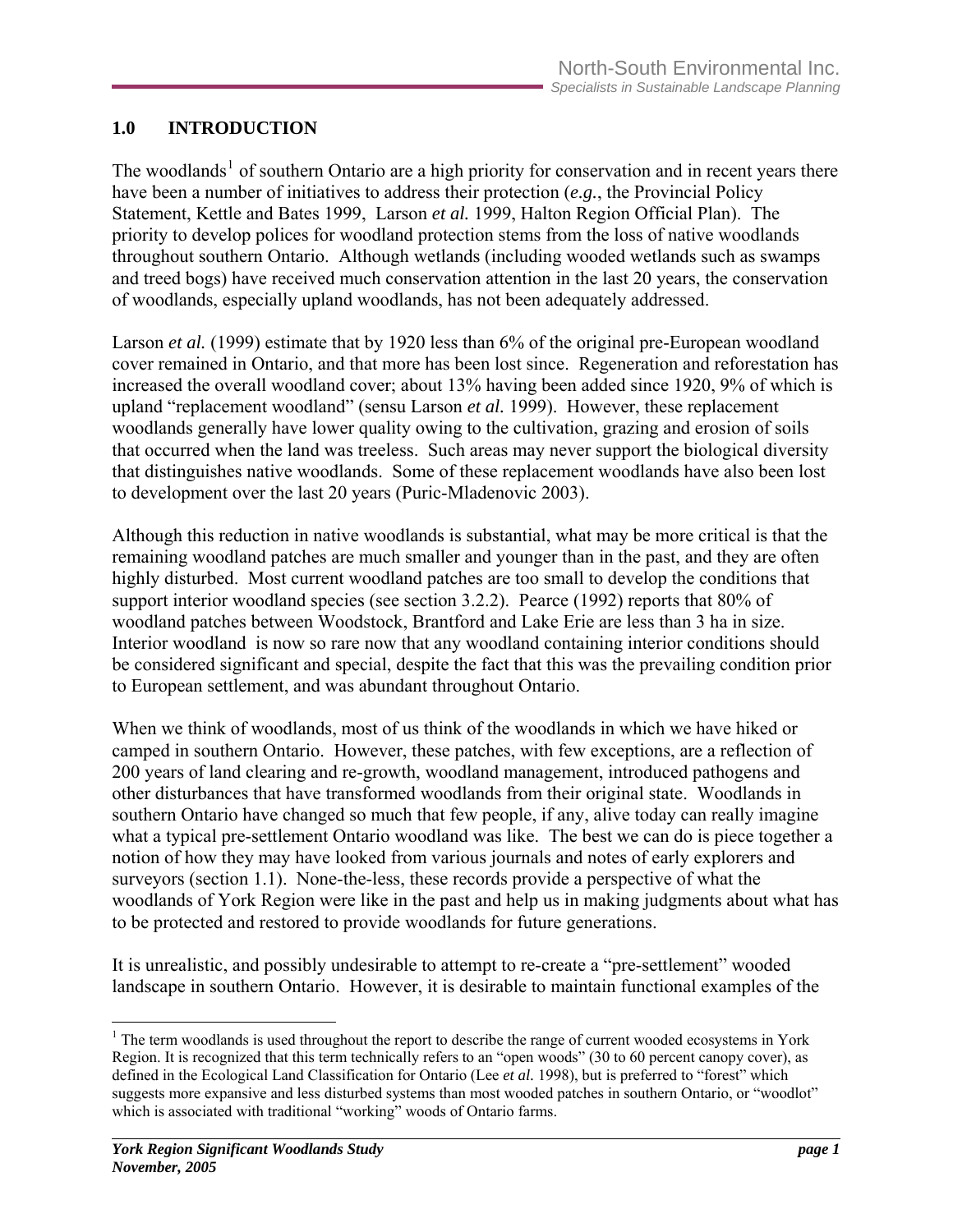<span id="page-10-0"></span>many ecosystems that comprise Ontario, woodlands included. This means that the full range of woodland types and ages should be preserved in sufficiently large patches in order to maintain biological diversity<sup>[2](#page-10-1)</sup>. This does not mean that every woodland patch has to be left untouched. Responsible forestry practices can continue in many woodlands, as can other activities such as maple sugar production, berry and mushroom harvesting, and recreational activities. However, to maximize biodiversity, and perhaps re-create examples of the majestic woodlands of the past, it is desirable to manage some woods solely for conservation values.

Some woodlands, owing to their small size and/or history, have limited potential for maintaining biodiversity values. Such woodlands may still have value in a local context, but from a regional perspective (*i.e.*, Regional Municipality of York) may not be considered significant. One of the main intents of this study is to develop a suite of criteria that will identify those woodlands which should be considered significant from a Regional perspective. It is fully expected that additional woodlands will be identified by local municipalities and conservation authorities as worthy of protection at other, local scales, or for other reasons not emphasized in this study (*e.g.*, local community values, specific education opportunities).

## **1.1 The Character of Ontario Woodlands**

Woodland was the prevalent vegetation cover in eastern North America prior to European settlement (Braun 1950), covering approximately 90% of southern Ontario (Riley 1999). York Region was approximately 80% woodland at the time of settlement (Puric-Mladenovic 2003). The woodlands were largely unbroken, with only small openings from natural disturbances such as fallen canopy trees, small areas of blowdown, and occasional understorey fires. They did not experience the massive, canopy-replacing fires of the boreal forests. Lady Graves Simcoe, who kept a detailed diary of her travels in Upper Canada from 1792-96, wrote:

*"I walked this evening in a wood lately set on fire by … some persons who had encamped there, … Perhaps you have no idea of the pleasure of walking in a burning wood, but I found it so great that I think I shall have some woods set on fire for my evening walks. The smoke arising from it keeps the mosquitoes at a distance, and where the fire has caught the hollow trunk of a lofty tree the flame issuing from the top has a fine effect. In some trees where but a small flame appears it looks like stars as the evening grows dark, and the flares and smoke, interspread* [sic] *in* different masses of dark woods, has a very picturesque appearance..." 7<sup>th</sup> July, 1792 (Robertson 1911, pg 115).

The pre-settlement woodlands were structurally diverse with "supercanopy" older growth trees, (mostly white pine) that pierced and rose above the more continuous, shade-tolerant canopy. Beneath the main canopy there was a sub-canopy of trees, as well as tall and short shrubs, forbs and grasses and ground layers of mosses, liverworts and low herbs. The lofty canopies created

 $\overline{a}$ 

<span id="page-10-1"></span> $2^2$  Biological diversity (biodiversity) does not mean just preserving the species that once occurred in Ontario (species richness). Preservation of biodiversity includes retention of native biological structure and function over all scales (genetic, species, community, landscape) and the ecological and evolutionary processes that keep them functioning (see Noss and Cooperrider 1994).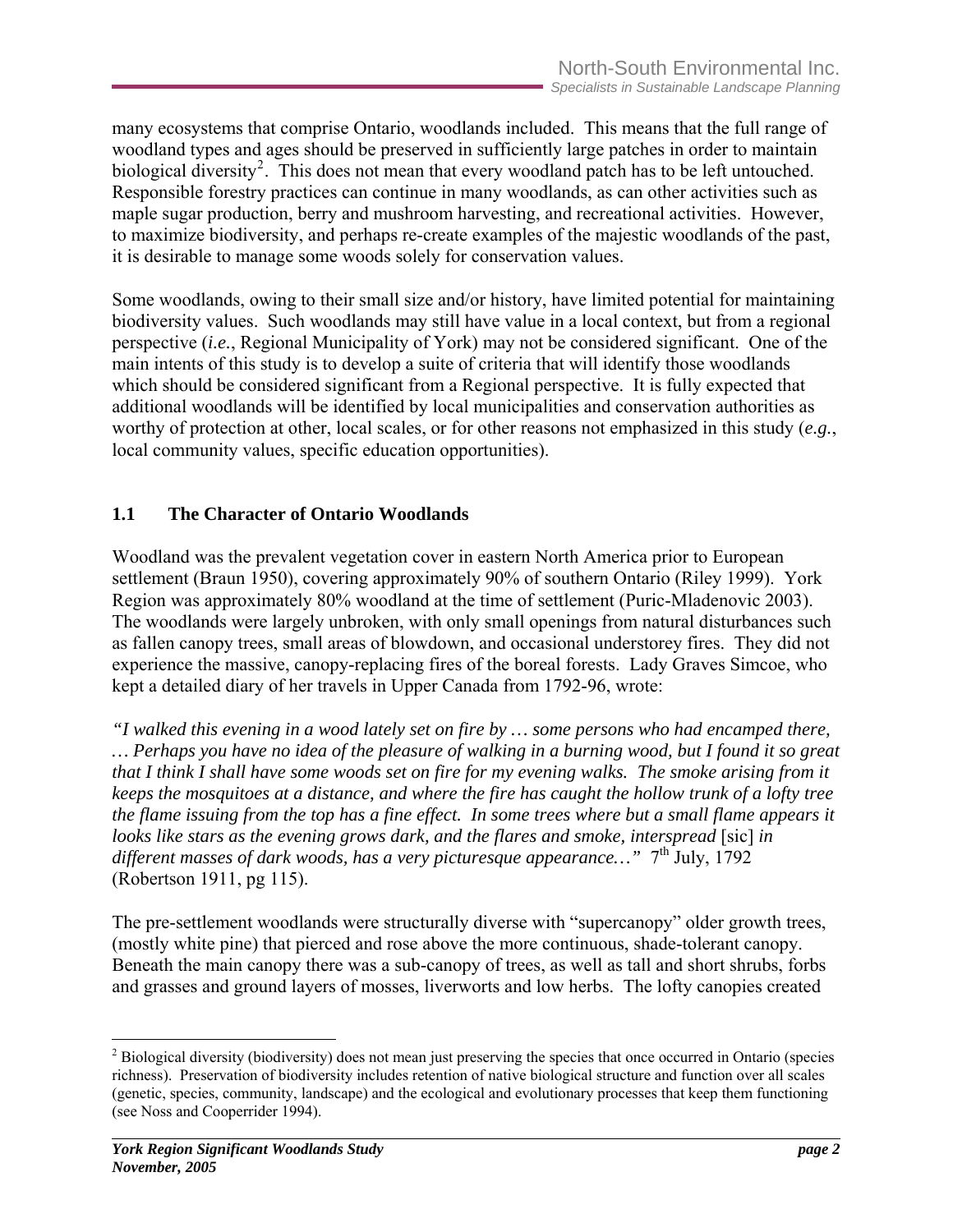cathedral-like spaces beneath them. An idea of what it would be like to walk in such woodlands is provided by an early traveller:

*"The grand forests present a more striking appearance than anything else to the eye of one just arrived from the Old World. No one entered their shadows or tread their long-drawn vistas of tall grey stems, spanned by over-arching roof of dark leaves, without the idea of a vast cathedral involuntarily rising in the mind. Like ruined columns, huge prostrate trunks lie strewn around, some but newly fallen, others moss-grown and verdant, with creeping plants; while many show only a dark line of decayed vegetable mould, the last and rapidly disappearing vestige of their former stateliness."* (King. 1866., as cited in Larson *et al.* 1999)

Of interest in this quote, is the observation of the various states of decay of fallen deadwood, some acting as host trees to mosses and other woodland plants, some almost fully decayed and noticeable only as a "dark line of decayed vegetable mould". These are characteristics of what we now recognize as "old growth" woodlands, and are a necessary structural feature for capturing the biodiversity of native woodlands.

Not only were the woodlands expansive, but they were older and, therefore, contained much bigger trees. David Douglas, traveling through Ontario in the 1820s, wrote:

*"… on the banks of the Detroit River, from Amherstburgh* [sic] *to the junction of the Thames with the St. Clair in Upper Canada, and on the opposite banks, in Michigan Territory, on a deep alluvial rich black soil, these trees* [referring to white oak (*Quercus alba*)] *frequently measure from 20 to 25 feet in circumference* [approximately 195 to 240 cm in diameter] *at 8 feet from the ground*, *and are from 80 to 100 feet high* [24 to 30 metres]" (Douglas 1914 as cited by Fox and Soper 1954).

#### Similarly,

*"One tulip tree near Kingsville yielded six thousand board feet of lumber. Chestnut trees have also been known to equal this… A giant walnut in Metcalf township locally know as 'King of the Forest' measured thirty-six feet in circumference* [approximately 350 cm dbh] *one foot above the roots with very little loss of size in the first twenty feet."* (Ontario Lands and Forests. 1963. as reported in Larson *et al.* 1999)

These pre-settlement woodlands supported a very different fauna from the small woodland patches that characterize the current landscape. Top predators such as wolf and cougar were present and black bear were common throughout southern Ontario. Again, Lady Simcoe writes, *"Near the [Don] river we saw the track of wolves[3](#page-11-0) , and the head and hooves of a deer"*  (Robertson 1911, pg. 213)

Perhaps the large trees reported by contemporary travelers were exceptional, but nothing close to these giants remains today as part of a woodland ecosystem. A few woodlands such as the Kinghurst Forest, Marshall Woods, and the "home grove" in Awenda Provincial Park may be in

<span id="page-11-0"></span> $\overline{a}$  $3$  This would be in reference to gray wolf, which was once common in the forests of southern Ontario.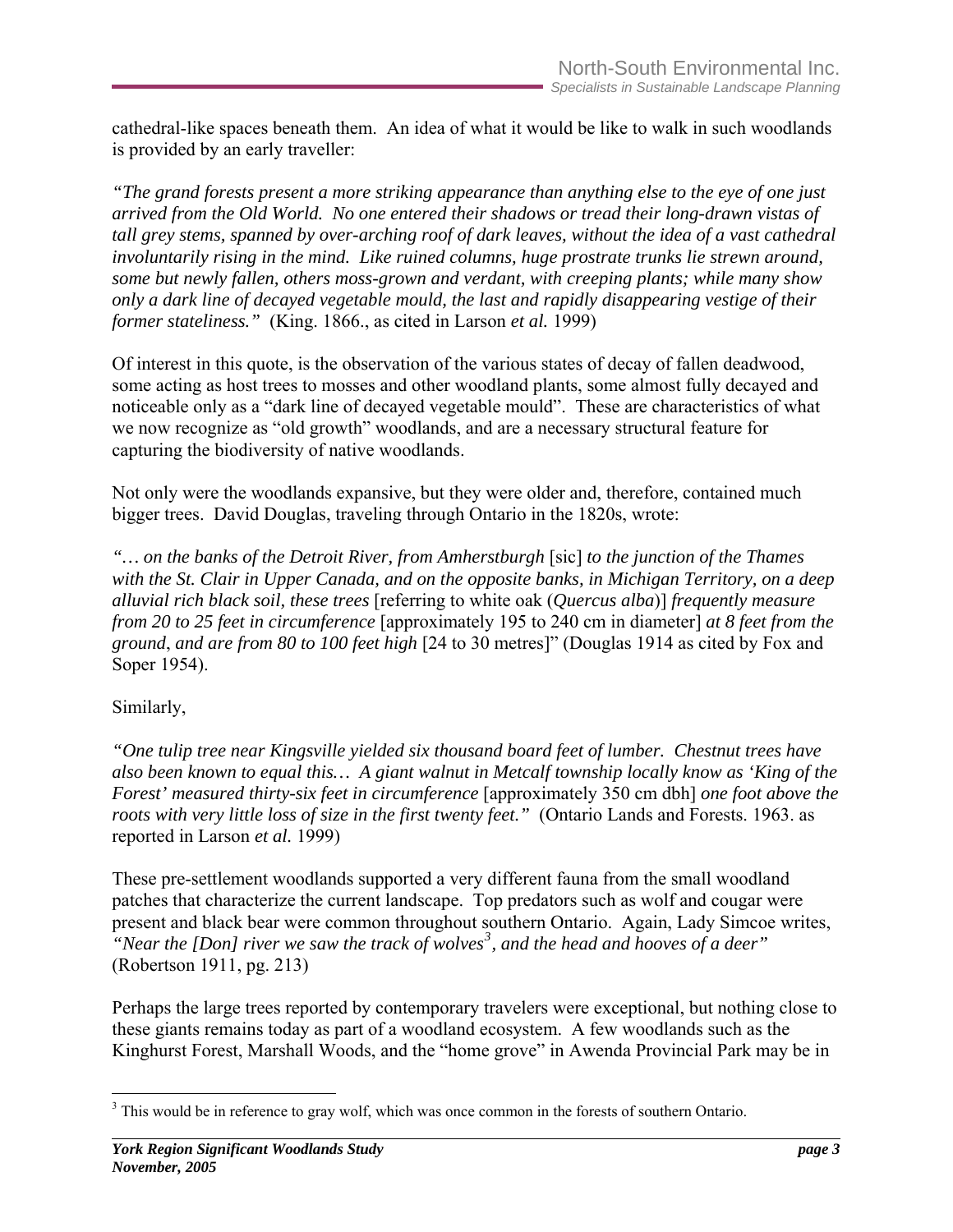<span id="page-12-0"></span>a late successional stage, but even these lack the range of size classes, structural diversity, overall age and maturity to provide representative examples of pre-settlement woodlands. They are the most highly valued woodlands in southern Ontario and are a model for protection of other woodlands, but they are not sufficient.

A description of the original woodland composition and distribution in York is provided by Puric-Mladenovic (2003). She provides an account of the demise of the pre-settlement forest and the effects that clearing for agriculture, timber production, ash-production and subsequently urbanization had on the Region's woodlands. It is noteworthy that although most of York Region's forests were cleared by the turn of the  $20<sup>th</sup>$  century, the more recent effects of urbanization (especially in the south) have degraded the remaining woodland patches through increased fragmentation, smaller woodland patch size, increase in the perimeter/area ratio (*i.e.*, more woodland edge and less woodland interior) and reduced connectivity.

The picture of the pre-settlement woodland with its multi-layers and giant canopy trees provides a worthwhile perspective when identifying significant woodlands in York Region (and elsewhere). The woodlands present today which we perceive to be mature ecosystems with "interior woodland", do not fulfill the same ecological roles or provide the high biodiversity which existed in the undisturbed, old-growth woodlands that dominated southern Ontario just 200 years ago. Our current perception that areas of southern Ontario are "well-wooded" because they have 30% or more woodland cover is misguided, because it does not accurately reflect the extensive woodland cover of the original landscape. When viewed from this perspective, all of the remaining woodlands of southern Ontario are important.

## **1.2 Purpose of the Study**

York Region has a number of program areas that will significantly benefit from the products of this study. The Greening Strategy, which is a corporate strategy developed to provide a context for Regional decision making that affects the natural environment, comprehensively addresses a number of these initiatives. This long-term Strategy is a multi-focused initiative intended to ensure that York Region's natural heritage is maintained for future generations. The Greening Strategy provides the Region with a context for policy and implementation decisions that affect natural features. Essentially, the Greening Strategy functions as a platform for Regional initiatives to take place including policy planning, naturalization, Regional Streetscaping, Regional Forest Conservation By-law administration, education, and Property Securement. The Strategy ensures that all of these action areas rationalize and support each other and the policies of the Regional Official Plan. The findings of this study will indirectly serve a number of Greening Strategy initiatives, but is directly required to:

- i. address Significant Woodlands policy within the Provincial Policy Statement;
- ii. administer the Regional Forest Conservation By-law; and
- iii. direct securement and naturalization initiatives.

In order to implement the Provincial Policy Statement (PPS), it is necessary to identify significant woodlands. The PPS does not allow development and site alteration in "*significant*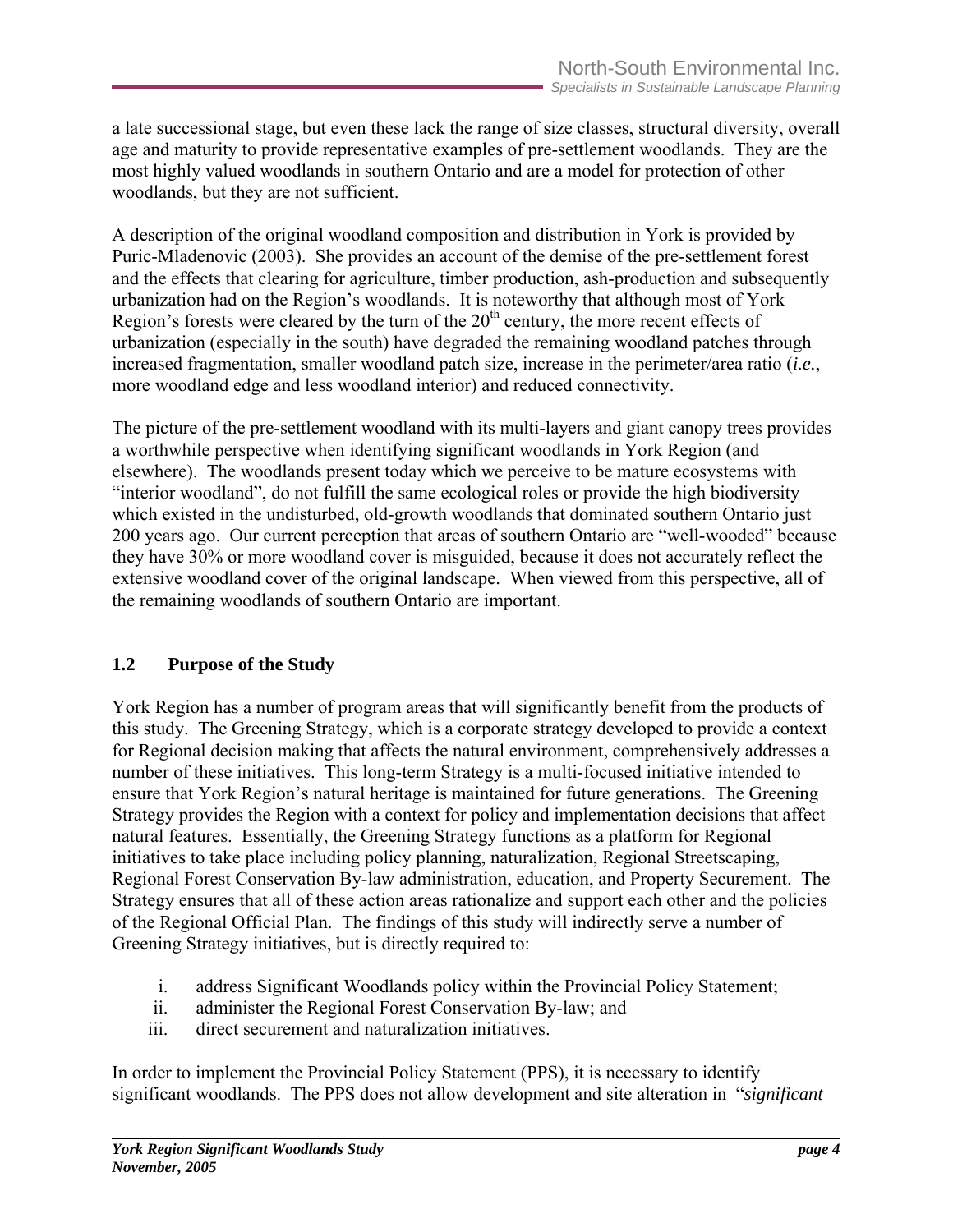*woodlands* south and east of Canadian Shield… unless it has been demonstrated that there will be no *negative impacts* on the natural features or their *ecological functions*" (Provincial Policy Statement 2005, Sec 2.1.4 b); phrases in italics are defined in the policy). However, the definition of significant woodlands provided in the PPS is not specific enough to enable precise identification of significant woodland patches, and the PPS indicates that municipalities can develop approaches that achieve or exceed the same objective (page 36 of the 2005 PPS).

The Regional Municipality of York (York Region) initiated an Official Plan amendment (ROPA 37) in 2001 in which environmental mapping, including significant woodlands would be addressed. Following public consultation, it was decided to postpone addressing the significant woodlands until a study could be completed to serve as a basis for mapping and policy development. This provided the impetus for the present study.

There are three main components to York Region Significant Woodland Study (SWS):

- 4. update the York Region woodland patch layer;
- 5. define criteria for identifying significant woodlands in York Region; and
- 6. identify opportunities for restoration and stewardship of regenerated and/or new woodlands in York Region.

The first component consists primarily of updating the existing digital layer showing woodlands in York Region. This was accomplished solely through examination of aerial orthophotographs and is fully explained in the methods section. The second component involved a survey of other studies addressing the identification of significant woodlands in southern Ontario, review of the technical basis for determining significance, and development of a recommended suite of criteria for defining significant woodlands in York Region. The third and last aspect of the study entails the development of recommendations for securement, restoration and stewardship of woodlands in York Region, with the overall goal of creating a vision for Woodlands of the Future in the Region.

The focus of this study has been to identify woodlands that are significant at the Regional Level. The policies that will address how these woodlands will be protected will be developed subsequent to this report. Although there is an expectation that regionally significant woodlands will receive a high degree of protection, it is also expected that policies will identify how other woodlands can be incorporated into future development proposals such that impact to their ecological values is minimized. Also, since this study specifically focuses on Regional significance, there is the expectation that local municipalities will further evaluate woodlands in a local context, and go beyond the Regional criteria for significance where warranted. Thus woodlands that do not currently meet the Regional criteria for significance, may be identified as significant woodlands locally.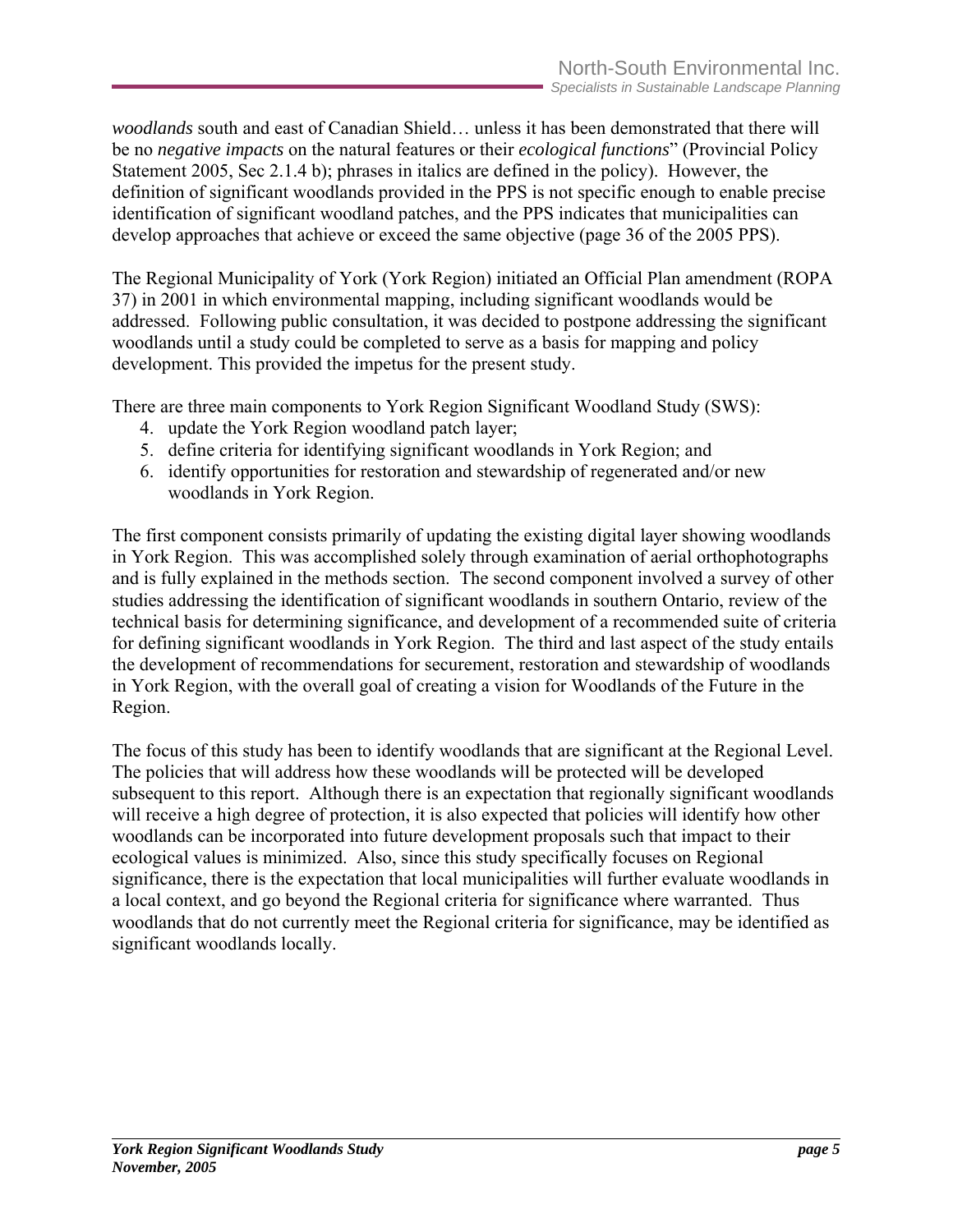## <span id="page-14-0"></span>**2.0 METHODS**

## **2.1 Review of Background Information**

The first step in the selection of criteria was to review the work done to date by other agencies and municipalities on identifying significant woodlands. Of great help in this regard was the work undertaken by Ontario Nature (2004) to survey Ontario municipalities and determine what initiatives had been undertaken for identifying and preserving woodlands in southern Ontario. Additionally, Ontario Nature (2004) has developed a set of criteria for identifying significant woodlands. The findings of the survey by Ontario Nature were used to identify municipalities who had completed studies on identifying significant woodlands, and/or developed policies to protect them. Environmental planners from each municipality and agency were contacted to discuss their experiences and secure any reports or policies. A list of individuals contacted is provided in Appendix 1. Based on these consultations, the findings from eight municipalities were reviewed and summarized.

In addition to contacting other municipalities, initiatives by the Ontario Ministry of Natural Resources were reviewed including:

- Natural Heritage Reference Manual for Policy 2.3 of the Provincial Policy Statement (OMNR 1999);
- Oak Ridges Moraine Technical Paper No. 7, Identification and Protection of Significant Woodlands on the Oak Ridges Moraine (OMNR 2004);
- Woodland Valuation System version 2.0 (Rowsell 2003); and
- Significant woodlands in the Greater Toronto Area, draft guidelines (Kowalyk pers. comm.).

This last paper is still undergoing review and has not been released for general circulation. The Terrestrial Natural Heritage System produced by the Toronto Region Conservation Authority (TRCA 2004) was also reviewed with respect to the criteria used to evaluate a range of natural heritage features.

From this review of work undertaken to date, a long list of 22 potential criteria were developed for consideration in the development of a suite of criteria for York.

## **2.2 Technical Consultation**

This project was undertaken with on-going consultation with the project team at York Region, and a Technical Advisory Team (TAT). Meetings and telephone consultations were held with the York staff on an as-needed basis, whenever important decisions or guidance was needed on the project. Four meetings with the TAT were held to provide updates on the progress of the project, obtain feedback on preliminary findings and recommendations, and to review approaches for the upcoming tasks. Additionally, there was substantial dialogue on the development of criteria for assessing significance, most of which was undertaken using email. A meeting was also held with representatives from the area municipalities to update them on the project and to obtain input to the development of the criteria.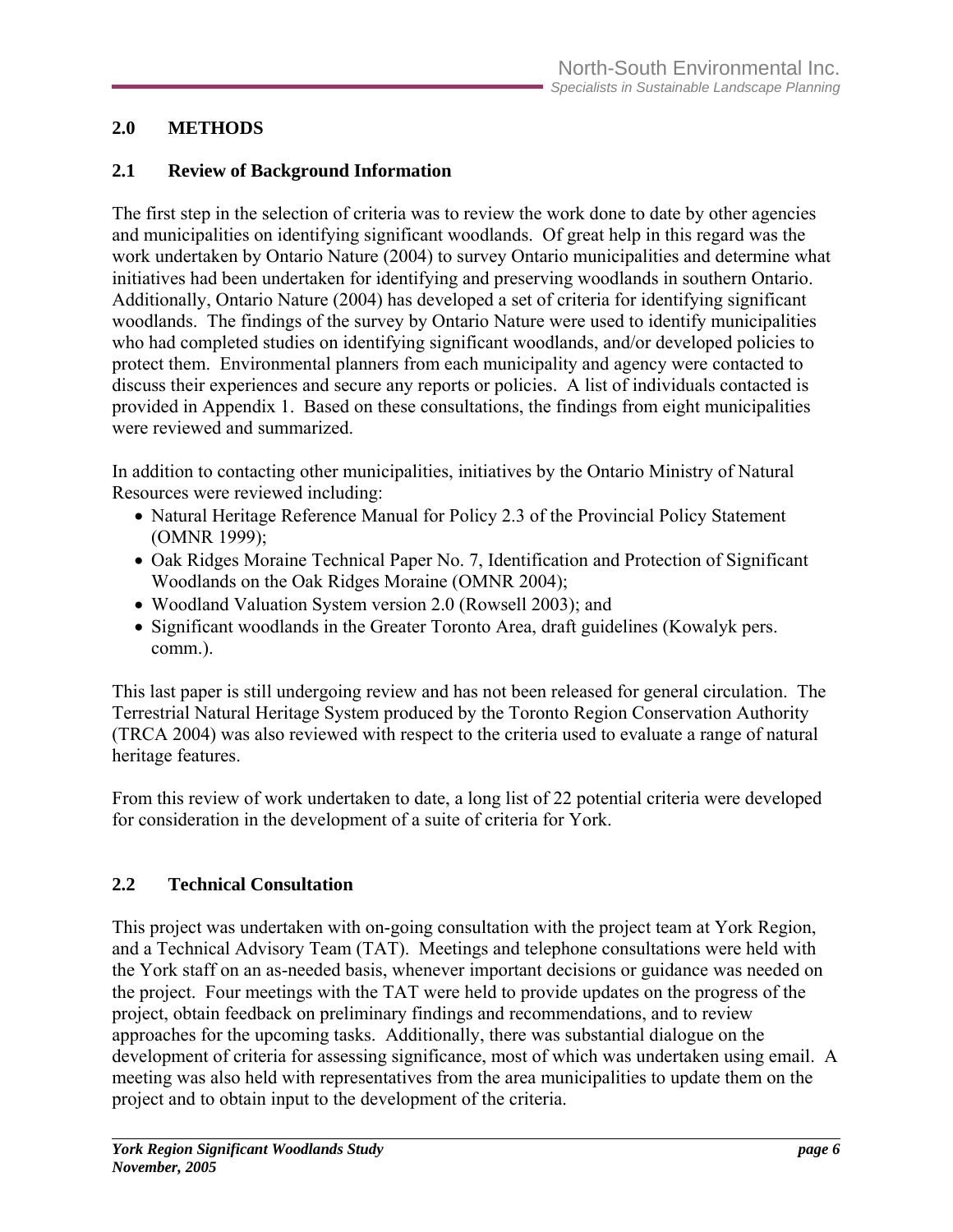## <span id="page-15-0"></span>**2.3 Public Consultation**

Two public open house sessions (POH) were held during the course of the project and the project was posted on the Region's web site. The first POH session consisted of two events, one in the south part of the Region, and one in the north. The same presentation was made at both sessions. Attendance at the first POH was lower than expected, with 2 attendees at the south event and 13 at the north event.

The first session was undertaken near the outset of the project and included: introduction to the project; review of the methods and initial findings of the woodland layer update; input to the selection of criteria for significance.

The second POH consisted of one event and was held at the Regional municipal offices in Newmarket. Approximately 12 display boards were provided and the attendees had time to review the boards and ask questions of the Regional staff and consultant team. A presentation was provided that included the approach to the project, the updated woodlands layer and the criteria for identifying significant woodlands. This was followed by a formal question and answer period. Approximately 30 people attended the event.

## **2.4 Woodland Layer Update**

## **2.4.1 Creation of Updated Woodland Layer**

York Region had developed a digital woodland cover layer using aerial photograph coverage from 1999 (Lane *et al.* 2001). Although this was completed and refined over several years, it is referred to here as the "1999 layer" or "1999 update" in reference to the source on which it is based. Field studies accompanied this work to verify the accuracy of the Region's GIS work, and to gather additional field data, using a customized version of the Ecosystem Land Classification (ELC). Ultimately, the GIS coverage delivered by that project was a "snapshot" of woodlands as they existed in York Region in 1999.

The 1999 woodland coverage identified all areas that satisfied the definition of a woodland in the Region's Tree By-Law (Regional Municipality of York 1991<sup>[4](#page-15-0)</sup>, as cited in Lane *et al.* 2001). The regional Tree By-law defined a woodland as an area equal to or greater than 0.5 (0.2 ha) in size that achieved a density of either 1) 400 trees, of any size, per acre, 2) 300 trees, with a diameter > 5 cm, per acre, 3) 200 trees, with a diameter >14 cm, per acre or 4) 100 trees, with a diameter > 20 cm, per acre (Regional Municipality of York 1991). For the purpose of this definition, a tree was defined as any species of woody plant which has reached or could reach an average height of at least 15 feet at physiological maturity (Regional Municipality of York 1991).

 $\overline{a}$ 

<sup>&</sup>lt;sup>4</sup> Note that the Regional Tree By-Law was updated in 2005, after the update component of this study was completed. The new by-law provides measurements in metric format (e.g., hectares), however, because the analysis in this study used the imperial measurements in the 1991 by-law, they are retained in the report when discussing the definition of a woodland.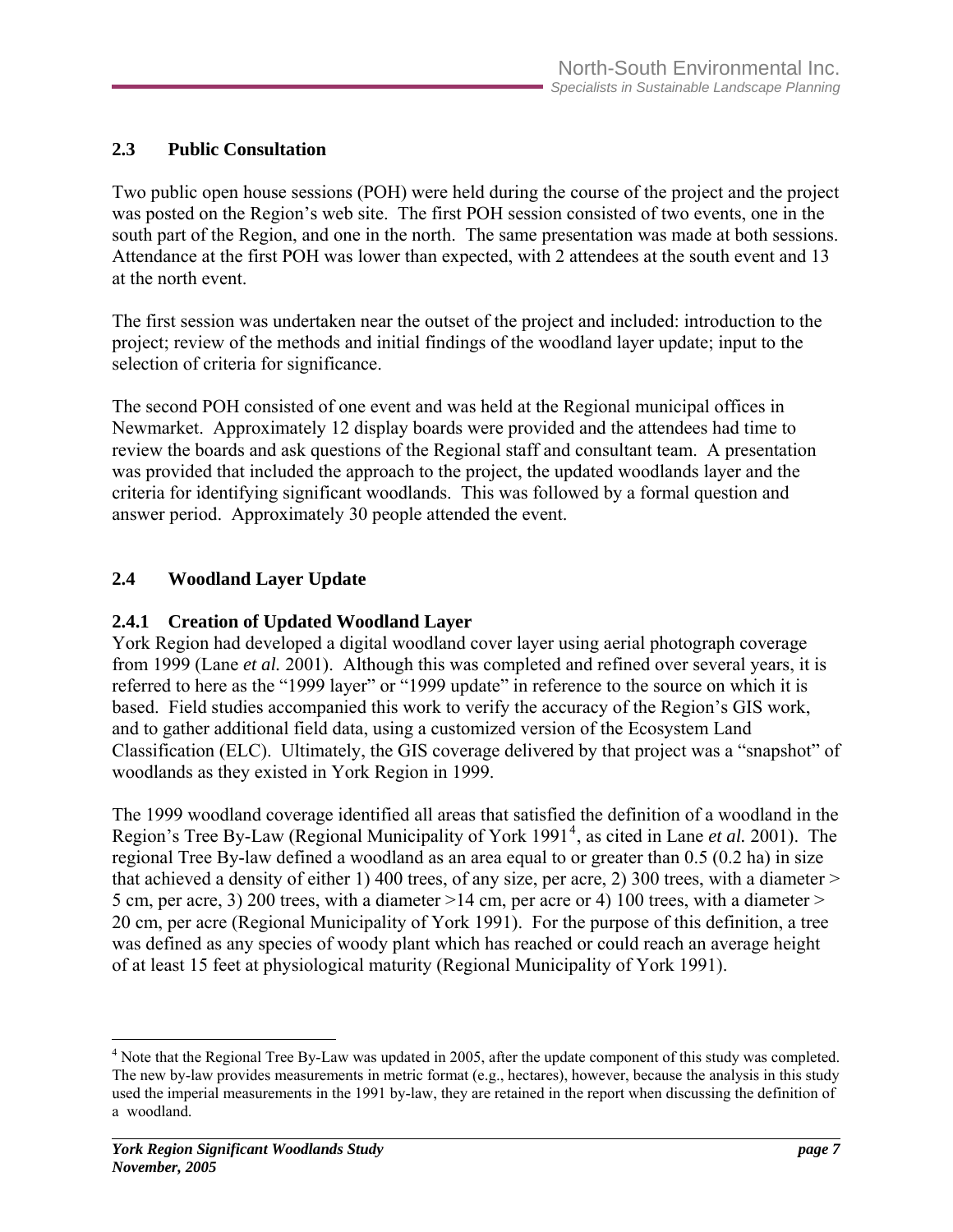The current study includes a review and update of York Region's 1999 woodland coverage using more recent (2002) digital orthophotos. The same definition of woodland was used. The extent of the current update was limited to 1) identifying new woodlands that had developed since the 1999 update, and 2) deleting or refining the boundaries of woodlands that had been altered or removed. New woodlands included areas of natural woodland succession extending out from the edge of an existing woodland patch, or the development of a new patch, as a result of natural succession and/or tree planting. Specifically, there was no intent to review the individual boundaries of every woodland patch in the 1999 woodland layer and refine them.

Basically, GIS technology was used to compare the Region's existing 1999 digital woodland coverage with the 2002 digital orthophotos to: 1) identify discrepancies between the 1999 and 2002 orthophotos, and 2) update the existing woodland information to reflect the most recent woodland conditions. Since there are 1959 orthophotos, covering nearly 2000  $\text{km}^2$ , the update represented a formidable task and a succinct methodology was required to focus efforts to those areas where either recent development or succession had resulted in changes to woodland cover.

The comparison of woodland coverages and subsequent updates were all undertaken using ESRI's (Environmental Systems Research Institute) ArcView Geographic Information Systems (GIS). Each 2002 orthophoto was overlain with the woodland patches from the 1999 layer. These were visually scanned on-screen at a scale of 1:4800 to identify differences in woodland coverage between 1999 and 2002. These differences were subject to review and potential update. There are several reasons for differences between the 1999 and 2002 coverages:

- 1. a woodland may have been wholly or partially removed between 1999 and 2002;
- 2. succession may have occurred such that an open area present in 1999 developed sufficiently by 2002 to meet the definition of woodland noted above; or
- 3. the better resolution of the 2002 orthophotos provided increased ability to identify woodlands.

In addition to these explanations, there may be differences in woodland cover attributable to differences in the scale at which the orthophotos were viewed and/or interpreted by the analyst, especially with respect to the stage of succession at which the woodland definition is satisfied. The digital boundary of the Region was refined since the 1999 update study. For the 2002 analysis (*e.g*., generating statistics), all patches were "cut" at the Regional boundary, thus for any woodland patch that straddles the Regional boundary, only the portion within York Region contributed to the calculation of statistics. However, the digital layer provided to the Region, includes the entire patch boundary, including any portions outside the Region.

The current study updated woodland information based solely on an examination of the 2002 orthophotos; no field studies or ground truthing was undertaken. In recognition of this, woodland patches that did not show obvious signs of disturbance or development between 1999 and 2002, were not modified, as the 1999 digital patch boundaries were assumed to be more accurate (based on the field studies undertaken as part of the 1999 study). For example, if an area appeared to satisfy the Region's definition of a woodland, in both the 1999 and 2002 orthophotos, but was not defined as such in the 1999 woodland coverage, we deferred to the existing coverage and did not update or refine the boundary. Similarly, if an area did not appear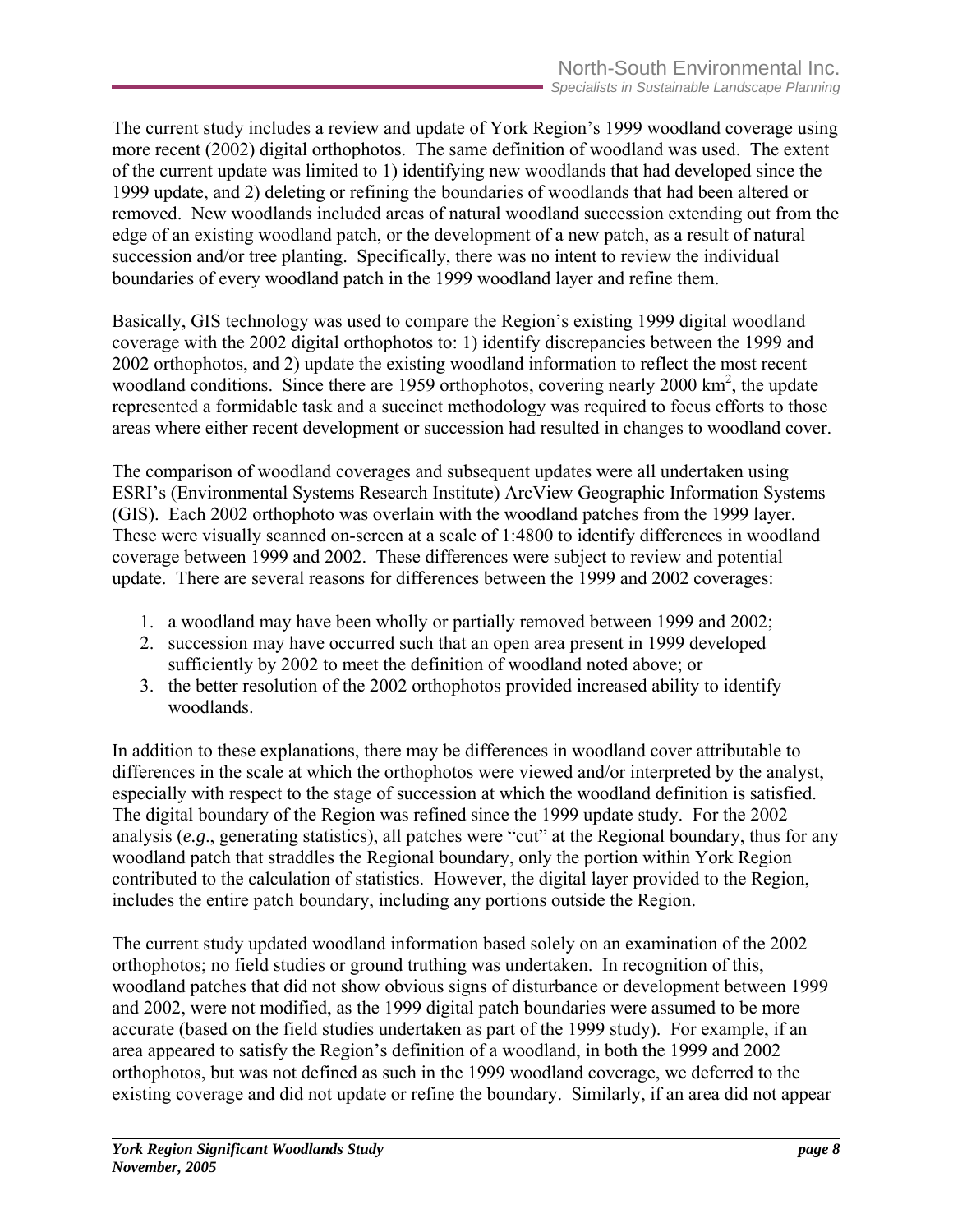<span id="page-17-0"></span>to satisfy the Region's definition of a woodland, in either the 1999 or 2002 orthophotos, but was defined as a woodland in the existing woodland coverage, we did not perform an update or redefine the woodland's boundaries, on the assumption that the delineation was based on fieldwork as part of the 1999 update.

In addition to looking at the 1999 woodland layer (which consists of digitized polygons representing woodland boundaries), the 1999 orthophotos were also consulted to help understand decisions made in the 1999 exercise. By "toggling" between the 1999 and 2002 orthophotos, with the 1999 boundaries superimposed, decisions from the 1999 exercise were often clarified, and guidance provided on the appropriate refinement in this current update. To focus in on discrepancies, it was often necessary to magnify ("zoom into") the area in question on-screen, beyond the initial review scale of 1:4,800.

The comparison of orthophotos made it much easier to isolate those areas that strictly related to succession and development. The comparison was achieved by configuring our GIS to overlay: 1) 1999 orthophotos of the Region, 2) the 2002 orthophotos of the Region, 3) a non-editable, original version of the 1999 woodland coverage, and 4) an editable version (working copy) of the woodland coverage. Collectively, updates to the working copy eventually culminated in a revised woodland layer based on the 2002 orthophotos. Another coverage, which was labeled the index, was created to document and monitor the type and extent of updates performed to construct the new (2002) woodland coverage.

All updates to the working copy were performed on-screen at a scale no greater than 1:2000. Several types of updates were performed on the working copy of the woodland coverage to reflect recent conditions and were documented in the index as: 1) woodland boundary revisions (succession or a disturbance affecting a woodland); 2) woodland deletions (entire woodland was removed or reduced below an area of 0.5 acres [0.2 ha]); or 3) woodland additions (an entirely new woodland, disjunct from any existing woodlands). The general location where updates were performed and the nature of these updates were recorded in the index coverage. The index coverage was also used to flag and reserve controversial updates that were best resolved by group deliberation and/or consultation with the client and the Technical Advisory Team.

The woodland definition does not discriminate among naturally occurring woodlands, tree plantations or commercial tree-growing operations (Christmas tree farms, nurseries, *etc.*), all of which were included in the woodland layer. It would likely be beneficial to separate shortrotation commercial operations from natural woodlands and mature plantations for development of future policies. However, this is not possible based solely on the examination of orthophotos, since it is not possible to discriminate them from plantations.

## **2.4.2 Guidelines for Updating Patches**

Any narrow woodland that served to connect two larger patches was automatically included within the boundaries of one of the woodland patches. Successional areas that met the size criteria of a woodland were examined by selecting 0.5 acres (0.2 ha) of representative growth in the patch. The stems of the young trees were counted within this representative sample area, by increasing the scale of magnification as necessary. Where the woodland patch ended abruptly (*i.e.* , formed a discrete edge) the edge of the woodland was easily recognized and was digitized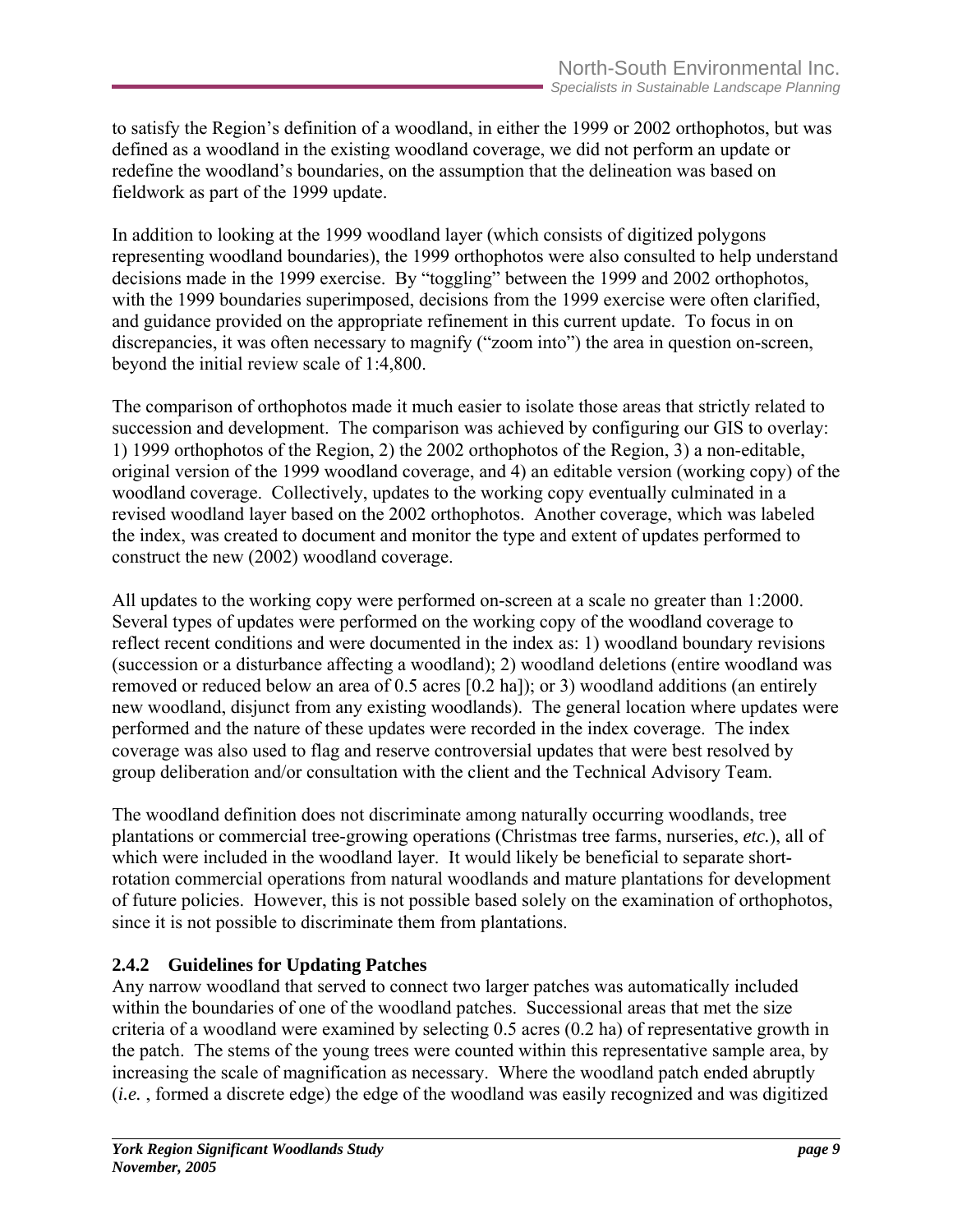<span id="page-18-0"></span>as the boundary of the woodland polygon. Woodland patches with "fuzzy" or non-discrete boundaries, such as might occur in an old field where natural succession is occurring, were more subjectively defined; nevertheless, a polygon boundary with the best possible fit was established that captured tree densities equal to or above 400 stems per acre (200 stems/0.5 acres [0.2 ha]) from the surrounding growth.

If the successional woodland occurred within 7 m of an adjacent woodland polygon, the boundary of the existing polygon was expanded to encapsulate the new successional woodland. Successional woodlands isolated by more than 7 m from adjacent woodlands were digitized as discrete patches and assigned a unique polygon identifier. There is no hard rule for establishing how far successional vegetation should be from an established edge before it constitutes a separate polygon. The 7 m was considered a reasonable distance and was based on professional judgement during the development of protocols for evaluating boundaries. When a successional woodland united two or more adjacent, but formerly disjunct, woodlands the identifier of largest patch was assigned to the amalgamated patch. Non-treed areas greater than  $600 \text{ m}^2$  located within a woodland were excluded from woodland patches (this area was based on a typical opening associated with a residence within a woodland). Woodland patches that were reduced below 0.5 acres [0.2 ha] by a disturbance were deleted from the updated forest layer.

#### **2.4.3 Short Rotation Commercial Woodlands**

Following discussions with the project team from York Region, it was decided to include all plantations in the initial woodland layer. However, once the update was completed, some short rotation commercial woodlands were removed by utilizing the Ecological Land Classification (ELC) layer provided by the Lake Simcoe Region Conservation Authority (LSRCA). The LSRCA digital ELC layer was interpreted from orthophotographs, and also referred to the 1999 York woodlands layer. Specifically, woodland patches from the York layer were classified as woodlands in the LSRCA ELC, with a few exceptions where particularly small and sparse groupings of trees may occasionally been classified as "cultural woodland" in the LSCRA (Baker pers. comm.). The LSRCA work identified patches as small as 0.5 ha, and also included some fieldwork. Based on the fieldwork, some Christmas tree farms were classified as "intensive agriculture". Advantage was taken of this and the updated York woodland layer was overlain with the ELC. Any woodland patches, or portions of patches, that intersected with LSRCA's "intensive agriculture" polygons in the ELC were removed.

#### **2.4.4 Quality Control**

After updating the woodland patches, a series of quality control/quality assurance (QA/QC) techniques were implemented to find errors or omissions in the spatial data. New woodland patches were given an identifier value greater than 100,000 to distinguish them from the original woodland patches, thus allowing comparisons and checks to be made. A number of quality control routines were undertaken as noted below.

- 1. Patches in the updated 2002 woodland layer were checked to make sure that there were no "dangling" arcs and that all patches contained attribute data.
- 2. A random search was implemented to check the consistency in the attribute data between the updated woodland patches and the 1999 coverage.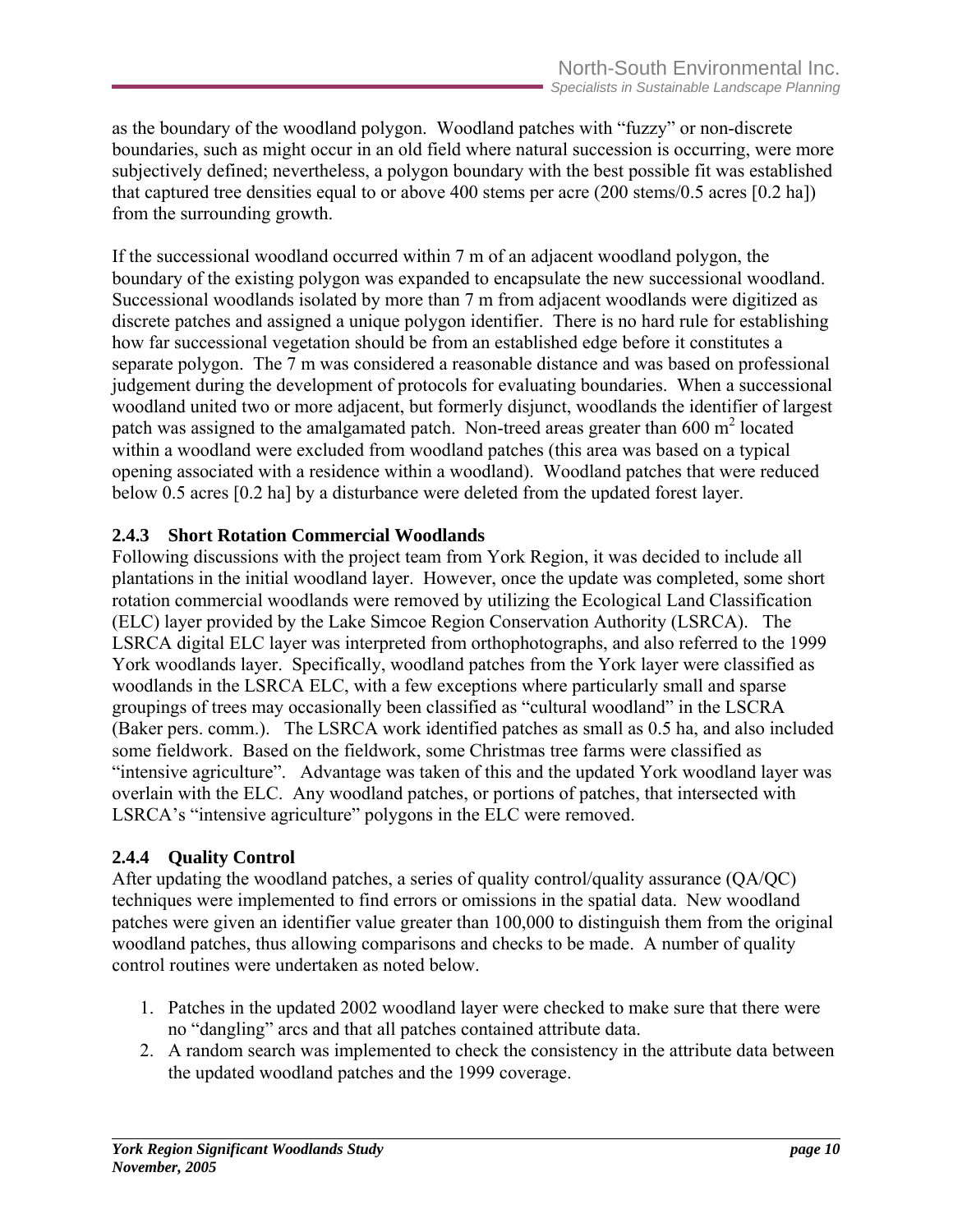- <span id="page-19-0"></span>3. Woodland patches that were not deleted were checked to ensure that the identifiers in the 2002 layer were the same as in 1999.
- 4. After the woodland cover update had been completed, all orthophotograph tiles from which a woodland patch had been deleted were reviewed a second time and the validity of each deletion re-assessed.
- 5. A random sampling of 98 tiles (5% of the total number) were overlaid with the updated forest layer. Each tile was reviewed to ensure 1) all woodland patches that should be captured were in the updated layer, 2) there were no woodland patches in the updated layer that should be deleted, and 3) and boundaries of woodland patches on the updated layer were appropriate.
- 6. A visual comparison was used as a quality control/quality assurance process to verify the deletions of woodland patches that fall within areas designated as 'intensive agriculture' in the Lake Simcoe Conservation Authority's ELC (see section 2.4.3). Using ArcInfo, areas designated as 'intensive agriculture' were used as a back coverage and the woodland polygons were coloured with a solid fill. Woodland patches that were deleted from the updated woodlands layer were also used as a back coverage, but in this case, only their outlines were used. The final woodland layer was overlaid on the other 2 layers. A check was made to verify that none of the patches found in the final woodland layer were situated within an area designated as 'intensive agriculture'. Similarly, the deleted woodland patches were checked to confirm that they fell into an area of 'intensive agriculture'. Since the updated woodland patches layer and the 'intensive agriculture' layer are from two different data sets, a check was made to see if adjacent woodland patch boundaries conformed to that of the 'intensive agriculture' boundaries with the 'intensive agriculture' boundaries taking precedence. A total of about 50 percent of the polygons where checked.
- 7. The "grouping exercise" (see section 2.4.6 ) was also checked. In total, there was 265 tiles randomly checked, 61 had no woodland patches and 204 had woodland patches. Out of the 204 tiles checked, approximately 50 of these tiles required on screen measurements to verify the separation between polygons was greater than 20 m or less than 20 m based on the grouping number. No errors were found.

## **2.4.5 Updating Woodland Cover Statistics**

Once the woodland cover update was completed, descriptive statistics were generated on the number of woodland patches, their total area and mean patch size. In order to provide a better understanding of the distribution of patch sizes, the number of patches within several size classes was calculated ( $\leq$ 2 ha, 2-4 ha, 4- 10 ha, 10-15 ha, 15-20 ha and  $\geq$ 20 ha). These statistics were calculated for the whole Region, the area north of the Oak Ridges Moraine (ORM), the area on the ORM and the area south of the ORM (see section 2.5.3 for rationale for this breakdown), as well as by area municipality and by major watershed (Lake Ontario and Lake Simcoe).

Woodland communities had been delineated within some patches in the 1999 woodland layer. This resulted in some woodland patches being divided into smaller segments, each of which was assigned a unique identifier. To avoid each of the vegetation types being counted as a separate woodland patch, these internal divisions were deleted for the purpose of calculating statistics. A separate layer with these dissolved internal lines was not created.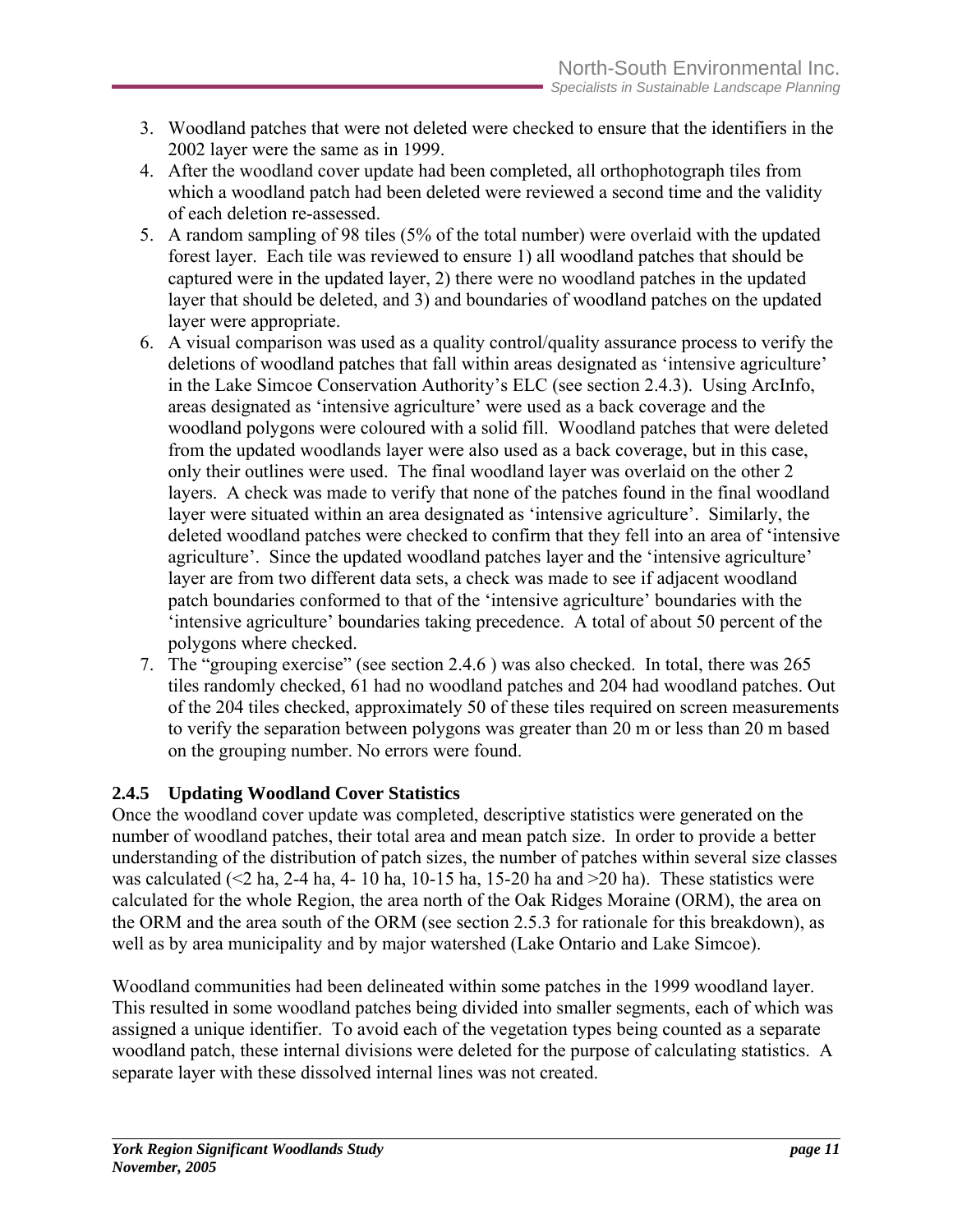<span id="page-20-0"></span>In generating these statistics, the total land base of York Region was used, excluding those portions of the Region that encompass Lake Simcoe. This was perceived to be reasonable since the Lake has no capacity to support woodland and, as it is a sizeable area, its inclusion would result in an underestimate of woodland cover. Other surface water features were included in the area of the Region.

## **2.4.6 Conceptual Grouping of Patches**

It is recognized that two or more woodlands in close proximity can, in many respects, function as one woodland patch (see section 2.6). Based on this, and following discussions with the TAT, it was decided that woodlands separated by less than 20 metres would be treated as a single, functional woodland patch. The 20 metres was chosen as it is slightly less than a standard road ROW, thus precludes including many gaps that contain roads. The draft guidelines for identifying woodlands on the ORM use a similar approach (section 4.3, MNR 2004). These grouped woodlands are referred to as the "ecological woodland patches" in recognition that it more accurately reflects the ecological values of woodland patches for many species. It is important to note, however, that some species are far more affected by even small openings in a woodland than others, and that this grouping of patches does not represent a functional woodland patch for such species.

The grouped patches are not used for calculating statistics (*e.g.*, number of patches, area of woodland, *etc.*). The ecological patches were only used for applying the criteria for significance.

To create the ecological woodland patches, each woodland patch in the updated coverage was buffered by 10 metres. Where buffers from two woodland patches intersected, the patches were associated with each other in an attribute table. Using this method it was found that in some areas a large ecological woodland patch was formed from 20 or more woodland patches, each of which was within 20 metres of at least one other patch. Each woodland patch in a grouping maintained it's original shape and attribute data. Unique identities were assigned to each group of woodland patches. The intervening areas of up to 20 metres between woodland patches were not included in statistics related to the "ecological woodland patch".

## **2.4.7 GIS Products and Metadata**

Three GIS files were provided to the Region as part of this project. The first file, woodnew.shp, constituted the updated woodland layer. A second file, woodfin.shp, included the updated woodland patches, but with the short-rotation woodlands (*e.g.*, Christmas tree farms) removed (see section 2.4.3). The third file, sigfor.shp, applied the significant woodland criteria to the extent possible given the available data. Complete metadata were provided for all three files, the descriptive portion of which is provided in Appendix 7.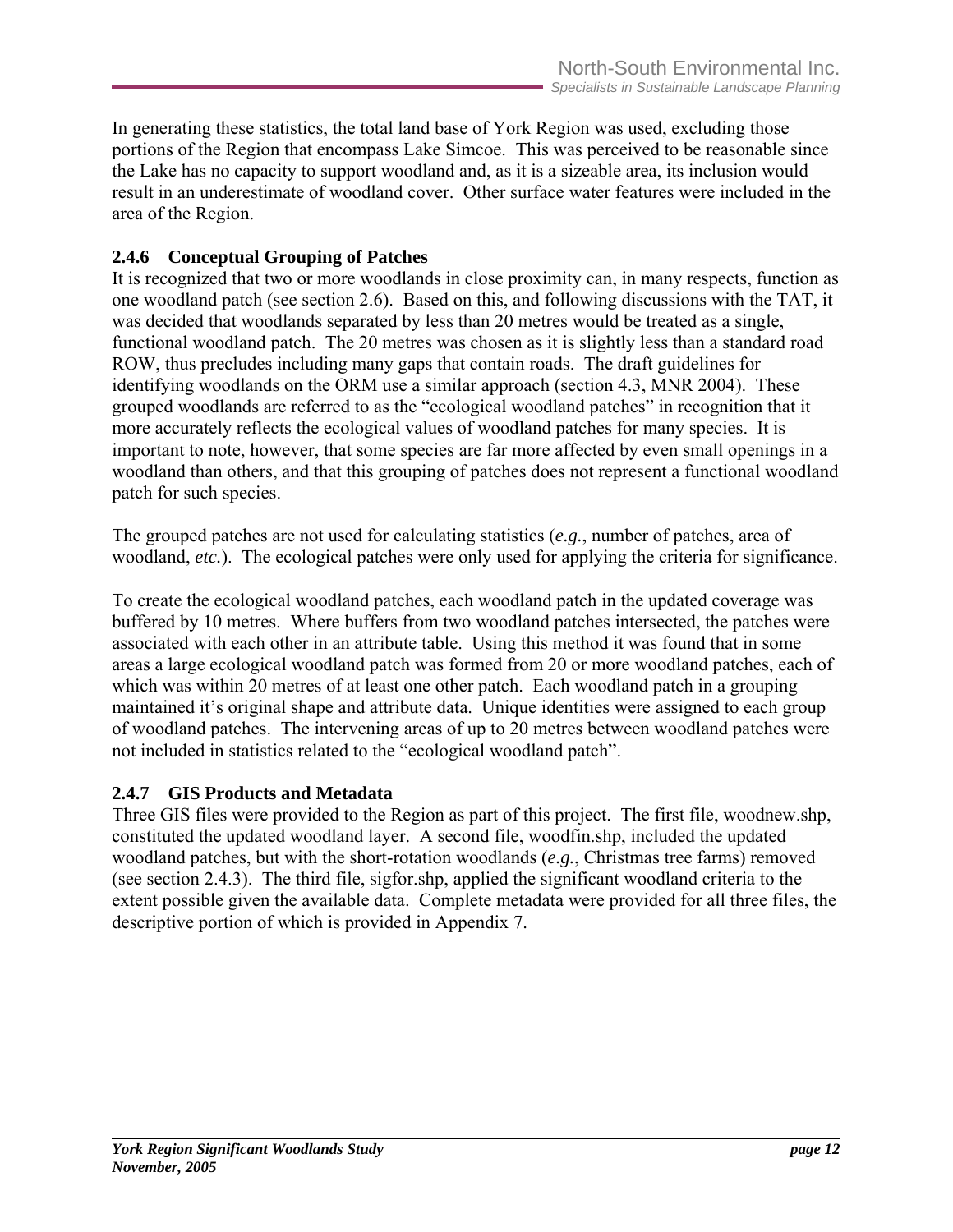## <span id="page-21-0"></span>**2.5 Criteria for Determining Significant Woodlands**

## **2.5.1 Selection of Potential Criteria**

An initial list of 22 criteria was assembled through a review of significant woodland studies and projects that had been completed elsewhere in southern Ontario. Additionally, phone interviews were conducted with the relevant, knowledgeable staff person in the following 8 municipalities/agencies:

- Halton Region;
- Durham Region;
- Niagara Region;
- Lambton County;
- Norfolk County;
- Middlesex County;
- City of Hamilton; and
- Grey-Sauble Conservation Authority.

This list was developed primarily through discussion with Michael Peppard from Ontario Nature, who was able to direct us to the municipalities that have made the most progress in protecting significant woodlands. A list of people contacted is proved in Appendix 1. Criteria from the City of London were also reviewed, but since North-South Environmental Inc. was currently working on the significant woodlands project in London, no interview was deemed necessary. Where municipal criteria had been developed, they were assembled into a summary table.

We also interviewed Michael Peppard with respect to Ontario Nature's project to promote the protection of significant woodlands, and reviewed the Ontario Nature report (Ontario Nature 2004). In addition, the following reports were reviewed and summarized:

- the Natural Heritage Reference Manual (OMNR 1999);
- the draft criteria developed for protecting woodlands on the Oak Ridges Moraine (OMNR) 2004); and
- the criteria from the test application for identifying significant woodlands in Eastern Ontario (Rowsell 2003).

This process yielded an initial list of 22 potential criteria.

## **2.5.2 Review and Evaluation of Potential Criteria**

The 22 potential criteria were initially evaluated based on the following five questions.

- 1. *Is the criterion defensible?* This question was evaluated by determining if there was a scientific rationale for the criterion. Preferably there are studies and/or published papers that can be used to justify the criterion being evaluated.
- 2. *Can it be quantified?* Criteria that could be quantified were viewed as being preferable to those that required a judgement and professional opinion for their application.
- 3. *Are there data available to enable application of the criterion?* Since it is the intent of this study to apply the criteria and determine the extent of significant woodlands, it was deemed preferable, but not essential, that data be available to enable application of the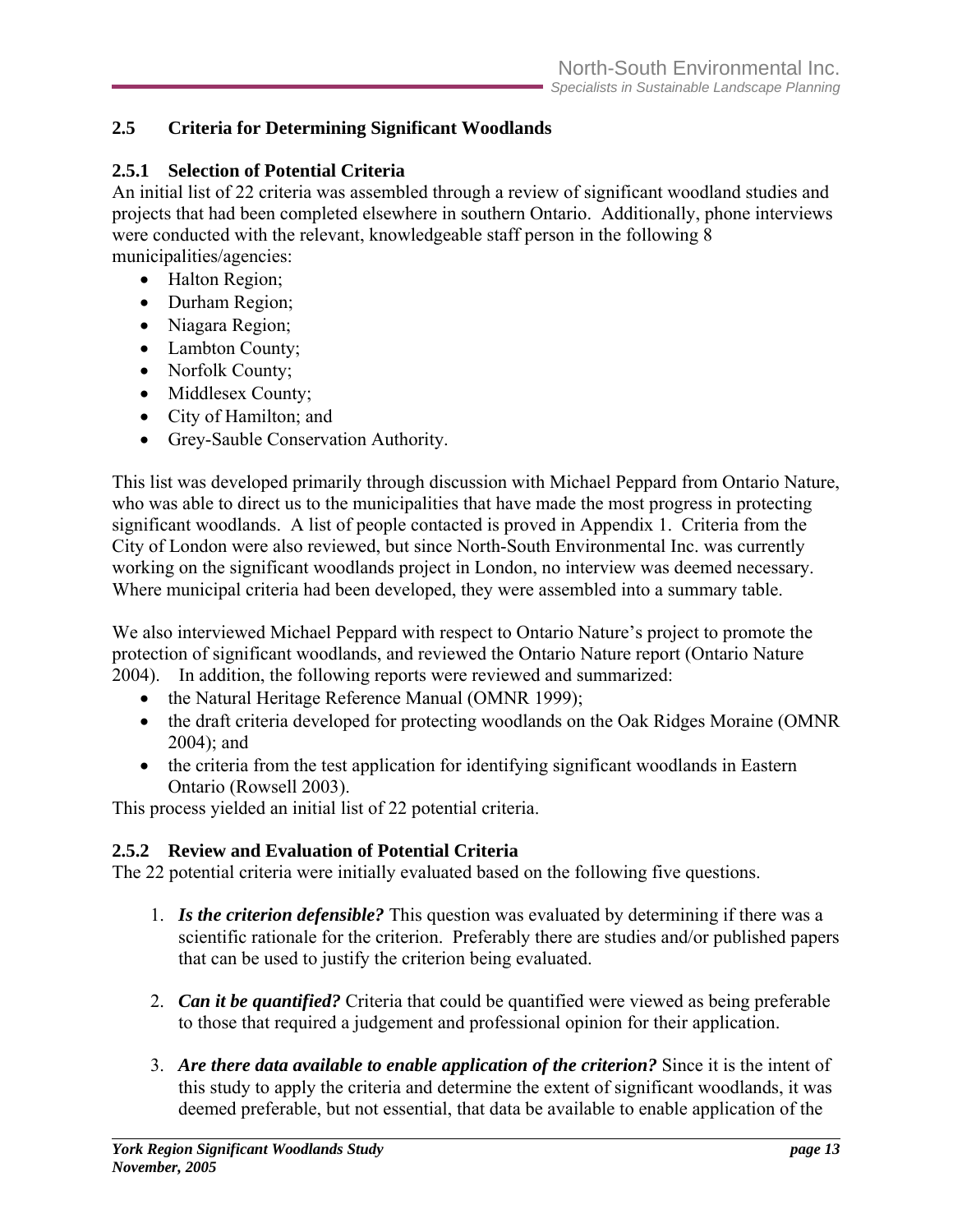criteria. However, it was recognized that the evaluation of a particular woodland could be done at a future date, such as at the time of an application for a development, at which point site-specific information could be collected. Therefore, a criterion would not be excluded from use simply because data were not currently available.

- 4. *Are there known thresholds?* Although some potential criteria reflect important ecological characteristics of woodlands, it is not always possible to determine at what point the criteria reflects significant values. For example, species richness may be a good descriptor of woodlands, but there are no clear standards that indicate when species richness becomes significant.
- 5. *Are field data required to apply the criterion?* This is similar to question 3, but relates specifically to the need to undertake field studies to collect data, as opposed to assembling information from remotely sensed data. Owing to the size of the Region and the cost of undertaking detailed field studies, it was thought that criteria that could be applied using data from remotely sensed sources would be preferable because these criteria are more cost effective than those requiring field studies.

These questions were used to determine the suitability of each of the potential criteria. The answers to the questions were not always "yes" or "no". For example, one criterion may be more defensible than another, but neither may be 100% defensible or completely indefensible. Likewise, thresholds may have been developed for some criteria, but they may not be well tested or widely used. None-the-less, these questions helped identify criteria that were very useful, those which would be completely unsuitable, and provided information about the rest that assisted in the selection of a final suite of criteria.

The original list of 22 potential criteria had been assembled into a matrix that indicated their source and the measures used to apply them. The matrix was presented to the public at the first set of Public Open Houses (POH) to solicit input. Participants at the POHs were each provided five sticky dots and asked to place one dot beside the 5 criteria they deemed most important. This activity did not necessarily inform the scientific credibility of each criterion, but it did inform the process by identifying characteristics and functions of woodlands that were considered important to the public.

The 22 initial criteria were then evaluated by the consultant team in a "brain-storming" session. The results of this session were then presented to the TAT in a day-long workshop for further input and review. As a result of these evaluations, the list was refined by combining a few similar criteria, and eliminating a few which were felt not suitable for further consideration for application in York Region, and adding others. This eventually resulted in 24 potential criteria.

The initial 22 potential criteria were also presented to the area municipalities in York Region in a half-day workshop. Strengths and weaknesses of each criterion were discussed and input provided on the suitability of each for inclusion in a final list. One general finding of this exercise was that the significance of woodlands at the Regional and Local scale (referring to the area municipalities) may well be different. It was agreed that the Regional criteria need to reflect the much larger area of the Region, and that the area municipalities may need to respond more to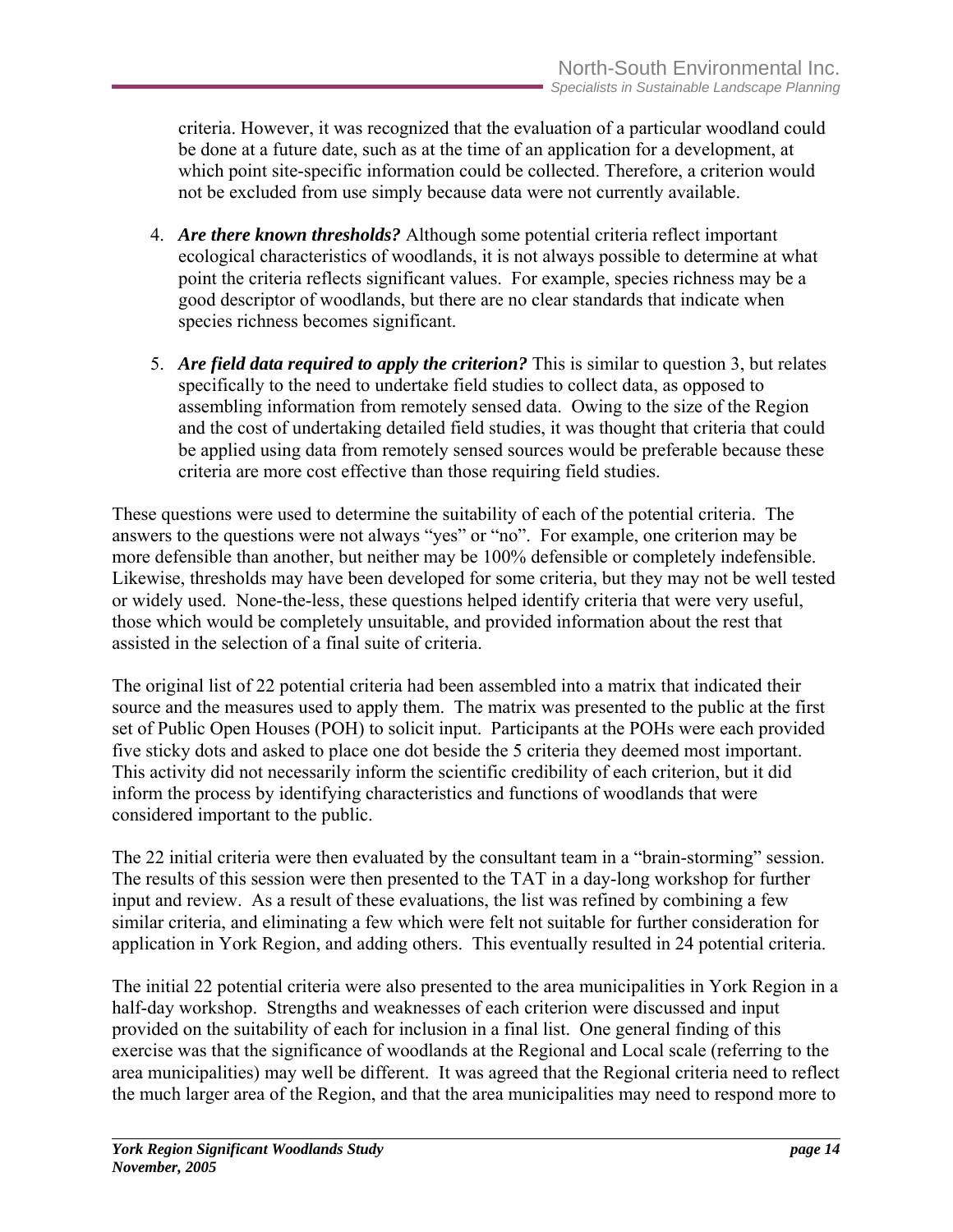<span id="page-23-0"></span>local values that reflect the desires of residents at the community level. To accommodate this, local municipalities may need to "go beyond" the criteria used to establish Regionally Significant woodlands and include woodlands that are significant at the local scale.

Based on the evaluations and consultations of the long list of potential criteria, the consulting team selected a suite of draft criteria that focus on scientific defensibility and application at the Regional scale. This draft list was further refined through dialogue with the Regional study team and TAT members, primarily through email.

## **2.5.3 Recognition of Regional Differences**

York Region is one of the larger municipalities in southern Ontario. In the south it includes the urbanized local municipalities of Markham, Richmond Hill and Vaughan, while the more northern area municipalities such as East Gwillimbury and Georgina are predominantly rural in nature. The Region is also more or less bisected by the Oak Ridges Moraine, development on which is subject to the Oak Ridges Moraine Act, and associated regulations and Conservation Plan.

It was decided early on in the project that the final suite of criteria should recognize the coarse regional differences in settlement patterns, current land use and physiography. Approaches to accounting for these differences were discussed with the TAT, and it was agreed that the Region should be sub-divided into 3 broad zones: north of the ORM, on the ORM and south of the ORM. This approach is similar to that taken for the Halton Region Significant Woodlands Study ( Gartner-Lee 2002), which recognized urban areas, rural areas below the Niagara Escarpment and areas above the escarpment as being distinct.

It is important to note that in evaluating and developing the final suite of criteria, a Regional focus was maintained. The decision to use the three zones for developing criteria is a reflection of broad Regional differences. It is the expectation of this study that area municipalities will review the woodlands within their jurisdictions and evaluate the need for protection that reflects local values. The intent of this study was to assess significance at a Regional level.

#### **2.6 Application of the Significant Criteria**

In order to provide a more ecological focus for the application of criteria, many woodland patches in close proximity to each other were grouped together and treated as one patch for the purpose of applying the criteria (section 2.4.6). The ecological rationale for this is that woodland patches which are very close  $(\leq 20 \text{ m})$  function as a single patch for many species of wildlife and plants. For example, a narrow cut in woodland patch (*e.g.*, for a telephone line corridor) generally would have resulted in the delineation of two discrete patches in the updated forest layer. However, most birds, many small mammals, probably most plants, etc, would have no difficulty in crossing the opening, thus functionally treating both patches as one woodland. It is noted, however, that such openings are undesirable as they change woodland characteristics such as light, moisture, temperature, *etc.*, and provide access for humans, predators and edge species, thus inhibiting interior forest conditions developing and introducing impacts. Also, there are some wildlife species for which such openings are barriers, and this may also impact dispersal of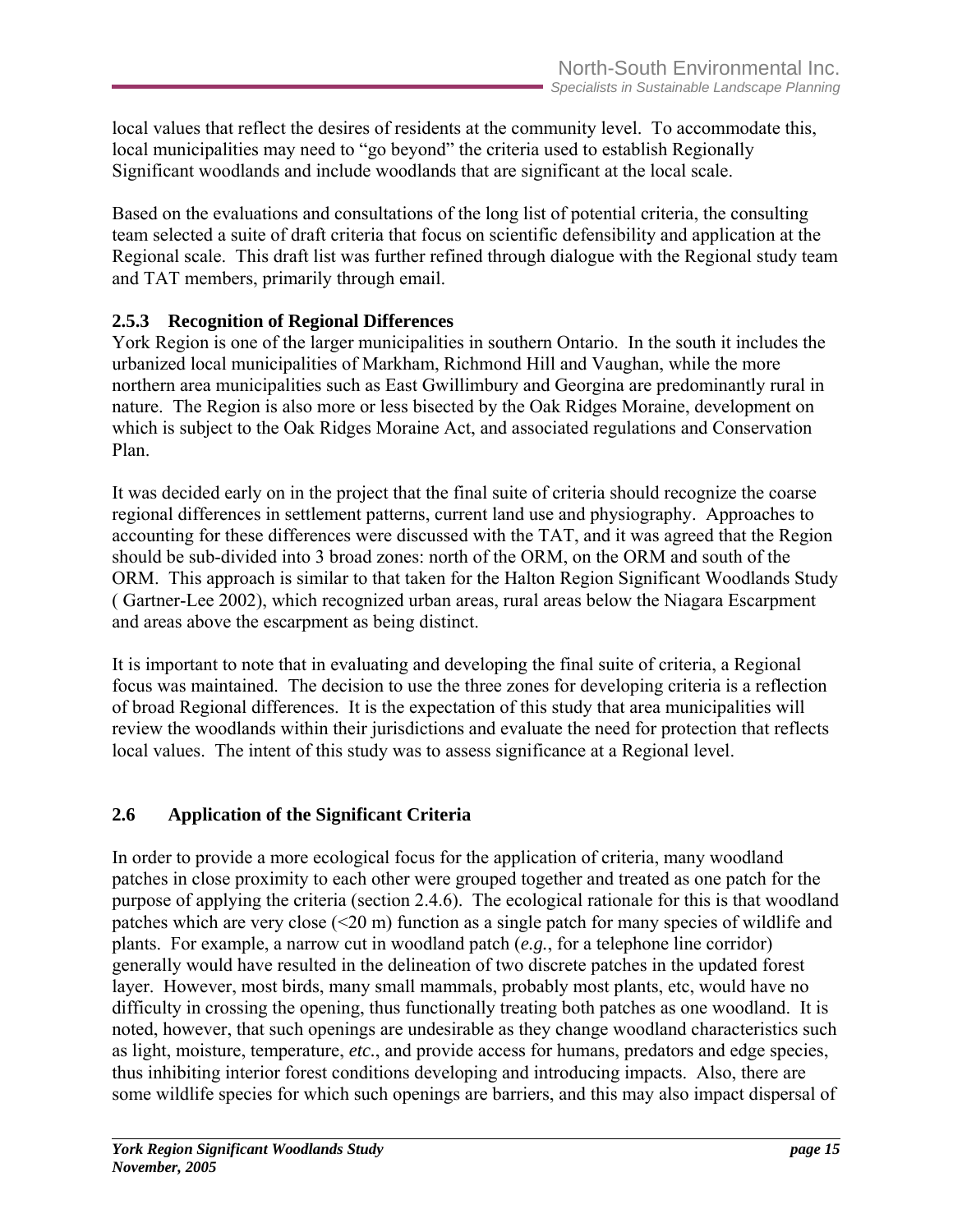<span id="page-24-0"></span>plant seeds. Thus while openings are undesirable, if they are narrow, the adjacent woodlands can function as one patch for many species.

The land cover within the openings is probably very important in determining the extent to which it is a barrier. Since this could not be easily determined, it was decided, though discussion with the TAT, to use a distance of 20m as the criterion for grouping woodland patches. Such a narrow width precludes some of the land uses which would limit movement between patches. For example, since a standard right of way for a 2-lane road is approximately 20m, this would ensure that the opening could not support wide arterials or roads with developed lots either side. The Natural Heritage Reference Manual considers woodlands continuous if separated by space of less than 21 metres (OMNR 1999, pg 76).

The significance criteria were applied to the grouped woodland patches. Thus the size criterion for north of the moraine, which identifies all woodlands over 10 ha as significant (see section 3.3) would include all patches in a group if the sum of all those patches exceeded 10 ha. Thus two 6 ha patches within 20 m of each other would be considered significant as they were considered to function as one 12 ha woodland for most species. Similarly, a 2 ha patch that was within 20 metres of a woodland greater than 10 ha would be considered significant since it would be grouped with the larger woodland patch. However, the areas in between patches was not counted in woodland area, and patches were considered discrete when counting number of patches and determining mean patch size. Thus the grouping did not create another larger patch, but simply associated existing patches within 20 m of each other.

## **3.0 FINDINGS**

#### **3.1 Update of Regional Woodland Cover**

#### **3.1.1 Summary of Changes between 1999 and 2002**

Of the 1959 orthophoto tiles, there were deletions in 33, additions in 316, and boundary revisions in 587. A total of 1204 tiles did not have any modifications in them. Many of these were tiles which covered primarily urban areas, with little or no woodland cover. The tiles in which changes were made were distributed fairly evenly across the Region. The digital boundary of York Region was refined from the 1999 update, and as a result, 8 small patches amounting to 2.13 ha which were formerly included within the Regional boundary are now excluded, as was an additional 9.63 ha of woodland in patches that straddled the boundary.

Table 1 provides a summary of the distribution of woodlands in York Region and a comparison with the 1999 woodland layer. The update resulted in a net addition of 271woodland patches in 2002. This overall increase in patches resulted from a number of woodland patch deletions, additions and numerous revisions to patch boundaries. The overall woodland cover was virtually the same as in 1999, there being a small reduction from 22.69% to 22.54% cover. This is equivalent to a difference of 259.35 ha of woodland in the Region. The mean size of woodlands was also virtually the same, with an decrease of only 0.83 ha.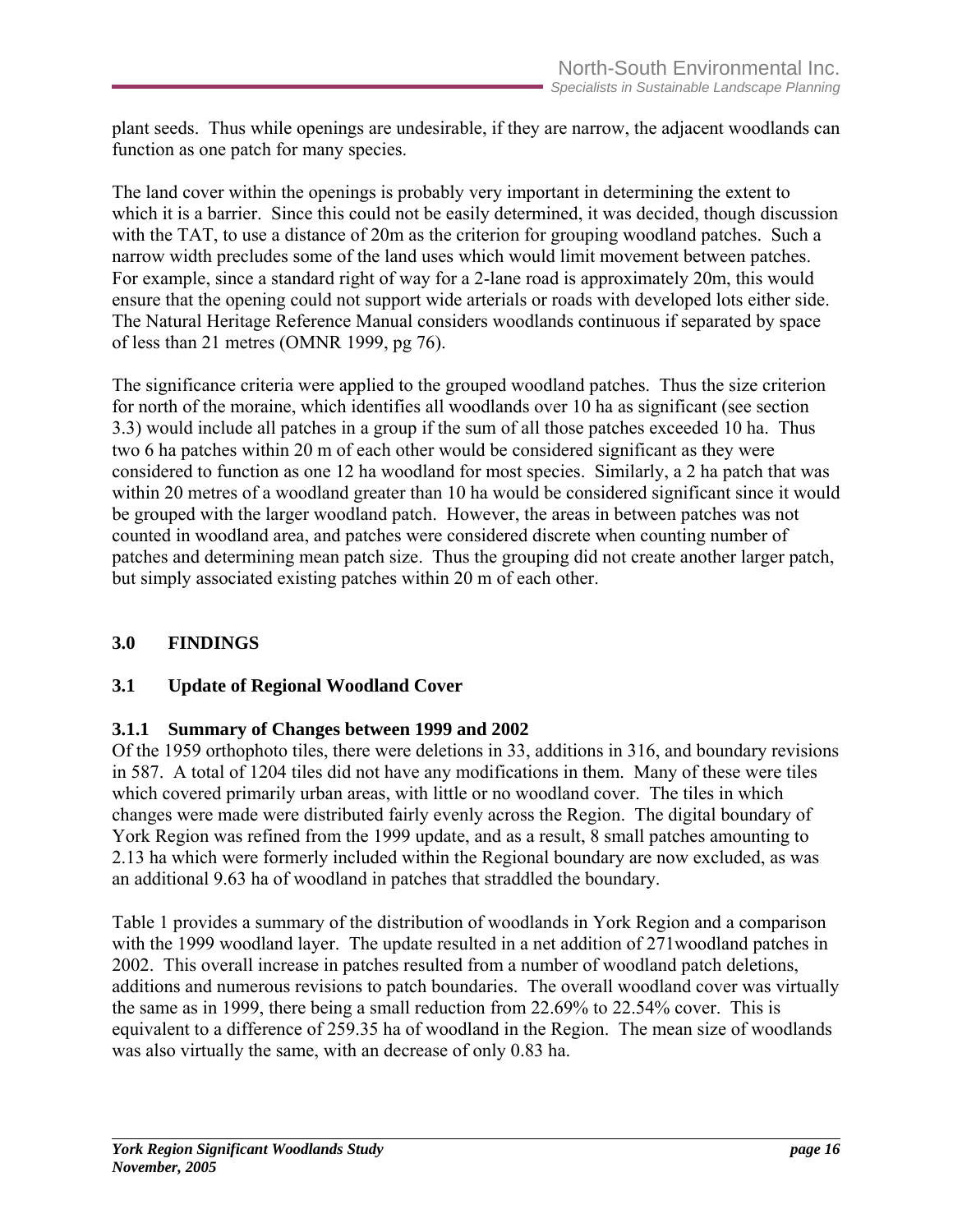|                      | total area<br>(ha) | total woodland area<br>(ha) |           |       | % woodland | # of patches |      | mean patch size |       |
|----------------------|--------------------|-----------------------------|-----------|-------|------------|--------------|------|-----------------|-------|
|                      |                    | 1999                        | 2002      | 1999  | 2002       | 1999         | 2002 | 1999            | 2002  |
| York<br>Region       | 177,550.26         | 40,284.73                   | 40,025.38 | 22.69 | 22.54      | 3864         | 4171 | 10.43           | 9.60  |
| North of<br>the ORM  | 66,515.27          |                             | 20,278.58 |       | 30.49      |              | 1494 |                 | 13.57 |
| On the<br><b>ORM</b> | 55,757.32          |                             | 14,636.42 |       | 26.25      |              | 1819 |                 | 8.05  |
| South of<br>the ORM  | 55,277.68          |                             | 5110.39   |       | 9.25       |              | 1103 |                 | 4.63  |

<span id="page-25-0"></span>Table 1: Summary of woodland cover in the York Region in 1999 and 2002

Given the changes in the methods used to identify woodland between the 1999 update and the present update, it is not possible to assign any importance or assume any trend based on the slight differences between 1999 and 2002. First, the substantially better resolution of the 2002 orthophotographs permitted more accurate boundary delineation. Although boundaries of all patches in the 1999 layer were not refined (see section 2.4.1), some were, as it was convenient to make corrections when doing some boundary revisions. The boundary delineations from 1999 tended to be generous, and likely slightly over-estimated woodland cover.

Caution should be used when examining changes in patch numbers between 1999 and the present update. Some of the patches that were deleted may have been a result of development. In other cases the amalgamation of two or more woodland patches may have occurred where the boundary of a larger patch was re-drawn to subsume one or more smaller patches due to the fact that natural succession resulted in the presence of woodland within the intervening space. Thus, not all patch deletions reflect a reduction in woodland area.

Table 2 shows a breakdown of woodland north, on and south of the ORM. The lower woodland cover south of the ORM (9.24%) reflects the more urban environment present. Woodland cover increases to the north with 26.25% woodland cover on the ORM and 30.49% north of the ORM. The big difference in woodland cover is clearly between the area south of the ORM and the two areas to the north. The change in mean patch size is also consistent with the more rural character of the north part of the Region, patches in the south averaging 4.63 ha in size (Table 1), while north of the moraine they average 13.57 ha. Although the overall woodland cover on and north of the ORM is comparable, it is interesting that there are more, but on average, smaller patches on the moraine itself. This suggests greater woodland fragmentation on the moraine than to the north.

Looking at the Region as a whole, the cumulative percent increase in woodland cover from one category to the next is very similar among size classes less than 20 ha (1-2%), suggesting that proportionally, no one size class in small to medium sized woodlands contributes substantially more to overall woodland cover than any other. However, there is a trend for the smaller woodlands to contribute less to the overall woodland cover from north to south, despite the much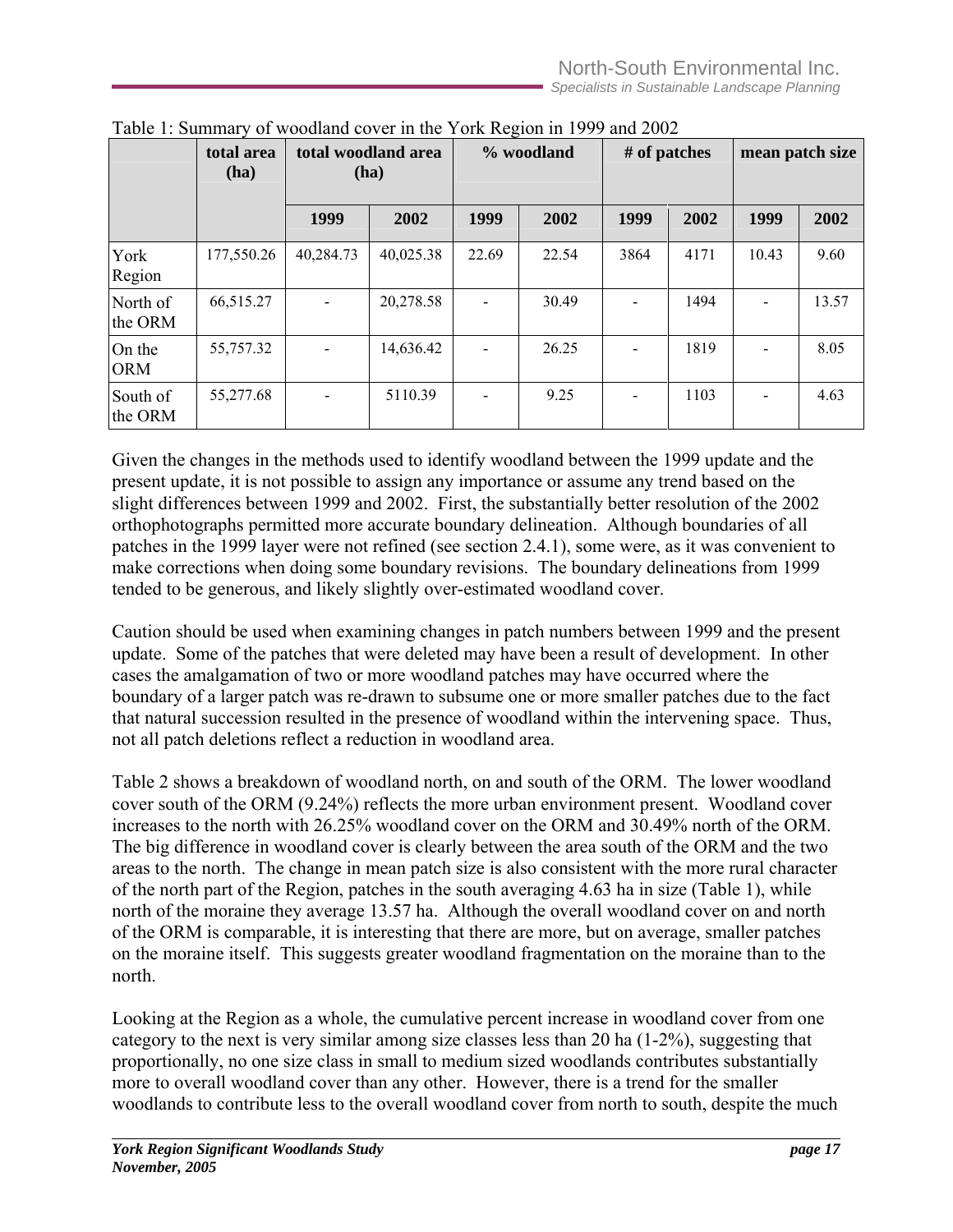| <b>Size Category</b>     | # of Patches<br>% of total | Area (ha), $%$ of<br>area | <b>Cumulative</b><br>Area (ha) | Cumulative % of<br>entire Region |
|--------------------------|----------------------------|---------------------------|--------------------------------|----------------------------------|
|                          |                            | <b>All of York</b>        |                                |                                  |
| $<$ 2ha                  | 2278 (55%)                 | 2012.52 (5%)              | 40,025.38                      | 22.54%                           |
| $\geq$ 2ha to $\leq$ 4ha | 681 (16%)                  | 1945.10 (5%)              | 38,012.86                      | 21.41%                           |
| $>4$ ha to $<$ 10ha      | 611 (15%)                  | 3849.51 (10%)             | 36,067.76                      | 20.31%                           |
| $>10$ ha to $<15$ ha     | 181 (4%)                   | 2177.84 (5%)              | 32,218.25                      | 18.15%                           |
| >15ha to $\leq$ 20ha     | 89 (2%)                    | 1533.73 (4%)              | 30,040.41                      | 16.92%                           |
| >20ha to $\leq$ 50ha     | 192 (5%)                   | 6000.24 (15%)             | 28,506.67                      | 16.06%                           |
| >50ha to $\leq$ 100ha    | 78 (2%)                    | 5590.48 (14%)             | 22,506.43                      | 12.68%                           |
| $>100$ ha                | 61(2%)                     | 16,915.96 (42%)           | 16,915.96                      | 9.53%                            |
| all areas $>$ 20 ha      | 331(8%)                    | 28,506.68 (71%)           |                                |                                  |
| Total                    | 4171 (100%)                | 40,025.38(100%)           |                                |                                  |

Table 2: Distribution of woodlands in York Region by size category

<span id="page-26-0"></span>

| <b>North of Moraine</b> |           |                              |           |        |  |  |  |
|-------------------------|-----------|------------------------------|-----------|--------|--|--|--|
| $<$ 2ha                 | 809 (54%) | 656.30 (3%)                  | 20,278.58 | 30.49% |  |  |  |
| $>$ 2ha to $<$ 4ha      | 215 (14%) | 607.36 (3%)                  | 19,622.28 | 29.50% |  |  |  |
| $>4$ ha to $<$ 10ha     | 210(14%)  | 1330.89 (7%)                 | 19,014.91 | 28.59% |  |  |  |
| $>10$ ha to $<15$ ha    | 65 $(4%)$ | 783.37 (4%)                  | 17,684.02 | 26.59% |  |  |  |
| >15ha to $\leq$ 20ha    | 42 $(3%)$ | 737.75 (4%)                  | 16,900.65 | 25.41% |  |  |  |
| $>$ 20ha to $<$ 50ha    | 78 (5%)   | 2374.36 (12%)                | 16,162.90 | 24.30% |  |  |  |
| $>50$ ha to $<$ 100ha   | 36(2%)    | 2601.21 (13%)                | 13,788.54 | 20.73% |  |  |  |
| $>100$ ha               | 39 (3%)   | 11,187.33 (55%)              | 11,187.33 | 16.82% |  |  |  |
| all areas > 20 ha       | 153 (10%) | 16,162.90 (80%)              |           |        |  |  |  |
| Totals                  |           | 1494 (100%) 20,278.58 (100%) |           |        |  |  |  |

| <b>Size Category</b>     | # of Patches<br>% of total | Area (ha), % of<br>area | <b>Cumulative</b><br>Area (ha) | Cumulative % of<br>entire Region |  |  |  |  |
|--------------------------|----------------------------|-------------------------|--------------------------------|----------------------------------|--|--|--|--|
| <b>On Moraine</b>        |                            |                         |                                |                                  |  |  |  |  |
| $<$ 2ha                  | 1063 (58%)                 | 885.62 (6%)             | 14,636.42                      | 26.25%                           |  |  |  |  |
| $\geq$ 2ha to $\leq$ 4ha | 272 (15%)                  | 786.29 (5%)             | 13,750.80                      | 24.66%                           |  |  |  |  |
| >4ha to <10ha            | 233 (13%)                  | 1450.35 (10%)           | 12,964.51                      | 23.25%                           |  |  |  |  |
| >10ha to $\leq$ 15ha     | 73 (4%)                    | 892.98 (6%)             | 11,514.16                      | 20.65%                           |  |  |  |  |
| >15ha to $\leq$ 20ha     | 37(2%)                     | 635.62 $(4%)$           | 10,621.18                      | 19.05%                           |  |  |  |  |
| >20ha to $\leq$ 50ha     | 86 (5%)                    | 2717.41 (19%)           | 9985.55                        | 17.91%                           |  |  |  |  |
| >50ha to $\leq$ 100ha    | 34(2%)                     | 2387.88 (16%)           | 7268.14                        | 13.04%                           |  |  |  |  |
| $>100$ ha                | 21(1%)                     | 4880.26 (33%)           | 4880.26                        | 8.75%                            |  |  |  |  |
| all areas > 20 ha        | 141 (8%)                   | 9985.55 (68%)           |                                |                                  |  |  |  |  |
| Totals                   | 1819 (100%)                | 14,636.42 (100%)        |                                |                                  |  |  |  |  |
|                          |                            |                         |                                |                                  |  |  |  |  |
|                          |                            | <b>South of Moraine</b> |                                |                                  |  |  |  |  |
| $<$ 2ha                  | 599 (54%)                  | 540.04 (11%)            | 5110.39                        | 9.24%                            |  |  |  |  |
| $\geq$ 2ha to $\leq$ 4ha | 204 (19%)                  | 587.19 (12%)            | 4570.34                        | 8.27%                            |  |  |  |  |
| >4ha to $\leq$ 10ha      | 186 (17%)                  | 1167.58 (23%)           | 3983.16                        | 7.21%                            |  |  |  |  |
| >10ha to $\leq$ 15ha     | 50(5%)                     | 587.51 (12%)            | 2815.57                        | 5.09%                            |  |  |  |  |
| >15ha to $\leq$ 20ha     | 21(2%)                     | 362.47 (7%)             | 2228.07                        | 4.03%                            |  |  |  |  |
| >20ha to $\leq$ 50ha     | 34(3%)                     | 1084.13 (21%)           | 1865.60                        | 3.37%                            |  |  |  |  |
| >50ha to $\leq$ 100ha    | $8(1\%)$                   | 648.61 (13%)            | 781.47                         | 1.41%                            |  |  |  |  |
| $>100$ ha                | $1($ < 1%)                 | 132.86 (3%)             | 132.86                         | 0.24%                            |  |  |  |  |
| all areas > 20 ha        | 43 (4%)                    | 1865.6 (37%)            |                                |                                  |  |  |  |  |
| Totals                   | 1103 (100%)                | 5110.39 (100%)          |                                |                                  |  |  |  |  |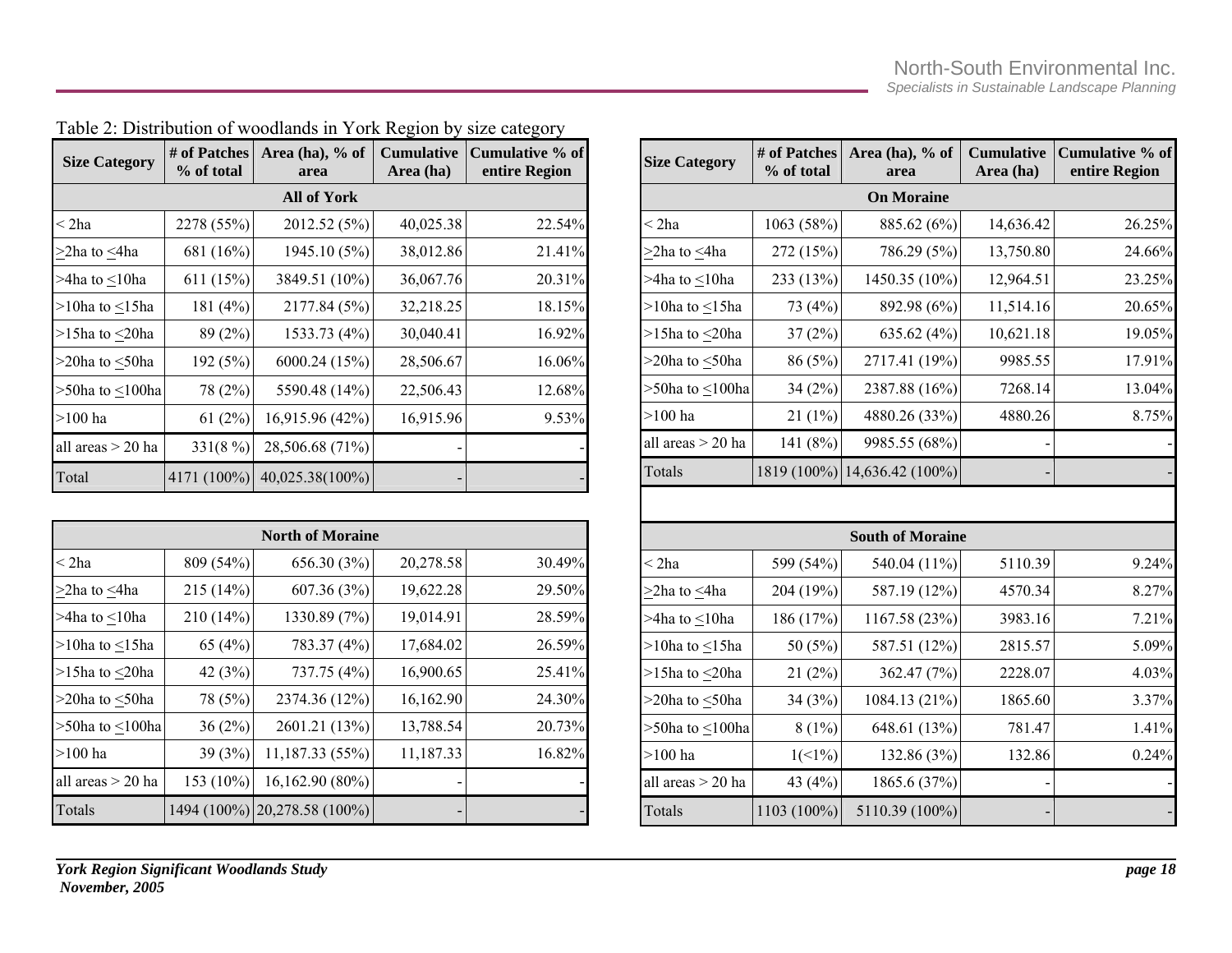<span id="page-27-0"></span>greater proportion of woodland patches in these size classes. The small patches  $(\leq 2$  ha) contribute relatively little to overall woodland cover in each area, ranging from only 3% north of the moraine to 11% south of the moraine. In comparison, the relatively fewer large patches (>20 ha) contributed most to overall woodland cover, even in the south where they contributed 37% of all woodland cover. This is most striking in the north where 80% of the woodland cover is contributed by woodlands >20 ha. These trends emphasize the influence of the very large woodland patches, especially north of the moraine.

The number of woodland patches in the 2-10 ha classes constituted a slightly greater proportion of the total woodland cover in the area south of the moraine (36%), than on the moraine (28%) or north of the moraine (also 28%). The proportion of patches in the  $\leq 2$  ha class is amazingly similar in all three areas and in the Region as a whole (55% in the Region, 54% north and south of the moraine, and 58% on the moraine). Not surprisingly, most of the very large woodlands (>50 ha) are on or north of the moraine. For instance over half of the 61 woodlands >100 ha are north of the moraine (39), and there is only one woodland >100 ha south of the moraine.

#### **3.1.2 Breakdown of Woodlands by Municipality and Watershed.**

Table 3 shows the breakdown in woodlands between the two main drainages in York Region. Not surprisingly, the Lake Simcoe drainage in the north has a larger mean patch size, has a much higher proportion of woodland cover, and contributes a high proportion to the regional cover, than the Lake Ontario watershed.

|                      | woodland<br>area (ha) | No.<br>patches | size (ha) | mean patch   % total woodland  <br>area in Region | % total land area<br>of watershed |
|----------------------|-----------------------|----------------|-----------|---------------------------------------------------|-----------------------------------|
| L. Ontario watershed | 9,034.95              | 1757           | 5.14      | 22.57                                             | 11.48                             |
| L. Simcoe watershed  | 30,990.43             | 2437           | 12.72     | 77.43                                             | 31.34                             |
| Total                | 40,025.38             | 4194*          |           |                                                   |                                   |

Table 3: Summary of the woodland cover in the main watersheds in York Region

\* note total number of patches is greater than the total number in the Region since any patch which straddles the watershed divide will count as a patch in both watersheds.

Table 4 illustrates the breakdown of woodland cover by municipality. Trends in this table are consistent with the breakdown of woodlands north, on and south of the moraine; and when compared by watershed. The southern, more urbanized municipalities of Markham, Vaughan, Richmond Hill and Newmarket have the lower proportion of their land area in woodland (6% to 12%). Aurora, although fairly urbanized, has an intermediate woodland cover (17%), while the less urbanized municipalities of Whitchurch-Stouffville, King, East Gwillimury and Georgina have the highest woodland cover (23% to 39%). Similarly, the municipalities with the largest mean patch sizes are the two northern areas of Georgina and East Gwillimbury. The proportion to which each municipality contributes to the Regional woodland cover has to be interpreted carefully, as it is dependant on the size of each municipality. Thus Newmarket contributes the least to Regional woodland cover at least in part because it is the smallest municipality.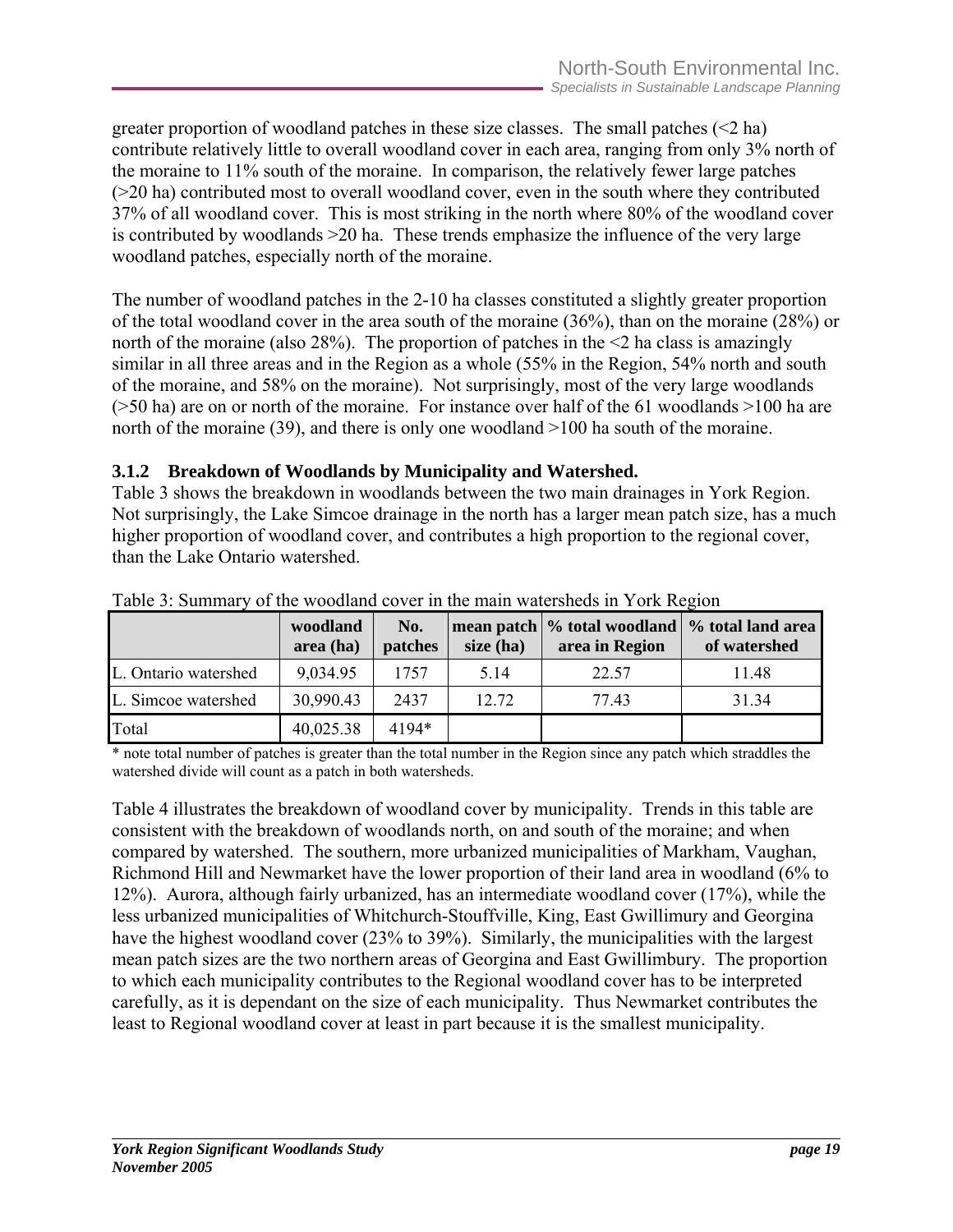| <b>Municipality</b>    | area of<br>municipality ha<br>(% of Region) | woodland area ha<br>(% woodland<br>cover/municipality) | No.<br>patches | mean<br>patch size<br>ha | % woodland<br>cover of Region |
|------------------------|---------------------------------------------|--------------------------------------------------------|----------------|--------------------------|-------------------------------|
| Georgina               | 30,399 (17.1%)                              | 11,942.5 (39%)                                         | 603            | 19.81                    | 6.73                          |
| E. Gwillimbury         | 24,762 (14.0%)                              | 7,447.8 (30%)                                          | 629            | 11.84                    | 4.19                          |
| King                   | 33,665 (19.0%)                              | 7,748.8 (23%)                                          | 928            | 8.35                     | 4.36                          |
| Newmarket              | $3,819(2.2\%)$                              | 341.6 (9%)                                             | 93             | 3.67                     | 0.19                          |
| Aurora                 | $4,943(2.8\%)$                              | 860.4 (17%)                                            | 168            | 5.12                     | 0.48                          |
| Richmond Hill          | $10,152(5.7\%)$                             | $1,261.9(12\%)$                                        | 265            | 4.76                     | 0.71                          |
| Whitchurch-Stouffville | 21,119 (11.9%)                              | 5,896.5 $(28\%)$                                       | 588            | 10.03                    | 3.32                          |
| Vaughan                | 27,432 (15.5%)                              | 3,233.7(12%)                                           | 574            | 5.63                     | 1.82                          |
| Markham                | 21,259 (12.0%)                              | 1,292.3(6%)                                            | 413            | 3.13                     | 0.73                          |
| Totals                 | 177,550 (100%)                              | 40,025.4 (22.5%)                                       | 4261*          | 9.57                     |                               |

<span id="page-28-0"></span>Table 4: Summary of woodland cover in each municipality in York Region

\* note total number of patches is greater than the total number in the Region since any patch which straddles the municipal boundary will count as a patch in both municipalities.

#### **3.1.3 York Woodlands based on "Ecological Patches"**

As discussed in the methods (section 2.4.6), woodland patches were considered as an ecological group if they were within 20 m of each other. This substantially changes some of the woodland characteristics as shown in Table 5. The total number of patches is reduced by 1629, and the mean patch size is increased from 9.60 ha to 15.75 ha. The actual number of grouped patches is 532 (*i.e.* , this is the number of groups containing more than 1 patch); the remaining 2010 patches are discrete. The groups contain varying numbers of patches, some being just two patches in a group, and most consisting of fewer than 10 patches in a group. However the three largest groups contain a surprising 104, 50 and 49 patches each. These groups are respectively 2,749 ha, 3,926 ha and 2,711 ha in size. For some mobile groups of species (for which 20 m gaps are not a barrier), these grouped woodland patches may provide substantial woodland habitat. The definition of woodland used in the update must also be kept in mind, as many of the woodland patches may be younger successional woodlands occurring in old fields. These large groups of patches might thus be best considered potential future woodlands.

| Table 5: Characteristics of grouped versus un-grouped woodland patches |  |  |
|------------------------------------------------------------------------|--|--|
|                                                                        |  |  |

| No. patches |         | mean patch size |         |
|-------------|---------|-----------------|---------|
| un-grouped  | grouped | un-grouped      | grouped |
| 41          | 2542    | $9.60$ ha       | 5.75 ha |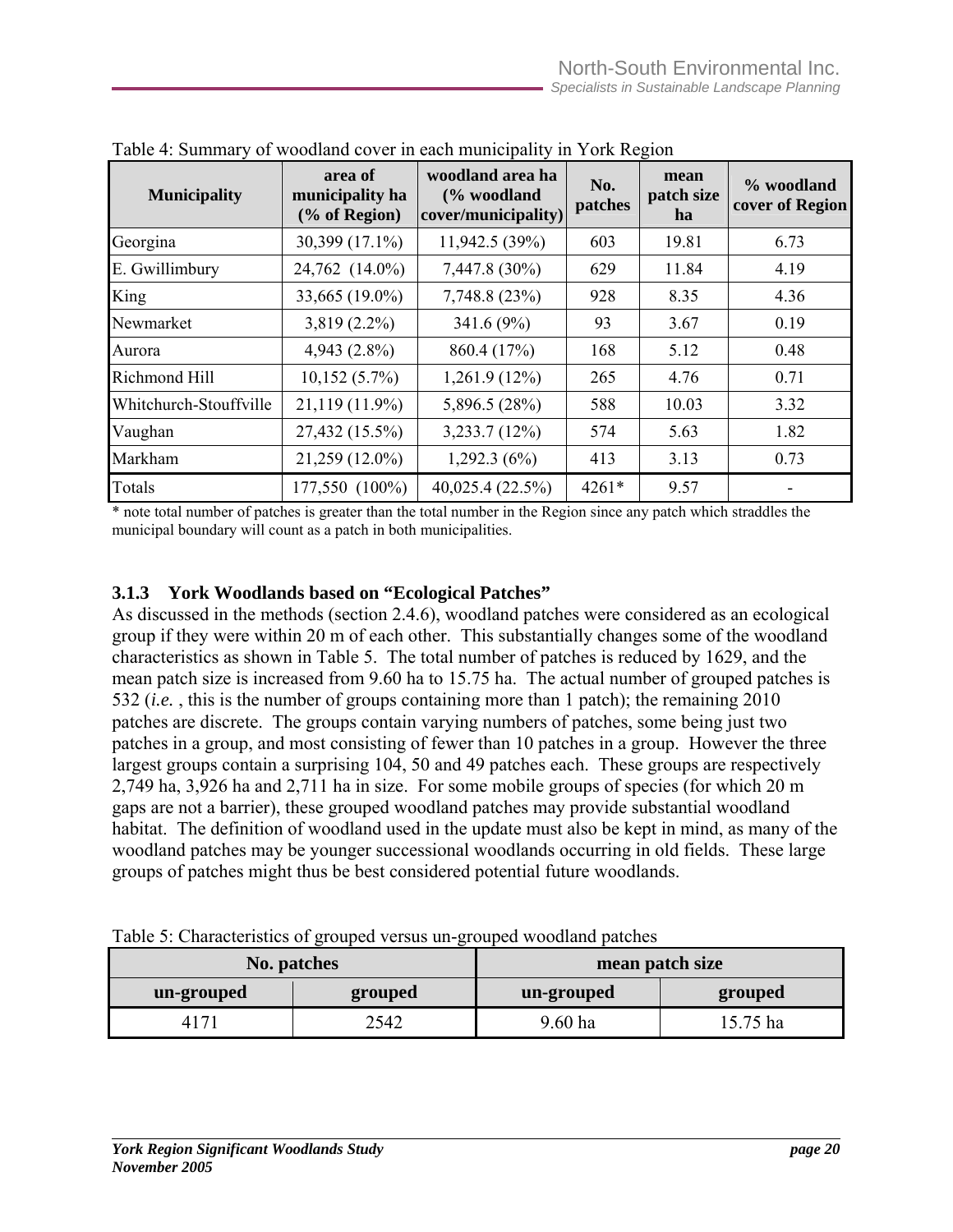<span id="page-29-0"></span>One valuable outcome of this exercise is that it may provide guidance on where restoration efforts could produce substantial gains in the size of continuous canopy cover with very large areas of interior woodland. Figure 1 illustrates the distribution of woodlands in York Region and highlights grouped woodlands that are between 100 ha and 500 ha, and those over 500 ha in size. The ability to restore the 20 gaps that separate woodland patches within these groups will largely depend on ownership, the nature of intervening lands and the geometric relationship of the patches within the group. However, the immense conservation value of having several woodlands over 100 ha in size, and one or more woodlands over 500 ha in size in the future (even the distant future) justifies the investigation of the feasibility to pursue this suggestion and hopefully a long term strategy to create such woodlands.

## **3.2 Criteria for Identifying Significant Woodlands**

#### **3.2.1 Review of Other Agencies and Municipalities**

Appendix 2 summarizes the results of the survey of four agencies and organizations and Appendix 3 summarizes the review of criteria used, or proposed for use by the municipalities reviewed. These surveys resulted in the identification of 22 potential criteria. Only one criterion, size, was recommended by all the agencies and municipalities. Three criteria, interior woodlands, proximity and contribution to surface water quality/quantity were recommended by three of the four agency reports, all other criteria being recommended in only one or two of the reports. Interior woodland and contribution to surface water quality/quantity were the only criteria recommended by all the municipal reports. Linkage was recommended by one, and age by four municipalities, with all other criteria being recommended by three or fewer municipal reports.

The TRCAs (2004) Terrestrial Natural Heritage Study uses similar criteria to assist in the evaluation of natural areas. The system design principles include: size, biodiversity, shape and connectivity, all of which are used by municipalities in our survey, as well as: quantity (percent of natural cover), distribution, and matrix influence.

If one were to assemble a list of recommended criteria solely on precedent based on 75% concurrence of either the agency reports and municipalities, it would include: size; interior woodland, age, linkage, proximity to other natural features, and contribution to surface water quality/quantity.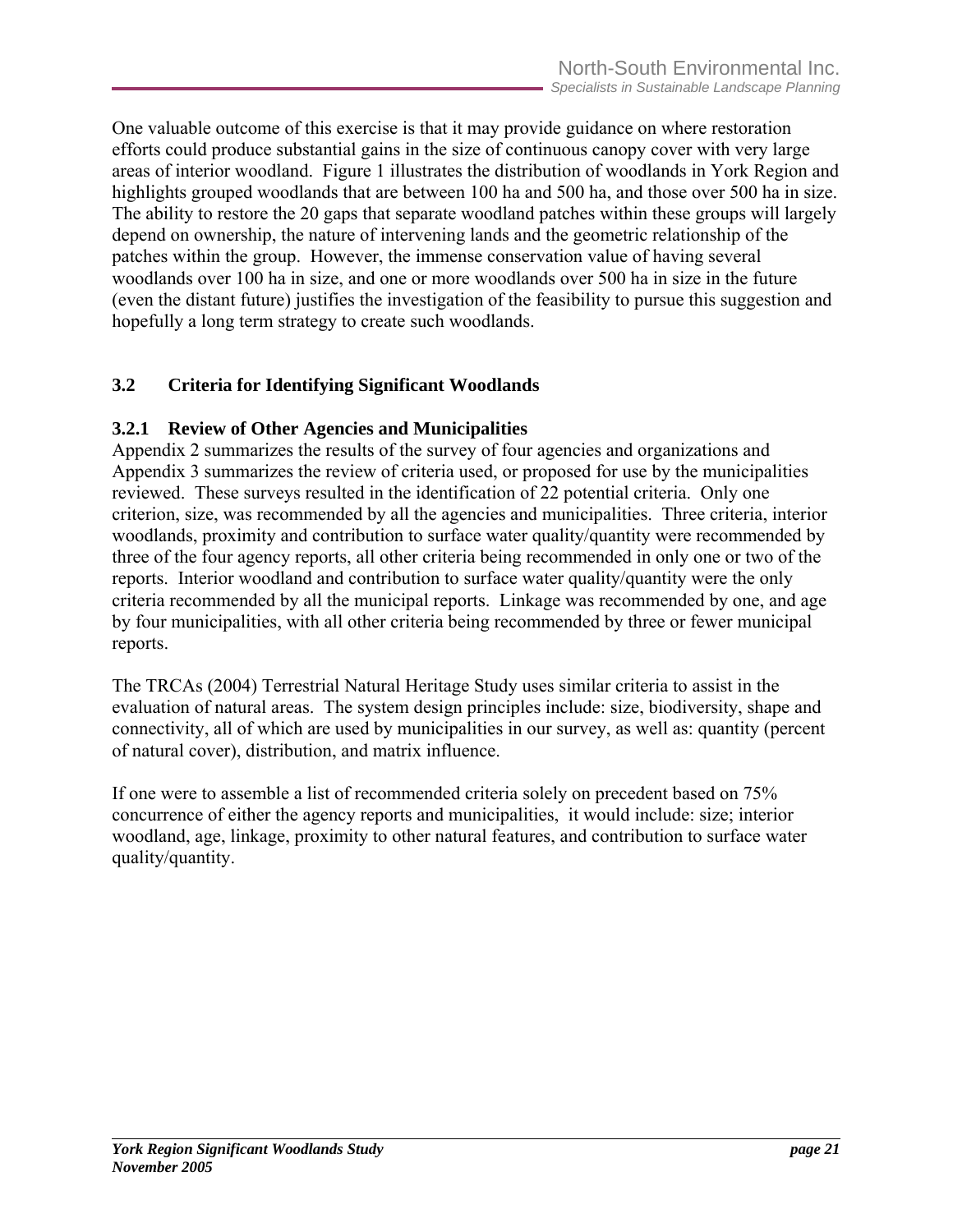<span id="page-30-0"></span>insert Figure 1

Figure 1: Woodlands in York Region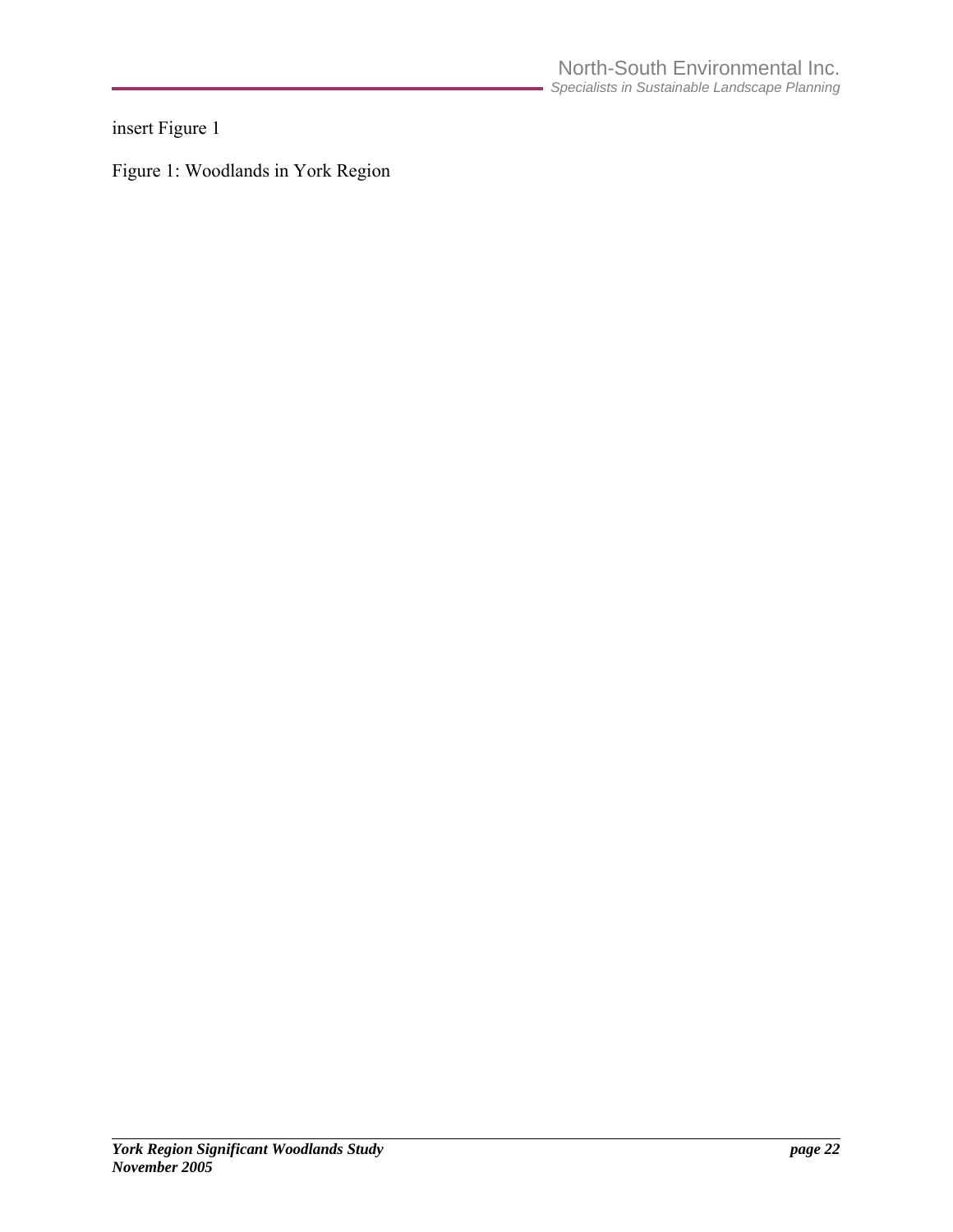## <span id="page-31-0"></span>**3.2.2 Description and Evaluation of Potential Criteria**

This section provides a brief description each criterion. The initial 22 criteria were refined, with some criteria being merged (*e.g.*, protection of recharge/discharge areas and groundwater quantity and quality, social/economic values with recreational values), and a few criteria being added (*e.g.*, representation of different aged woodlands, protection of significant landforms) to provide a total of 24 criteria. The description of each criterion varies in length since the ecological importance of some of the potential criteria (*e.g.*, size, and age) is well documented, whereas others (*e.g.*, buffering capacity, quality) are less well defined. Also, some potential criteria generated more discussion with the TAT than others.

This section mainly discusses the merits of the criteria and indicates whether each is recommended for use in identifying significant woodlands. The final suite of criteria that emerges from this analysis is presented in section 3.3, along with more detailed descriptions of the actual thresholds recommended.

#### Size

The size criterion is based on the well accepted principle that large woodlands are more valuable than smaller woodlands from a conservation perspective. All significant woodland studies reviewed included size as a criterion.

Southern Ontario was originally dominated by a woodland landscape, however, removal of woodland for agricultural and urban development has fragmented the once extensive woodland tracts. This has resulted in a patchwork of woodland fragments that vary in size from less than a hectare, to several hundred hectares. Most woodland patches in York Region are less than 2 ha (table 2).

Fragmentation of woodland is one of the most serious threats to biological diversity (Burgess and Sharpe 1981, Harris 1984, Marzluff and Ewing 2001, Meffe and Carrol 1994, Noss and Cooperrider 1994). It reduces the overall amount of habitat, and also creates small patches out of larger remnant woodlands. Smaller woodlands lack the ability to support species that require woodland interior conditions and species that are area sensitive. Larger woodland patches are more resilient to natural disturbances. A 1 ha blowdown in a 100 ha woodland becomes part of the natural mosaic, however, in a 4 ha or smaller woodland it would remove 25% of the habitat and will likely result in a serious reduction of woodland diversity. Riley and Mohr (1994) note that woodland patches greater than 4 ha can begin to develop interior woodland conditions assuming the patch shape is appropriate and disturbance minimal. It should be noted that the term "interior woodland" is used quite generally and the habitat requirements for different species are specific. While 4 ha may be the point at which appropriate habitat may start to develop for species that are edge-intolerant, there are many more conservative species for which this is inadequate. Environment Canada *et al.* (1998, Table 4) conclude that woodlands of 4 ha will only support very few common edge bird species and that even 10 ha woodlands are still dominated by edge species and may have only very small areas of interior which support numbers of woodland interior/edge species. Notwithstanding this, TRCA staff have found in their jurisdiction, that some area-sensitive species will inhabit smaller than normal woodlands when there is no optimal habitat, providing the surrounding land uses are not too incompatible. Some flora typical of interior woodlands may also persist for some time in smaller woodlands,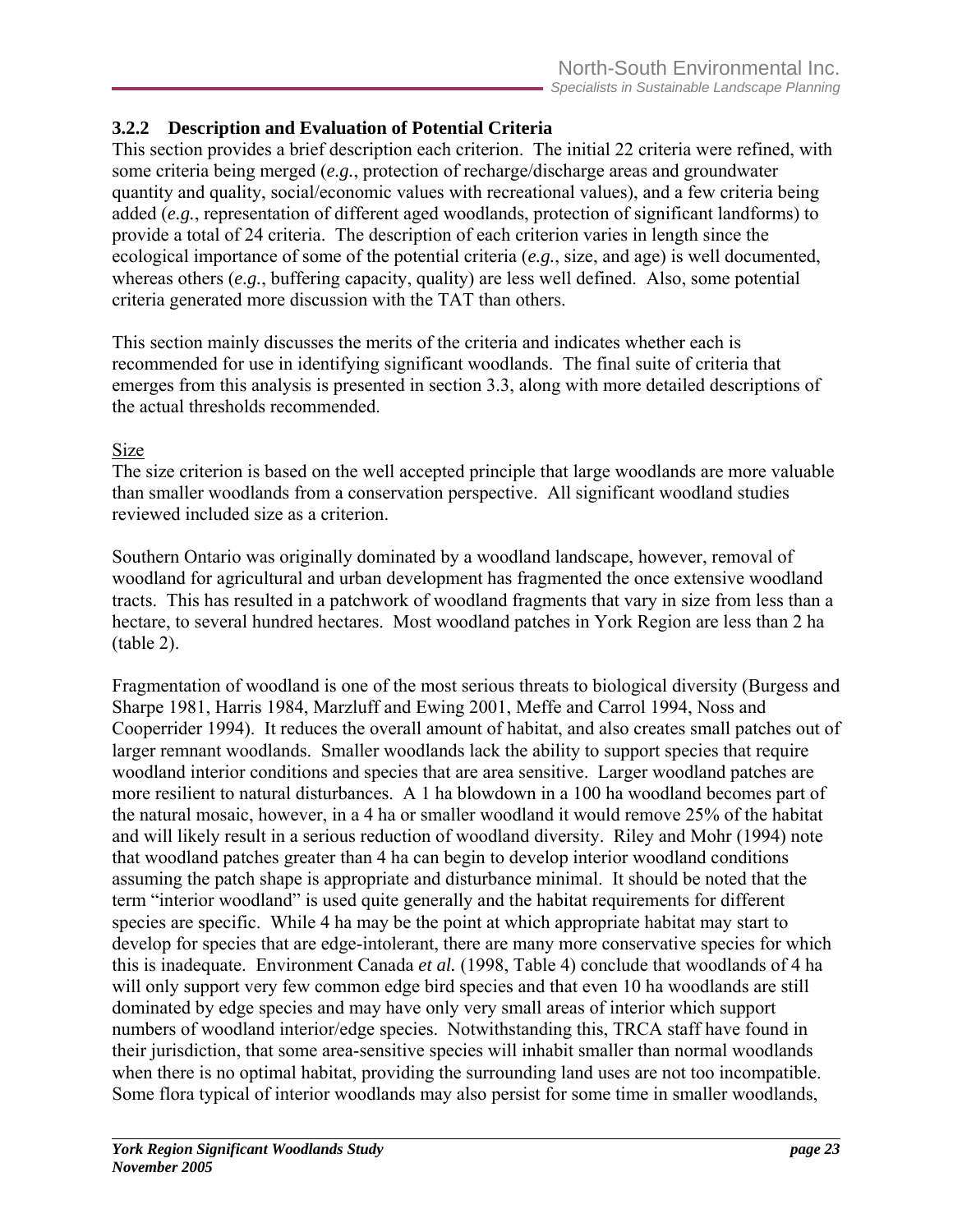but will not likely survive in the long term unless smaller woodland patches are expanded and/or connected within an ecologically functioning system.

The Natural Heritage Reference Manual (OMNR 1999) provides guidance on size standards for woodlands to be protected on the basis of general woodland cover. It recommends woodlands of 4 ha in size be protected where the woodland cover is between 5% and 15%, and 40 ha where the cover is between 15% and 30%. Ontario Nature (2004) suggested more stringent guidelines for identifying woodland significance with respect to size as follows:

| <b>Woodland Cover</b> | Minimum Patch Size for Significance |
|-----------------------|-------------------------------------|
| $< 5\%$               | all woodlands                       |
| $5 - 10\%$            | 2 <sub>ha</sub>                     |
| $11 - 15%$            | 4 ha                                |
| $16 - 20%$            | 10 <sub>ha</sub>                    |
| 20-30%                | 15 <sub>ha</sub>                    |
| $31 - 50\%$           | $25$ ha                             |
| $>50\%$               | 40 <sub>ha</sub>                    |

Hamilton and Durham Region use the Ontario Nature guidelines in their determination of significance, whereas others have used minimum size criteria ranging from 2 ha (Norfolk and Halton) to 10 ha (Middlesex). London considers woodlands less than 2 ha to be of low value, those between 2 and 9 ha to be of medium value and those greater than 9 ha to be of high value. In York Region, woodland cover is 30% north of the ORM, 26% on the ORM and 9% south of the ORM (table 1).

Smaller woodlands (<4 ha), although generally less valuable ecologically (assuming they have no special features such as rare plants, or special functions such as connection or thermoregulation of a watercourse), may be important in the context of surrounding land use (*i.e.*, in urban landscapes where there is little woodland cover) and may serve as a nucleus for restoration and rehabilitation efforts. Thus a woodland of 1 or 2 ha in an urbanized area may be more significant than the same area of woodland in a rural landscape, that overall has a greater amount of woodland cover.

Based on the importance of woodland size in maintaining biodiversity, it is selected as a criterion for determining significance.

#### Presence of Woodland Interior

The edges of woodlands are known to have different ecological characteristics than the interior of woodlands. For example, temperature, wind, humidity, proportion of non-native species, numbers of nest predators, human impacts, *etc.* are all characteristics which change near woodland edges (Matlack 1993, Riley and Mohr 1994, Burke and Nol 1998). The distribution of flora and fauna is affected by the edge and in particular some species of fauna favour woodland interior conditions (Riley and Mohr 1994, Hounsell 1999, McCracken 1999). Edge effects have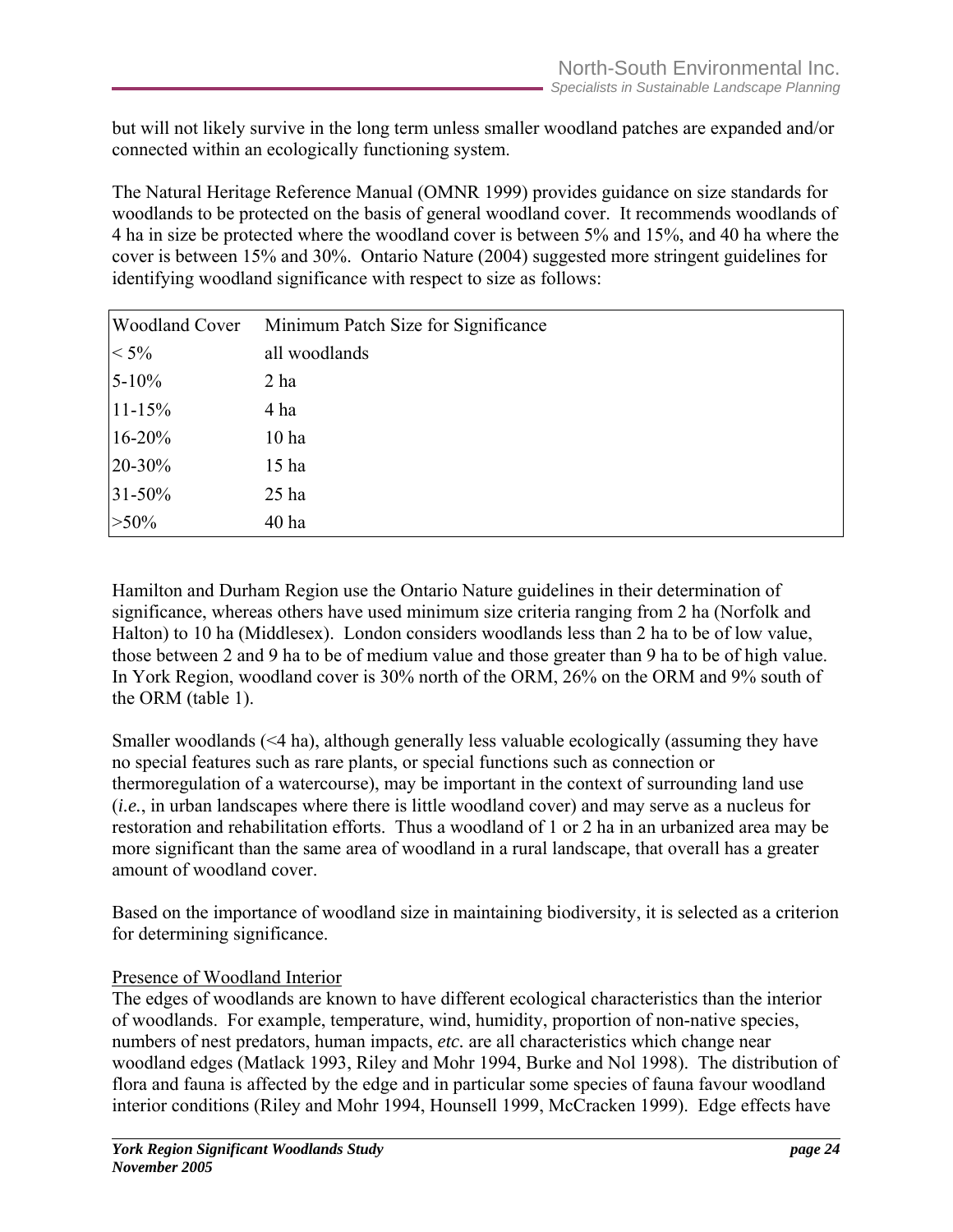been shown to extend hundreds of metres into woodlands (Noss and Cooperrider 1994, Meffe and Carroll 1994, Larson *et al.* 1999), however, these effects diminish with distance from the edge and 100 metres has been used by a number of authors (Riley and Mohr 1994, Hounsell 1999, Gartner-Lee 2002) as a distance beyond which there is the potential for interior woodland conditions to exist. All of the programs reviewed (see Appendices 2 and 3) had significance criteria related to identifying woodlands with interior woodland.

The maintenance of woodlands with interior woodland is especially important when viewed in relationship to the historical extent of woodland and the fauna that it supported, and the present day fragmented distribution of woodland in the landscape. As noted previously, the development of southern Ontario has resulted in highly fragmented woodlands. There is an abundance of small woodlands and subsequently "edge-type" woodland habitat is common. What is uncommon are large patches of woodland that have substantial areas of interior woodland that support populations of interior and area demanding species.

It is important to note the relationship between interior woodland and size. Using the definition that interior woodland must be at least 100 metres from an edge, interior woodland will start to be defined in a patch greater than 3.14 ha, if it is a perfect circle, or greater than 4 ha if it is square. For a circular woodland patch to have 2 ha of interior habitat it must be 10.15 ha in size, and to have 4 ha of interior habitat it must be 14.2 ha in size. Thus if an interior woodland criterion determined significance based on the presence of 4 ha of interior woodland, it would only discriminate those woodland patches larger than 14.2 ha. If the final suite of criteria included a size criterion that protected all woodlands greater than 10 ha, the interior woodland criterion would be redundant, as all woodlands with 4 ha of interior will already be protected by the size criterion.

Based on the importance of interior woodland habitat for protecting biological diversity, it is recommended that it be used as a criterion for determining significance, providing that it will discriminate new woodlands not captured by other criteria.

#### Age and Old Growth

These two potential criteria are discussed together since they are inter-related.

While age itself may not be an ecologically valuable attribute, the conditions that tend only to occur in old and undisturbed woodland are very significant. The value of using age as a criterion is not to protect old trees. The intent would be to use age as a surrogate to identify woodlands with mature characteristics such as:

- an uneven-aged canopy;
- a range of size classes, with a large proportion of trees in larger size classes;
- gap succession processes are the principal form of woodland renewal
- the presence of undisturbed soils;
- the presence of habitat that supports interior woodland species; and
- the presence of substantial standing and fallen deadwood, with the fallen deadwood present in a range of decay classes.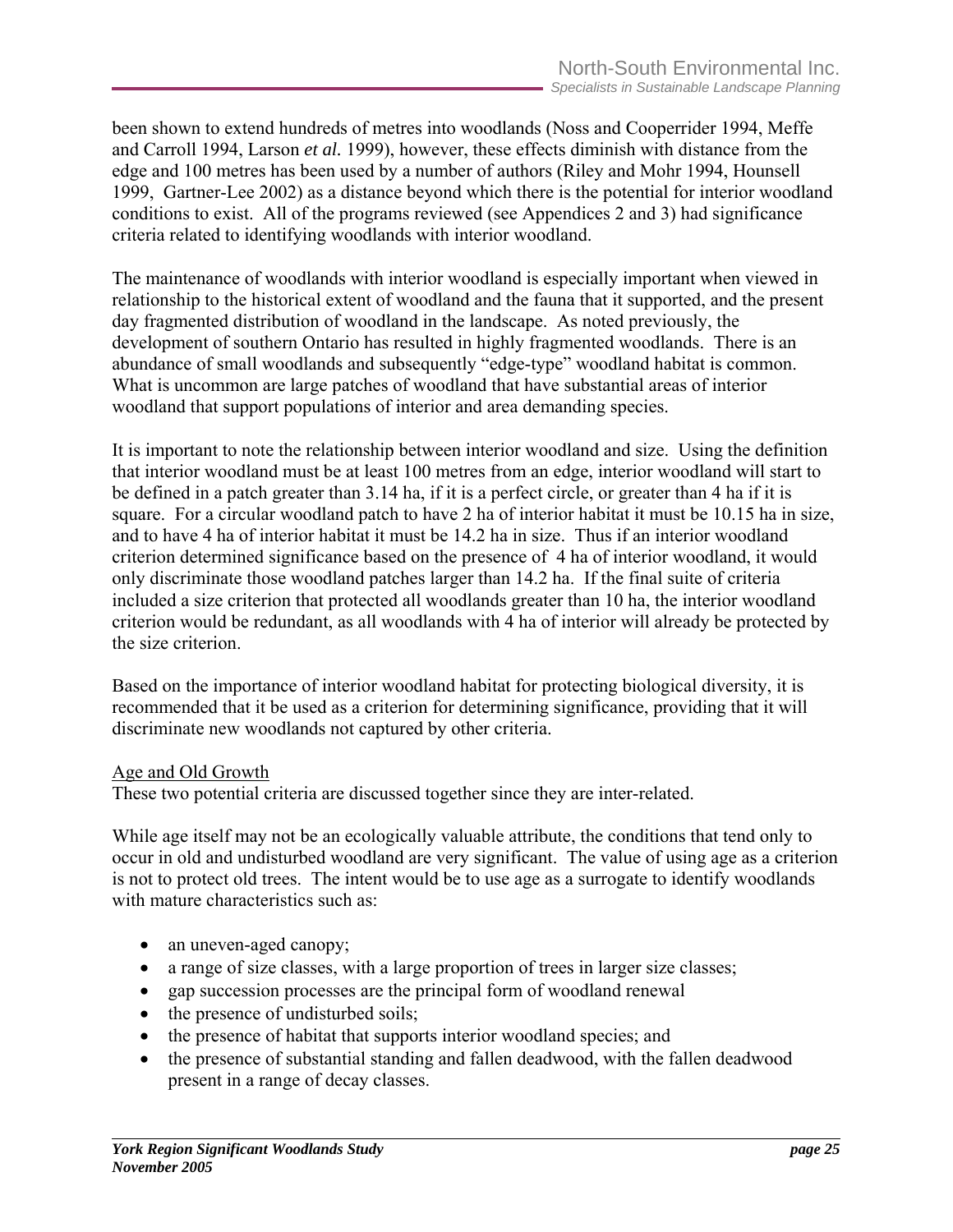The ultimate expression of a mature woodland is called "old growth". The characteristics described above are best expressed in old growth woodlands. For example, Ontario Nature (2004), in recommending significance criteria for their Level 3 evaluation, include woodlands exhibiting older-growth characteristics including: old trees, pit and mount topography, significant woody debris, little evidence of human disturbance, significant numbers of snags and den trees, *etc.*

Old woodlands (including old growth) produce very different environments than younger ones, and support species and communities of flora and fauna that are unique. They are also considered to be more valuable than young woodlands because there are fewer of them and it takes a substantial length of time to replace them. Old woodlands also serve as scientific benchmarks and reference sites. To maximize biodiversity and to maximize representation of woodland types and species composition, examples of old, mature woodlands should be protected.

The mean age of woodlands in southern Ontario has been decreasing over time (Larson *et al.* 1999), that is, Ontario woodlands are getting younger. This is mainly owing to forestry practices which strive to maximize timber yield by promoting short-rotation harvesting (Forbes 1997). Larson *et al.* (1999) estimate that there is about 1% of mature woodland (they use the term "older growth") left in Ontario, and only "trace" amounts of old growth. There are no woodlands in York Region that would be considered "old growth" (Puric-Mladenovic pers. comm.). However, there are a few woodlands: Joker's Hill, Baker's Bush and a few others on private land, that approximate what the old growth in this area may have looked like. These woodlands have big trees and some characteristics of old growth woodland. Given the lack of old growth woodlands in southern Ontario, a woodland patch with old growth conditions should be considered significant.

Although conservation of any remaining old growth is a desirable goal, it is also important to protect mature woodlands that have the capacity of achieving old growth conditions if protected and managed appropriately. Hagan and Whitman (2004) refer to these mature woodlands as "late successional forest" and the term "older growth" (Larson *et al.* 1999) has also been used. Conservation of late successional or mature woodland is important since old growth woodland cannot be easily created. There is a difference of opinion on the extent to which current silvicultural practices can be used to hasten the development of old growth attributes. The Society of American Foresters (1984, as cited in Riley and Mohr 1994, p. 28) note: "*With present knowledge it is not possible to create old-growth stands or markedly hasten the process by which nature creates them*". However, Jenkins et al. (2004, pg 35) note, "*The application of these same* [silvicultural] *practices to restore old-growth characteristics in eastern coniferous and mixed hardwood forests remains largely theoretical. Nevertheless, it seems warranted that some of these practices, judiciously applied under closely monitored conditions, could be employed to reset the successional trajectories of stands toward old-growth*." The difficulty in reproducing the conditions that characterize old growth and the exceptionally long time for replacement (>100 years), infers value on older, mature woodlands, which have the capacity to develop old growth characteristics.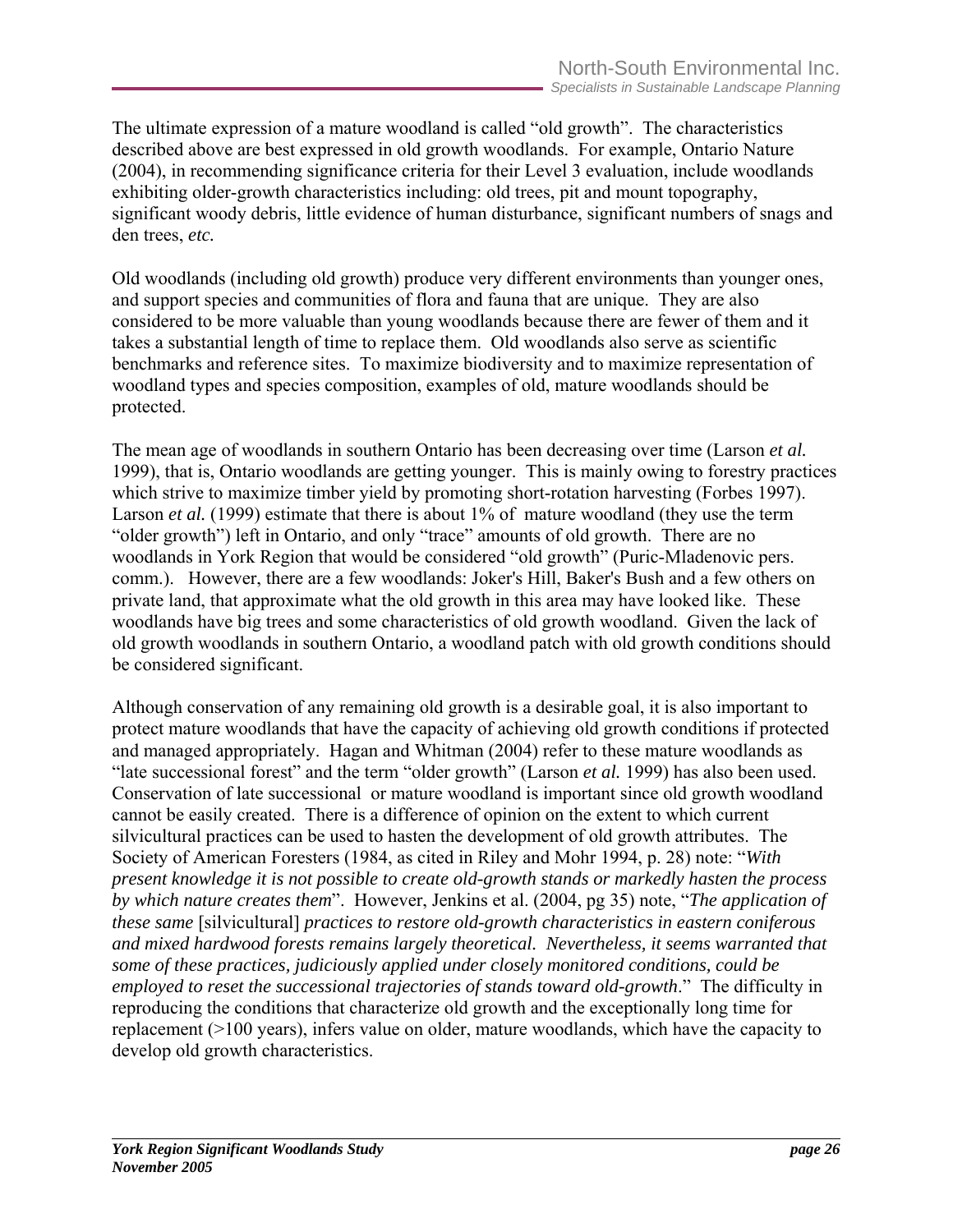One of the issues with using age is the appropriate threshold for applying the criterion. Hagan and Whitman (2004), reporting on hardwood and softwood woodlands in Maine, define the beginning of their late successional woodland at approximately 95 years; Forbes (1997), notes the onset of maturity within tolerant hardwood mixed woodland in the Greater Fundy Ecosystem in New Brunswick at 120 years. In Ontario, mid to late successional woodlands were identified as occurring at 60 to 100 years of age, and old-growth at over 100 (Riley and Mohr 1994). MNR (1999) recommends that any woodland with an uncommon characteristic, such as age, that is represented by less than 5% of the woodland in a planning area should be considered significant, as should woodlands over 100 years of age.

The development of a woodland environment associated with mature woodlands is not a function of age alone. A mature woodland environment would only develop where interior woodland conditions prevail (i.e., it is not expected that mature forest conditions would develop in small or narrow woodlands where edge habitat prevails). Interior woodland is discussed above, but generally a minimum of 4 ha is required before interior conditions can theoretically begin to appear, and to sustain just 2 ha of interior woodland usually requires just over 10 ha of woodland overall. The Natural Heritage Reference Manual (OMNR 1999) suggests that interior conditions begin to appear at about 10 ha, and the Significant Wildlife Habitat Guidelines (OMNR 2000) suggest at least 4 ha, and preferably more, of interior woodland for area-sensitive forest species. Thus, since the intent of the age criterion is to capture an area representative of mature woodland conditions (*i.e.* , not just a point), 10 ha should be considered the minimum size of woodland patch that is worthy of consideration when applying the age criterion.

Whatever the nomenclature and threshold for definition, the rationale for preserving old woodland is the same:

- woodlands are getting younger and thus mature woodland should be protected to preserve the biodiversity associated with it;
- mature woodlands are temporally closer to developing "old growth" conditions, and thus warrant protection; and
- mature woodland is not easily replaced as it takes a long time to develop.

Old growth presents problems in application as it is difficult to measure and the thresholds for determining old growth are not well documented and are different for different woodland communities. Thus, a cedar woodland will have different old growth characteristics than one dominated by maple and beech. Old growth seems to be most often identified using age, often 120 years (*e.g.*, MNR 1994). Old growth was recommended only by Ontario Nature, for their Level 3 evaluation, and Durham, who adopted the Ontario Nature criteria. No other municipalities used old growth as a significance criterion. For these reasons, it is recommended that old growth not be used as a criterion for identifying significant woodlands.

The Technical Advisory Team for this project was divided on the merits of using age as a criterion for establishing significance. The TAT agreed that the biodiversity values associated with older, mature woodlands were appropriate for identifying significance, but were not convinced that age was a good surrogate for directly measuring the conditions which accompany maturity. It was suggested at the TAT that another measure of biodiversity be used to identify mature woodlands, but no such criterion was agreed to as being appropriate. The main concerns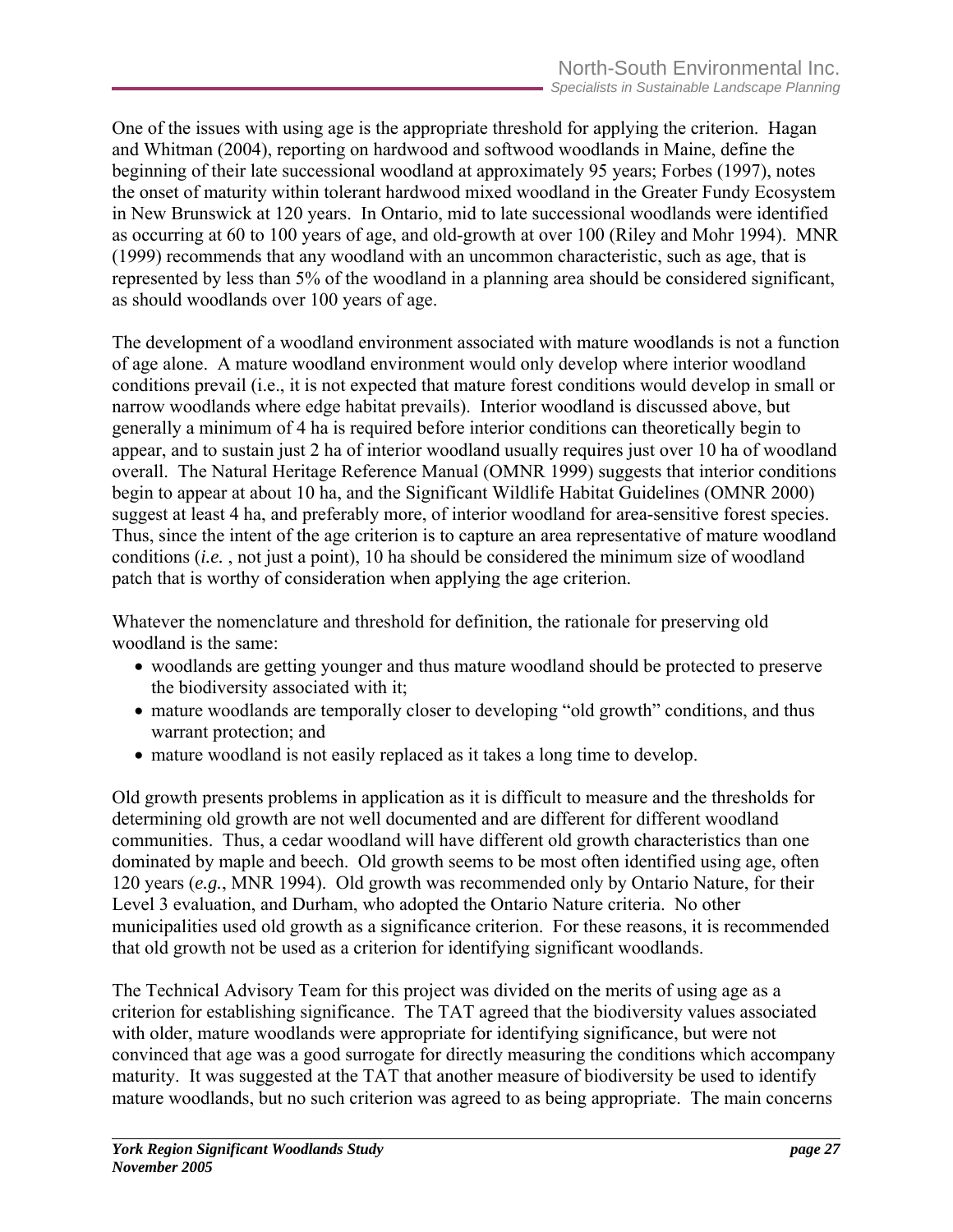of the TAT with respect to age were: 1) difficulty of establishing an appropriate threshold, and 2) lack of an appropriate method for establishing the age of the community. Defining an appropriate threshold age, although feasible, is contentious, as is the method for determining woodland age in the field (in the context of this project). However, we feel that other methods, such as using tree size classes, are equally problematic, because although they are relatively easy to measure in the field, it would be difficult to define thresholds (*e.g.*, what size classes should be used to define mature woodland, and what proportion of the total basal area should be in each size class?). Lastly, there are no data currently available to allow application of either criterion.

Notwithstanding the difficulties, the importance of mature woodlands from a conservation perspective warrants serious consideration of age as a potential criterion for identifying significant woodlands. Four municipal studies on significant woodlands, recommended using age in some form as a criterion (Appendices 2 and 3), as does the Natural Heritage Reference Manual (OMNR 1999) and Ontario Nature (2004) as part of their Level 3 evaluation. Age is positively correlated with maturity and all mature or old growth woodlands would be considered old relative to the majority of woodland patches that remain in southern Ontario.

However, age should only be included in a suite of criteria for determining significance if it discriminates new woodland patches. As noted above, there is a minimum area required for mature woodland conditions to develop (10 ha is recommended). If all woodlands of the size needed to protect a reasonable area of mature woodland conditions are captured through the size criterion, then there is no need to include the age criterion in the suite. In the final analysis (see section 3.3), all woodlands greater than 10 are captured, thus the age criterion, though important, is not needed in the final suite of criteria for identifying significant woodlands.

## Slope

It has been suggested that woodlands on slopes assist in erosion control and thus such woodlands should be considered significant. Of the 11 significant woodlands studies reviewed, 5 used this as a criterion, but 2 of those (Eastern Ontario Woodland Evaluation and Durham) used the criteria from the Ontario Nature (2004) study. It was included by Ontario Nature in part because it was a criterion that could be applied using available digital data (Peppard pers. comm.). Although woodlands on slopes may play a role in stabilizing the slope overall, they do not necessarily inhibit surface erosion as is often claimed. Ground vegetation beneath woodland canopies is generally sparser than open fields or grasslands, and thus does not function as well for erosion protection. The deep root systems of woodlands may play a role in preventing massive slope failure. Gartner-Lee (2002, page 15) point out that, *"… the erosion of a soil mass is a complex process… to be able to simplify this process by relating just two factors, such as vegetative cover and slope, can be scientifically criticized."* We do not consider there to be strong reasons to use slope as a criterion and it is recommended that it not be used for identifying significant woodlands.

## **Quality**

The quality criterion generally refers to the degree of human disturbance within a woodland, the idea being that woodland with little disturbance is more significant than woodland with extensive disturbance. The types of human disturbance encompass a wide range of activities including: management practices such as timber harvesting and maple sugar production, cattle grazing, and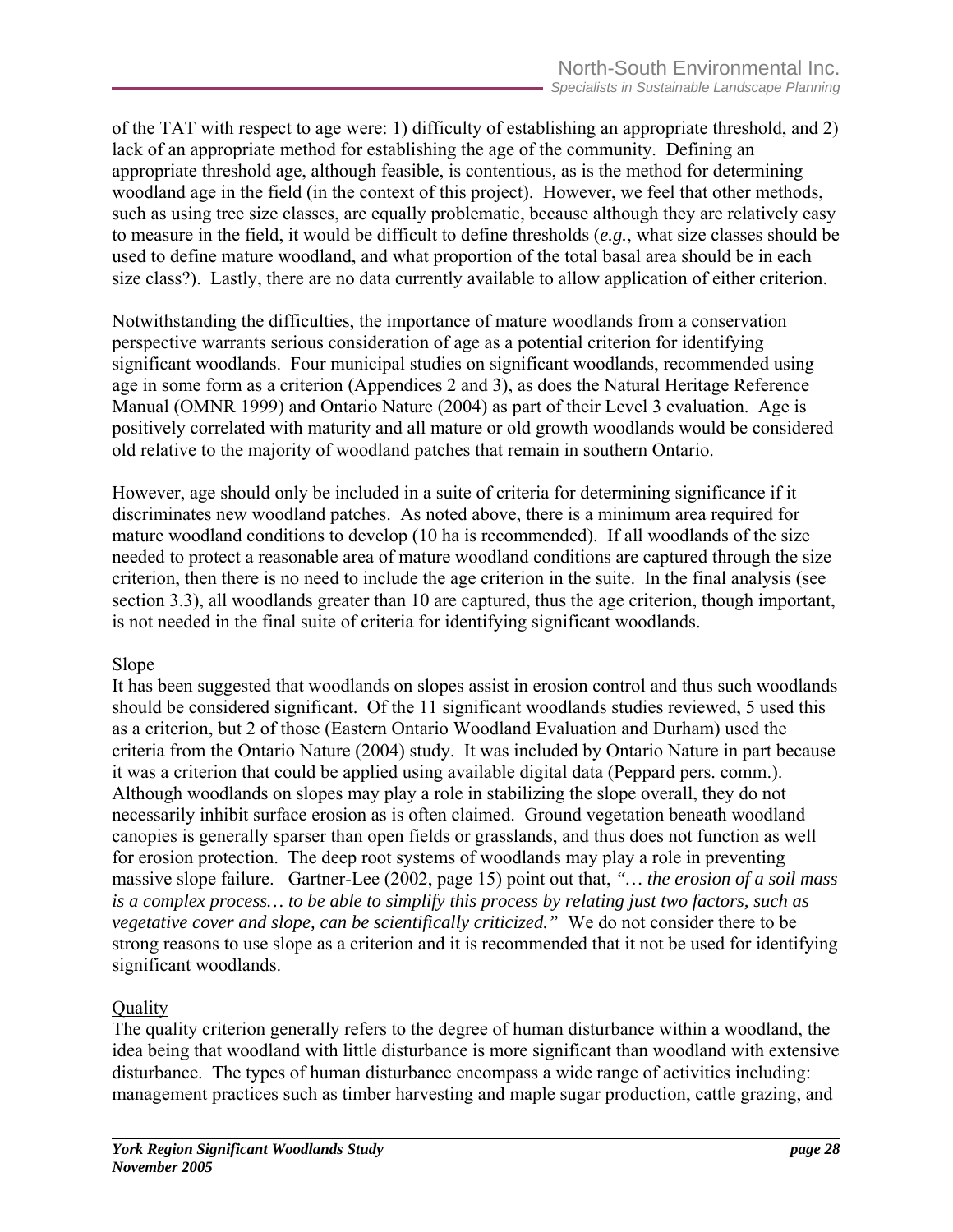recreation activities such as hiking (especially the development of *ad hoc* trails), mountain biking, BMX circuits (Bicycle Moto-cross), horse riding, fort building, dumping of garbage and garden refuse, removal of plant material, *etc.* The use of motorized recreational vehicles such as all terrain vehicles (ATVs) and motorcycles also appear to be coming more prevalent in woodlands. Some of these activities are acts of vandalism and may not be legal, while others may be appropriate management activities. The extent and type of human disturbance has been studied (*e.g.*, Matlack 1993) and generally is most severe near edges, and declines in severity away from the edge. TRCA (2004) also takes into account the land uses that occur around the edge of a woodland patch to infer it's quality.

A second component of this criterion is related to biological quality. This is usually expressed in terms of the number of non-native species that have invaded a woodland and/or the quality of the vegetation (*e.g.*, is there a high proportion of native invasive species, which are usually plants of more open environments). The Floristic Quality Index (FQI) was developed to measure such changes and is discussed later in this section of the report.

The Quality of a woodland is often correlated with its size and historic use. Proximity to human habitation also has a substantial influence on bird species composition and breeding success (Friesen 1998, Friesen *et al.* 1995). There are several difficulties with this proposed criterion:

- thresholds for some parameters related to the degree of human disturbance are difficult to determine;
- evaluation requires site-specific information that is not available; and
- the criterion does not account for the regenerative capacity of woodlands and that a woodland with considerable human disturbance could, with appropriate management, could recover over time.

Owing to these difficulties, this criterion is not recommended for use in determining significance. The TAT concurred with this recommendation.

## Linkage

This criterion recognizes the importance of woodlands that are part of a linked system of natural features. This includes consideration of Natural Heritage Systems, where the long term vision is one of a connected landscape. Woodlands that provide linkage to other natural features are more significant than those that are isolated, all other factors (size, age, rare species, *etc.*) being equal. All but one of the municipal studies on significance that were reviewed included linkage, or contribution to connectivity as a criterion.

As was discussed with the size criterion, fragmentation is one of the greatest threats to woodlands. Although keeping woodlands intact is the best approach to preventing fragmentation, the impacts of fragmentation can be mitigated to some extent by establishing linkages between them. Such linkages between woodlands should be composed of similar habitat to the areas being linked, to provide opportunities for the movement and dispersal of obligate woodland animals and plants. Thus, woodlands that serve a linkage function in the landscape by connecting two or more other patches are particularly valuable from a conservation perspective. Based on this, it is recommended that linkage be used as a criterion to determine significance. Linkage is partially accounted for by the protocol for delineating boundaries, as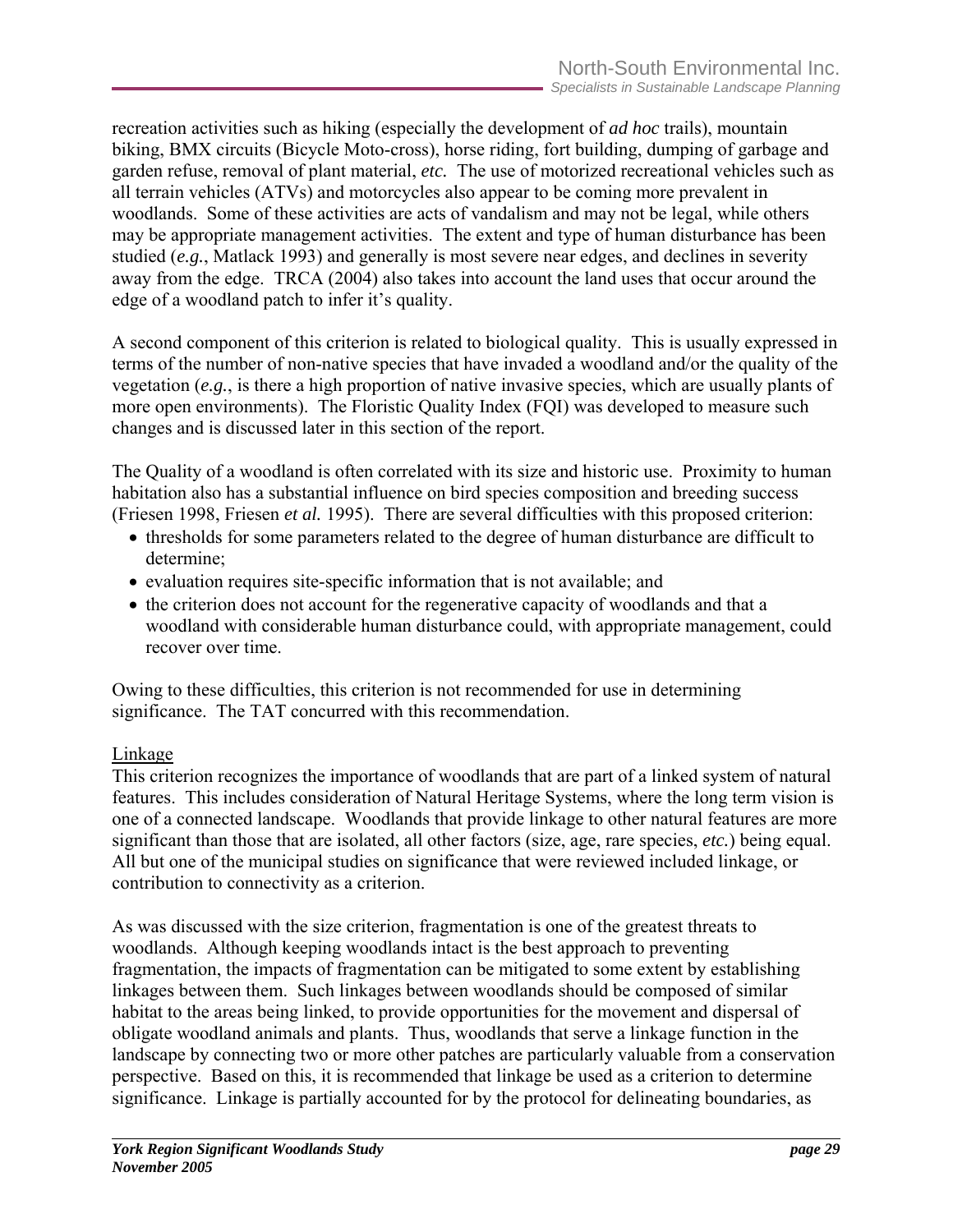any narrow woodland that served to connect two larger patches was automatically included within a woodland boundary.

This criterion is strongly related to the "proximity" criterion, since if a woodland is providing a linkage function it is generally going to be proximate to another natural feature.

#### Proximity

The general rationale for this criterion is that woodlands that are near to another valued natural feature may be significant for maintaining species diversity and abundance (Pearce 1993). Proximity of woodlands to each other and to other natural features may increase the habitat available to mobile species. This provides for more robust populations by reducing the likelihood of local extinctions through facilitating the re-colonization of woodland patches where species have been eliminated through random events (weather, predation, disease, *etc.*). Proximity also provides opportunities for the dispersal of young wildlife species, as well as plants. In effect, populations in two or more woodland patches that are proximate to each other interact and behave like one large population, referred to as a "metapopulation" by ecologists (Noss and Cooperrider 1994).

In the Middlesex Natural Heritage System study (UTRCA 2003), a significant negative correlation was found between native plant species richness and distance between natural features and ANSIs. Thus the shorter the distance between a woodland and an ANSI, the greater the species richness. Woodland patches closer to ANSIs were also found to have fewer nonnative species and fewer aggressive species. The wetland evaluation system (OMNR 1993) recognizes the ecological value of proximity, as it permits the complexing of small wetland patches that are as much as 750 m distant from each other. TRCA (2004) also uses a proximity criterion in the evaluation of "matrix influence" for defining Natural Heritage Systems.

There are several issues to consider in evaluating this criterion:

- the distance between features and the nature of the intervening land influences the functional relationship between and among features that are close to each other; and
- the availability and suitability of nearby habitat will vary among species (depending on their vagility and habitat needs), and the greater the distance between features, the fewer species will benefit.

Both Norfolk County and Middlesex County recommended the use of proximity to other features for identifying significance, suggesting distances of 50 metres and 750 metres respectively. In a landscape where woodlands are fragmented, the ability for organisms to move and disperse amongst natural areas is important for maintaining biological diversity. Woodland patches that are proximate to each other and facilitate such movement are therefore important. Proximity is thus recommended as a criterion for determining woodland significance.

## Representation (community)

The intent of this criterion is to protect the full range of woodland types that are native to York Region. This is related to the biodiversity criterion, as the protection of a greater range of native woodland types would be expected to provide greater biological diversity.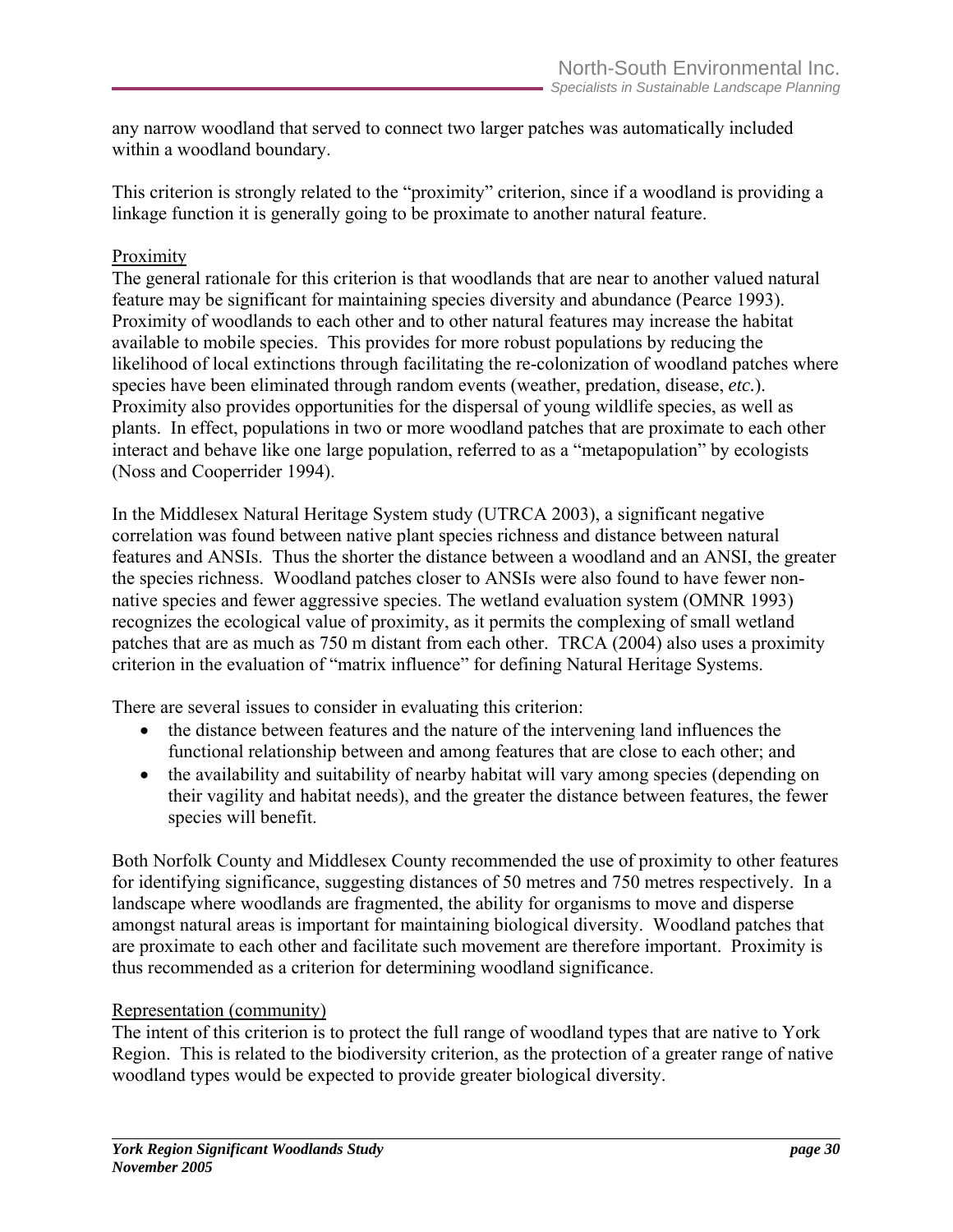The concept of using representation as a basis for designating natural features is well established and is a fundamental component of protected area programs such as the National Parks System (Parks Canada 1972) and the provincial protected areas programs (Provincial Parks, Conservation Reserves, ANSIs, *etc.*) (Crins and Kor 2000). In addition to maintaining biodiversity values, capturing representative examples of the range of biotic and abiotic features of the Region provides examples of the pre-settlement landscape an thus has a cultural heritage value as well.

Notwithstanding the merits of a representation criteria, its application requires a knowledge of the full range of features, in this case woodland communities, to be able to evaluate the extent to which they are included in a system of significant sites. Representation is generally based on pre-settlement characteristics (*i.e.* , the intent is to capture the range of woodland types that existed prior to most of their removal). Extensive work has been undertaken to model the "potential vegetation" of York Region (Puric-Mladenovic 2003), based on modelling exercises. Although this provides a good approximation of the potential pre-settlement vegetation, it may not be sufficient to designate significance. The historical record is not complete enough to accurately document the pre-settlement vegetation. In addition, there is no clear guidance on how to determine when a particular community type is under-represented and thus warrants designation as significant, *i.e.* , how much of each community is needed? No defensible threshold could be determined.

Possibly owing to the difficulty of implementation, none of the municipal studies on woodland significant reviewed used representation as a criterion. Ontario Nature (2004) recommended it for their Level 3 evaluation, but did not provide any specific measures.

In view of the difficulty with implementation, representation of communities was not selected for identifying significant woodlands. It should be noted that some under-represented communities may be captured through the significant features criterion.

#### Representation (age)

The intent of this criterion would be to ensure that woodlands encompassing a range of ages are identified as significant. It is recognized that woodlands at various stages of development will support different assemblages of flora and fauna. To maximize biodiversity, it is therefore important to capture all ages of woodlands. This criterion overlaps with the age and old growth criteria.

It was determined that there is no need for this criterion since the range of ages is captured through the definition of woodlands used in this study. The definition (Appendix 4) includes all areas that support tree species in specified densities. The definition does not eliminate young woodlands; for example, a regenerating abandoned field with a high density of white ash saplings only 2 metres high would be considered woodland. Thus, any woodland that meets any of the selected criteria will be considered significant regardless of age. This should ensure that a full range of woodlands with respect to age will be considered significant.

None of the municipal or other studies on significant woodlands used a criterion to ensure a full range of woodland ages were defined as being significant.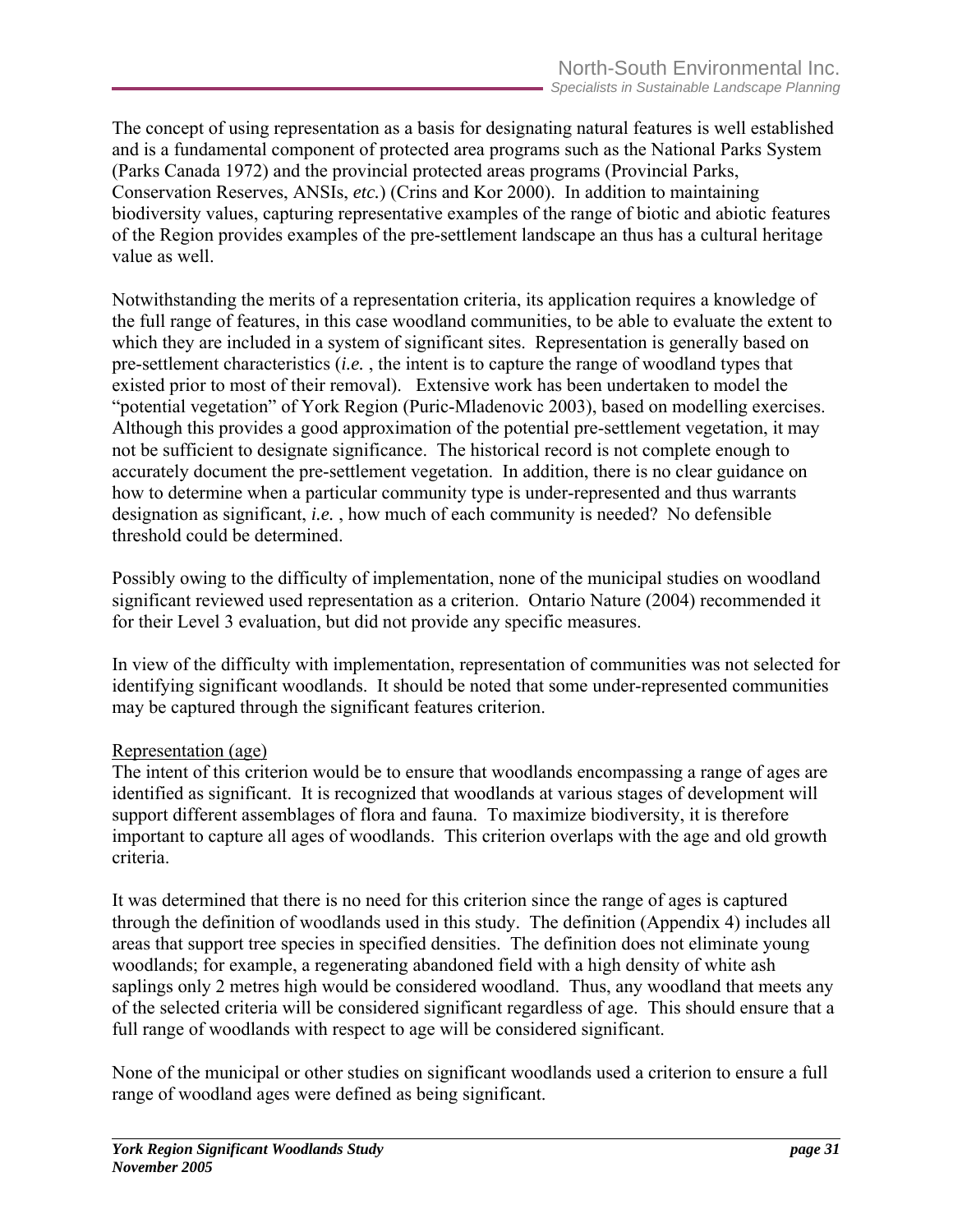# Shape

The rationale for a shape criterion is to capture woodlands that are of such a shape that they have the potential to support interior woodland conditions. For example Pearce (1993) used a perimeter/area index to classify woodlands in southern Ontario. This was used to characterize woodland patches and showed the proportion woodlands that were primarily "edge" as opposed to "interior" woodland.

The value of interior woodland is discussed earlier in this section and it was recommended as a criterion for determining significance (pending the size criteria selection). Issues associated with shape are addressed through inclusion of a interior woodland criterion, thus a separate shape criterion is not required.

## Ecological Functions

This criterion was intended to generally recognize that woodlands that provide specific ecological functions such as: surface water storage, shading of surface water, wildlife habitat, carbon sequestration, improvement of air quality, *etc.* should be considered significant. Although these are important considerations, this criterion was considered too wide ranging and too inclusive to evaluate and apply. For example, there are some woodland functions which were widely accepted when discussed by the consultant team and TAT (*e.g.*, contribution to surface water quality), and others which were more contentious (*e.g.*, groundwater protection function). Additionally a number of woodland functions are captured by other criteria. For these reasons, ecological functions was rejected as criterion for determining significance.

## Surface Water Quality and Quantity

The intent of this criterion is to recognize that woodlands associated with surface water features perform a significant role in enhancing their quality, quantity and function. These functions include: thermoregulation, filtering of surface water run-off, soil stabilization, attenuation of surface flows, contribution of organic matter, addition of structural diversity (in-stream snags, *etc.*), nutrient flows and provision of wildlife habitat. These functions are well documented in the literature (*e.g.*, Welsch 1991, Osbourne and Kovacic 1993, Vought *et al.* 1995). Gartner-Lee (2002, section 4.3) provide a good discussion of the relationship between surface water and woodlands. Their findings include:

- thresholds for the distance at which woodlands influence water quality range from 4 m to 1000 m;
- predation of fish and other aquatic organisms by terrestrial species results in a nutrient transfer from the surface water feature to adjacent woodlands; and
- recommended distances for woodlands influencing thermoregulation, filtering of sediments and pollutants and erosion control ranged from 4 m to 300 m;

All of the studies on significant woodland criteria examined in the review included a criterion that recognizes the role of woodlands in protecting surface water quality and quantity. The measures ranged from simple distances (*e.g.*, Halton and Hamilton use 30 m, Middlesex recommended 50 m) to broader measures such as: catchments of first order streams (Durham), within first 3 orders of watershed catchment (Norfolk), or hydrological features/functions present (London).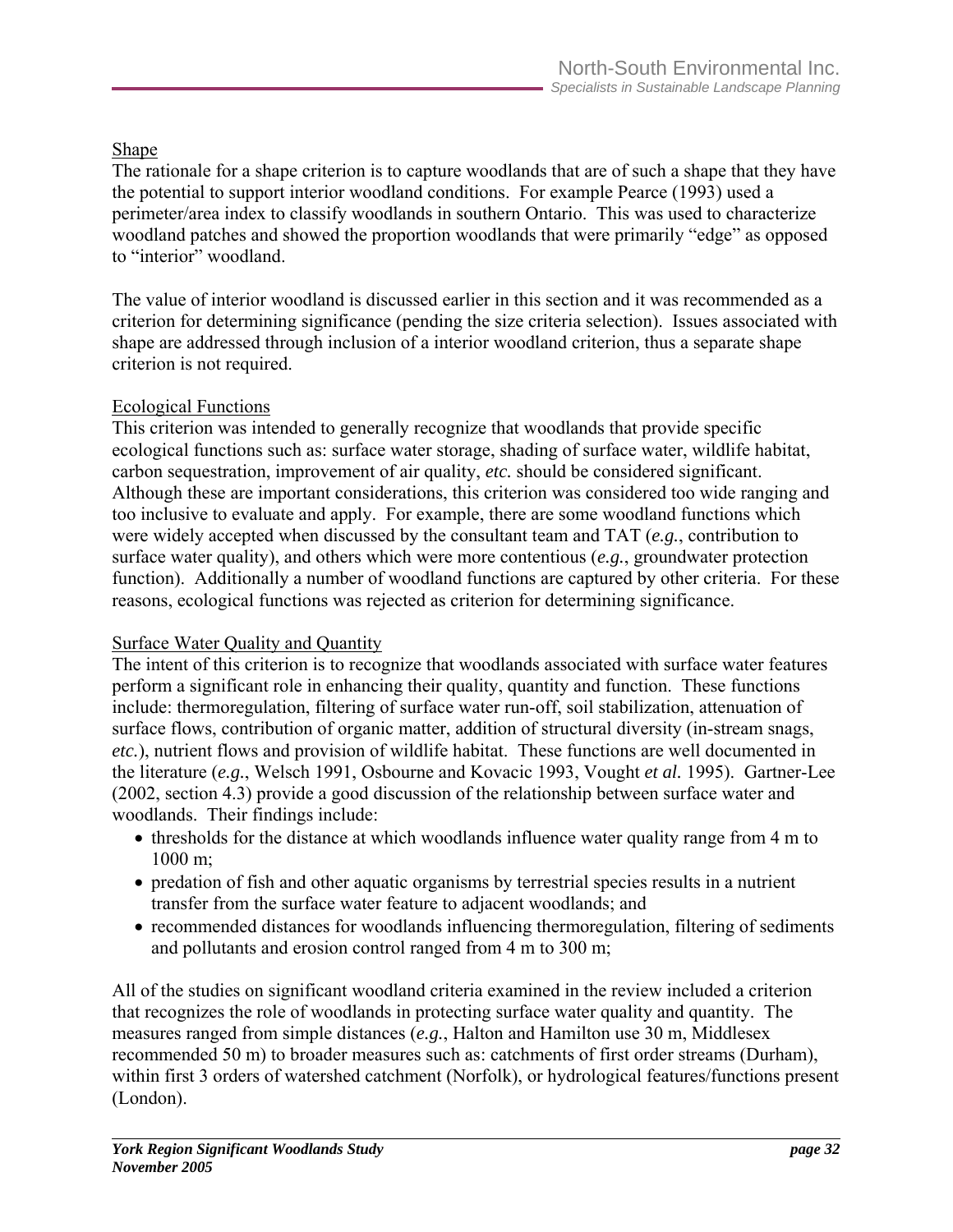Based on the important role woodlands play in contributing to surface water quality and quantity, proximity to a surface water feature is recommended as a criterion for determining woodland significance.

#### Groundwater Quality

The role of woodlands in protecting groundwater resources received substantial debate among members of the TAT. Generally, it was accepted that woodlands can serve to protect areas important for groundwater by precluding any activities or land uses (*e.g.*, urban development or agriculture) that may be harmful to groundwater recharge. However, the actual role of woodlands in the protection of groundwater is not clear, and the evidence on the importance of woodlands in groundwater protection is conflicting.

Trees actually limit the amount of precipitation that reaches the ground as leaves and trunks intercept raindrops, thus reducing ground water infiltration. Also, evapotranspiration from woodlands may reduce the volume of water that is infiltrated. Gartner-Lee (2002) reviewed the literature on the relationship of woodlands to groundwater protection and conclude that the data are conflicting and that, *"… there was no rationale for designating woodland function on hydrogelogically sensitive areas as being more significant than on areas not sensitive …"*

There has also been discussion of the role of woodlands in protecting steam baseflow and channel stability via "subsurface flow regimes" (*i.e.* , shallow lateral groundwater movement). The suggestion has been made that streams in wooded watersheds have less "peaky" hydrographs; such that following storm events, flows elevate more gradually and do not dissipate as rapidly as in non-wooded watersheds. Buttle (1996) suggests that reforestation in the Ganaraska River watershed may have ameliorated maximum and minimum daily run-off. However, he also points out that the effect of woodland cover changes on peak and low flows are inconclusive (citing Hewlett 1982). Booth (2000) discusses at length the relationship of watershed imperviousness to stream impacts, but the imperviousness is generally a result of land development without *"..much, if any, effective stormwater protection."* Booth also discusses the relationship between the percent of a watershed which is wooded and stream degradation. He notes that there are few empirical data which show a direct correlation in this regard, but reports that modelling studies suggests the retention of 65% woodland cover may be needed to achieve stream channel stability in rural areas. No information is given on the non-wooded land use and the actual role of woodland is still uncertain from such studies. For example, Patchett and Wilhelm (1999), report on the tremendous capacity of native grasslands in the midwest United States to absorb and recharge precipitation, suggesting that it is not woodlands *per se* which are required to protect groundwater recharge functions, but the type and extent of ground cover, treed or other wise.

The Province is currently developing a process to implement watershed-based Drinking Water Source Protection Planning. The final report of the expert's committee for this initiative (Technical Experts Committee 2004) identifies three types of "vulnerable areas" with respect to groundwater, and recommends that any woodlands within any of the areas produced as part of the Source Protection Planning process be identified as significant. Mapping showing the location of these areas will be forthcoming shortly from the Province.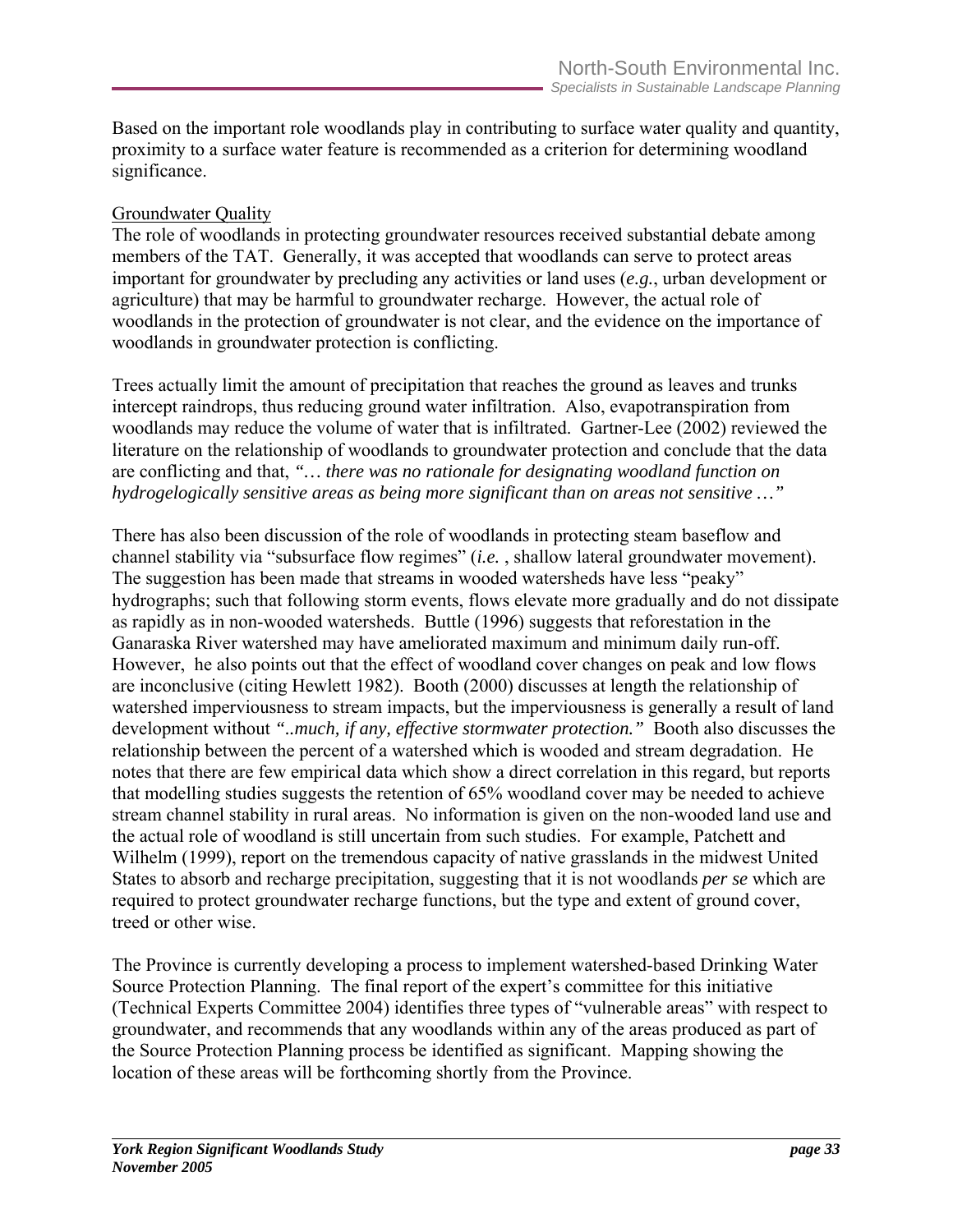Halton and Middlesex were the only two municipalities where groundwater was recommended as a criterion for identifying woodland significance. The ORM guidelines for identifying significant woodlands (OMNR 2004) also use the presence of hydrogeological sensitive features as a criterion.

No evidence was found that specifically shows that woodlands protect groundwater resources or that sensitive groundwater resources confer significance on woodlands. The only caveat to this may be where there is groundwater discharge (springs and seeps), or where shallow water tables produce swamps. However, these situations are addressed by the surface water criterion, and such woodlands would be considered significant. It is recognized that leaving woodlands in place protects groundwater resources by precluding development, and that if woodland protection is warranted for this reason it be implemented as part of groundwater protection planning. For the purposes of this study it was concluded that the presence of significant groundwater resources should not be used at this time as a criterion to identify significant woodlands.

#### Riparian Function

See text on surface water quality and quantity.

#### Diversity of Communities and Species

This criterion refers to the widely accepted commitment to protecting, and where possible increasing biodiversity values. The loss of biodiversity is a major conservation concerns (Soule and Wilcox 1980, Noss and Cooperrider 1994, Meffe and Carroll 1994) and maintenance and improvement of biodiversity is one of the main principles behind most environmental protection initiatives. The native flora and fauna of southern Ontario has been greatly impacted by the loss of native woodlands (Riley and Mohr 1994, Larson *et al.* 1999, Cadman 1999) and the future protection of significant woodlands is needed to prevent further biodiversity losses.

It is recognized that woodlands with many species or communities are more significant than those with fewer (all other concerns like rarity being equal). Several of the other criteria (*e.g.*, protection of larger woodlands, protection of interior woodland, protection of woodlands with rare species) are all directed at the overall goal of biodiversity protection. However, as pointed out in the introduction, biodiversity is more than just protection species. Biodiversity can be defined as, *"The variety of life and its processes; it includes the variety of living organisms, the genetic differences among them, the communities and ecosystems in which they occur, and the ecological and evolutionary processes that keep them functioning, yet ever changing and adapting."* (Noss and Cooperrider 1994). This definition includes the nutrient and water cycles, soil ecosystems, micorrhizal fungal associations, and other poorly understood and hard to measure ecosystem components that operate in woodlands.

Although their importance is understood, it is not easy to measure these parameters. For many measures that we can quantify (*e.g.*, species richness of many types of organisms such as vascular plants, birds, herptiles, mammals) we do not always have good baseline data to allow us to determine significance thresholds. Also, the collection of these data require detailed field investigations.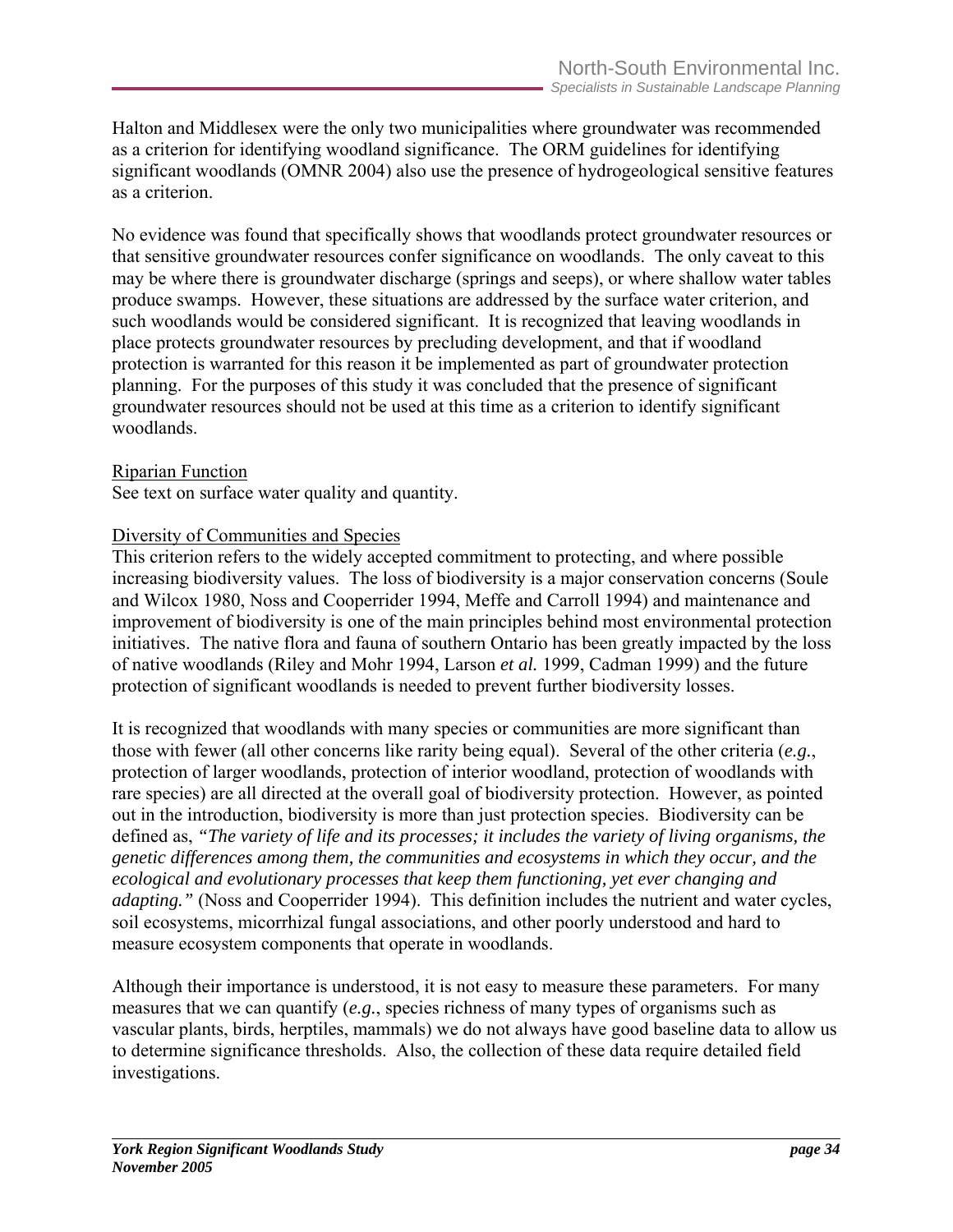Only one of the municipal significant woodland studies examined (London), recommended using a diversity measure to establish significance. The City of London, owing to the size of the jurisdiction, has been able to conduct extensive field studies and has established thresholds for determining woodland significance. Norfolk also suggested using biodiversity but did not provide specific measures and noted additional field work was necessary. Based on the difficulty of implementing this criterion, it is not recommended for inclusion in the suite of criteria. Also, it is noted that since other recommended criteria will capture large woodlands, both young and mature, and those with interior conditions, much of the woodland biodiversity of the Region should be captured.

#### Existing Designations

Existing natural heritage designations had been suggested as a criterion on the basis that if a woodland had been designated as part of another program (*e.g.*, an Environmentally Sensitive Area Study, wetland evaluations, ANSI studies, Greenlands Study, ORM Conservation Plan, *etc.*) it should be considered significant. Natural heritage designations are also necessary to apply the proximity criterion (discussed earlier in this section).

It was decided that these programs have been well researched and have been used as the basis for many planning decisions in the past, and that they are important for recognizing the added value of identifying woodlands that are proximate to other natural features. Based on this, it was decided that existing designations be used where appropriate for identifying significant woodlands. It is not the intent to recommend that all existing natural heritage features that are woodlands be identified as significant, but that existing natural heritage designations be used within a suite of criteria for identifying significant woodlands (e.g., woodlands that are proximate to a designated natural heritage feature).

#### Significant Species and Communities

This proposed criterion would confer significant status on woodlands that support rare or otherwise significant vegetation communities, or species of flora or fauna. The presence of valued species that are designated as rare, threatened, endangered, vulnerable or of conservation concern are often used to evaluate the significance of natural features. A similar criterion is used in the Ontario wetland evaluation and is a key component of MNR life science inventories which are used to identify provincially significant features such as ANSIs and Nature Reserves. There are a number of well established programs for establishing the status of Ontario's communities and species. These include the program administered by the Committee on the Status of Endangered Wildlife in Canada (COSEWIC), as well as the evaluations used by MNR's Natural Heritage Information Centre (NHIC). Recently, Species at Risk (SAR) legislation has been enacted which obligates government agencies (federal and provincial) to protect the habitat of SAR on their properties.

Plant and animal species, as well as communities, occur in particular places because the conditions (soil, moisture, climate, aspect, elevation, *etc.*) are suitable for their growth and survival. This implies that the habitat where a valued species or community is found is suitable for their persistence. In order to protect and maintain these species and communities, it is necessary to maintain the habitat in which they occur. Thus, where rare or otherwise significant species and communities are found in woodlands, it can be assumed that the woodlands provide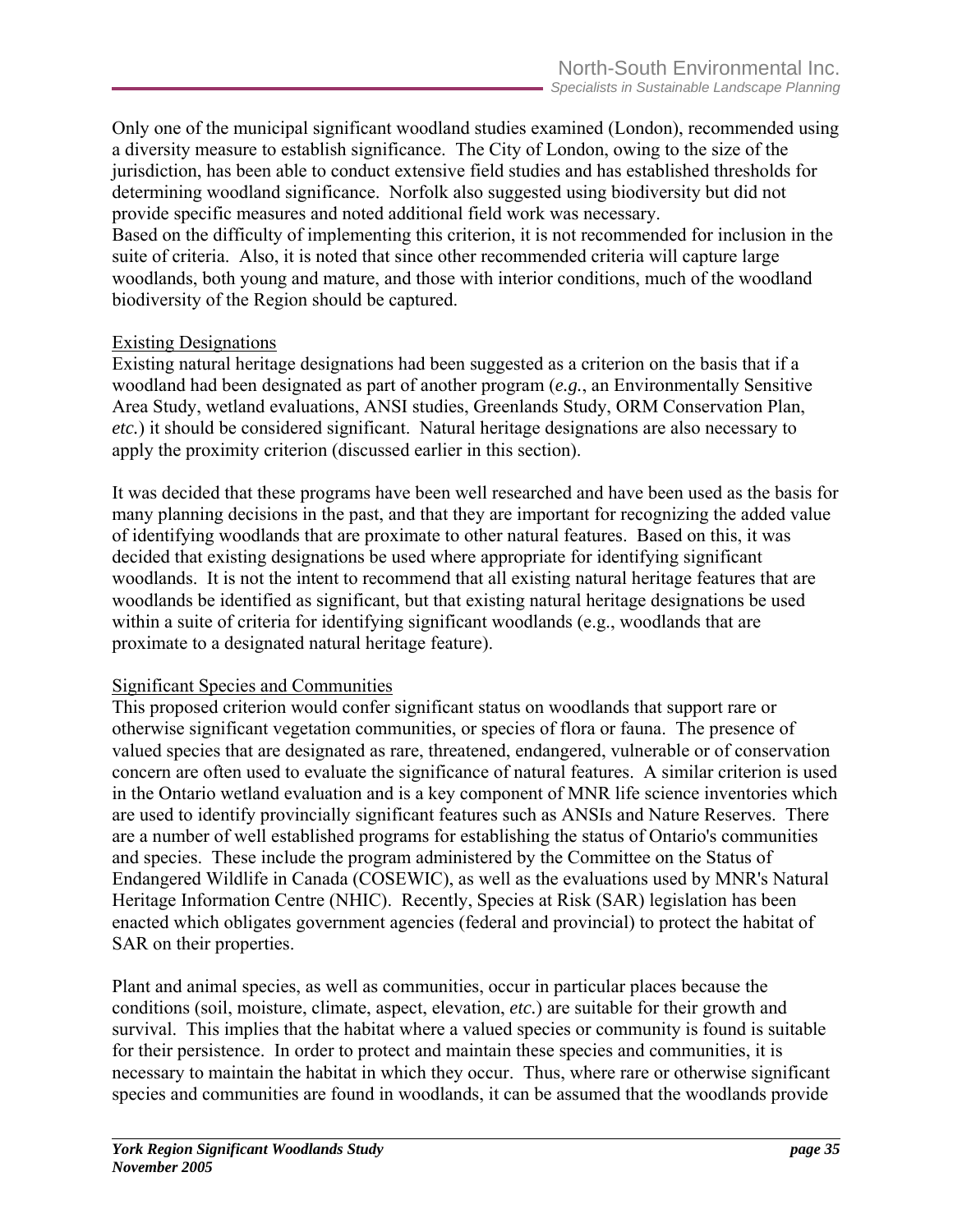sufficient (but not necessarily ideal) conditions for their continued persistence, at least in the short term. Such woodlands should be considered significant. This does not preclude the possible need to enable some management to ensure the right conditions continue to occur, especially in smaller woodlands subject to external stresses.

This criterion is recommended for use in identifying significant woodlands. In applying this criterion with respect to fauna, the woodland must provide habitat for breeding or foraging, and/or contribute to the conditions necessary for the ongoing persistence of a population. It is not meant to infer significance on a woodland patch where there has been an incidental sighting of a particular species. Unless the woodland patch is routinely used by a species during migration, this would not be considered a condition necessary for the ongoing persistence of a population. This criterion will require site specific field investigations to be applied. The approximate locations of some significant species are available from MNR, however, exact locations are generally withheld owing to the sensitivity of the information.

#### Economic/Social Value

This criterion recognizes that woodlands have social and economic values for a variety of uses such as recreation, passive enjoyment, timber extraction, and non-timber woodland products. For example, woodlands that are important for an existing recreational use such as horse riding or hiking may be considered significant. Also, some social values may conflict with ecological values. For example, a conflict is possible between the desire to maintain examples of natural environments with minimal disturbance and the desire of some groups to use woodlands for more intense activities such as mountain bike riding and horse riding. This criterion is considered difficult to measure and has a wide range of values and thresholds. The Natural Heritage Reference Manual (OMNR 1999) recommends that managed woodlands may provide economic and social value and could be considered as a criterion for assessing significance. None of the municipalities used economic and/or social values to determine the significance of woodlands.

Owing to the difficulties in assessment, and the emphasis in this study on identifying ecological criteria, economic and social values was rejected as criterion for determining significance.

#### Buffering Capacity

This potential criterion has been applied to young woodlands which act as a buffer to a larger more mature woodland. The definition of woodland patches for this study includes woodlands of all ages. Also, young woody vegetation around the periphery of individual patches was included within patch boundaries. Because of this, any buffering function of young woody vegetation is already incorporated in patches and a separate criterion is not needed to capture it. This criterion was not used to determine significance by any of the municipal studies reviewed. It is recommended that this criterion be rejected for identifying significant woodlands.

#### Floristic Quality Index

The Floristic Quality Index (FQI) is a method for assessing the quality of vegetation based on the intrinsic characteristics of the species which compose the vegetation being evaluated. It places a high value on species which are "conservative", that is their habitat requirements are quite specific and they occupy only a narrow range of conditions. Species that only occur in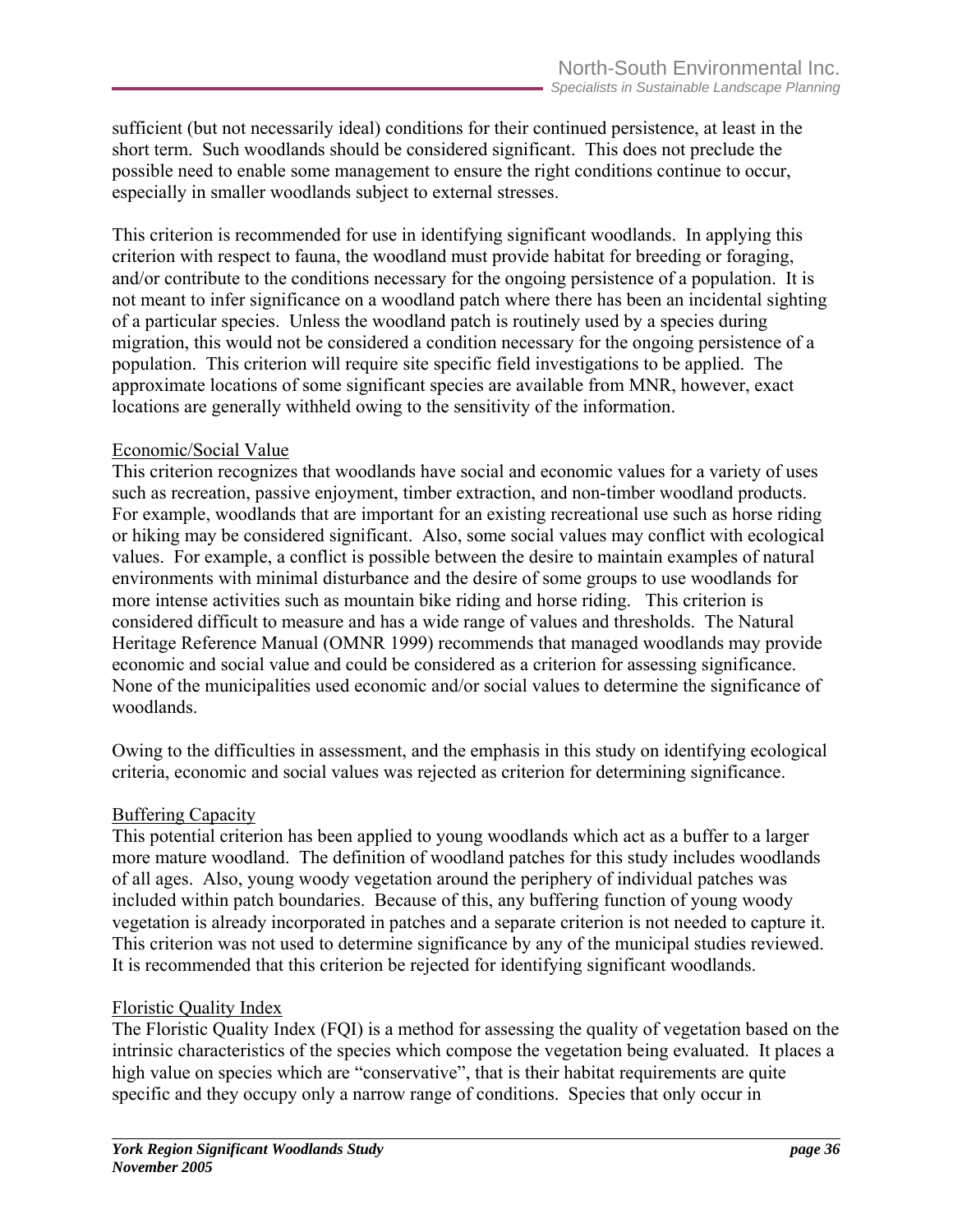woodlands, and especially those that require interior woodland, generally rank highly. Woodlands containing these species would thus score high FQI values and would be considered significant.

The FQI is a robust method which has been calibrated for use in southern Ontario, however it has not yet been widely applied. Establishing sound thresholds for discriminating significant woodlands would require knowledge of the range of values for the entire Region. This requires detailed, Region-wide field investigation, which is not feasible for application at the scale of York Region. Ontario Nature (2004) recommends this as a criterion for their Level 3 evaluation (which requires field work). The City of London was the only municipality reviewed that uses the FQI. Owing to the difficulty in implementation requiring detailed data from across the Region, the FQI is rejected as criterion for use in identifying significance.

#### Significant Landforms

This criterion would serve to protect woodlands associated with significant landforms thereby precluding land uses that would involve surface grading or other activities that would impact the landform. This criterion does not rely on intrinsic characteristics of the woodland to ascribe significance. Since the focus of this study was to determine criteria for woodland, not landform significance, this criterion was rejected as for use in determining woodland significance. However, if the presence of a landform feature resulted in a rare woodland type, or provided the conditions that supported rare or significant species, then the woodland could be considered significant for those reasons.

#### **Aspect**

This criterion would ascribe significance based on the presence of woodlands on slopes with a particular aspect (*i.e.* , north-facing, south-facing, *etc.*). The value of this criterion is that it would help capture the range of woodland types that might develop within different microclimates produced by a range of aspects. This criterion is much like the community representation criterion in that it attempts to capture representation of the full range of woodlands in York Region, thus contributing to maximizing biodiversity protection. However, it is difficult to develop thresholds because there is no way to know how much of a particular aspect needs to be captured to provide representation of all community types. This criterion is therefore rejected for determining woodland significance.

#### Certified Woodlands

This criterion would recognize woodlands that are certified under a recognized certified sustainable woodland management program (*e.g.*, Forest Stewardship Council) as significant. Only one municipality (Norfolk County) recommended using certified woodlands to assign significance. Although certified sustainable woodland management may protect the biodiversity values of a woodland, it was felt that the primary goal of such programs is still timber harvesting, and this is not seen as a rationale for assigning significance. Also, certification refers to the management regime, not the characteristics of woodlands themselves. Based on this, certification of sustainable woodland management is not recommended as a criterion for determining significance.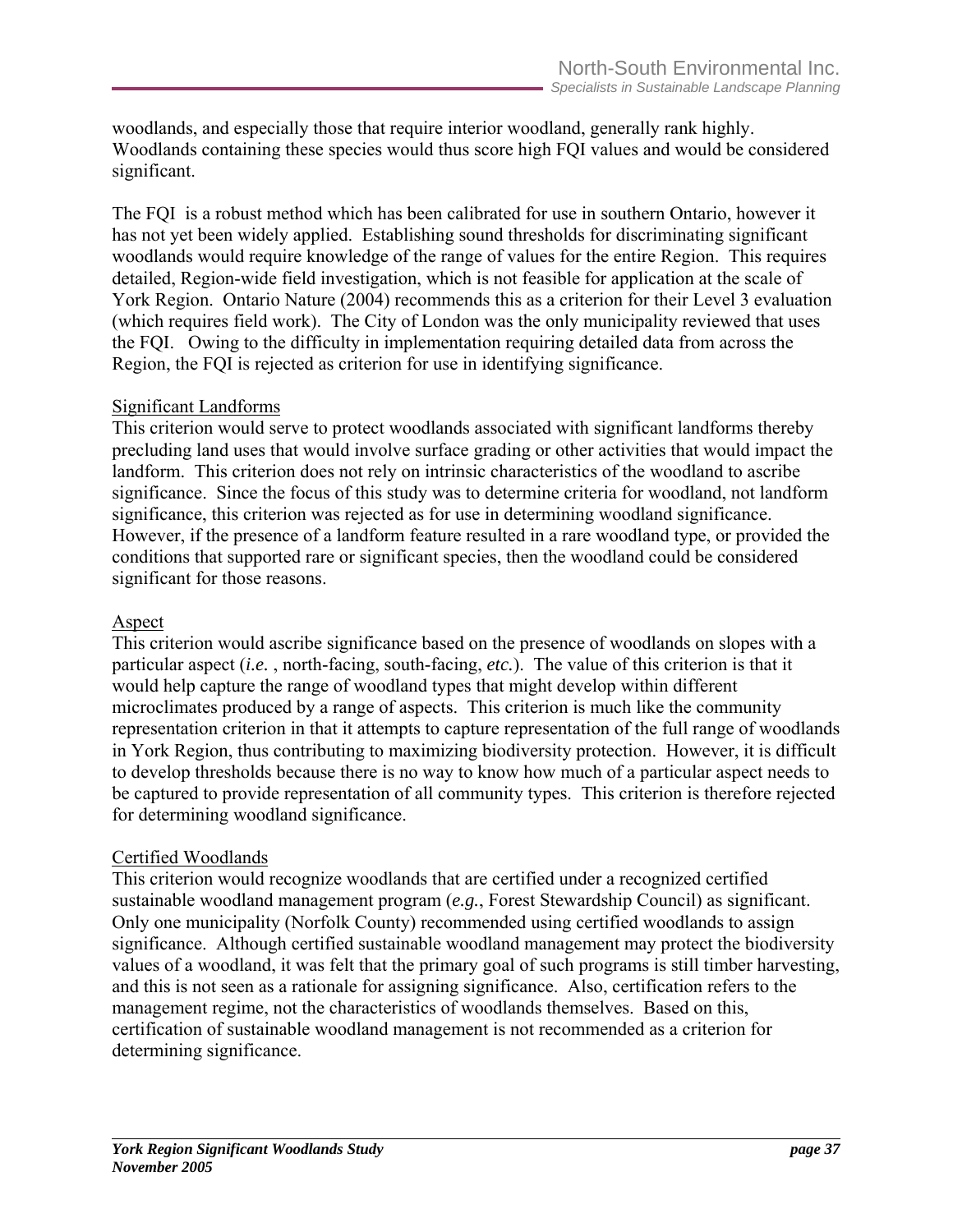## Woodland Distribution

This criterion assigns significance based on the characteristics of the landscape matrix in which a woodland is situated. Thus, a woodland that is part of a cluster of woodland patches that would have value on a landscape scale that would be considered significant. Only one municipality (City of London) uses this criterion to assess significance of woodlands.

It was felt that the value of woodlands that are proximate to each other is probably better assessed through a direct proximity measurement (as recommended earlier in this section). This criterion is not recommend for use in determining woodland significance.

## **3.2.3 Summary of Selected Criteria for Evaluating Woodland Significance**

Six criteria were selected for incorporation into a suite for evaluating significant woodlands: size, linkage to other natural features, proximity to other natural features, contribution to surface water quality and quantity, protection of significant species and communities, and existing designations related to environmental significance. Additionally, two criteria, presence of interior woodland habitat and age, would be included in the suite of criteria if they discriminate additional woodland patches.

## **3.2.4 Public Review of Potential Criteria**

The results of the public review of the potential criteria are provided in Table 6. Since the public open houses took place before the evaluation described above, this was based on the original 22 potential criteria derived from the review of agencies and municipalities.

| <b>Potential Criterion</b>                     | No. and proportion<br>of respondents who<br>thought it important | <b>Potential Criterion</b>     | No. and proportion<br>of respondents who<br>thought it important |  |
|------------------------------------------------|------------------------------------------------------------------|--------------------------------|------------------------------------------------------------------|--|
| Size                                           | 6(46%)                                                           | <b>Special Features</b>        | 7(54%)                                                           |  |
| Interior Woodland                              | 3(23%)                                                           | <b>Floristic Quality Index</b> | 0                                                                |  |
| Age                                            | 0                                                                | Rare Species and Communities   | 2(15%)                                                           |  |
| Presence of Old Growth                         | $\boldsymbol{0}$                                                 | Representation                 | $\overline{0}$                                                   |  |
| Connectivity                                   | 8(62%)                                                           | Early Successional Woodland    | 3(23%)                                                           |  |
| Slope                                          | $\theta$                                                         | Social or Economic values      | $\theta$                                                         |  |
| Proximity to other<br>Features                 | 2(15%)                                                           | Recreation                     | 3(23%)                                                           |  |
| <b>Biological Diversity</b>                    | 7(54%)                                                           | Certified Woodland             | 1(8%)                                                            |  |
| Recharge/Discharge Area<br>Protection          | 7(54%)                                                           | Lack of Human Disturbance      | $\theta$                                                         |  |
| Groundwater quality and<br>quantity Protection | 6(46%)                                                           | <b>Landscape Richness</b>      | 2(15%)                                                           |  |
| Surface Water quality and<br>quantity          | 6(46%)                                                           | <b>Woodland Distribution</b>   | 1(8%)                                                            |  |

Table 6: Evaluation of 22 potential significance criteria by the public. See section 2.5 for methods. Total number of respondents  $= 13$ .

Total number of responses was 65 = 13 respondents (*i.e.* , 5 responses per respondent).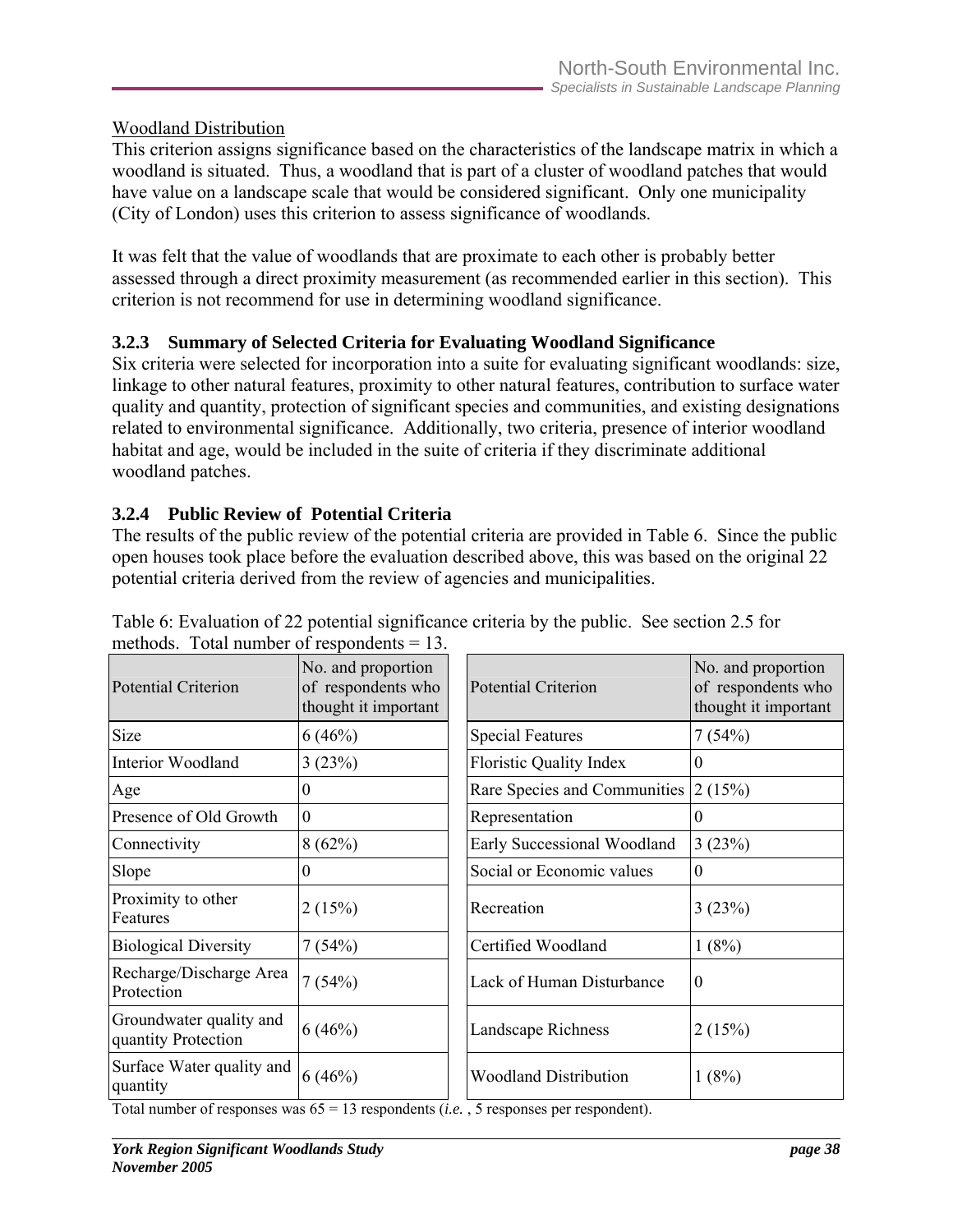## <span id="page-47-0"></span>**3.3 Final Suite of Criteria for Identifying Significant Woodlands**

The evaluation provided in section 3.2.2 identifies eight criteria that were considered useful for identifying significant woodlands in York Region. It is recognized that this selection reflects a particular application for York Region, and that different criteria may work well in other municipalities because, for example: they may be smaller (making it feasible to undertake field work), they may work within a different municipal structure (there are 9 local area municipalities in York Region that can protect woodlands at a local level), or they may have different landscape features that need to be taken into account.

The suite of criteria presented here have been selected to identify significant woodlands at a regional level. As pointed out in section 2.5.3, the criteria do take into account differences within the Region from north to south, but they do not attempt to incorporate local level woodland conservation priorities. It is expected that area municipalities will go beyond the regional-level significance provided by these criteria.

The MNR has defined draft criteria for identifying significant woodlands on the ORM (OMNR 2004 - Appendix 5). These, and Regional significant woodlands designations shown in the Regional O.P. (as amended by ROPA 41), will continue to apply to woodlands on the ORM, unless those defined here are more restrictive. The MNR draft criteria for significant woodlands on the ORM should be read in conjunction with the criteria provided below.

Many of the criteria are inter-related (*e.g.*, size and interior woodland) and are best presented as a suite of criteria that work together as presented below. Only one criterion needs to be satisfied in order to define a significant woodland.

Woodlands satisfying any of the following are recommended as being significant in York Region (words or phrases that are underscored are defined in Appendix 6).

- *7. Any woodland[5](#page-47-0) that supports any of the following: iii) any G1, G2, G3, S1, S2, or S3 plant or animal species, or community as designated by NHIC; or* 
	- *iv) any species designated by COSEWIC or COSSARO as Threatened, Endangered, or of Special Concern.*
- *8. Any woodland that is within 30 metres of a watercourse, surface water feature or evaluated wetland.*
- *9. Any woodland over 2 ha:* 
	- *i) that is within 100 metres of another significant feature, or*
	- *ii) that occurs within the Regional Greenlands System.*
- *10. Any woodland south of the Oak Ridges Moraine that is greater than or equal to 4 ha in size.*

 $\overline{a}$ 

 $<sup>5</sup>$  Woodlands are defined as in the York Tree cutting by-law (Appendix 4), thus with respect to size they will include</sup> woodlots and woodlands over 0.5 acres (0.2 ha).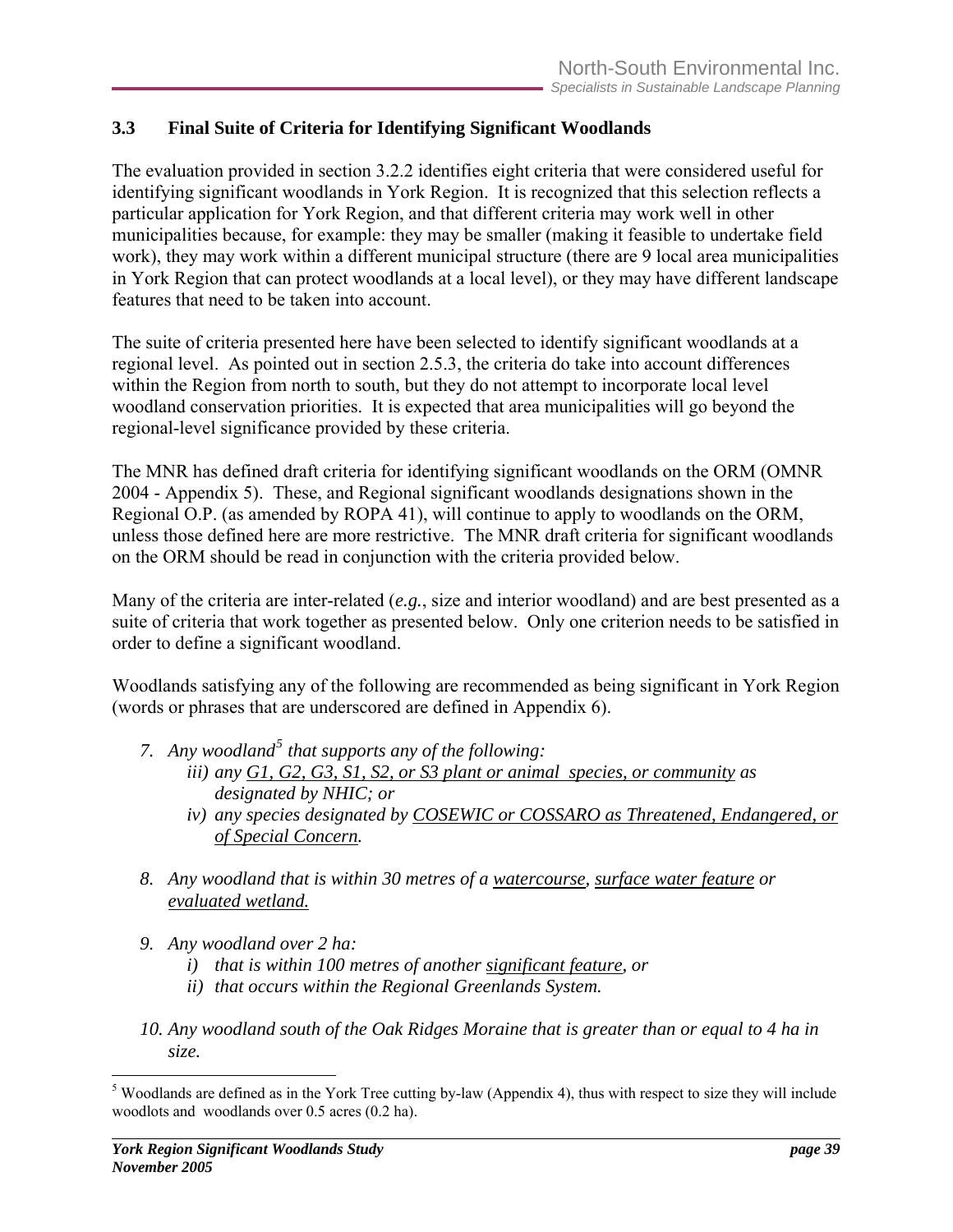- <span id="page-48-0"></span>*11. Any woodland north of the Oak Ridges moraine that is greater than or equal to 10 ha in size.*
- *12. Any woodland that occurs on the ORM will be evaluated for significance based on the requirements of the Oak Ridges Moraine Conservation Plan and associated guidelines (OMNR 2004, see Appendix 5)[6](#page-48-0)*

Since all woodlands over 10 ha will be defined as significant if these criteria are applied, it was deemed unnecessary to include criteria for interior woodlands or age, since these two criteria would not result in the designation of any additional patches, as discussed in section 3.2.2.

#### **3.3.1 Rationale for Recommended Criteria**

#### 1. Significant Species and Communities

All species and communities that are rare, threatened or endangered should be protected, thus there is no lower limit on the size of woodland that would be deemed significant if it fulfilled this criterion. This is consistent with the PPS (Provincial Policy Statement 2005) which does not permit development or site alteration in the significant habitat of endangered or threatened species. The presence of any significant species or communities suggests that conditions exist for that resource to persist at present, regardless of the size of the woodland. There is no way to determine if the conditions in small woodlands will be robust enough to allow any disturbance and protect the species in the long-term. Thus, application of the precautionary principle is recommended and the woodlands should be deemed significant. If the significant species or community does not persist, and disappears for natural reasons (*i.e.* , is not deliberately removed), the designation may be reviewed. Deliberate removal of a feature is not cause for removal of a significance designation as the conditions still exist for the feature to be reestablished or restored.

#### 2 i) Surface Water Quality

The discussion of this criterion in section 3.2.2 provides the rationale for it's inclusion. The distance of the woodland to a watercourse is a key factor in determining the contribution of the woodland to surface water protection. The ability of woodlands to provide functions such as thermoregulation (through shading by the canopy), contribution of in-steam structure and contribution of detritus diminishes with distance. Mitigating surface erosion and filtering functions are also enhanced when woodlands are close to the edge of the water feature. For these reasons, 30 metres is recommended as the threshold distance for significance, since this approximates the canopy height of a mature woodland and is a distance that allows a wide range of functions to be fulfilled. The criterion would be met if the edge of a woodland patch is within 30 m of a surface water feature (*i.e.* , the whole woodland does not have to be within the 30 m).

#### 3. Woodlands with Special Features Greater than 2 ha

Smaller woodlands have less capacity for maintaining high quality conditions than large woodlands. In isolation, a 2 ha woodland is susceptible to edge impacts and is not large enough

 $\overline{a}$ 

<sup>&</sup>lt;sup>6</sup> The MNR criteria for identifying woodlands on the ORM are provide in Appendix 5.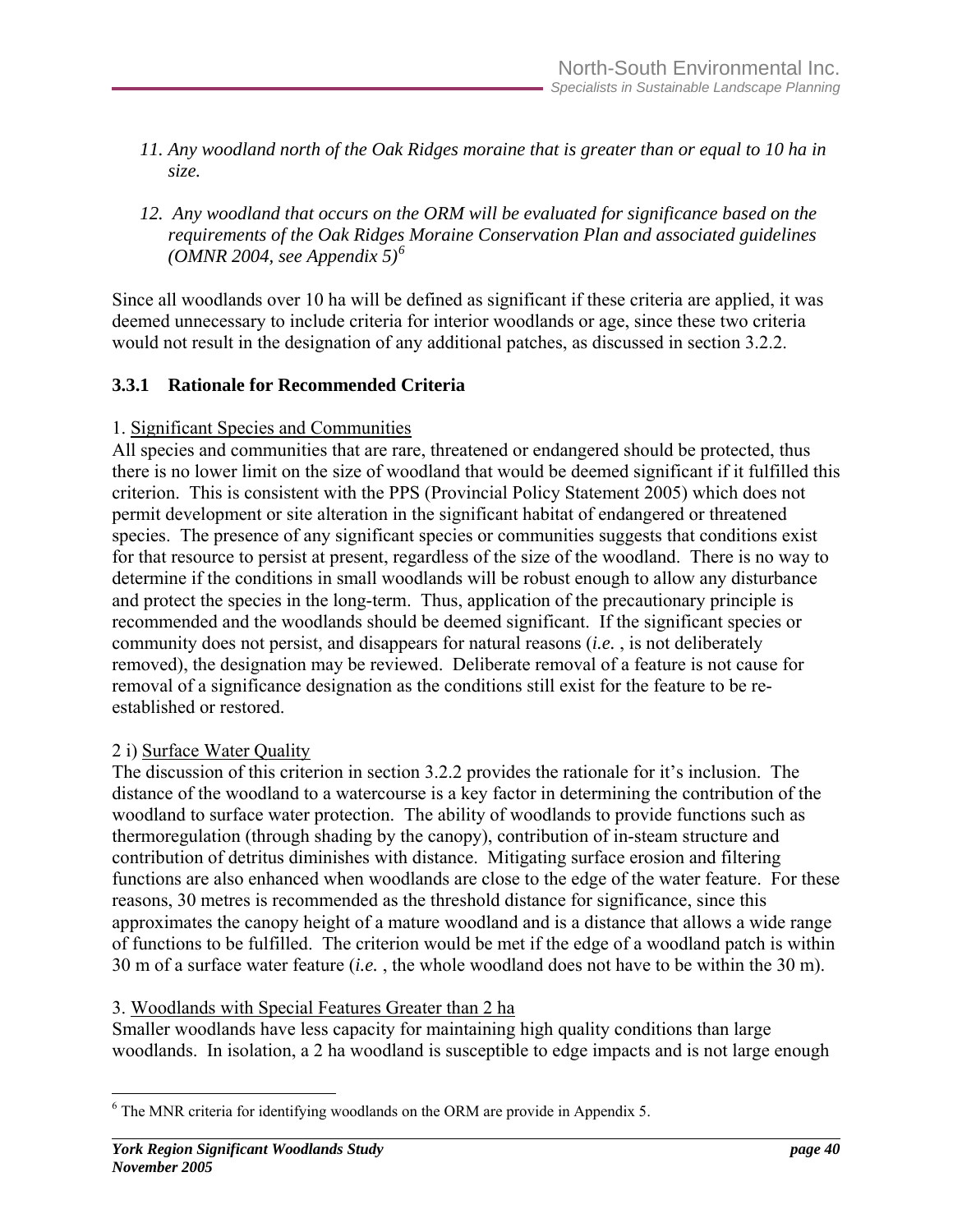to provide interior woodland conditions. However, it can still provide important functions in association with another natural feature (see discussion of criteria related to surface water, proximity and linkage in section 3.2.2). Smaller woodlands (*e.g.*, 1 ha) have less capacity to provide woodland functions, even if in association with other natural features. It was decided that below 2 ha the contribution that a woodland could make was not of Regional significance, although it may well be locally important and woodlands smaller than 2 ha could be designated as significant by local area municipalities.

## 3 i) Proximity to Another Significant Feature

This criterion was recommended as woodland patches that are proximate to significant woodlands or other natural features provide functions that would not occur if the woodland was isolated. Examples include provision of wintering habitat for tree frogs if near breeding ponds, provision of additional foraging habitat for birds and mammals, and supporting metapopulations by provision of supplementary breeding habitat. Middlesex County (UTRCA 2003) includes any size woodland where 50% of the patch is within 750 metres of a significant natural heritage feature. This was based on analyses that showed a strong negative correlation in native plant species diversity and increasing distance between woodlands and ANSIs. The 750 metres was based on arguments in the Southern Ontario Wetland Manual (OMNR 1993). Middlesex County also used a 100 metre distance for identifying significant woodlands as, *"…this is the distance at which linkages between woodland patches start to appear."* (UTRCA 2003, p 35). This report also cites Nathan *et al.* (2002) as claiming this is the distance that most seeds can disperse by wind.

In this study, 750 metres was considered too great a distance to support the proximity criterion. The ability for mobile species to utilize woodlands that are near each other is not only dependant on distance but also the intervening habitat. The more urbanized areas of the south parts of York Region offer greater resistance to movement than the generally more rural areas of Middlesex. It was decided that the majority of bird species, as well as many species of mammals and amphibians could traverse 100 metres, even through inhospitable habitat. For example, there are data on salamanders in York Region migrating well over 100 metres to breeding ponds, and crossing roads to do so. Thus 100 metres was selected as a conservative, but reasonable distance to select for conferring significance on woodlands over 2 ha that are proximate to a significant natural feature (as defined in Appendix 6).

## 3 ii) Linkage

The linkage criterion is partially fulfilled through the proximity criterion discussed above, since woodlands within 100 m of each other are considered to be ecologically linked, at least for mobile species. The rationale for including all woodlands within the Greenlands System is that it is a vision for a future landscape that provides connectivity throughout the Region. Any woodland within the Greenlands System potentially contributes to the long-term vision and should be considered significant.

## 4. Size South of the ORM

The 4 ha size criterion south of the ORM, as opposed to 10 ha north of the ORM, is recommended owing to the reduced woodland cover there (9.25% south compared to 30% north of the moraine). The Natural Heritage Reference Manual (OMNR 1999) recommends all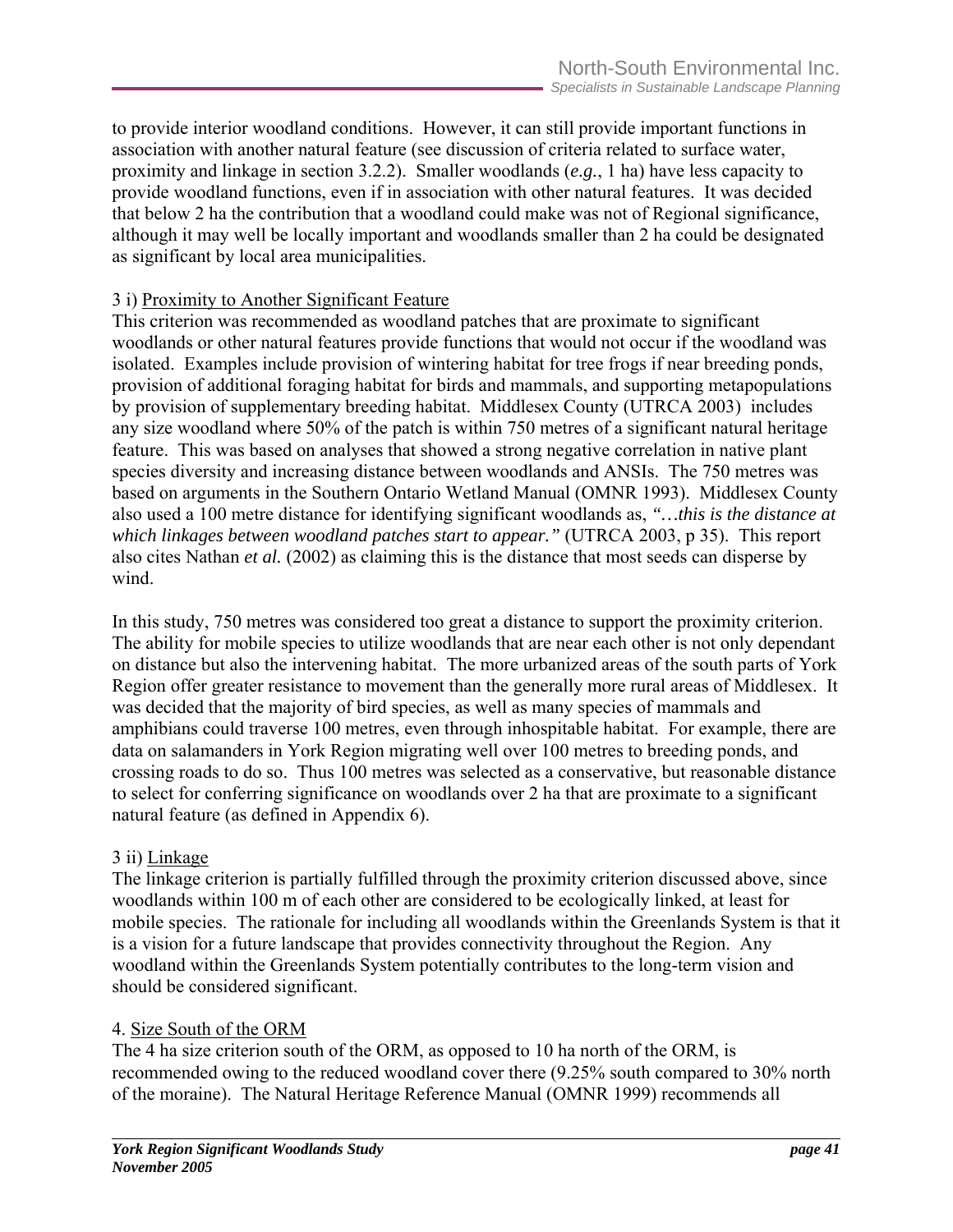woodlands over 4 ha be protected in areas with woodland cover of between 5% and 15%. Interior woodland theoretically can begin to occur in woodlands over 4 ha (applying the rule that interior woodland can occur at distance greater than 100 m from any edge). Environment Canada *et al.* (1998) conclude that woodlands of 4 ha will only support "a very few common edge birds", suggesting that, with respect to birds, the 4 ha limit may be too low. However, the OMNR (2000) Significant Wildlife Technical Guidelines note that sharp-shinned hawks, which generally prefer woodlands greater than 30 ha, can nest in woodlands as small as 4 ha, indicating that these smaller woodlands have some ecological value in areas where woodland cover has been depleted. Application of this criterion alone would result in approximately 7.21% of the area south of the moraine being designated as significant woodland.

It should be noted that the recommendation to use 4 ha is based on the focus of identifying regionally significant woodlands. Although the overall woodland cover south of the ORM is 9.25%, this is biased toward valleyland woodlands, since these have been better protected from development. Upland woodlands account for less than 2.3% of the woodland cover south of the ORM, thus if the OMNR (1999) guidance on the area of woodland to be preserved were to be applied only to uplands, a threshold of 2 ha may be more appropriate. This lower threshold should be considered by local area municipalities when determining woodland significance at a local level. Additionally, it is noted that the focus of this study was on the ecological value of woodlands, and that other values such as social, aesthetic and economic values also need to be considered.

#### 5. Size North of the ORM

North of the moraine, 30% of the landscape is wooded. Owing to the increased woodland cover, smaller woodlands are not as significant, and the higher threshold of 10 ha for identifying significant woodland is recommended. Although 10 ha is not large enough to provide much interior woodland habitat, in some situations, where there is little disturbance and woodlands are mature, there may be sufficient habitat to support some species that prefer interior habitat (theoretically 2 ha of interior can occur if the shape is circular). The AOC Framework for Habitat Rehabilitation (Environment Canada *et al.* 1998) reports that even 10 ha woodlands will be dominated by edge species with only small areas of interior, although small areas of interior may begin to form that will support forest interior/edge species such as Hairy Woodpecker and White-breasted Nuthatch). Middlesex (UTRCA 2003) report that there is general agreement that woodlands smaller than 10 ha are unlikely to be productive for many forest-associated species (based on work by Freemark and Collins 1992 and Riley and Mohr 1994). The Middlesex study found that "... most of the quality indicators do not express themselves consistently until woodland patches are at least 10 ha in size." (UTRCA 2003, pg. 34). The Significant Wildlife Habitat Technical Guide (OMNR 2000) notes that red-shouldered hawks, an area sensitive species that prefers woodlands of at least 100 ha in area, will occur in woodlands small as 10 ha, supporting this size as a lower threshold.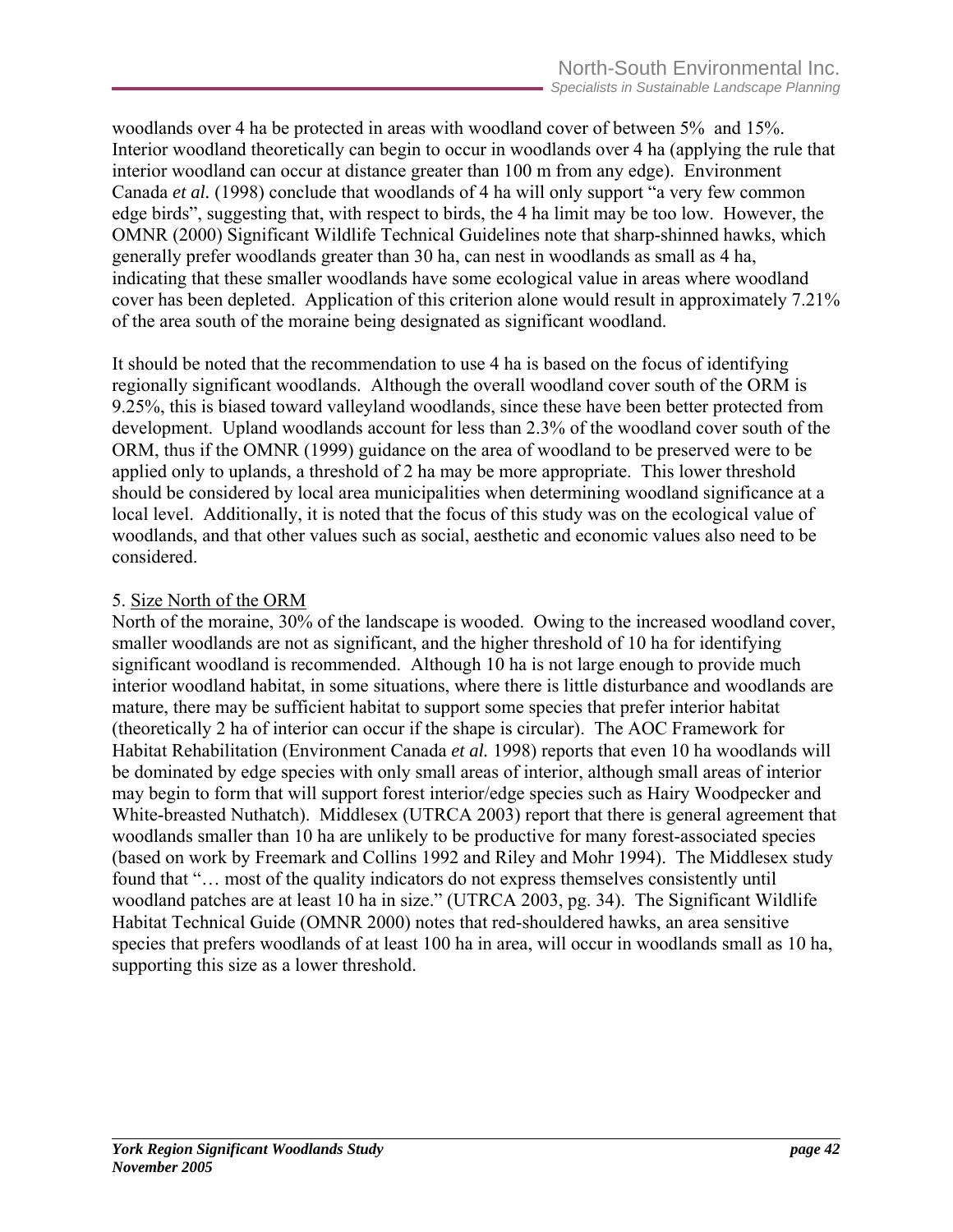## **3.4 Significant Woodlands of York Region**

This section discusses the significant woodlands of York Region. Statistics are provided on the proportion of woodlands that are significant in each municipality, as well as the Region as a whole. However, these are only approximations for a number of reasons:

- 1. there are no data to apply some of the significance criteria (*e.g.*, there are no rare species data for most of the study area; and
- 2. the criteria and methods used for identifying significant woodlands on the ORM are different from those used for areas off of the ORM (see section 3.4.1 for explanation of limitations).

A breakdown of significant woodlands by municipality is shown in Table 7. A comparison of the significant woodland and all woodlands shows that overall, approximately 97.5% of the total woodland area in the Region is considered significant. However, only 79.8% of all woodland patches are considered significant. This apparent discrepancy between area and number of patches is owing the very high proportion of patches that are very small (see Table 2). Although 55% of all woodland patches in the Region are less than 2 ha, they accounts for only 5% of the area, and the substantial proportion of total woodland area that is considered significant excludes the large number of small patches. The mean size of significant woodland patches is higher than the mean size of all woodlands, as would be expected, since size was one of the criteria used to determine significance from a Regional perspective, resulting in the exclusion of smaller woodlands.

The amount of significant woodland is similar to Halton Region, where 97% of all woodlands were considered significant (Gartner Lee 2002; note that the criteria on which this figure was based were subsequently modified slightly when incorporated into the Halton OP). In Middlesex County, only 74% of all woodlands were considered significant.

The area of woodlands in each area municipality that are considered significant varies little from the Regional average of 97.5%. Some of the more urbanized municipalities have a very slightly lower proportion of woodlands considered significant (Aurora, 95.2%; Newmarket, 95.1%; Vaughan 96.3%; and Markham 91.2%) as a result of the higher proportion of smaller woodlands there. A slightly higher proportion of woodlands in the more rural municipalities are considered significant (Georgina, 97.8%; E. Gwillimbury; King, 97.4%; and Whitchurch-Stouffville, 98.4%). Richmond Hill falls in the middle, being an urbanized community, but with 97.1% of its woodlands considered significant.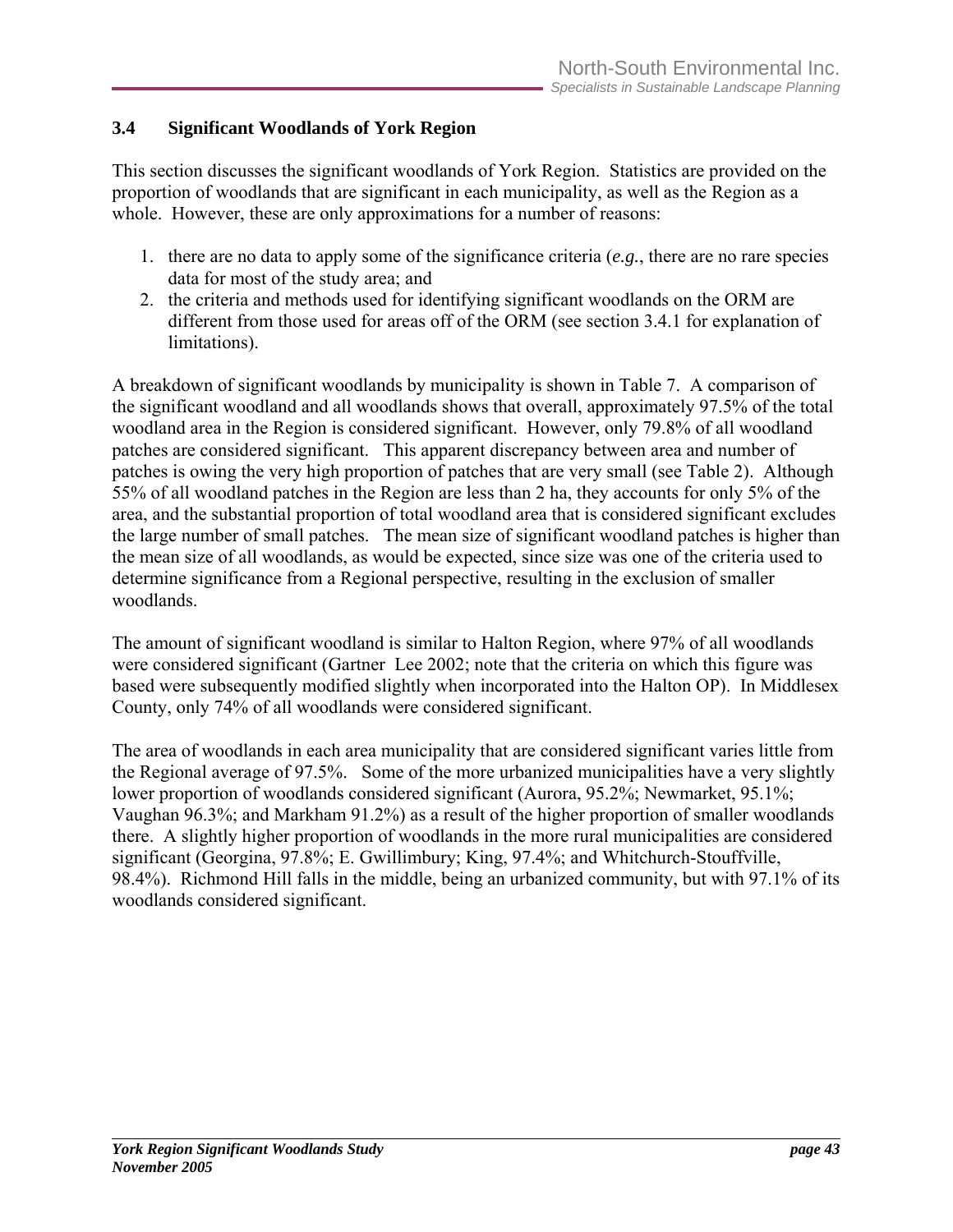| <b>Municipality</b> |                                        | Woodland cover (ha) and % cover of<br>each municipality | # patches <sup>1,2</sup>               |                                | mean patch size (ha)                   |                                      |  |
|---------------------|----------------------------------------|---------------------------------------------------------|----------------------------------------|--------------------------------|----------------------------------------|--------------------------------------|--|
|                     | <b>Significant</b><br><b>Woodlands</b> | All Woodlands <sup>1</sup>                              | <b>Significant</b><br><b>Woodlands</b> | <b>All</b><br><b>Woodlands</b> | <b>Significant</b><br><b>Woodlands</b> | <b>All</b><br>Woodlands <sup>1</sup> |  |
| Georgina            | $11,674.6(38.4\%)$                     | 11,942.5 (39.3%)                                        | 441                                    | 603                            | 26.47                                  | 19.81                                |  |
| E. Gwillimbury      | 7270.1(29.4%)                          | 7494.1 (30.3%)                                          | 461                                    | 621                            | 15.77                                  | 12.07                                |  |
| King                | 8127.5 (24.1%)                         | 8343.2 (24.8%)                                          | 747                                    | 845                            | 10.88                                  | 9.76                                 |  |
| Newmarket           | 330.5 (8.7%)                           | 347.4 (9.1%)                                            | 73                                     | 91                             | 4.53                                   | 3.82                                 |  |
| Aurora              | 862.8 (17.5%)                          | 906.6 (18.3%)                                           | 118                                    | 152                            | 7.31                                   | 5.96                                 |  |
| Richmond Hill       | 1360.4 (13.4%)                         | 1401.0 (13.8%)                                          | 187                                    | 229                            | 7.28                                   | 6.12                                 |  |
| Whit-Stouffville    | 5981.3 (28.3%)                         | $6077.4(28.8\%)$                                        | 457                                    | 559                            | 13.09                                  | 10.87                                |  |
| Vaughan             | 3185.8 (11.6%)                         | 3306.9 (12.1%)                                          | 455                                    | 564                            | 7.00                                   | 5.86                                 |  |
| Markham             | $1180.6(5.6\%)$                        | $1294.7(6.1\%)$                                         | 317                                    | 414                            | 3.72                                   | 3.13                                 |  |
| <b>York Region</b>  | 39,973.1 (22.5%)                       | $41,013.84$ $(23.1\%)$ <sup>1</sup>                     | 3256                                   | $4078^{1,2}$                   | 12.28                                  | 10.06 <sup>1</sup>                   |  |

|  |  | Table 7: Significant woodlands in each municipality |
|--|--|-----------------------------------------------------|
|  |  |                                                     |

1. The statistics on significant woodlands incorporates woodlands defined by MNR for the purpose of applying the significant woodland criteria for the ORM (OMNR 2004). The MNR criteria include woodlands not captured by the definition used by York Region, thus the total woodland area and number of patches reported in the statistics in Table 7 is greater than that used for discussing the woodlands update (*e.g.*, in Table 4). Please refer to section 3.4.1 for a discussion on the significant woodlands on the ORM as defined using MNR criteria.

2. The sum of the number of patches in each municipality is greater than the total in the Region since any patch which straddles a municipal boundary will be counted in both municipalities.

#### **3.4.1 Significant Woodlands on the ORM Defined using MNR Criteria**

As noted in section 3.3, significant woodlands on the ORM were defined using criteria developed by the MNR (OMNR 2004) as part of the protection accorded the ORM. These are in addition to the York criteria, so that the most restrictive of the two sets of criteria apply. A data layer was provided to this project that identifies significant woodlands based on the MNR ORM criteria. However, this introduces some problems in calculating and reporting statistics for municipalities that fall wholly or partially within the ORM boundaries. It should also be noted that this data layer is only an approximation of the identification of significant woodlands and that future Natural Heritage Evaluations may identify additional ones.

The ORM Significant woodlands layer provided to us was created by York Region using data supplied by the MNR, as part of the ORM conformity exercise. The MNR provided York with the set of draft criteria and a data layer showing all woodlands, as defined by the MNR. The date and protocol MNR staff used for identifying the woodlands on the ORM is not known, however, it was done prior to the availability of 2002 orthophotographs. The MNR-derived ORM data layer is thus somewhat dated compared to the woodland layer developed for this current project, as it would have used older orthophotographs (probably the 1999 images), which had much poorer resolution. Additionally, the MNR derived woodland layer includes some woodland patches not identified using the York Region definition. We overlaid some of the MNR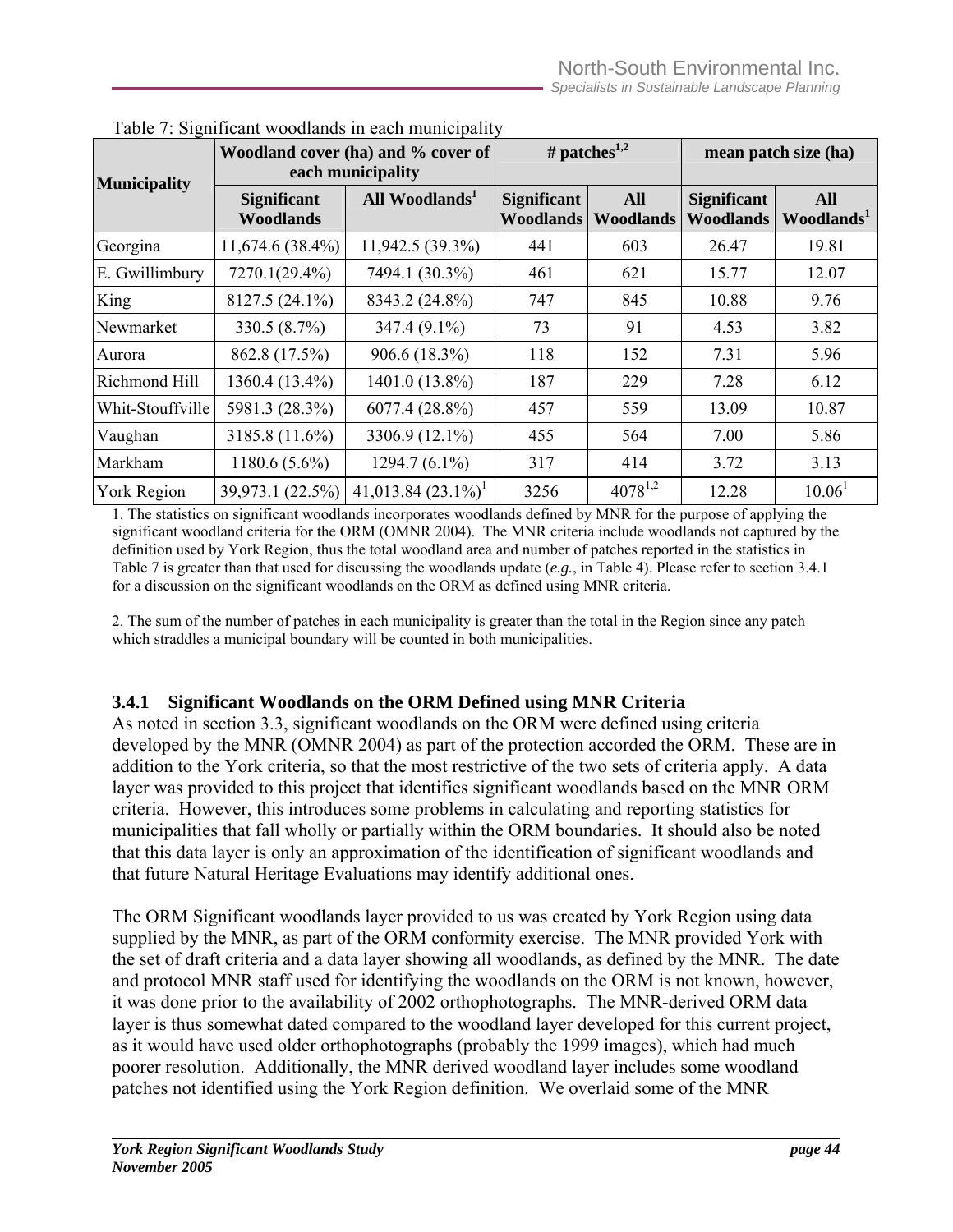woodland polygons, the 2002 orthophotographs and the woodland patches defined as part of this current project, and noted a number of differences including:

- the MNR layer included some hedgerows, especially where they were extension of woodland patches, that are not included using the York Region definition;
- the MNR layer included some plantations which were excluded using the LSRCA ELC data (see section 2.4.3); and
- the MNR layer includes some small woodland patches that were not included in the original York data layer, and thus were not updated as part of this study.

Another issue with the significant woodland layer created using the MNR ORM criteria, is that it was based on an early draft set of criteria. Although the data layer created by York Region was approved by the Ministry of Municipal Affairs and Housing (MMAH), and subsequently used as a basis for an amendment to the Region's Official Plan (ROPA 41, the Oak Ridges Moraine Conformity Amendment), the criteria for defining woodlands were subsequently refined by MNR, most recent draft being released in 2004 (OMNR 2004). The MNR criteria are still draft and thus could change in the future.

The main repercussion of using the MNR-derived significant woodland layer in this project is that it results in more significant forest identified on the ORM than the total amount of forest identified on the ORM as part of the update exercise in this study. Therefore, the total woodland area in each municipality (except Georgina which does not intersect the ORM) is greater in the statistics reported in the discussions of significant woodlands (*e.g.*, Table 7), than in the discussion of total woodlands which are based solely on the update work undertaken in this study. Additionally, there are inconsistencies in the identification of woodland patches that are attributable to different operators doing the analysis, because of the different criteria used, and the different tools available (e.g., use of more recent ortho-photography).

# **4.0 RECOMMENDATIONS**

## **4.1 General Recommendations**

In the course of undertaking the research and analysis of this study, a number of recommendations were developed that are directed at improving the quality and quantity of woodland in York Region. These are provided below.

# **4.1.1 Policies to Protect Significant Woodlands**

Recommendation: *Refine Regional Official Plan Policies to Protect Significant Woodlands in York Region.* 

This report provides the rationale for determining woodlands in the Region of York that are significant from a regional perspective. In order to provide protection for these woodlands, policies and schedules should be developed as was envisaged with ROPA 37. Additionally, the current Regional target to achieve 25% woodland cover should be reviewed. The Framework for Guiding Habitat Rehabilitation in the Great Lakes Areas of Concern (Environment Canada 2004) provides a review of various studies and reports on the amount of an area that needs to be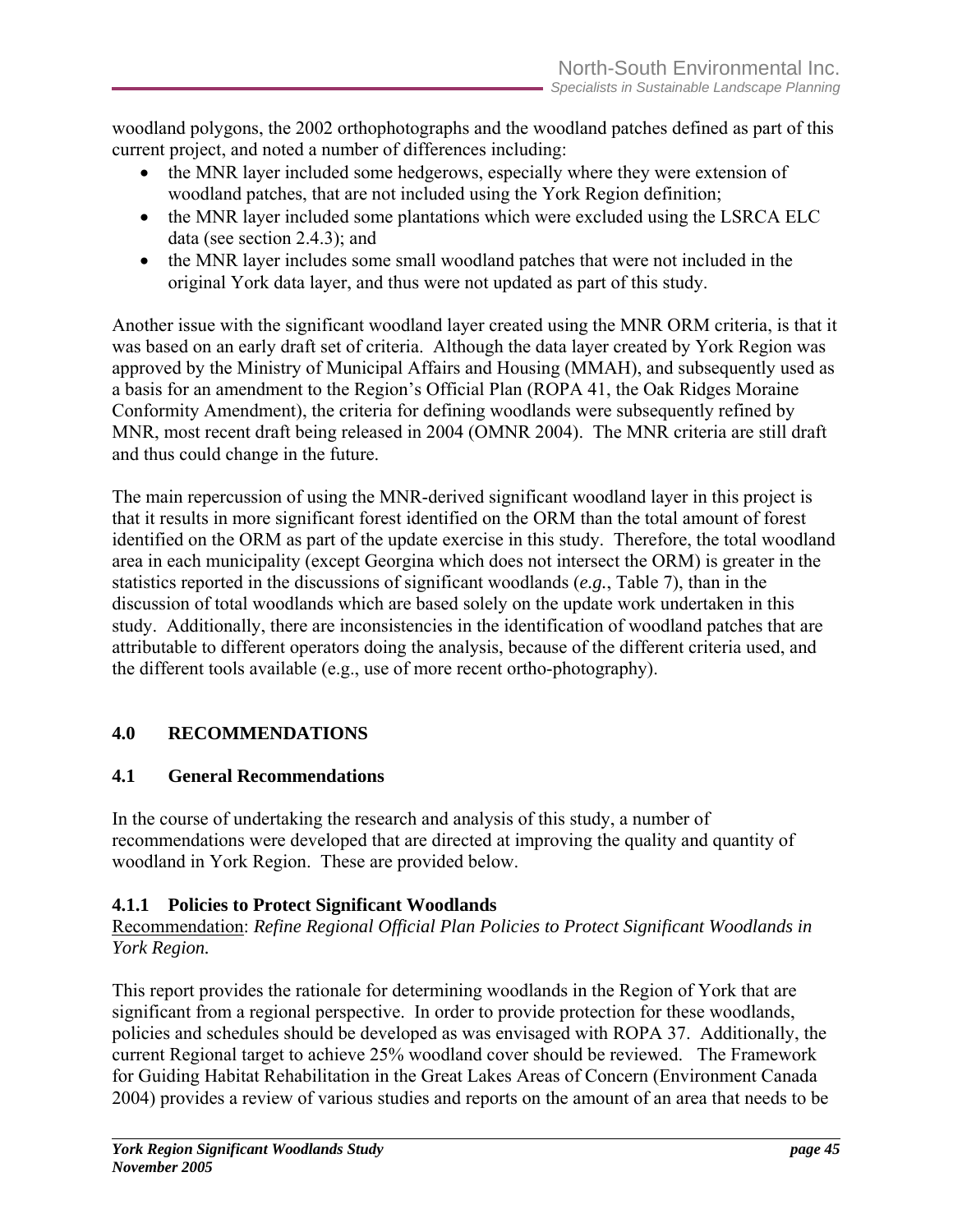maintained as forest cover and recommends that 30% of their study area (Great Lakes Areas of Concern) be forested. Middlesex County (UTRCA 2003) and Durham Region (Durham Region Planning Department 2003) also have recommended 30% forest cover as a Regional targets for forest cover. Any recommendation for changes in the Regional forest target should be applied on a Regional basis. Each of the area municipality should not have to attain the Regional target, as this is clearly unrealistic for the more urbanized areas such as Richmond Hill, Markham and Vaughan. However, it is still incumbent on each municipality to maximize forest protection and contribute to the Regional target to the extent possible.

## **4.1.2 Establish Priorities for Restoring Gaps between Woodland Patches**

Recommendation: *Undertake additional GIS analyses to assist with determining 2-3 top priority areas for restoring large areas (>500 ha) of native woodland.*

Section 3.1.3 discussed the potential for restoring minor gaps that separate woodland patches, thus creating large, continuous woodlands. The restoration of these gaps, all of which are less than 20 m wide, should be investigated to establish priority areas for stewardship, rehabilitation, and securement.

It is recommended that further GIS analysis be undertaken to identify the gaps with the greatest promise for restoration. A first step would be to identify which of the gaps are occupied by roads, hydro corridors or other uses which preclude, or at least limit, re-establishment of forest cover. A second step might be to overlay ownership to identify any gaps that are in public ownership and thus offer opportunities for rehabilitation. It is suggested that gaps that are within urban boundaries be identified, as these are likely ones that are most in threat of being developed, with a resultant loss of the opportunity to rehabilitate them. Such woodland gaps should be considered as part of the review of any development applications that would result in a land use change that hinders restoration of the woodland gaps. The analysis should also include an overlay with future roads and especially road upgrades. As explained in section 2.4.6, the 20 m was selected in part to preclude most roads, and those lined with development. Any future roads or upgrades to existing roads that would preclude the development of these large woodlands should be re-examined to explore other alternatives.

Once these further analyses are completed, it is recommended that two to five grouped woodlands over 500 ha be selected that have minimum impediments to restoration and that these be made a priority for securement and rehabilitation.

## **4.1.3 Further Refine Regional Woodland Layer**

Recommendation: *Continue to refine the regional forest layer to provide an accurate representation of the woodlands in York Region.*

The original forest layer created using the 1999 ortho-images and this subsequent update study have provided York with an exceptional tool for protecting and restoring woodlands in the Region. The Region should continue to refine the woodlands layers to more accurately reflect area and distribution of native woodlands. This could include the following.

• Determine the extent and location of short rotation woodlands (*e.g.*, Christmas tree farms) and identify these within the woodland layer so they do not get counted as long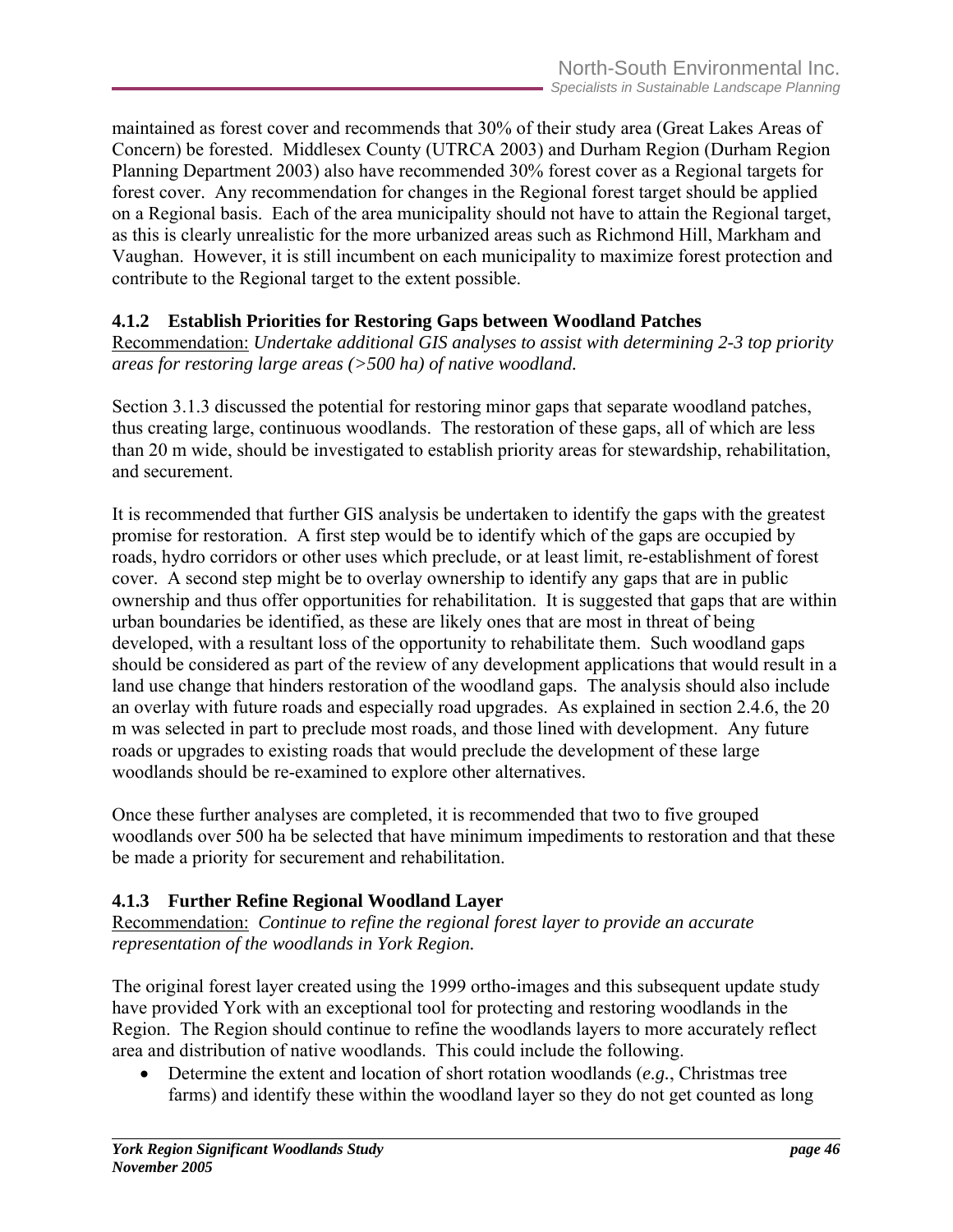term forest cover (note that it is worth reporting them separately as existing forest cover, as they do offer habitat for breeding birds and wildlife habitat, especially small mammals).

- Review the digitized boundaries of woodland patches from the original woodland cover based on the 1999 orthophotos, and refine them to increase consistency and accuracy. For example, some hedgerows were included, whereas others were not.
- Articulate an explicit set of rules for delineating boundaries, building on those provided in sections 2.4.1, 2.4.2 and 2.4.3. This could include: identifying the size/area at which a gap within a woodland patch is digitized; and specifying the scale at which boundaries are delineated.
- Undertake a field verification of new woodland patches that capture early succession areas.

## **4.1.4 Expand and Implement Greening Securement**

Recommendation: *Continue to implement and expand Greening securement, naturalization and stewardship programs and partnerships using the Securement Guidelines recommended in this report*.

The ongoing protection of significant woodlands through the existing securement program should continue. Based on new analysis provided in this report, guidelines are provided that will focus securement initiatives on significant woodlands such that protection of biodiversity in York Region is enhanced.

## **4.2 Planning for Forests of the Future.**

York Region is proactive in promoting the protection of woodlands and in facilitating an increase in the woodland cover of the Region through the securement of priority Greenlands. Securement includes protection through stewardship and management, as well as securement through donors, conservation easements and the land development process. Securement initiatives may be undertaken in partnership with other agencies such as the conservation authorities, Ontario Nature or the Nature Conservancy of Canada. The Region currently has a goal to achieve 25% forest cover in the Region.

The intent of this section of the report is to provide guidance to the Region in identifying sites that contribute the most toward the conservation of York Region's woodlands. A number of guidelines are provided, each of which serves to enhance the protection of existing woodlands, or increase their conservation value. It should be noted that securement of the existing remnant woodlands should be a priority for the Region. Woodland restoration initiatives should be encouraged and promoted, however, it takes a very long time (in most cases over 100 years) to create woodland conditions that proximate natural systems, thus preservation of existing woodlands is critical for the protection of biological diversity.

Most of the guidelines build on the Region's Securement Criteria (York Region 2003). The criteria include strengthening east-west and north-south connections among Greenlands core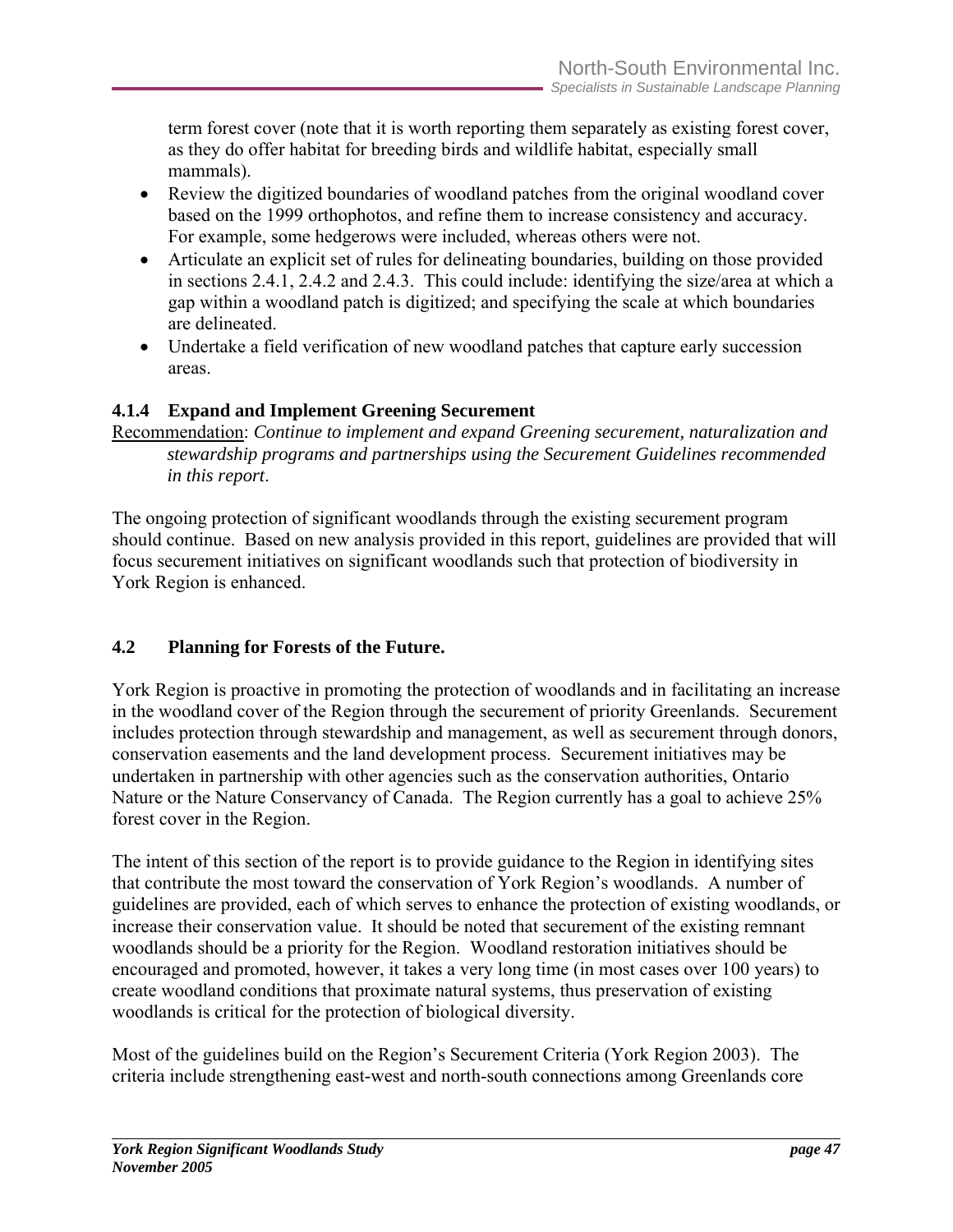areas, and strengthening green nodes by protecting core natural heritage features or functions and/or through forest rehabilitation. These criteria are inherent in the guidelines provided below.

Since urban development limits the re-establishing of substantial woodland habitat, opportunities for restoration occur primarily on agricultural land. However, it is important to understand that this does not imply that all agricultural lands should be restored to woodland. Maintaining a viable and healthy agricultural community is also important, and the restoration of woodlands needs to decided on site by site basis, in co-operation with willing landowners.

Non-wooded areas that satisfy any one of the following guidelines are deemed to be a priority for securement. There was no attempt made to prioritize areas based on the application of the guidelines, since one guideline is not deemed to be more important than another. For example, there is no rationale to prioritize two opportunities, one which would double the size of a woodland with a provincially rare plant, and another that increases a woodland from 10 to 16 ha, thus providing opportunity to create 4 ha of interior woodland conditions. Both these actions are beneficial to the environment in different ways. The only time when opportunities may be prioritized is if one fulfills several guidelines (*e.g.*, has a provincially rare species, is in the Greenlands system and increases woodland size to over 16 ha), and another opportunity only fulfils one guideline.

Not all these guidelines are discrete. For example, securing and restoring any under-represented upland woodland south of the Oak Ridges Moraine could meet guidelines 1 and 7. However, this is not perceived as a problem because these are only guidelines, and are not being used to confer significance or serve as a basis for protection policies.

## **4.2.1 Representation**

#### *Securement Guideline*:

1. Any area that could support a woodland with a species association that is underrepresented in York Region.

Although there is insufficient information to establish representation thresholds for significance criteria (section 3.2.2), maximizing representation is an important consideration in setting priorities for securement and restoration. The work undertaken by Puric-Mladenovic (2003) was used to identify areas with potential to restore woodland types that are currently underrepresented in the Region. She determined the distribution of the woodland species associations that occurred in York prior to settlement through a modelling exercise. This was compared to existing land cover (gap analysis) to determine which species associations are under-represented. Puric-Mladenovic developed a model and mapped these areas (the digital layer was provided by York Region for this study). Three different models were developed and the reader is referred to her PhD. dissertation for a full explanation of them. For this evaluation, the layer referred to as "species assemblage level 3" was used. The species assemblages that are under-represented are identified in Puric-Mladenovic (2003, Table 23). These were determined through a gap analysis where the predicted species associations were overlaid on a layer depicting existing land cover. Those species associations that comprised less than 25% of their original predicted cover were deemed to be under-represented and should be a priority for restoration. The digital image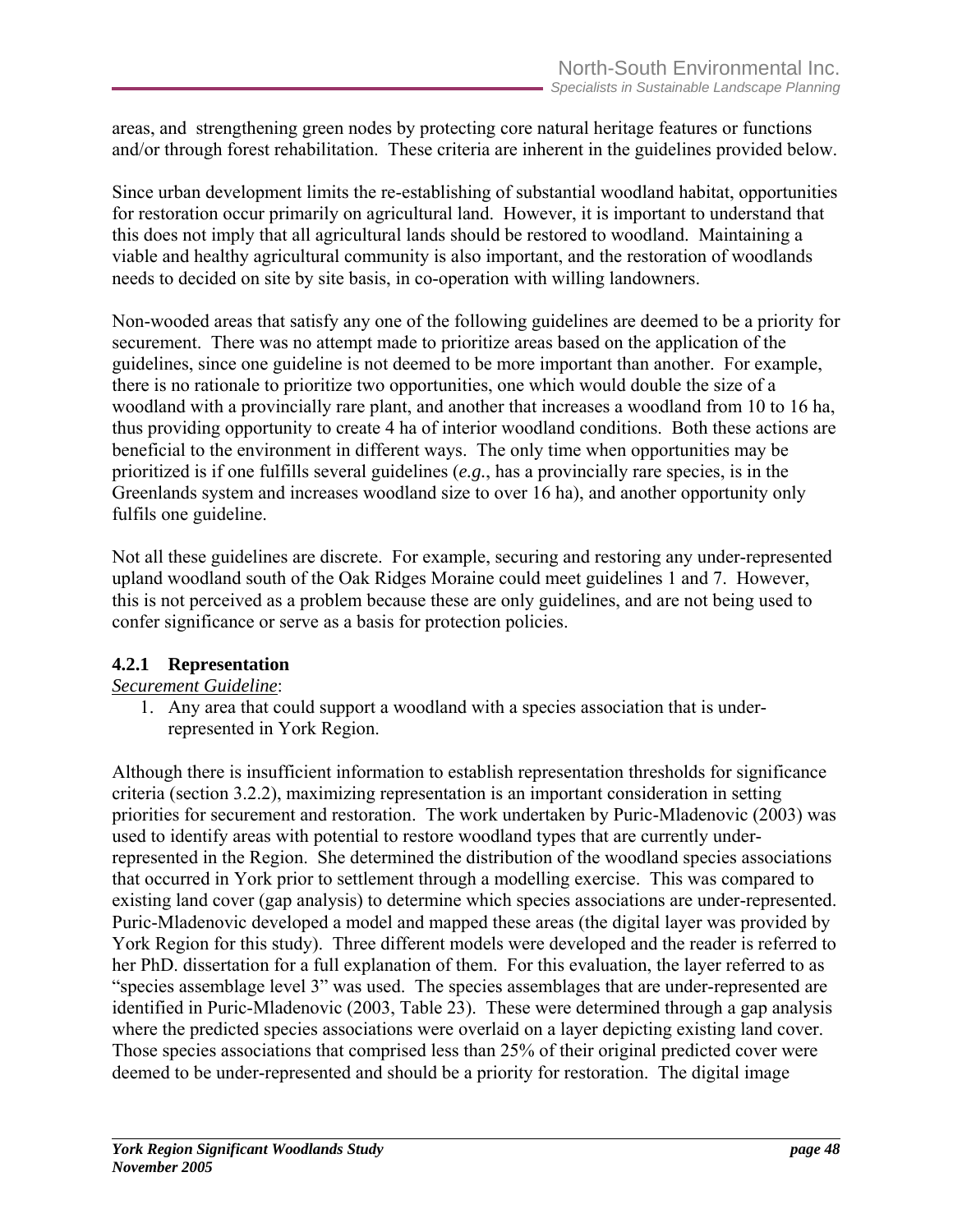provided by Puric-Mladenovic can assist in locating these lands. The analysis was undertaken separately for the areas north, south and on the Oak Ridges Moraine.

Based on her work, the following species associations are deemed to be under-represented in the three main physiographic regions of York Region.

North of the Oak Ridges Moraine (10 species assemblages) beech cedar cedar mixed deciduous mixed elm mixed maple maple-beech maple-beech-oak maple mixed oak mixed

On the Oak Ridges Moraine (3 species associations) beech maple maple beech

South of the Oak Ridges Moraine (10 species associations) beech cedar cedar mixed deciduous mixed elm mixed maple maple-beech maple-beech-oak maple mixed oak mixed

#### **4.2.2 Increasing Woodland Patch Size**

*Securement Guideline*:

- 2. Any area that would contribute to increasing the area of an existing woodland to over 16 ha.
- 3. Any area between existing woodland patches that are part of a group of woodlands (see section 3.1.3) that would facilitate the creation of a woodland greater than 100 ha in size.

A recommendation to identify priority areas for restoring gaps between woodlands is provided above (section 4.1.2), along with suggestions for additional GIS analysis to help define those priorities. This guideline is more general in nature and is intended to be used to assist with further priority setting among opportunities for rehabilitation. With a few exceptions, (*e.g.*,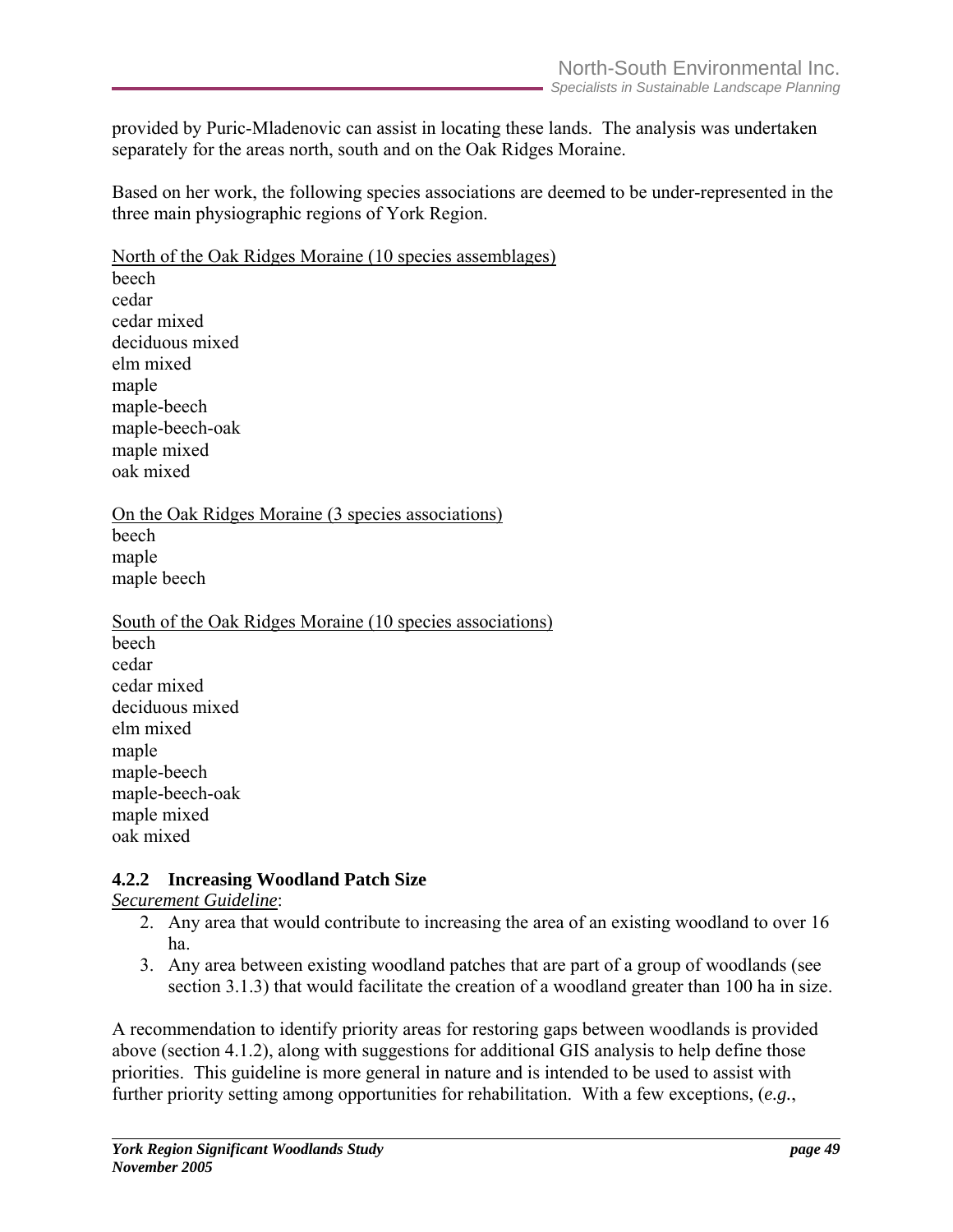remnant prairie, grasslands that support valued species, *etc.*) any increase in forest cover is deemed to be beneficial. However, there are situations where increasing the size of a woodland has special ecological benefits. With respect to guideline 2, section 3.2.2 notes the value of creating woodlands with 4 ha or more of interior woodland conditions. This requires woodland of approximately 16 ha or larger. Thus any area that, if restored to woodland, increases the size of an existing woodland from less than 16 ha to over 16 ha, is deemed to be a priority for securement. The shape of the resulting woodland should also be considered, as it should create 4 ha that is at least 100 m from any edge.

With respect to guideline 3, section 3.1.3 discusses the grouping exercise that was undertaken to identify woodland groups for applying the significance criteria. As a result of that analysis, 60 groupings were identified that exceeded 100 ha in size (see Figure 1). At least 5 of these are over 1000 ha in size. Since each woodland patch in a group is no more than 20 m from another existing woodland patch, there is substantial opportunity to create very large, continuous woodlands by restoring areas no greater than 20 m in width. The resulting woodlands would have substantial ecological value.

#### **4.2.3 Protection of Significant Species**

*Securement Guideline*:

4. Any area that would increase the size of an existing woodland less than 4 ha containing a significant plant species, or less than 10 ha and containing a significant animal species (see Appendix 6 for definition of significant species).

The protection of significant species is deemed to be important for the conservation of the Region's biodiversity. The significant species data reviewed for this project was not complete, however, some significant woodland species without doubt occur in small woodlands and are thus vulnerable to extirpation. In order to reduce this risk, these small woodlands should be expanded wherever there is opportunity.

# **4.2.4 Establishing/strengthening Connections with other Natural Features**

*Securement Guideline*:

5. Any area that, if restored to woodland, would increase the connectivity among two or more existing woodland patches, or between one or more woodland patches and other significant natural features (see Appendix 6 for definition of significant natural features).

Maintaining and increasing the functional connectivity among natural features increases the function of the landscape by providing for the dispersal and movement of obligate woodland species among existing wooded patches. This is one of the criteria in the York Region Securement Guidelines. Thus any opportunity to provide for additional connection by restoring woodland between existing natural features should be considered a priority.

## **4.2.5 Upland Woodlands South of the Moraine**

*Securement Guideline*:

6. Any area that would increase the size or number of upland woodlands south of the Oak Ridges Moraine.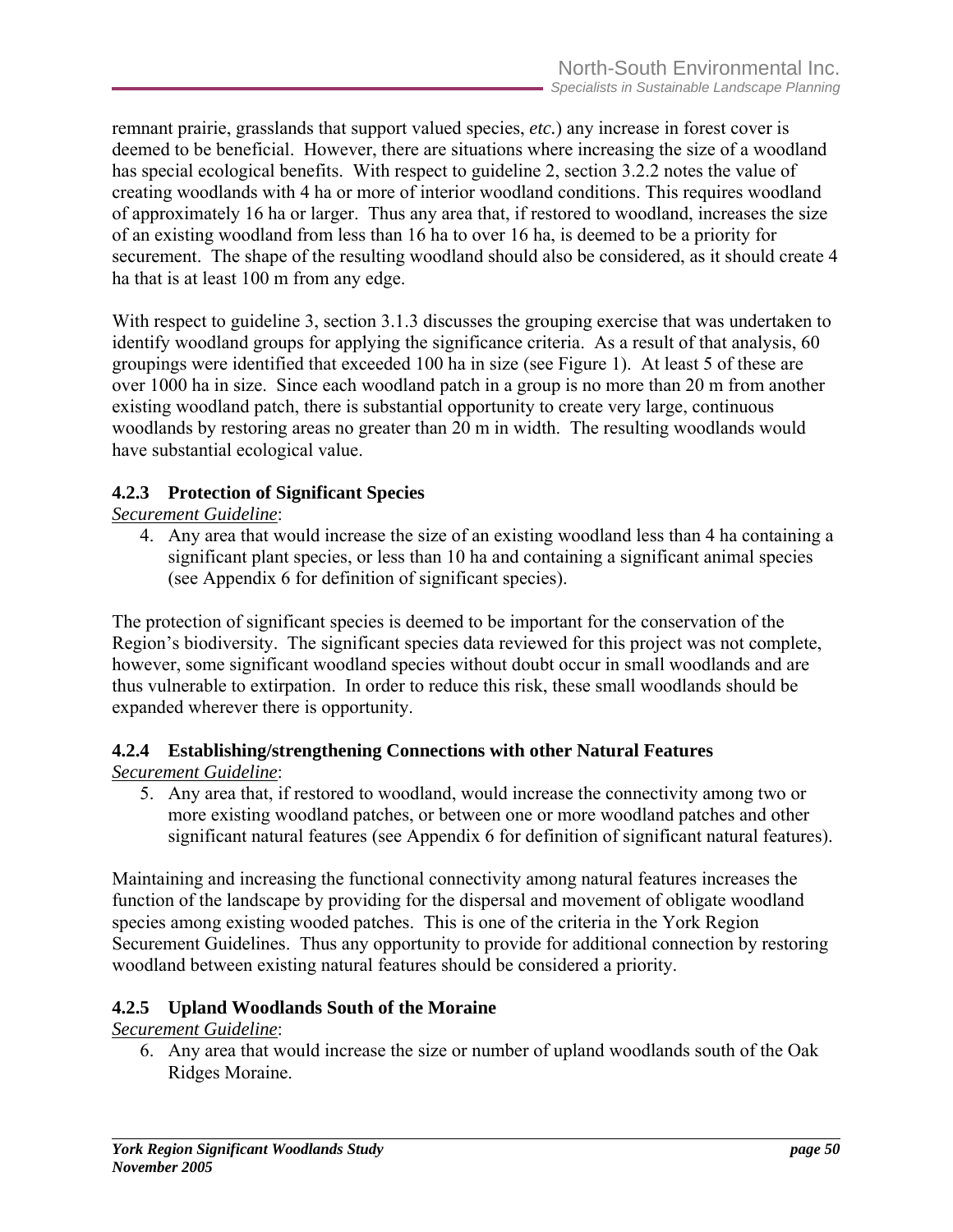Puric-Mladenovic (2003) notes that most of the upland forests in the Lake Erie Lowland Region (which is primarily south of the moraine) have disappeared. Thus any area south of the Oak Ridges Moraine that could be restored to an upland woodland condition should be considered to be a priority for securement.

#### **4.2.6 Improving the Shape of Existing Woodlands**

## *Securement Guideline*:

7. Any area that, if restored to woodland, would either make an existing woodland patch more circular or square in shape (as opposed to long and narrow), or which creates smoother woodland edges through restoration of indentations in the boundary.

Woodlands with small perimeter to area ratios minimize the amount of edge habitat present, and thus reduce the many negative attributes of edges. Smaller perimeter/area ratios also tend to increase the opportunity for the development of interior woodland conditions. By restoring woodland in indentations along edges, or restoring woodland adjacent to existing patches to make them more square or circular, perimeter to interior ratios are minimized.

#### **4.2.7 Restore Native Woodland Communities**

#### *Securement Guideline*:

8. Encourage the conversion of non-native woodlands, especially conifer plantations, to native woodland communities.

In addition to creating more woodland overall, any program directed to creating future forests should encourage the conversion of conifer plantations to plant communities that were native to York Region. Conifer plantations were planted to help stabilize soils, and while they do perform some environmental functions and offer limited wildlife habitat, they are simple ecosystems that often will not self-replicate and have very low species diversity. The MNR has developed strategies for encouraging the establishment of native hardwoods in plantations (e.g., OMNR Extension Notes undated) and they should be adopted by the Region to contribute toward increasing regional biodiversity.

The emphasis in restoration of all habitats should be to re-create native ecosystems. It is a fundamental tenant of ecology that plant and animal species are adapted to specific conditions (soil, moisture, light, nutrients, temperature, *etc.*). When habitat conditions are changed, so will the species composition. Conversely, to restore native ecosystems and increase biodiversity, the natural conditions must be re-created, recognizing that for some ecosystems the exact conditions cannot be created and the goal is get as close as possible to the original habitat. If restoration is attempted without first establishing the appropriate conditions for native species, the plant community often defaults to non-native species, which are well adapted to the disturbed environments that generally occur when native plant communities have been altered or removed.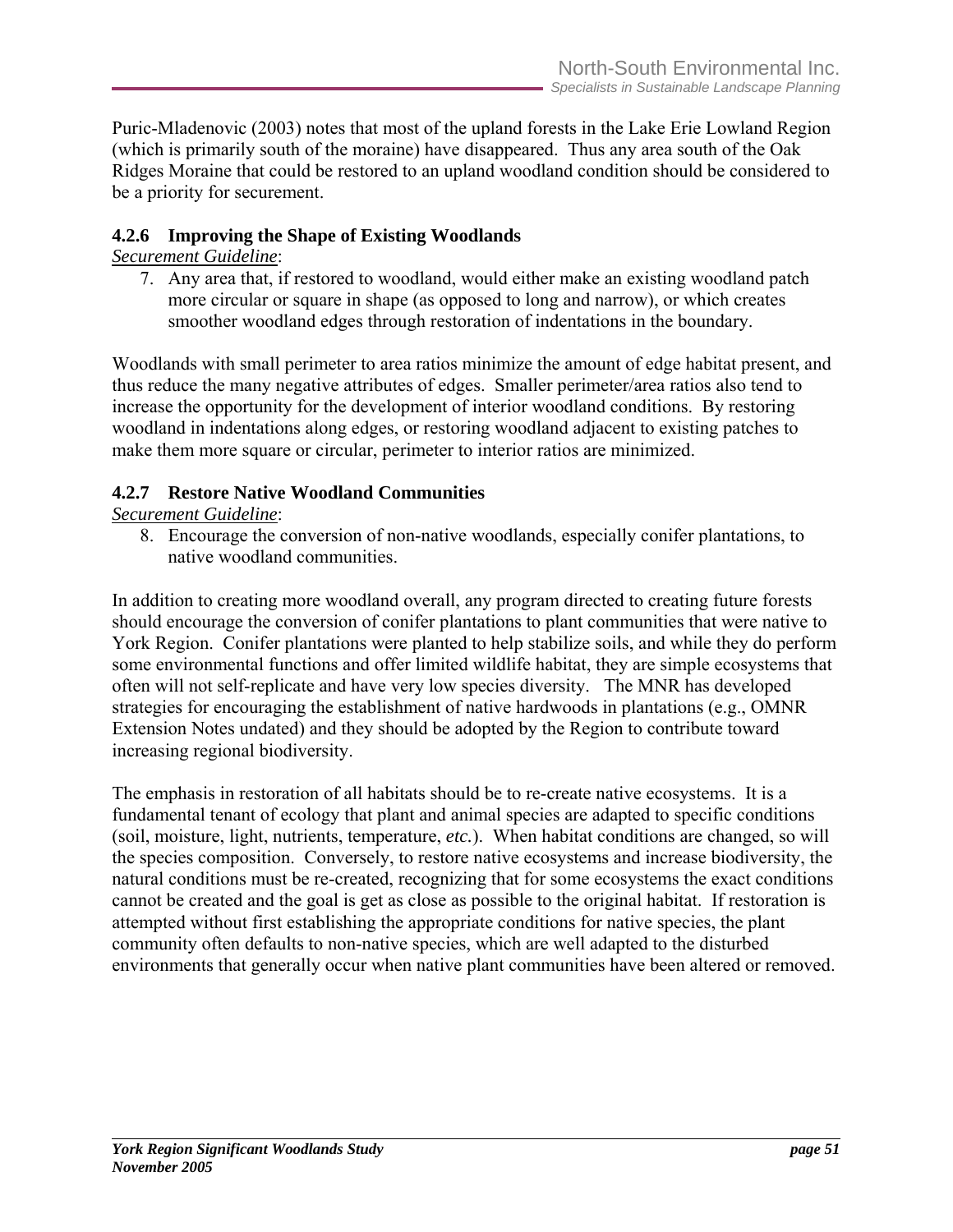#### **5.0 REFERENCES**

- Baker, Kim. Biologist for the Lake Simcoe Region Conservation Authority. Personal Communication, February, 2005.
- Booth, D.B. 2000. Forest Cover, Impervious-Surface Area, and the Mitigation of Urbanization Impacts in King County, Washington. Report prepared for King County Water and Land Resources Division, Seattle, Wa. 18 pp. http://depts.washington.edu/cwws/Research/Reports/forest.pdf
- Braun, E. L., 1950. Deciduous Forests of North America. (Facsimile of the edition of 1950) The Free Press, New York. 596pp. + map.
- Burgess, R. and D. Sharpe (eds). 1981. Forest island dynamics in man-dominated landscapes. New York, Springer-Verlag.
- Burke, D. and E. Nol. 1998. Edge and fragment size effects on the vegetation of deciduous forests in Ontario, Canada. Natural Areas Journal. 18:45-53.
- Buttle, J.M. 1996. Identifying hydrological responses to basin restoration: an example from southern Ontario. pgs 5-13 in: J. McDonnell, D. Leopold, J. Sterling and L. Neville (eds.) Proceedings of the American Water Resources Association Annual Symposium, July 14- 17, 1996, Syracuse New York.
- Cadman, M. 1999. Conserving What's Left of Southern Ontario's Forest Birds. pages 24-28 *in*: A. Kettle and W. Bates. 1999. Southern Ontario Woodlands, The Conservation Challenge. Conference Casebook from conference held June 1999. 164 pp.
- City of Hamilton, Planning and Development Department. 2004. Review of Significant Woodland Criteria. technical Discussion Paper – Draft (Revision 1). City of Hamilton Official Plan Review 2004. 17 pp.
- City of London. 2003. Significant Woodland Policy Review and Preliminary Evaluation of Woodland Patches in the City of London using GIS Analysis. 31 pp
- Couturier, A. 1999. Conservation priorities for the birds of southern Ontario. Unpublished study for Bird Studies Canada. 17pp. www.bsc-eoc.org/conservation/conservmain.html
- Crins, W.J. and P.S.G. Kor. 2000. Natural Heritage Gap Analysis Methodologies Used by the Ministry of Natural Resources. Draft. Internal report produced by Ontario Parks, Minisstry of Natural Resources, Peterborough.
- Douglas, David. 1914. Journal kept by David Douglas during his travels in North America 1823- 1827. Published by Royal Hort. Society, London, 364 pp. 1914.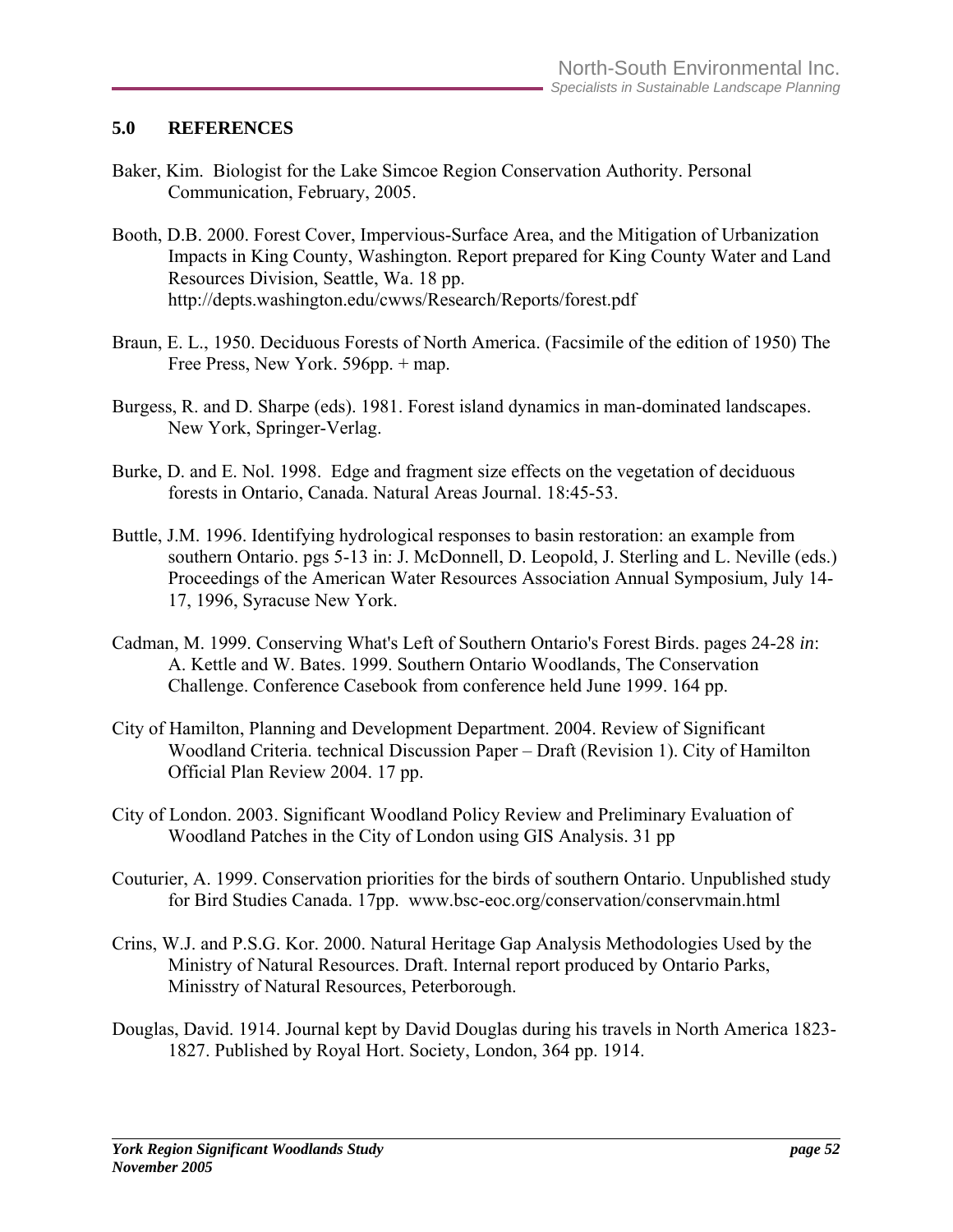- Durham Region Planning Department. 2003. Official Plan Review. Toward a Sustainable and Healthy Environment. Discussion Paper. 48+ pp.
- Environment Canada, Ontario Ministry of Natural Resources and Ontario Ministry of the Environment. 1998. A Framework for Guiding Habitat Rehabilitation in Great Lakes Areas of Concern. Canada-Ontario Remedial Action Plan Steering Committee. 42 pp + app.
- Environment Canada. 2004. How Much Habitat is Enough? A Framework for Guiding Habitat Rehabilitation in Great Lakes Areas of Concern. 80 pp. Downloadable from: http://www.on.ec.gc.ca/wildlife/docs/habitatframework-e.html
- Forbes, G. 1997. Forest management Guidelines to Protect Native Biodiversity in the Fundy Model Forest. Stand Age - Provisions for Mature Forest Stands. Downloaded from the internet site http://www.unbf.ca/forestry/centers/cwru/standage.htm. January 28, 2005.
- Fox, W.S. and J.H. Soper. 1954. The Distribution of Some Trees and Shrubs of the Carolinian Zone of Southern Ontario. Part III. Transactions of the Royal Canadian Institute Vol. XXX, Part II. pp. 99-130.
- Freemark, K. and B. Collins. 1992. Landscape ecology of birds breeding in temperate forest fragments. in: D. Finch and P. Stangel (eds.) Status and management of neotropical migratory birds. USDA-FS. General Technical Report. RM-229. 422 pp.
- Friesen, L. 1998. Impacts of urbanization on plant and bird communities in forest ecosystems. The Forestry Chronicle 77(6): 855-860.
- Friesen, L., P.F.J. Eagles and R.J. McKay. 1995. Effects of residential development on Forest-Dwelling Neotropical Migrant Songbirds. Conservation Biology 9(6): 1408-1414.
- Garner Lee Ltd. 2002. Rationale and Methodology for Determining Significant Woodlands in the Regional Municipality of Halton. Draft Technical Background Paper #6. Unpublished report prepared for Halton Region.  $66$  pp + app.
- Hagan, J.M. and A.A. Whitman. 2004. Late-successional Forest: A disappearing age class and implications for biodiversity. Publication of the Forest Conservation Program of Manomet Center for Conservation Sciences. FMSN-2004-2. 4 pp. PDF file downloaded from the internet site http://www.manometmaine.org, 28 January, 2005.
- Harris, L.D. 1984. The Fragmented Forest. Island Biogeography Theory and the Preservation of Biotic Diversity. University of Chicago Press. 211 pp.
- Hewlett, J.D. 1982. Principles of Forest Hydrology. University of Georgia Press, Athens, GA. as cited in Buttle 1996.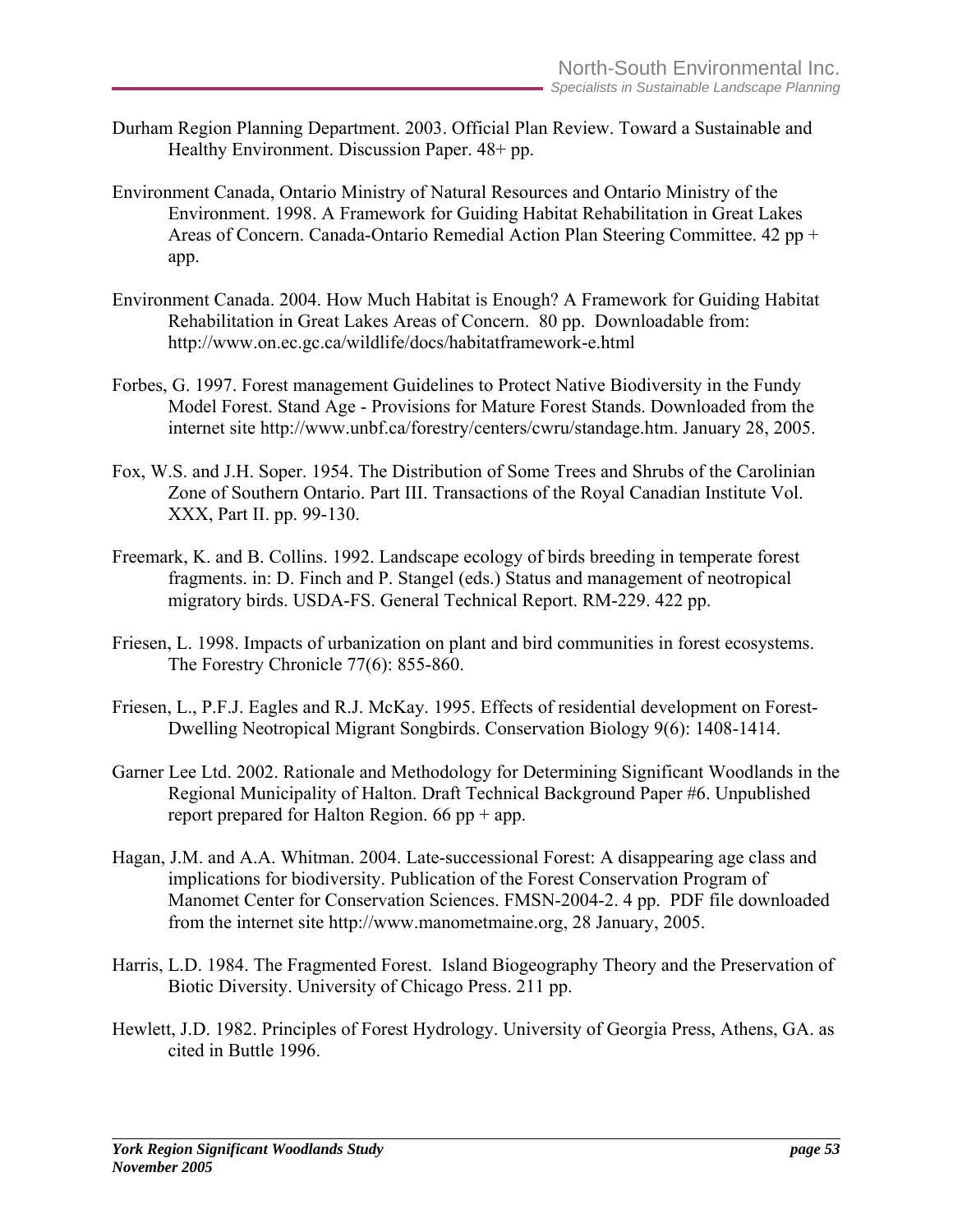- Hounsell, S.W. 1999. Southern Ontario 2099. Planning with the end in sight. pp 74-91 in: A. Kettle and W. Bates (eds). 1999. Southern Ontario Woodlands The Conservation Challenge. Federation of Ontario Naturalists. 164 pp.
- Jenkins, D.H., D.A. Devlin, N.C. Johnson and S.P. Orndorff. 2004. System design and management for restoring Penn's Woods. Journal of Forestry April/May pp 30-36.
- Kettle, A. and W. Bates. 1999. Southern Ontario Woodlands, The Conservation Challenge. Conference Casebook from conference held June 1999. 164 pp
- King, W.R. 1866. The Sportsman and Naturalist in Canada. Urst and Blackett, London, England. as cited in Larson *et al.* 1999.
- Kowalyk, Bohdan. District Forester, Aurora District of the Ontario Ministry of Natural Resources. Personal Communication 2004.
- Lane, J., G. MacDonald and S. Cameron (Regional Municipality of York). 2001. Forest Characterization in York Region: Methodology and Application. An internal report of the Regional Municipality of York. 58 pp.
- Larson, B., J. Riley, E. Snell and H. Godschalk. 1999. The Woodland Heritage of Southern Ontario. A Study of Ecological Change, Distribution and Significance. Federation of Ontario Naturalists. 262 pp.
- Lee, H.T., W.D. Bakowsky, J. Riley, J. Bowles, M. Puddister, P. Uhlig and S. McMurray. 1998. Ecological Land Classification for Southern Ontario: First Approximation and Its Application. Ontario Ministry of Natural Resources, Southcentral Science Section, Science Development and Transfer Branch, SCSS Field Guide FG-02.
- Marzluff J.M., and K Ewing. 2001. Restoration of Fragmented Landscapes for the conservation of Birds: A general Framework and Specific Recommendations for Urbanizing Landscapes. Restoration Ecology 9(3): 280-292.
- Matlack, G. 1993. Sociological Edge Effects: Spatial Distribution of Human Impact in Suburban Forest Fragments. Environmental Management 17(6): 829-835.
- McCracken, J. 1999. Management of forest interior birds in relation to basal area. pp. 65-66. in: A. Kettle and W. Bates (eds). 1999. Southern Ontario Woodlands The Conservation Challenge. Federation of Ontario Naturalists. 164 pp.
- Meffe, G.K. and R. Carroll. 1994. Principles of Conservation Biology. Sinaur, Sunderland, Mass. 600 pp.
- Nathan, R., G.G. Katul, H.S. Horn, S.M. Thomas, R. Oren, R. Avissars, S.W. Pacala and S. Levins. 2002. Mechanisms of long-distance dispersal of seeds by wind. Nature 418: 409- 413. as cited in UTRCA 2003.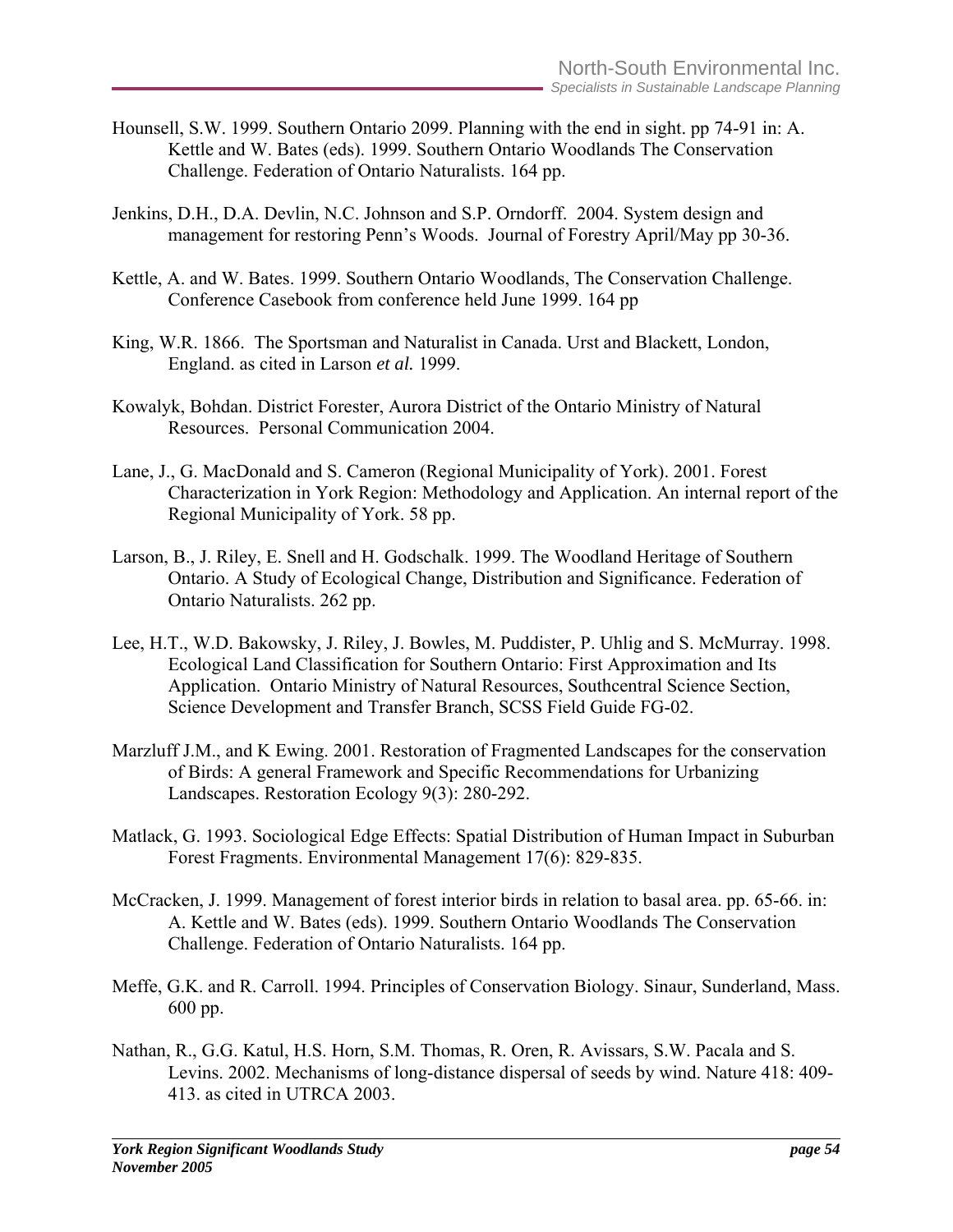- Norfolk County. 2003. Norfolk County Significant Woodlands Study. Norfolk County Planning and Economic Development Department. 21 pp.
- Noss, R.F. and A.Y. Cooperrider. 1994. Saving Nature's Legacy. Protecting and Restoring Biodiversity. Island Press, Washington D.C. 416 pp.
- Ontario Ministry of Natural Resources. undated. Managing Regeneration in Conifer Plantations to Restore a Mixed, Hardwood Forest. Extension Notes. 6 pp. available on-line at: <http://ontariosforests.mnr.gov.on.ca/ontariosforests.cfm>(look under "Info for Private Owners", then "Forestry")
- Ontario Ministry of Natural Resources. 1993. Ontario Wetland Evaluation System. Southern Manual. NEST Technical Manual TM-002. Peterborough, ON. 177 p. + app
- Ontario Ministry of Natural Resources. 1994. Conserving Ontario's Old Growth Forest Systems. Report of the Old Growth Policy Advisory Committee. 90 pp.
- Ontario Ministry of Natural Resources. 1999. Natural Heritage Reference Manual. For policy 2.3 of the Provincial Policy Statement. 127 pp.

Ontario Ministry of Natural Resources. 2000. Significant Wildlife Habitat Technical Guide. 151  $pp. + app.$ 

- Ontario Ministry of Natural Resources. 2004. Identification and Protection of Significant Woodlands on the Oak Ridges Moraine. Oak Ridges Moraine Technical Paper. MNR T.P 7. Final Draft, February, 2004. 7 pp.
- Ontario Nature. 2004. Suggested Conservation Guidelines for the Identification of Significant Woodlands in Southern Ontario. Ontario Nature, Federation of Ontario Naturalists. Draft February 2004. 14 pp.
- Osbourne, L.L. and D. Kovacic. 1993. Riparian vegetated buffer strips in water-quality restoration and stream management. Freshwater Biology 29:243-258.
- Parks Canada. 1972. National Parks System Planning Manual (2<sup>nd</sup> ed.). National and Historic Parks Branch, Ministry of Indian and Northern Affairs. 119 pp.
- Patchett, J.M. and G.S. Wilhelm. 1999. The Ecology and Culture of Water. Unpublished manuscript presented at several conferences. Conservation Design Forum, Inc. 13 pp. available on the www at: http://www.cdfinc.com/CDF\_Resources/Ecology\_and\_Culture\_of\_Water.pdf
- Pearce, C.M. 1992. Pattern analysis of forest cover in southwestern Ontario. East Lakes Geographer 27: 65-76, as cited in Larson *et al.* 1999.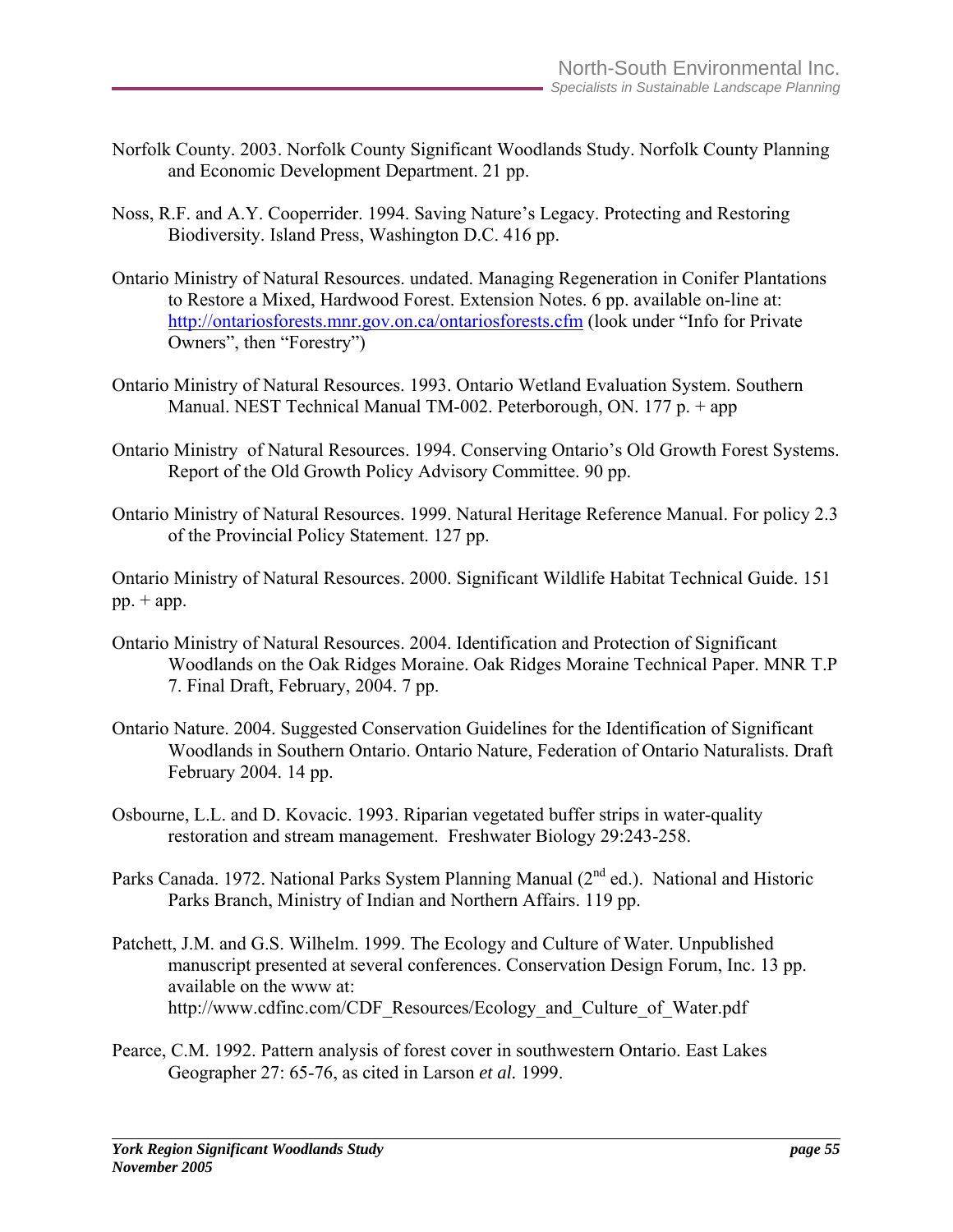Pearce, C.M. 1993. Coping with Forest Fragmentation in Southwestern Ontario. pages 100 – 113 in: S.F. Poser, W.J. Crins and T.J. Beechey (eds.) Size and Integrity Standards for Natural Heritage Areas in Ontario. Proceedings of a seminar held June 3, 1992 at the ROM, Toronto, Ontario. Provincial Parks and Natural Heritage Policy Branch, Ministry of Natural Resources. 138 pp.

Peppard, Michael. Ontario Nature. Personal Communication.

- Provincial Policy Statement. 2005. Provincial policy statement issued under section 3 of the Planning Act and came into effect March 01, 2005. 37pp.
- Puric-Mladenovic, D. 2003. Predictive vegetation modelling for forest conservation and management in settled landscapes. PhD. dissertation, Faculty of Forestry, University of Toronto. 281 pp + app.
- Riley J.L. 1999. Southern Ontario Woodlands, The Conservation Challenge. pg. 9 *in*: A. Kettle and W. Bates. 1999. Southern Ontario Woodlands, The Conservation Challenge. Conference Casebook from conference held June 1999. 164 pp.
- Riley, J.L. and P Mohr. 1994. The natural heritage of southern Ontario's settled landscapes. A review of conservation and restoration ecology for land use planning and landscape planning. Ontario Ministry of Natural Resources, Southern Region, Aurora, Science and Technology Transfer, Technical Report TR-001. 78 pp.
- Riviere, Lori. 2004. Planner, Region of Durham Planning Department. Personal Communication indicating that Durham Region will be adopting the criteria set out by Ontario Nature  $(2004)$ .
- Robertson, J.R. 1911. The Diary of Mrs. John Graves Simcoe. Prospero edition published in 2001 from the 1911 William Biggs edition. 439 pp.
- Rowsell, M. 2003. Methods and Rationale for Assigning Woodland Value at the Patch Scale for Consideration in Planning and Conservation in Eastern Ontario. 64 pp. Downloadable from http://woodlandvaluation.eomf.on.ca/methodology.htm
- Soule, M.E. and B.A. Wilcox. (eds.) 1980. Conservation Biology An Evolutionary Perspective. Sinauer, Sunderland, Mass. 395 pp.
- Technical Experts Committee. 2004. Watershed-Based Source Protection Planning. Sciencebased Decision-making for Protecting Ontario's Drinking Water Resources: A Threats Assessment. Report to the Ministry of the Environment.
- Toronto and Region Conservation Authority (TRCA). 2004. Toronto and Region Terrestrial Heritage System Strategy. Draft. 55 pp + maps.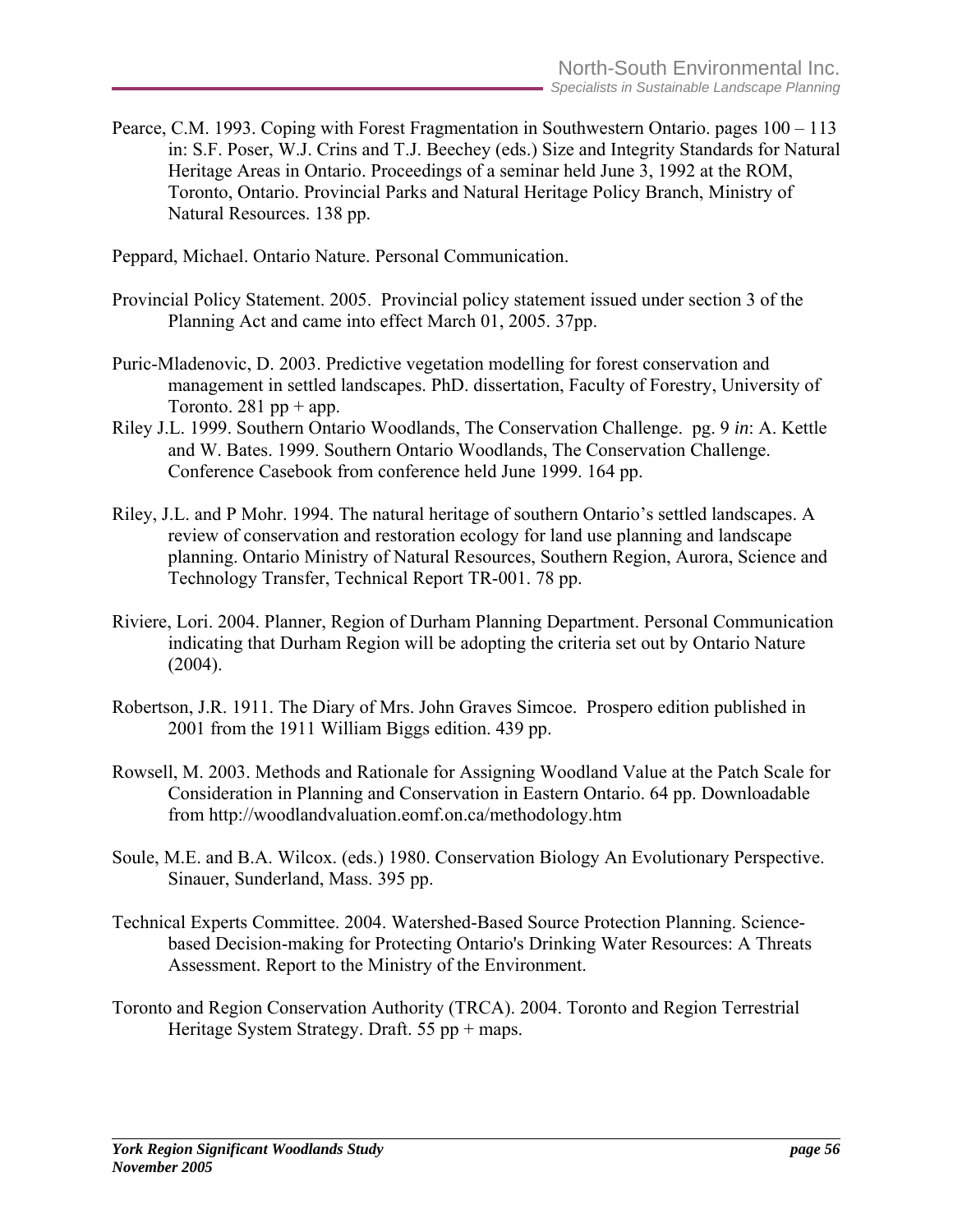- Upper Thames River Conservation Authority (UTRCA). 2003. Middlesex Natural Heritage Study. A Natural Heritage Study to Identify Significant Woodland Patches in Middlesex County. 41  $pp + app$ . Downloadable from: http://www.thamesriver.org/MNHS/MNHS.htm
- Vought, L. B.-M., G. Pinay, A. Fugslang and C. Fuffinoni. 1995. Structure and function of buffer strips from a water quality perspective in agricultural landscapes. Landscape and Urban Planning 31: 323-331.
- Welsch, D. 1991. Riparian Forest Buffers: Function and Design for Protection and Enhancement of Water Resources. United States Department of Agriculture, Forest Service, Forest Resources Management. NA-PR-07-91.
- York Region. 2003. York Region Securement Strategy. Draft. Internal report produced by York Region, December 1, 2003. 21 pp.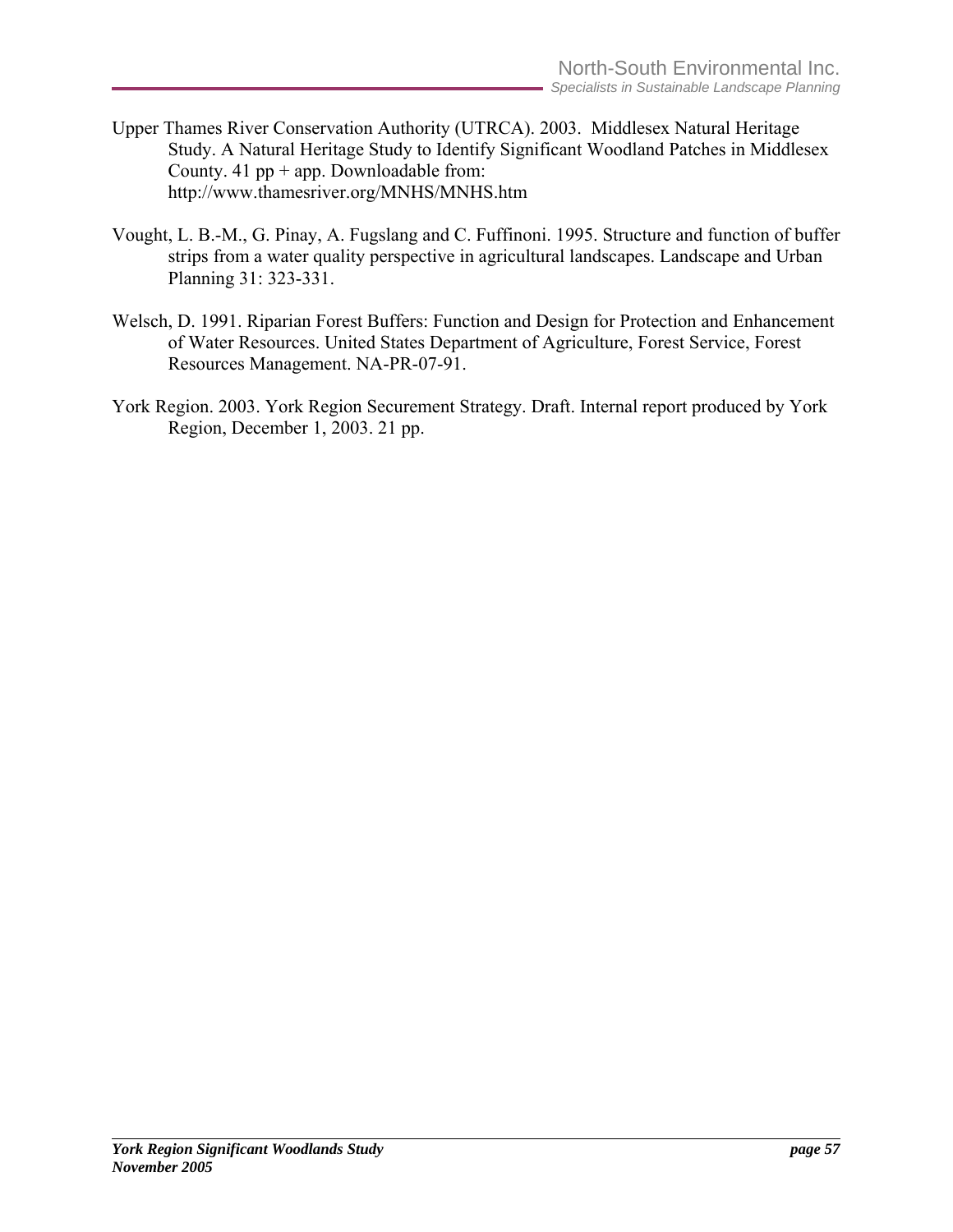# **APPENDIX 1: LIST OF PEOPLE CONTACTED**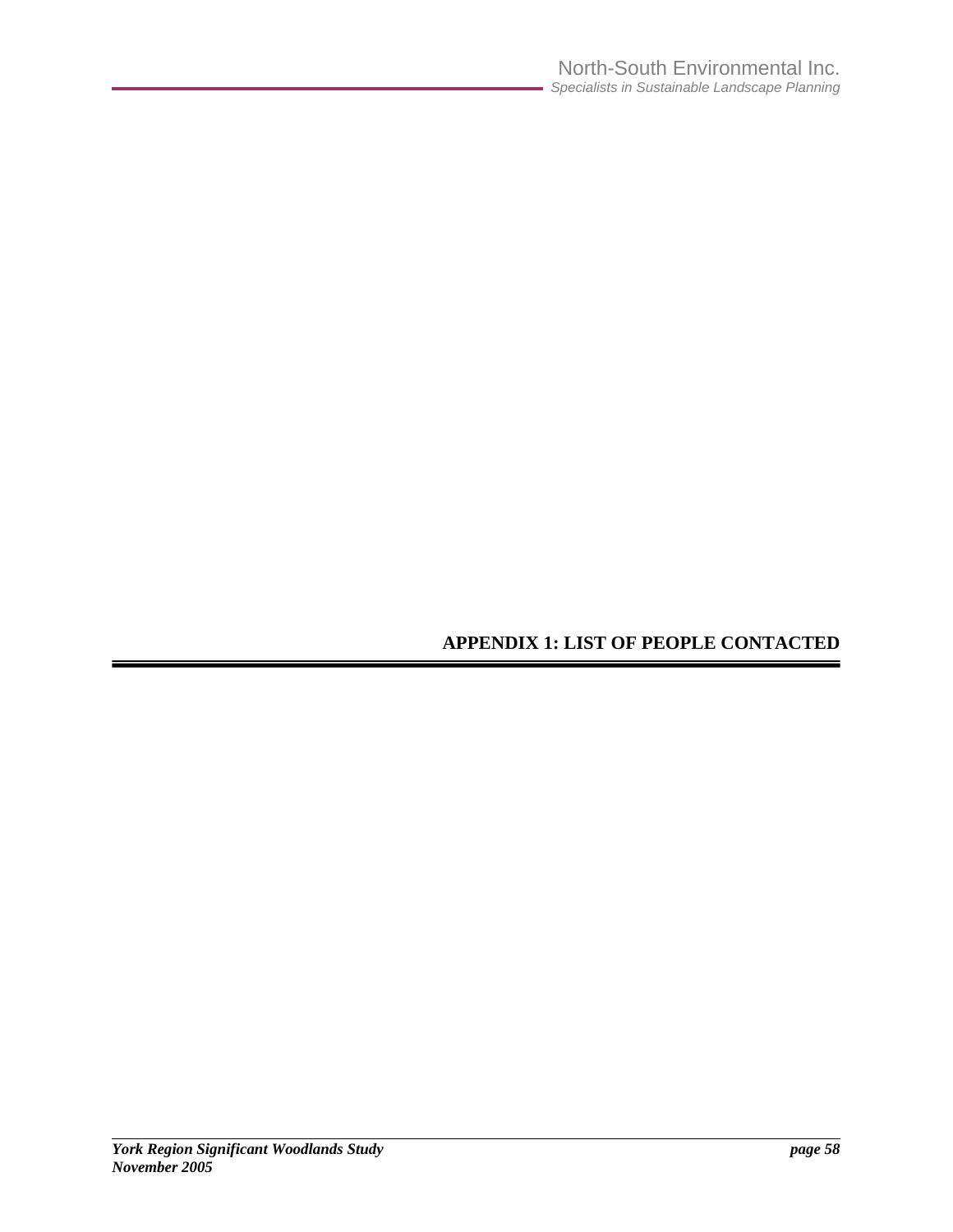Appendix 1. List of People Contacted for Survey of Existing Studies on Significant Woodlands

Paul Attack, Regional Municipality of Halton Chris Darling, Regional Municipality of Durham Don Campbell, Niagara Region Quinten Lang, Lambton County Scott Peck, Norfolk County Cathy Ploz, City of Hamilton Lori Riviere, Regional Municipality of Durham Andrew Sorensen, Grey-Sauble Conservation Authority Durk Vanderwerff, Middlesex County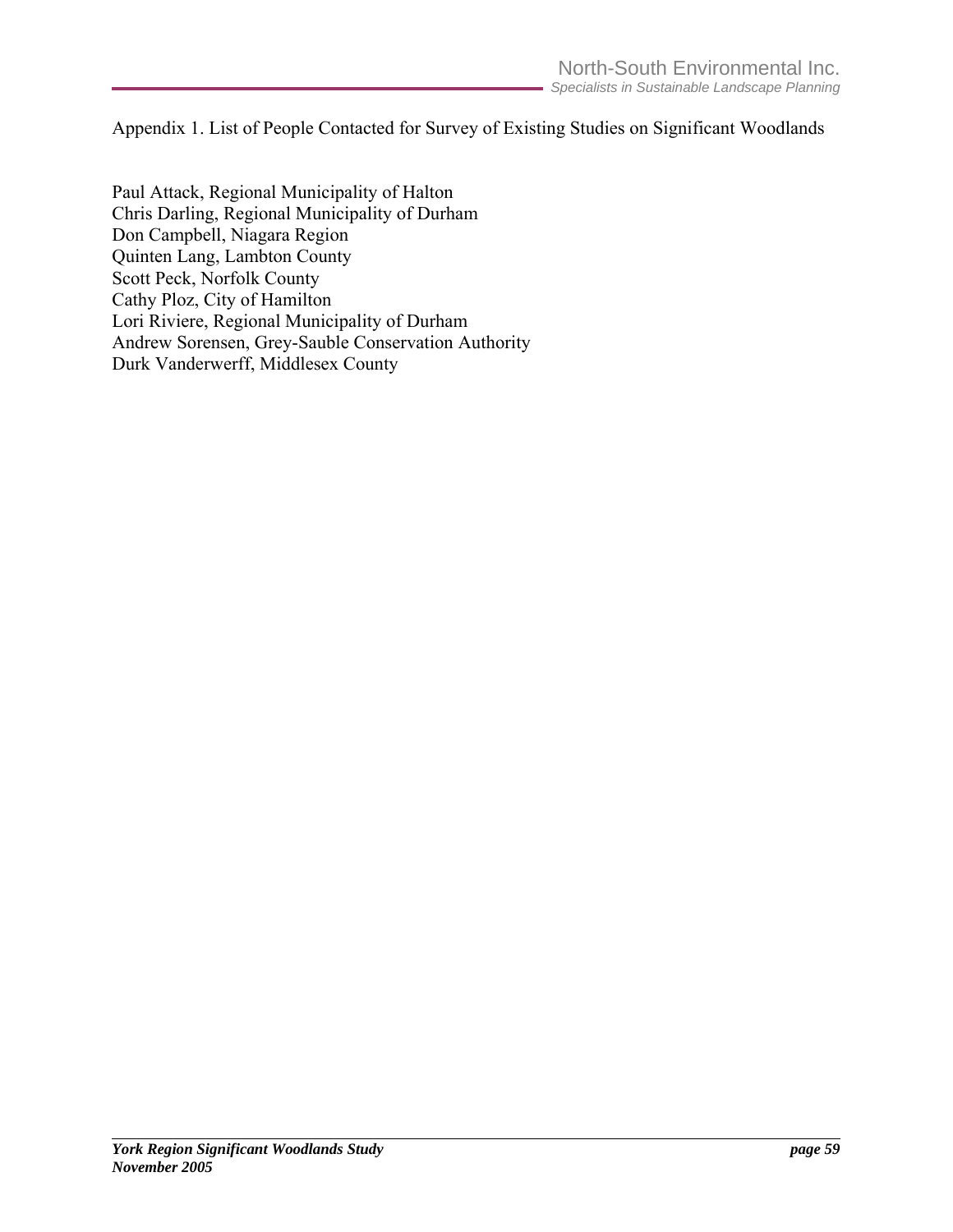# **APPENDIX 2: PROVINCIAL ORGANIZATION/AGENCY CRITERIA**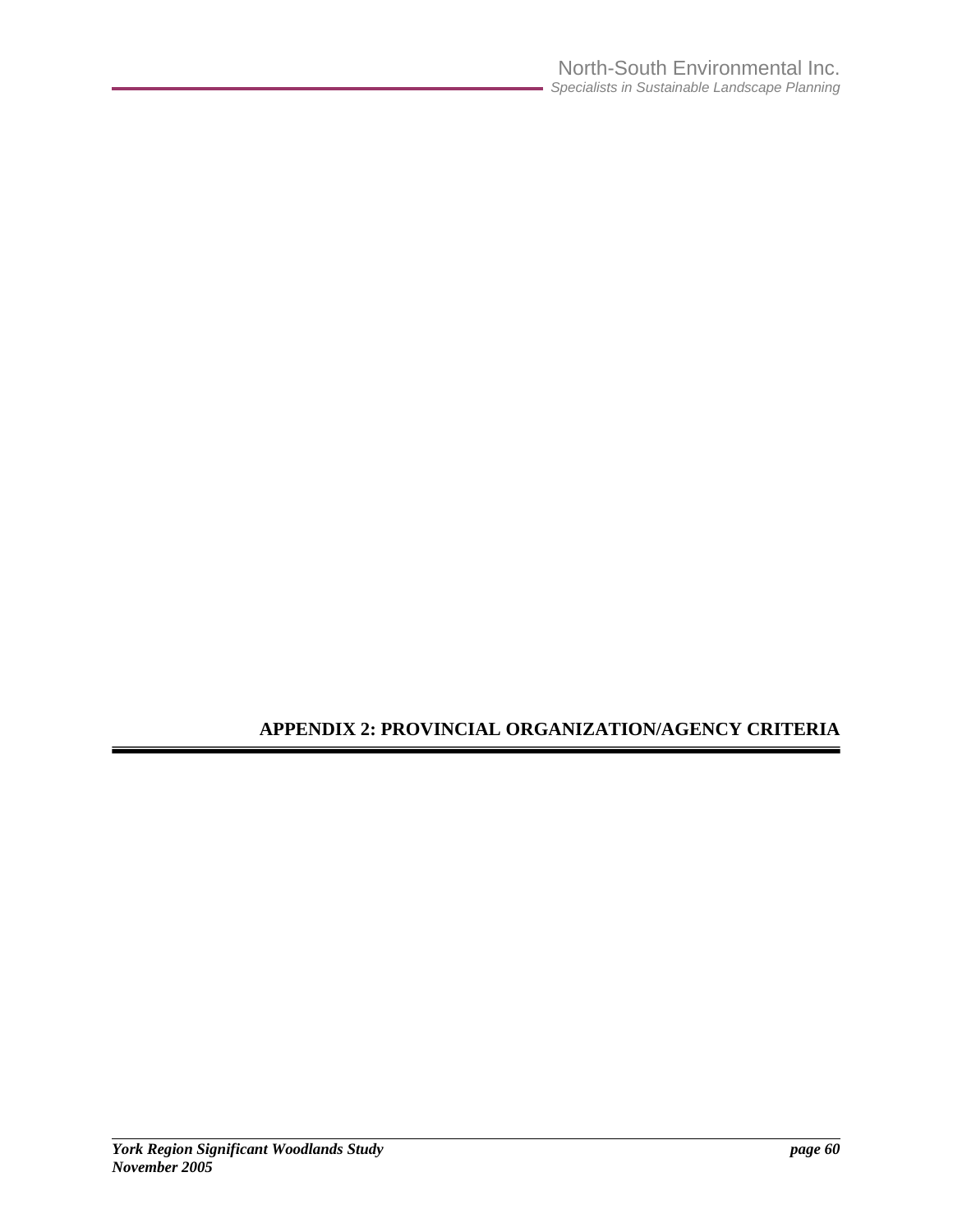| <b>Criteria</b>                                                             | <b>Natural Heritage Ref. Manual</b><br>(OMNR 1999)                                                                                                                                                                                                          | <b>Ontario Nature (FON</b><br>$2004$ <sup>1</sup>                                                                                                                   | <b>ORM</b> Significant<br>Woodlands $(OMNR 2004)^2$                                                                                                                      | <b>Eastern Ontario Woodland Valuation</b><br>System (Rowsell $2003$ ) <sup>3</sup>                                                                                                                                  |
|-----------------------------------------------------------------------------|-------------------------------------------------------------------------------------------------------------------------------------------------------------------------------------------------------------------------------------------------------------|---------------------------------------------------------------------------------------------------------------------------------------------------------------------|--------------------------------------------------------------------------------------------------------------------------------------------------------------------------|---------------------------------------------------------------------------------------------------------------------------------------------------------------------------------------------------------------------|
| <b>Size</b>                                                                 | • dependant on forest cover:<br>$5\%$ - 2 ha<br>$5-15% - 4$ ha<br>$>15\%$ - 40 ha                                                                                                                                                                           | dependant on forest cover:<br>$<$ 5% - all woodlands<br>$5-10% - 2$ ha<br>$11-15% - 4$ ha<br>16-20% - 10 ha<br>20-30% - 15 ha<br>31-50% - 25 ha;<br>$>50\%$ - 40 ha | $\bullet \geq 4$ ha in Countryside or<br>Settlement Areas of the<br><b>ORMCP</b><br>$\bullet \geq 0.5$ ha in Natural Core or<br>Natural Linkage Areas of<br><b>ORMCP</b> | • in urban setting:<br>$\geq$ 4 ha (3); 2-4 ha (2); $\leq$ 20 ha (1)<br>• in rural setting:<br>$\geq$ 200 ha (3); 20-200 ha (2); $\leq$ 20 ha (1)                                                                   |
| <b>Forest Interior</b><br>(sometimes inferred<br>from shape)                | • select woodlands with more<br>interior where patches are the<br>same size                                                                                                                                                                                 | $\bullet$ 4 ha of interior<br>• where forest cover is<br>$\leq$ 10%, then any woodlands<br>with interior                                                            |                                                                                                                                                                          | • $\geq$ 4 ha remains after 200m edge removed (3)<br>• $\geq$ 4 ha remains after 150m edge removed (2)<br>• $\geq$ 4 ha remains after 100m edge removed (1)<br>$\bullet$ < 4 ha remains after 100m edge removed (0) |
| Age                                                                         | • protect older woodlands                                                                                                                                                                                                                                   |                                                                                                                                                                     |                                                                                                                                                                          |                                                                                                                                                                                                                     |
| <b>Old Growth</b>                                                           |                                                                                                                                                                                                                                                             | • old growth<br>characteristics <sup>1*</sup>                                                                                                                       |                                                                                                                                                                          |                                                                                                                                                                                                                     |
| <b>Contributes to</b><br><b>Connectivity</b><br>(Linkage)                   | woodlands with the following<br>features:<br>• one or more natural heritage<br>features within boundary<br>• have potential to form link to<br>another feature, area, water or<br>woodland<br>• opportunity exists to restore<br>linkages to adjacent areas | any woodland that falls<br>within or overlaps a core<br>area or corridor in any<br>identified NHS                                                                   |                                                                                                                                                                          |                                                                                                                                                                                                                     |
| <b>Slope</b>                                                                |                                                                                                                                                                                                                                                             | • on slopes $>10\%$                                                                                                                                                 |                                                                                                                                                                          | • $\geq 30\%$ slope (3)<br>• $15\% - 30\%$ slope (2)<br>$\bullet \leq 15\%$ slope (1)                                                                                                                               |
| <b>Proximity to other</b><br><b>Woodlands or Natural</b><br><b>Features</b> | • closer woodlands of more value<br>if size is equal<br>• overlap with other natural<br>features                                                                                                                                                            |                                                                                                                                                                     | $\bullet \geq 0.5$ ha in key natural<br>heritage or hydrologically<br>sensitive feature or their<br>vegetation protection zone                                           | • closest edge between patches $\leq 100$ m (3)<br>• closest edge between patches $100m-250m(2)$<br>• closest edge between patches $\geq$ 250m (1)                                                                  |
| <b>Diversity</b>                                                            | • higher diversity                                                                                                                                                                                                                                          |                                                                                                                                                                     |                                                                                                                                                                          |                                                                                                                                                                                                                     |

|  |  |  |  |  | Appendix 2: Criteria for identifying significant woodlands recommended by provincial organization or agency. |  |  |
|--|--|--|--|--|--------------------------------------------------------------------------------------------------------------|--|--|
|  |  |  |  |  |                                                                                                              |  |  |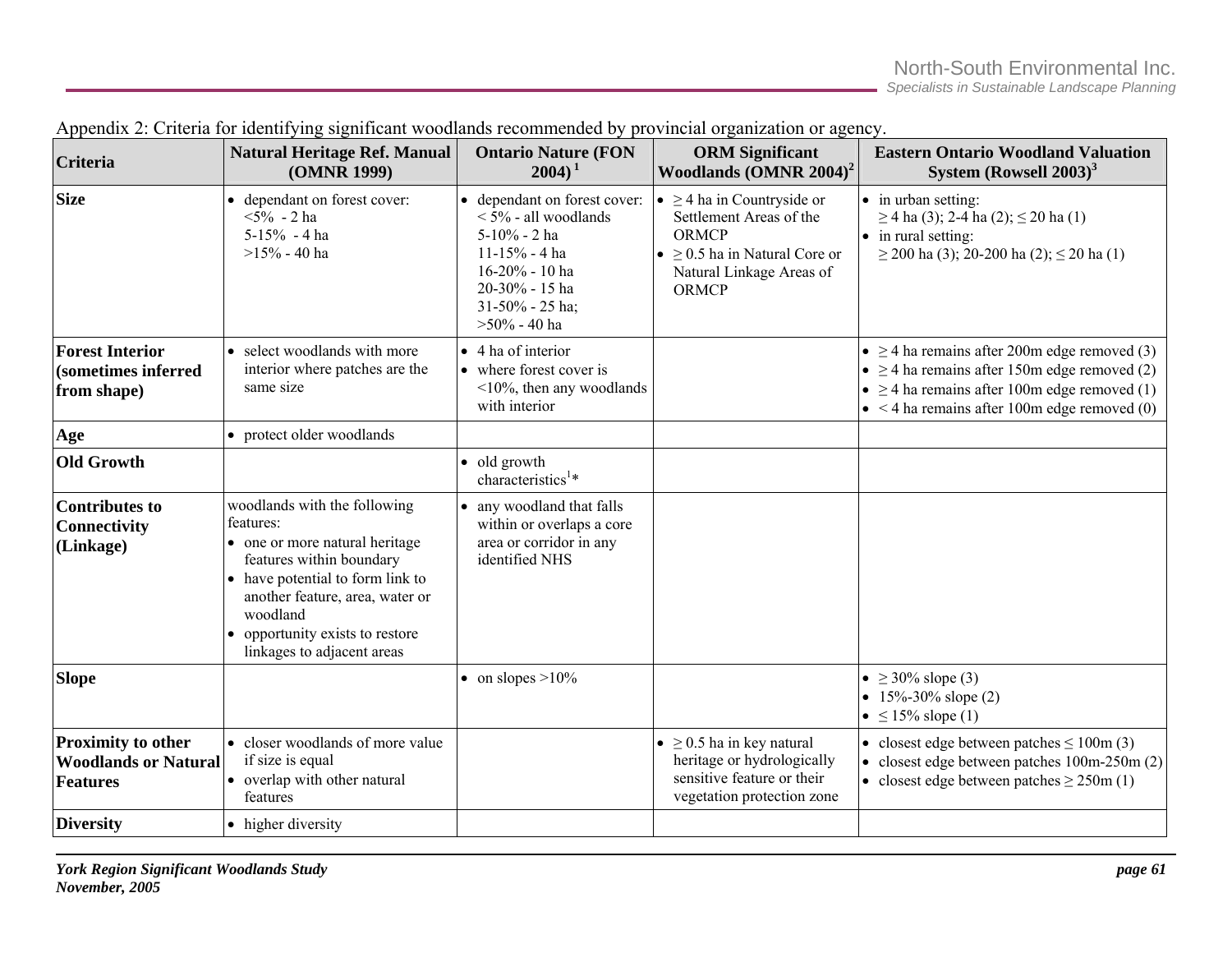*Specialists in Sustainable Landscape Planning* 

| <b>Criteria</b>                                             | <b>Natural Heritage Ref. Manual</b><br>(OMNR 1999)                                                                             | <b>Ontario Nature (FON</b><br>$2004$ <sup>1</sup>                                                       | <b>ORM</b> Significant<br>Woodlands $(OMNR 2004)^2$ | <b>Eastern Ontario Woodland Valuation</b><br>System (Rowsell $2003$ ) <sup>3</sup>                                                                     |
|-------------------------------------------------------------|--------------------------------------------------------------------------------------------------------------------------------|---------------------------------------------------------------------------------------------------------|-----------------------------------------------------|--------------------------------------------------------------------------------------------------------------------------------------------------------|
| Recharge/discharge                                          | • close to discharge, recharge or<br>headwater areas                                                                           |                                                                                                         |                                                     |                                                                                                                                                        |
| <b>Groundwater quality</b><br>and quantity                  | close to, adjacent to groundwater<br>discharge, recharge or headwater<br>region                                                |                                                                                                         |                                                     |                                                                                                                                                        |
| <b>Surface water quality</b><br>and quantity<br>(hydrology) | woodlands that occupy most of a<br>watershed                                                                                   | streams, wetlands, lakes;<br>$\bullet$<br>• headwater sources<br>• catchments of $1st$ order<br>streams |                                                     | • inside or $\leq$ 30m of a water feature's shore<br>• between 30m-50m of a water feature's shore<br>$\bullet$ $\geq$ 50m from a water feature's shore |
| <b>Special features</b>                                     | • unique composition; age, or site<br>quality representing $\leq 5\%$ of<br>planning area<br>• representative of uncommon type | uncommon<br>characteristics <sup>1*</sup><br>uncommon woodland<br>types <sup><math>1*</math></sup>      |                                                     | • located on island $(3)$                                                                                                                              |
| <b>Floristic Quality</b><br><b>Index</b>                    |                                                                                                                                | • measures not provided $\frac{1*}{1*}$                                                                 |                                                     |                                                                                                                                                        |
| <b>Rare Species</b>                                         |                                                                                                                                | • presence of rare species <sup>1*</sup>                                                                |                                                     |                                                                                                                                                        |
| <b>Representation</b>                                       |                                                                                                                                | $\bullet$ measures not provided $\frac{1*}{1*}$                                                         |                                                     |                                                                                                                                                        |
| <b>Succession/buffering</b>                                 |                                                                                                                                | $\bullet$ measures not provided $\frac{1*}{1*}$                                                         |                                                     |                                                                                                                                                        |
| <b>Social or Economic</b>                                   | • long-term management<br>agreements in place                                                                                  | $\bullet$ measures not provided <sup>1*</sup>                                                           |                                                     |                                                                                                                                                        |

Notes

1. Ontario Nature's (FON) approach has 3 levels: 1) select woodlands with known designations; 2) use GIS tools to apply criteria using readily available data; and 3) criteria that require detailed in-field analyses. Examples of level 3 criteria provided by ON are marked with an (\*) in the table.

2. ORMCP defines woodlands as having a tree cover >60% and classified as forest according to ELC (Lee *et al.* 1998); or as having a tree cover >10% and considered as treed according to ELC with specific density and diameters requirements

3. Woodland Valuation System ranks patches between a score of 0 (no value) to 3 (high value) and weighes the criteria evenly relative to one another. A patch is defined as a contiguous area of woody vegetation.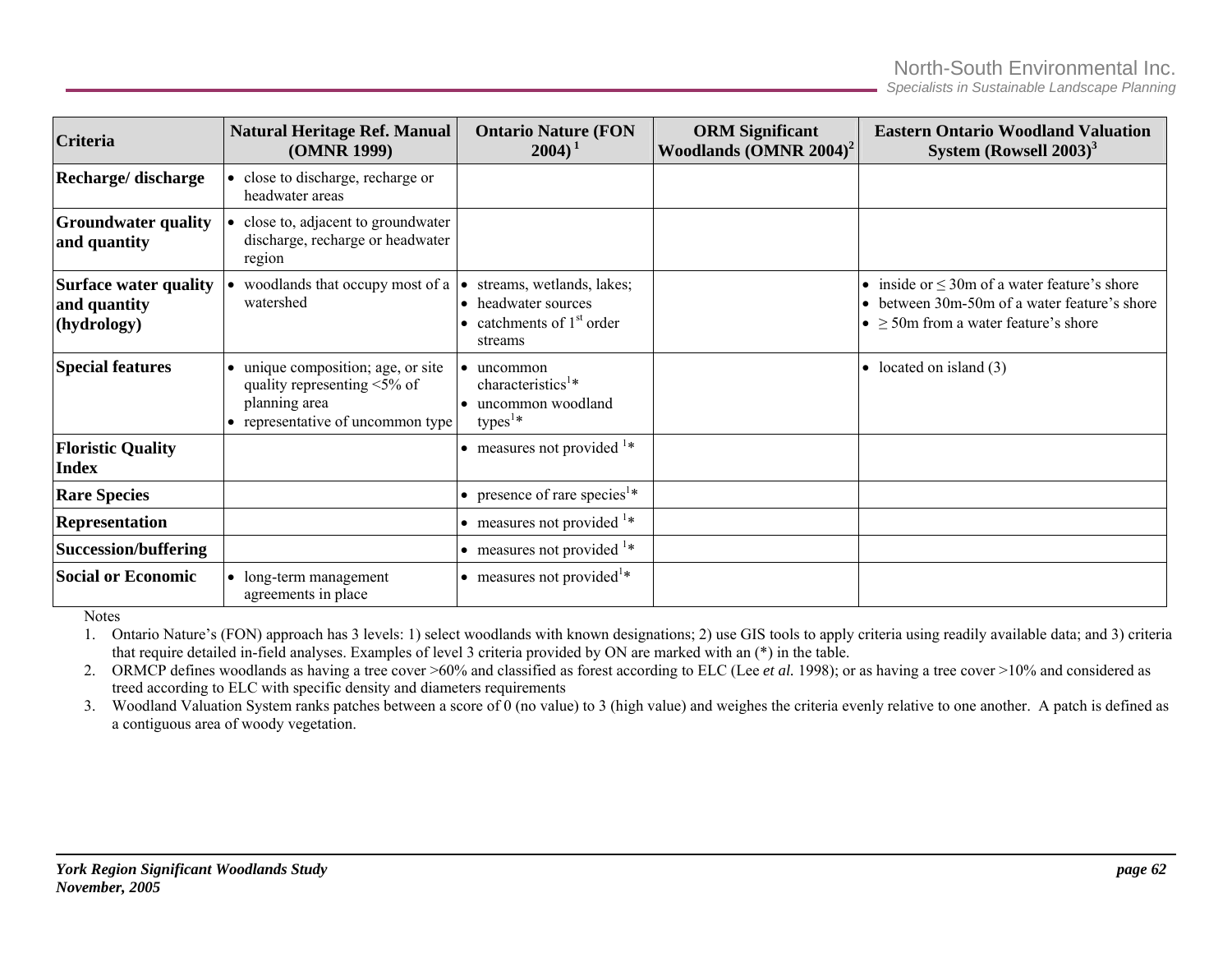# **APPENDIX 3: CRITERIA USED BY OTHER MUNICIPALITIES**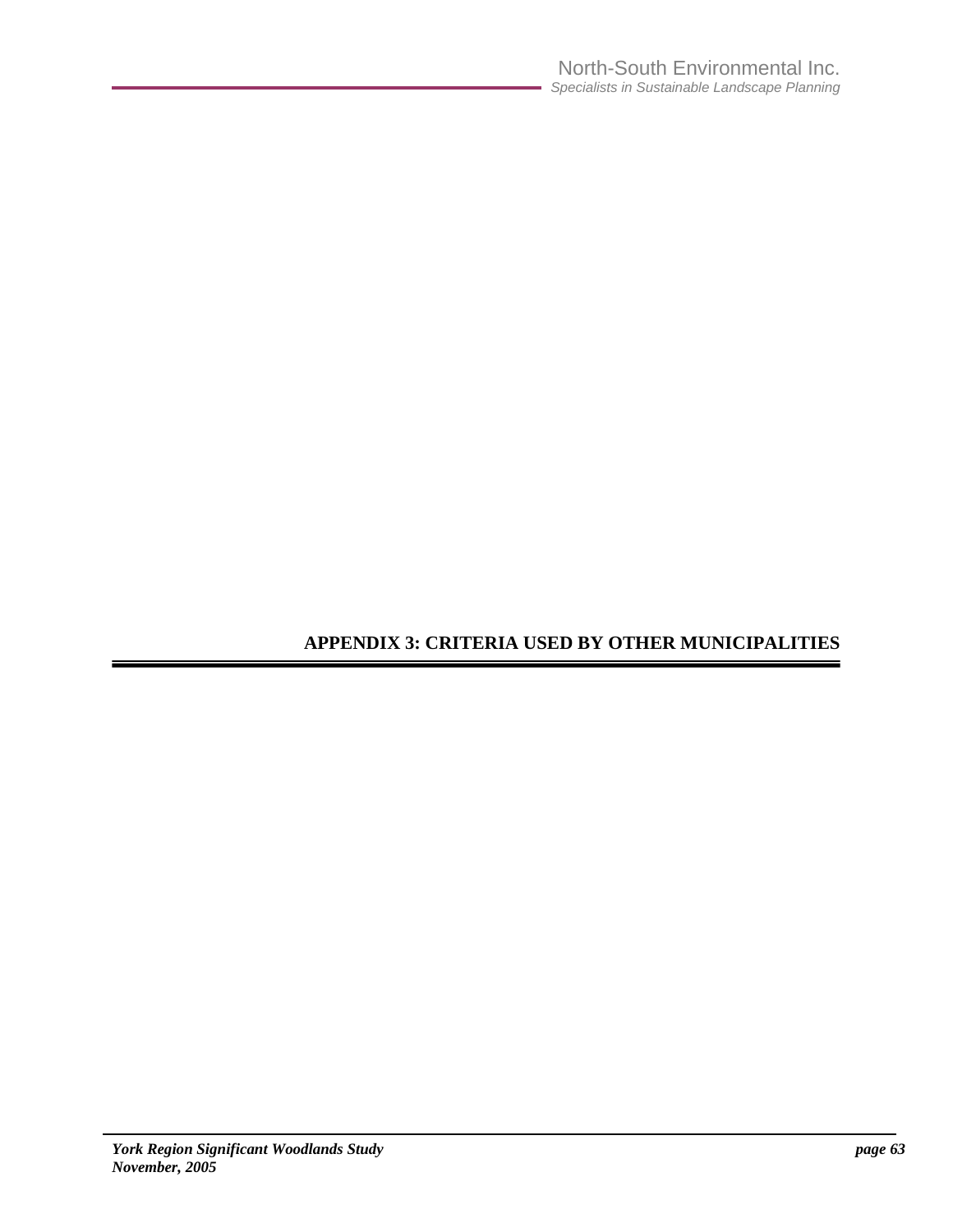| Criteria                                                               | <b>Halton</b> (Gartner-<br>Lee $2002)^1$                                                                    | <b>Durham</b> (Riviere<br>pers. comm.) $2$                                                                                                                              | Norfolk (Norfolk<br>County $2003$ <sup>3</sup>                                                                                             | <b>Middlesex</b><br>(UTRCA 2003)                               | Hamilton (City of<br>Hamilton 2004)                                                                              | London (City of London $2003$ ) <sup>4</sup>                                                                                                                                                                                                                                                                                                                                                                                                                           |
|------------------------------------------------------------------------|-------------------------------------------------------------------------------------------------------------|-------------------------------------------------------------------------------------------------------------------------------------------------------------------------|--------------------------------------------------------------------------------------------------------------------------------------------|----------------------------------------------------------------|------------------------------------------------------------------------------------------------------------------|------------------------------------------------------------------------------------------------------------------------------------------------------------------------------------------------------------------------------------------------------------------------------------------------------------------------------------------------------------------------------------------------------------------------------------------------------------------------|
| <b>Size</b>                                                            | $\bullet$ urban >2 ha*<br>$\bullet$ rural:<br>below escarp.<br>$>4ha*$<br>above escarp.<br>$>10$ ha*        | dependant on<br>forest cover:<br>$< 5\%$ - all<br>woodlands<br>5-10% - 2 ha<br>$11-15% - 4 ha$<br>16-20% - 10 ha<br>20-30% - 15 ha<br>31-50% - 25 ha<br>$>50\%$ - 40 ha | $\bullet$ woodlands $>2$ ha                                                                                                                | $\bullet$ woodlands $>10$ ha                                   | dependant on forest<br>cover:<br>$5\%$ - 1ha<br>5-10% - 2ha<br>$11-15% - 4$ ha<br>16-20% - 10ha<br>21-30% - 15ha | $\bullet$ >9 ha (H)<br>$\bullet$ 2-9ha (M)<br>$\bullet$ <2ha(L)                                                                                                                                                                                                                                                                                                                                                                                                        |
| <b>Forest Interior</b><br><i>(sometimes</i><br>inferred from<br>shape) | 4 ha of woodland ><br>$\bullet$<br>100 m from an<br>$edge*$                                                 | 4 ha of interior<br>$\bullet$<br>• where forest<br>cover is $\leq 10\%$ ,<br>then any<br>woodlands with<br>interior                                                     | comparison with<br>circle based on<br>perimeter/area ratio<br>forest greater than<br>50m or 100m from<br>an edge, and<br>circular in shape | • $<$ 10 ha with $>$ 0.05<br>ha more than 100m<br>from an edge | interior greater<br>than 100m from an<br>edge                                                                    | • presence of habitat $>100$ m from an edge, or<br>perimeter/area ratio <1.5 (H)<br>• no interior habitat but has $P/A$ ratio 1.5 - 3.0 (M)<br>• no interior habitat & P/A ratio > 3.0 (L)<br>possible breeding conservative bird species <sup>5</sup><br>$\bullet$ 1+ level 1 species, 2+ level 2 species, or 5+ level 2-4<br>species $(H)$<br>• 1 level 2 species, or $2+$ level 3 species or $4+$ level 3-4<br>species $(M)$<br>$\bullet$ 1-3 level 3-4 species (L) |
| Age                                                                    | $\bullet$ >99 years old*                                                                                    |                                                                                                                                                                         | $>150$ years old <sup>3*</sup><br>trees only - not<br>woodlands                                                                            |                                                                | $\bullet$ trees >100 years<br>old                                                                                | $\bullet$ older growth community present (H)<br>middle-aged community present (M)<br>• woodland of pioneer age $(L)$                                                                                                                                                                                                                                                                                                                                                   |
| <b>Old Growth</b>                                                      |                                                                                                             | $\bullet$ old growth<br>characteristics <sup>1*</sup>                                                                                                                   |                                                                                                                                            |                                                                |                                                                                                                  |                                                                                                                                                                                                                                                                                                                                                                                                                                                                        |
| <b>Contributes to</b><br><b>Connectivity</b><br>(Linkage)              | within 50m of<br>watercourse*<br>$\bullet$ within 150m of<br>escarp. edge*<br>• specified major<br>valleys* | any woodland<br>that falls within<br>or overlaps a core<br>area or corridor<br>in any identified<br><b>NHS</b>                                                          | within 120m of<br>another woodland<br>specific measures<br>not provided <sup>3*</sup>                                                      |                                                                | • intersects with the<br>Hamilton NHS                                                                            | • connected by riparian features, contiguous or semi<br>contiguous habitat (H)<br>indirectly connected by various features (M)<br>$\bullet$ not connected (L)                                                                                                                                                                                                                                                                                                          |

|  |  | Appendix 3: Criteria for identifying significant woodlands recommended by municipality. |  |
|--|--|-----------------------------------------------------------------------------------------|--|
|  |  |                                                                                         |  |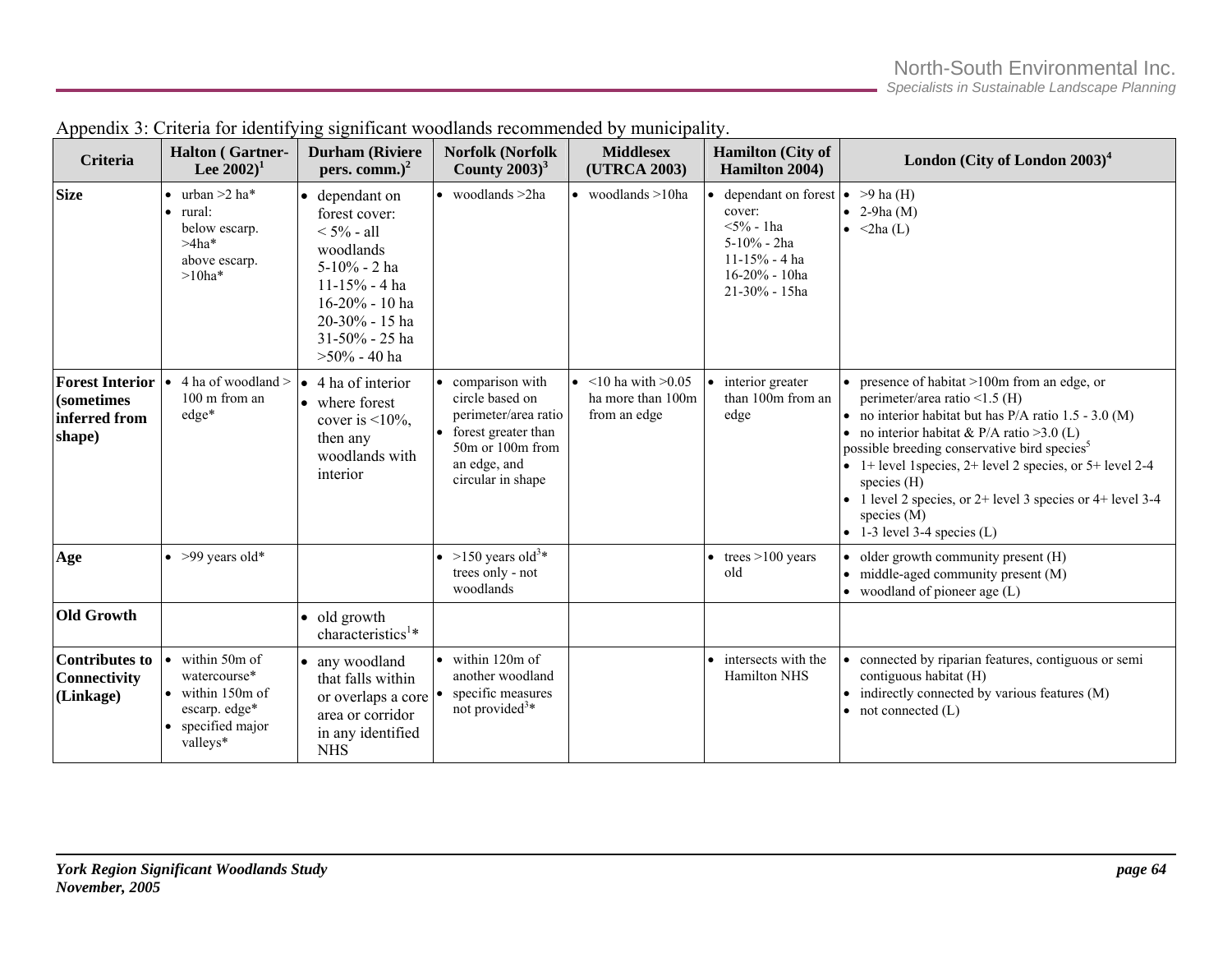*Specialists in Sustainable Landscape Planning* 

| <b>Criteria</b>                                                                          | <b>Halton</b> (Gartner-<br>Lee $2002$ <sup>1</sup>                                                                | <b>Durham</b> (Riviere<br>pers. comm.) $2$ | <b>Norfolk (Norfolk</b><br>County $2003$ <sup>3</sup>                             | <b>Middlesex</b><br>(UTRCA 2003)                                                                                                                                                                  | <b>Hamilton</b> (City of<br>Hamilton 2004) | London (City of London $2003)^4$                                                                                                                                                                                                                                                                                                                                                                                                                                                                                                                                                                                                                                                                                                                                                                              |
|------------------------------------------------------------------------------------------|-------------------------------------------------------------------------------------------------------------------|--------------------------------------------|-----------------------------------------------------------------------------------|---------------------------------------------------------------------------------------------------------------------------------------------------------------------------------------------------|--------------------------------------------|---------------------------------------------------------------------------------------------------------------------------------------------------------------------------------------------------------------------------------------------------------------------------------------------------------------------------------------------------------------------------------------------------------------------------------------------------------------------------------------------------------------------------------------------------------------------------------------------------------------------------------------------------------------------------------------------------------------------------------------------------------------------------------------------------------------|
| <b>Slope</b>                                                                             | • on slopes $>10\%$                                                                                               | • on slopes $>10\%$                        |                                                                                   |                                                                                                                                                                                                   |                                            | • on slopes $>25\%$ , or on remnant slopes not continuous<br>with the river system (H)<br>• on erodable soils >10 and < $25\%$ slope (M)<br>• on slopes $\leq 10\%$ or slopes $\geq 10$ and $\leq 25\%$ on less<br>erodable soils (L)                                                                                                                                                                                                                                                                                                                                                                                                                                                                                                                                                                         |
| <b>Proximity to</b><br>other<br><b>Woodlands or</b><br><b>Natural</b><br><b>Features</b> |                                                                                                                   |                                            | $\bullet$ within 50m of<br>significant biotic,<br>or other designated<br>features | $\bullet$ 50% is within<br>750m of a Natural<br>Heritage Feature<br>within 100m of<br>another woodland<br>$>10$ ha<br>within specified<br>NHS corridors and<br>not within 50m of a<br>watercourse |                                            |                                                                                                                                                                                                                                                                                                                                                                                                                                                                                                                                                                                                                                                                                                                                                                                                               |
| <b>Diversity</b>                                                                         |                                                                                                                   |                                            | specific measures<br>not provided <sup>3*</sup>                                   |                                                                                                                                                                                                   |                                            | • contains $6+$ communities <sup>5</sup> (H)<br>$\bullet$ contains 3-5 communities (M)<br>$\bullet$ contains 1-2 communities (L)<br>• $3+$ ecosites <sup>5</sup> , or 4+ veg. types, or 3+ topo features (H)<br>• 2 ecosites, or 3 veg. types or 2 topo. features or 1 veg.<br>type with inclusions or complexes (M)<br>$\bullet$ 1 ecosite or 1-2 veg. types on 1 topographic feature (L)<br>• 4+ amphibian sp., or $3+$ critical habitat components (H)<br>• 2-3 sp. of amphibians, or 2 critical habitat components<br>(M)<br>• 1 amphibian sp. or 1 critical habitat component (L)<br>• conifer or mixed forest present, or swamp with $>25\%$<br>native conifer cover (H)<br>• conifer or mixed plantations of native species (M)<br>$\bullet$ no conifers, or plantations of non-native conifer sp. (L) |
| Recharge/<br>discharge                                                                   |                                                                                                                   |                                            |                                                                                   |                                                                                                                                                                                                   |                                            |                                                                                                                                                                                                                                                                                                                                                                                                                                                                                                                                                                                                                                                                                                                                                                                                               |
| Groundwater<br>quality and<br>quantity                                                   | within headwaters<br>$\bullet$<br>as indicted by<br>location in<br>catchments of 1 <sup>st</sup><br>order streams |                                            |                                                                                   | • on porous soils<br>(porous soils are<br>identified)                                                                                                                                             | • see below                                |                                                                                                                                                                                                                                                                                                                                                                                                                                                                                                                                                                                                                                                                                                                                                                                                               |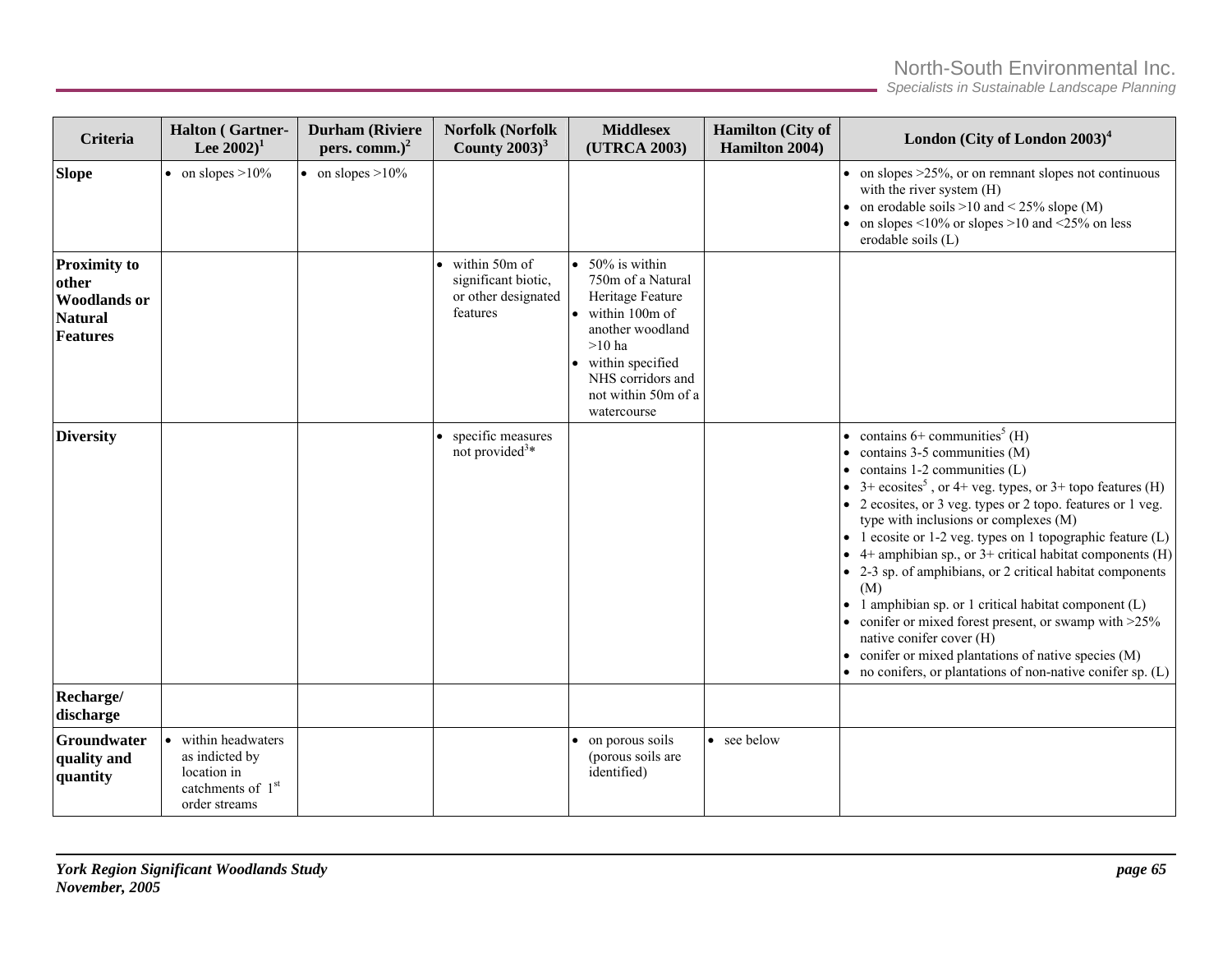*Specialists in Sustainable Landscape Planning* 

| <b>Criteria</b>                                                | <b>Halton</b> (Gartner-<br>Lee $2002$ <sup>1</sup> | <b>Durham</b> (Riviere<br>pers. comm.) $2$                                                            | <b>Norfolk (Norfolk</b><br>County $2003$ <sup>3</sup>                                                                           | <b>Middlesex</b><br>(UTRCA 2003)                | <b>Hamilton</b> (City of<br>Hamilton 2004)                                                                                                                      | London (City of London $2003)^4$                                                                                                                                                                                                                                       |
|----------------------------------------------------------------|----------------------------------------------------|-------------------------------------------------------------------------------------------------------|---------------------------------------------------------------------------------------------------------------------------------|-------------------------------------------------|-----------------------------------------------------------------------------------------------------------------------------------------------------------------|------------------------------------------------------------------------------------------------------------------------------------------------------------------------------------------------------------------------------------------------------------------------|
| <b>Surface water</b><br>quality and<br>quantity<br>(hydrology) | within 30m of a<br>$\bullet$<br>watercourse        | • streams, wetlands,<br>lakes:<br>headwater sources<br>catchments of 1 <sup>st</sup><br>order streams | within the first 3<br>orders of watershed<br>catchments<br>site-specific<br>$\bullet$<br>measures not<br>provided <sup>3*</sup> | containing or<br>within 50m of a<br>watercourse | $\bullet$ >0.5ha and within<br>30m of a<br>hydrological<br>feature (headwater<br>area, stream,<br>wetland, lake,<br>groundwater<br>recharge /discharge<br>area) | • hydrological features/functions present (watercourses,<br>floodplains, stream and ravine corridors, wetlands<br>$>2$ ha, recharge/<br>discharge areas) (H)<br>$\bullet$ within 3 m of watercourse or contains wetland <2ha<br>(M)<br>$\bullet$ no hydro. feature (L) |
| <b>Special</b><br>features                                     |                                                    |                                                                                                       | within designated<br>Carolinian Canada<br>Life Zone sites                                                                       |                                                 |                                                                                                                                                                 |                                                                                                                                                                                                                                                                        |
| Floristic<br><b>Quality Index</b>                              |                                                    |                                                                                                       |                                                                                                                                 |                                                 |                                                                                                                                                                 | • coefficient of conservatism (CC) of community $>4.6$ or<br>patch $>4.5$ (H)<br>• CC of communities 4.2 to 4.5 or CC of patch $>$ 4.0 to<br>4.5 (M)<br>• CC of communities < 4.2 or CC of patch <4.0 (L)                                                              |
| <b>Rare Species</b>                                            |                                                    |                                                                                                       | • Species at Risk <sup>3*</sup>                                                                                                 |                                                 | · rare, vulnerable,<br>threatened or<br>endangered plants<br>or wildlife                                                                                        | • presence of Species at Risk $(H)$                                                                                                                                                                                                                                    |
| Representation                                                 |                                                    |                                                                                                       |                                                                                                                                 |                                                 |                                                                                                                                                                 |                                                                                                                                                                                                                                                                        |
| Succession/<br>buffering                                       |                                                    |                                                                                                       |                                                                                                                                 |                                                 |                                                                                                                                                                 |                                                                                                                                                                                                                                                                        |
| <b>Social or</b><br>Economic                                   |                                                    |                                                                                                       |                                                                                                                                 |                                                 |                                                                                                                                                                 |                                                                                                                                                                                                                                                                        |
| <b>Recreational</b>                                            |                                                    |                                                                                                       | • within 50m of, or<br>containing specific<br>recreation functions<br>(parks, trials, etc.)                                     |                                                 |                                                                                                                                                                 |                                                                                                                                                                                                                                                                        |
| <b>Certified</b><br><b>Forests</b>                             |                                                    |                                                                                                       | managed through<br>certified forest<br>programs <sup>3*</sup>                                                                   |                                                 |                                                                                                                                                                 |                                                                                                                                                                                                                                                                        |
| Human<br><b>Disturbance</b>                                    |                                                    |                                                                                                       |                                                                                                                                 |                                                 |                                                                                                                                                                 | • few mostly light and local (H)<br>• mostly moderate to light and local (M)<br>$\bullet$ mostly moderate to heavy and widespread (L)                                                                                                                                  |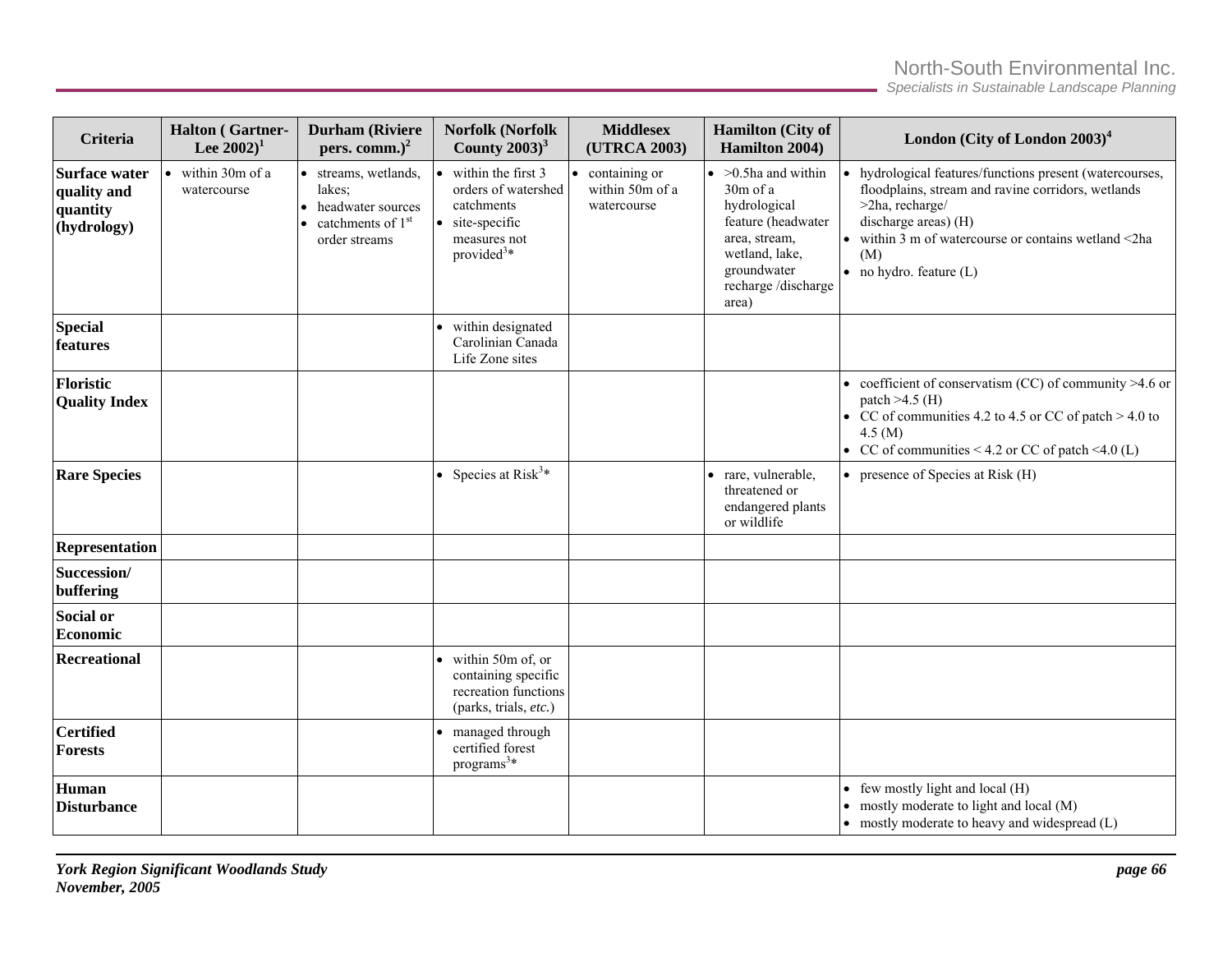*Specialists in Sustainable Landscape Planning* 

| Criteria                        | <b>Halton</b> (Gartner-<br>Lee $2002)^1$ | <b>Durham</b> (Riviere<br>pers. comm.) $2$ | <b>Norfolk (Norfolk</b><br>County $2003$ <sup>3</sup> | <b>Middlesex</b><br>(UTRCA 2003) | <b>Hamilton</b> (City of<br><b>Hamilton 2004)</b> | London (City of London $2003)^4$                                                                                                                                                                            |
|---------------------------------|------------------------------------------|--------------------------------------------|-------------------------------------------------------|----------------------------------|---------------------------------------------------|-------------------------------------------------------------------------------------------------------------------------------------------------------------------------------------------------------------|
| Landscape<br><b>Richness</b>    |                                          |                                            |                                                       |                                  |                                                   | % cover of vegetation in 2km radius of woodland centre:<br>$\bullet$ 13% cover (H)<br>• 7-13% cover $(M)$<br>$\bullet$ < 7% cover (L)                                                                       |
| Woodland<br><b>Distribution</b> |                                          |                                            |                                                       |                                  |                                                   | woodland clusters > 40ha or is a "meta core" or patch<br>$>20$ ha (H)<br>• clusters 20 - 40 ha or is an "island core" or patch $>$<br>10ha and $\leq$ 20ha (M)<br>cluster $\leq$ 20ha or patch $\leq$ 10 ha |

Notes

- 1. Criteria for Halton are derived from a background report (Gartner-Lee 2002). Those criteria which were eventually incorporated into Official Plan policies are marked with an (\*) in the table.
- 2.Durham uses the criteria proposed by Ontario Nature (2004) (Riviere pers. comm..)
- 3.Norfolk County has "Landscape Level Criteria" which can be generally applied using GIS and available data, and "Site-specific Criteria" which use data collected in the field, usually collected through the EIS process. The latter are marked with an (\*)
- 4. The City of London has a comprehensive set of criteria each of which is evaluated as "high", "medium" or "low", shown as H, M or L in the table. Only patches > 4ha, or smaller patches within 100m of each other if together they exceeded 4ha were evaluated. Woodlands achieving "high" evaluations in 3 criteria, or 4 "medium" evaluations are considered significant. Conservative bird species level determined using Couturier (1999). For Diversity, London has used the ELC classifications, which define community series, ecosite, *etc.*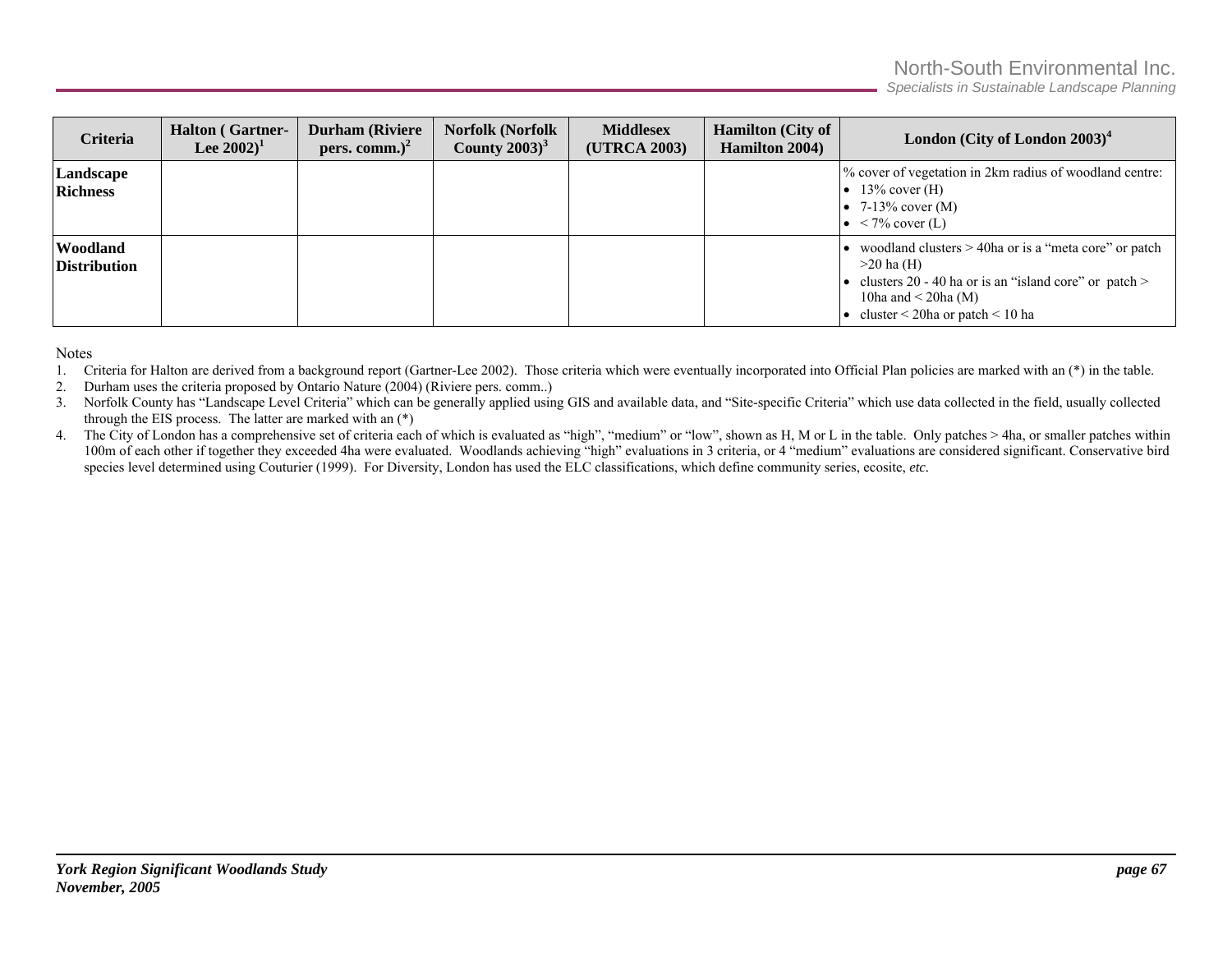**APPENDIX 4: DEFINITION OF WOODLANDS IN YORK REGION**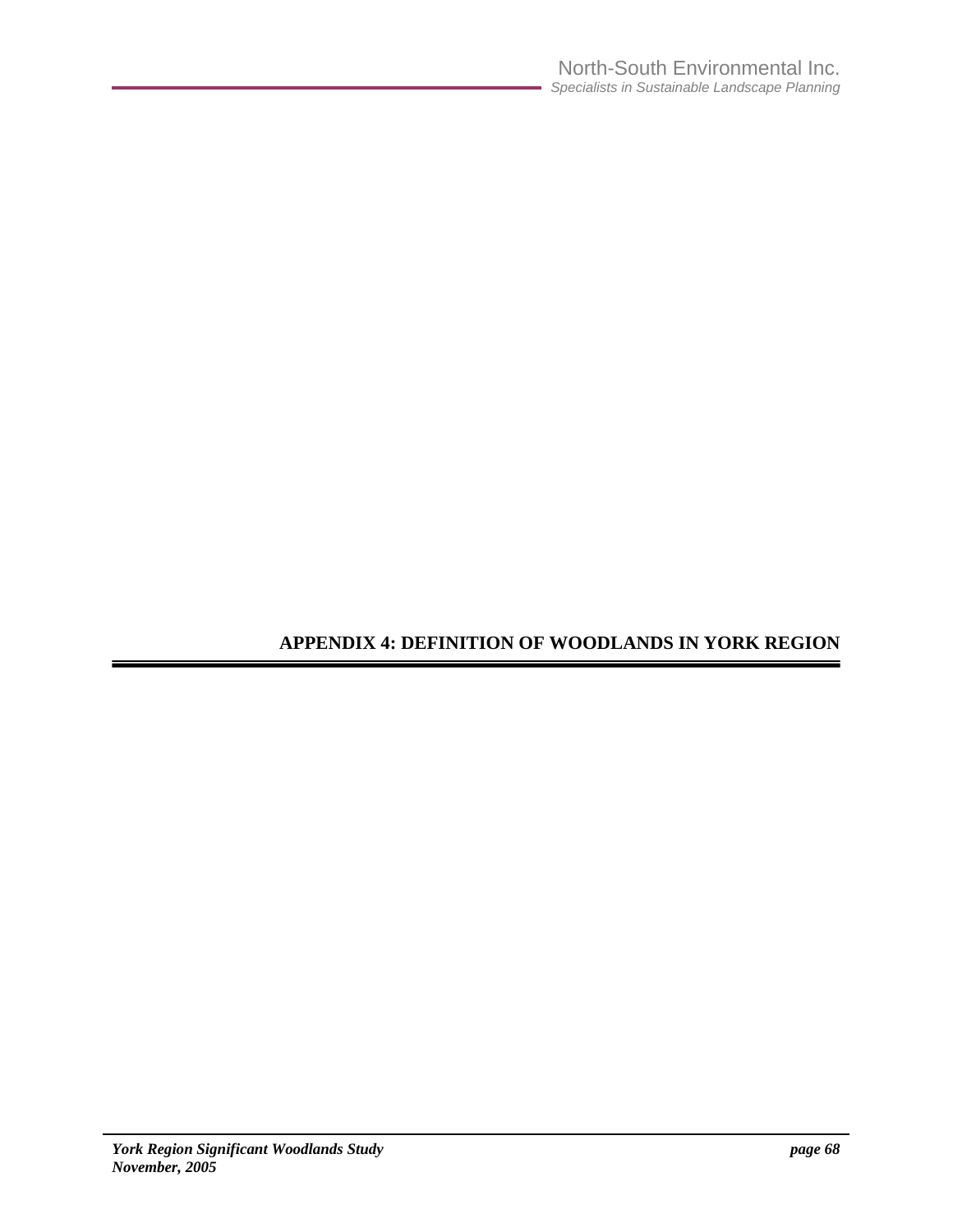For the purpose of this project, the definition of "woodland" and "tree" was that used by York Region in the Regional Tree By-Law (By-Law No. TR-1-91-154). the tree by-law uses "woodlot" rather than "woodland", but for the sake of this definition the terms are considered synonymous.

"woodlot" means an area not having less than:

- i) 400 trees of any size per acre;
- ii) 300 trees measuring more than two inches in diameter per acre;
- iii) 200 trees measuring more than five inches in diameter per acre;
- iv) 100 trees measuring more than eight inches in diameter per acre;

"tree" means any species of woody plant which has reached or can reach an average height of at least 15 feet at physiological maturity;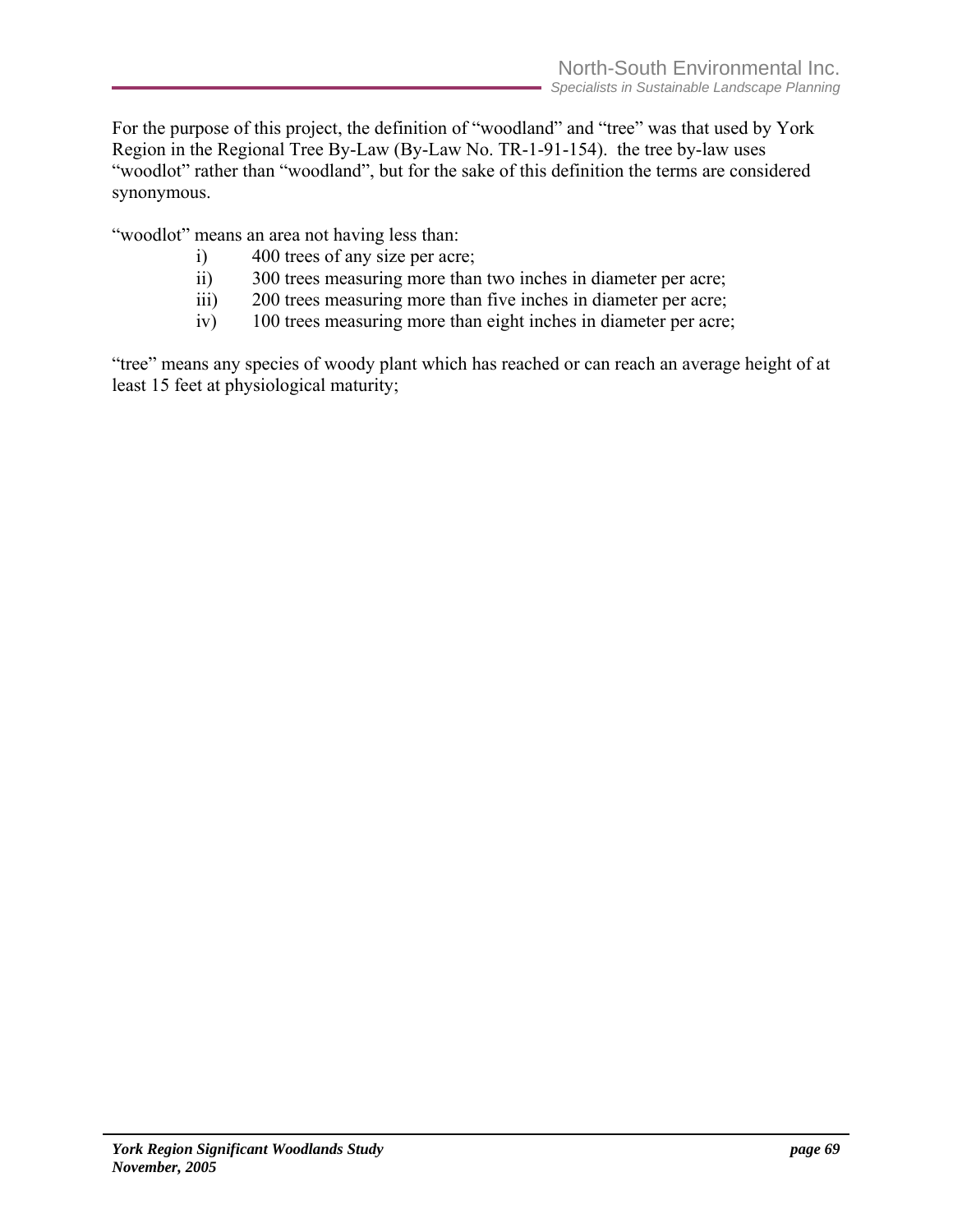# **APPENDIX 5: ORM DRAFT CRITERIA**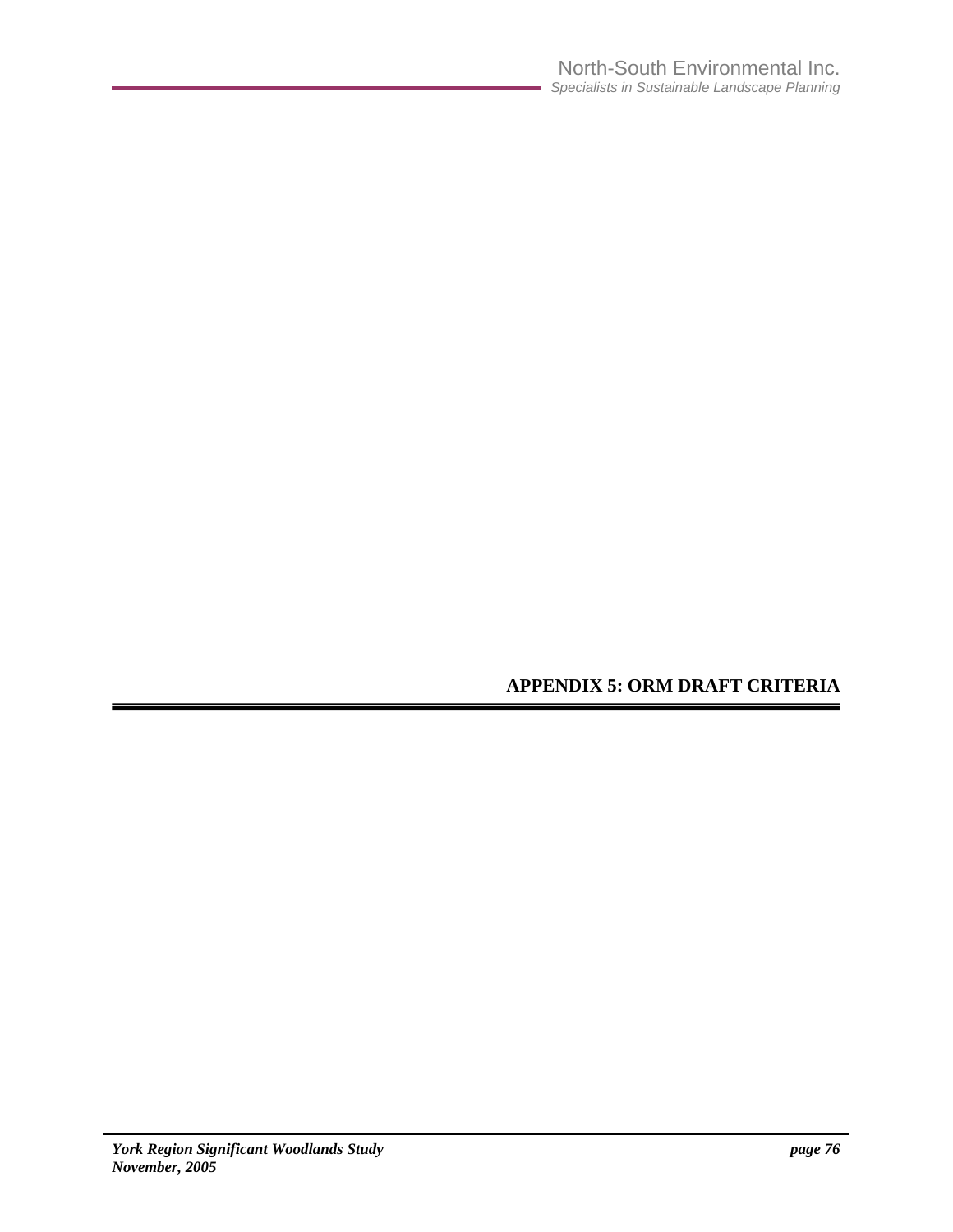| OAK RIDGES MORAINE TECHNICAL PAPER                           | MNRT.P.7           |
|--------------------------------------------------------------|--------------------|
| <b>SUBJECT: Identification and Protection of Significant</b> | Date: Feb, 2004-   |
| <b>Woodlands on the Oak Ridges Moraine</b>                   | <b>Final Draft</b> |

#### **1. Purpose:**

The purpose of this paper is to provide technical assistance in the identification, delineation and protection of significant woodlands as described in the Oak Ridges Moraine Conservation Plan (ORMCP).

#### **2. Background:**

Section 22 of the ORMCP describes "significant woodlands" as one of eight categories of "key natural heritage features" that must be protected from development or site alteration.

More specifically, section 22(2) of the ORMCP requires that:

"All development and site alteration with respect to land within a key natural heritage feature" (I.e. significant woodlands,) "or the related minimum vegetation protection zone is prohibited, except for the following:

- 1. Forest, fish and wildlife management.
- 2. Conservation and flood or erosion control projects, but only if they have been demonstrated to be necessary in the public interest after all alternatives have been considered.
- 3. Transportation, infrastructure, and utilities as described in section 41, but only if the need for the project has been demonstrated and there is no reasonable alternative.
- 4. Low-intensity recreational uses as described in section 37."

The Table in the Plan specifies the minimum vegetation protection zone for significant woodlands to be "all land within 30 metres of the base of outermost tree trunks within the woodland subject to clause 23(1 )(d) if a natural heritage evaluation is required." Lands within this zone are generally subject to the same development and site alteration prohibitions as the feature itself.

An application for development or site alteration on lands within 120 metres from the significant woodlands must be accompanied by a natural heritage evaluation as described under section 23 of the ORMCP. This evaluation may identify the need for additional limitations beyond those specified in Section 22 of the ORMCP.

The ORMCP defines additional terms that are pertinent to a proper understanding of the ORMCP as it relates to significant woodlands including: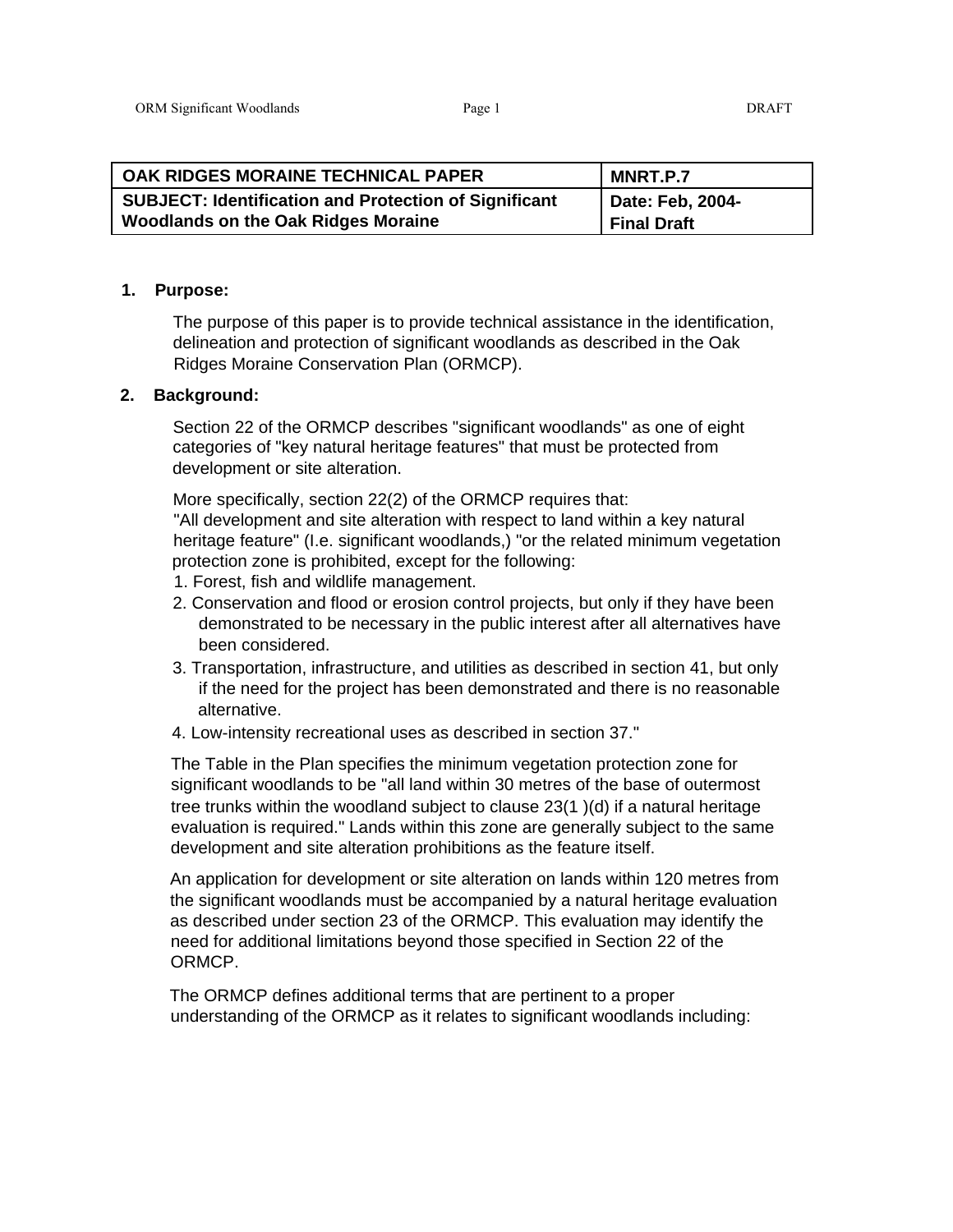"woodland" means treed area, woodlot or forested area, other than a cultivated fruit or nut orchard or a plantation established for the purpose of producing Christmas trees;"

and

"significant" means identified as significant by the Ministry of Natural Resources, using evaluation procedures established by that Ministry, as amended from time to time."

Section 35 (4) of the ORMCP provides that:

"an application for a mineral aggregate operation or wayside pit with respect to land in a key natural heritage feature may be approved if,

- (a) the key natural heritage feature is occupied by young plantations or early successional habitat; and
- (b) the applicant demonstrates that,
	- (i) the long-term ecological integrity of the Plan Area will be maintained, or where possible improved or restored,
	- (ii) the extraction of mineral aggregates from the area within the key natural heritage feature will be completed, and the area will be rehabilitated, as early as possible in the life of the operation, and
	- (Hi) the area from which mineral aggregates are extracted will be rehabilitated by establishing or restoring natural self-sustaining vegetation of equal or greater ecological value."

#### **3. Definitions:**

"Basal area" means the cross-sectional area of tree stems at breast height (indicated in the Forestry Act to be 1.37 metres above the ground) and basal area per hectare can be determined from the number of trees in a prism sample.

"Diameter" (of trees) means diameter of tree stems at breast height (1.37 metres above the ground).

"Compatible openings" means areas with less tree cover than required for a significant woodland located between treed areas and may consist of: recent cutovers; meadows; wetlands; flooded and eroded areas, or narrow access trails or utility corridors. This would not include features/areas such as buildings and associated developed openings, and parking lots.

"Plantation" means an artificially reforested area established by planting or by direct seeding. Plantation includes the cultural plantations described in the Ecological Land Classification (ELC) for Southern Ontario (Lee et al. 1998).

"Top height," means the average height of the 100 largest trees per hectare.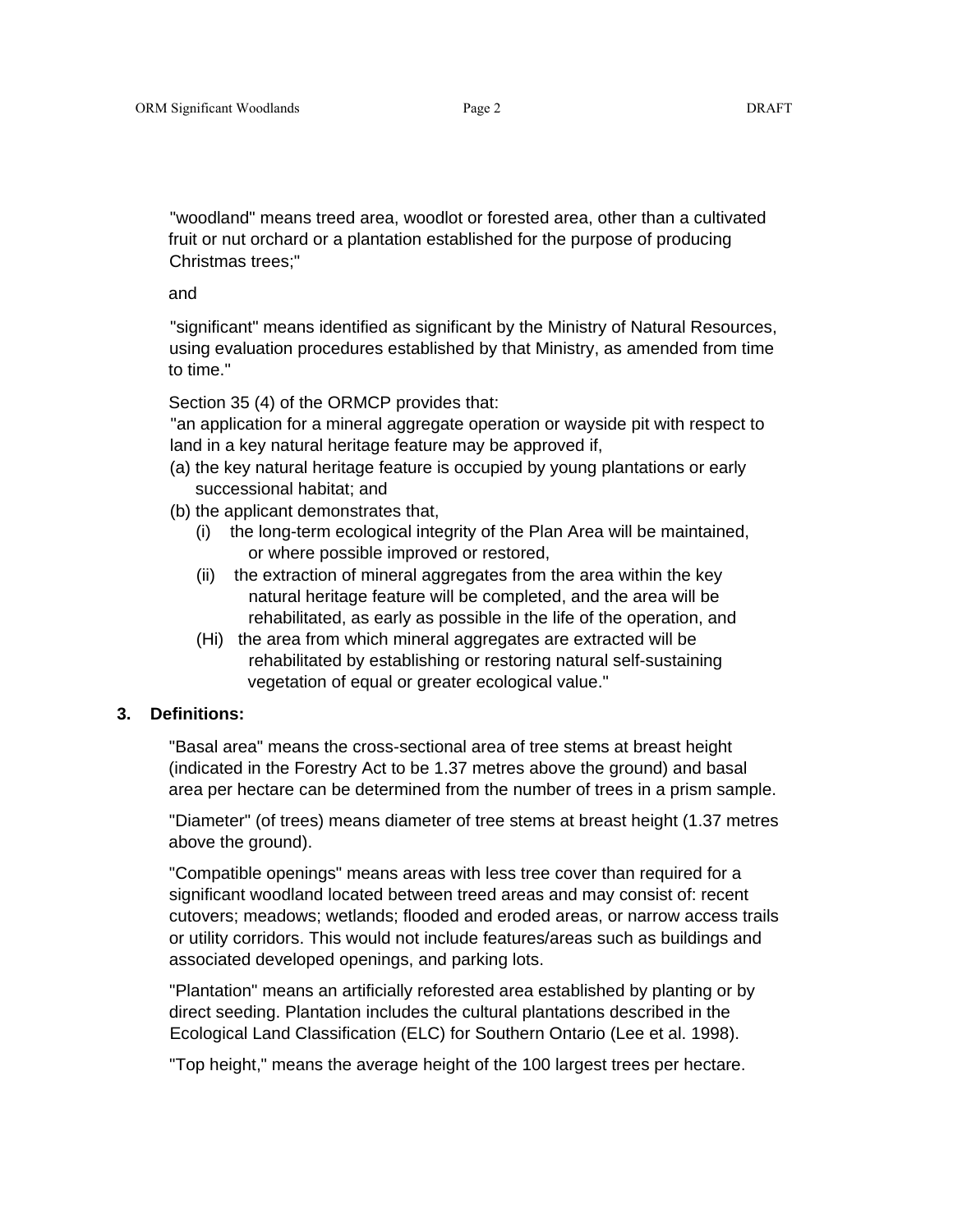"Tree community" means a woodland section separated out on the basis of identifiable uniformity of species, origin and soils.

"Trees" means woody plant species that are able to reach unassisted a height of 4.5 metres, following the definition of Trees in Canada (Farrar 1995).

#### **4. Significant Woodlands:**

#### **4.1 Identification of Significant Woodlands**

For the purposes of applying the policies of the ORMCP, significant woodlands shall mean woodlands that have either:

- (a) have a tree cover of over 60, considered "forest" in the Ecological Land Classification (ELC) for Southern Ontario (Lee et al. 1998); or
- (b) have a tree cover of over 10, considered "treed area" in the Ecological Land Classification (ELC) for Southern Ontario (Lee et al. 1998) and satisfy the following criteria:
	- 1,000 trees of any size per hectare, or
	- 750 trees measuring over five centimetres in diameter, per hectare, or
	- 500 trees measuring over 12 centimetres in diameter, per hectare, or

• 250 trees measuring over 20 centimetres in diameter, per hectare. And the diameter of a tree shall be measured at breast height (1.37metres from the ground) in regenerating fields and must have achieved that height to be counted.

And which are:

- (a) 4 hectares or larger in size located in the Countryside or Settlement Areas of the ORMCP; or
- (b) 0.5 hectare or larger in size located in the Natural Core or Natural Linkage Areas of the ORMCP; or
- (c) 0.5 hectare or larger located wholly or intersecting within a key natural heritage or hydrologically sensitive feature or their vegetation protection zones.

### **4.2 Exceptions**

- (a) Notwithstanding section 4.1, significant woodlands shall not include tree communities where:
	- the majority of the trees were planted and are managed for production of nursery stock or other tree products with an average rotation of less than 20 years (e.g., hybrid poplar); or
	- it is a plantation having a current top height of less than two metres; or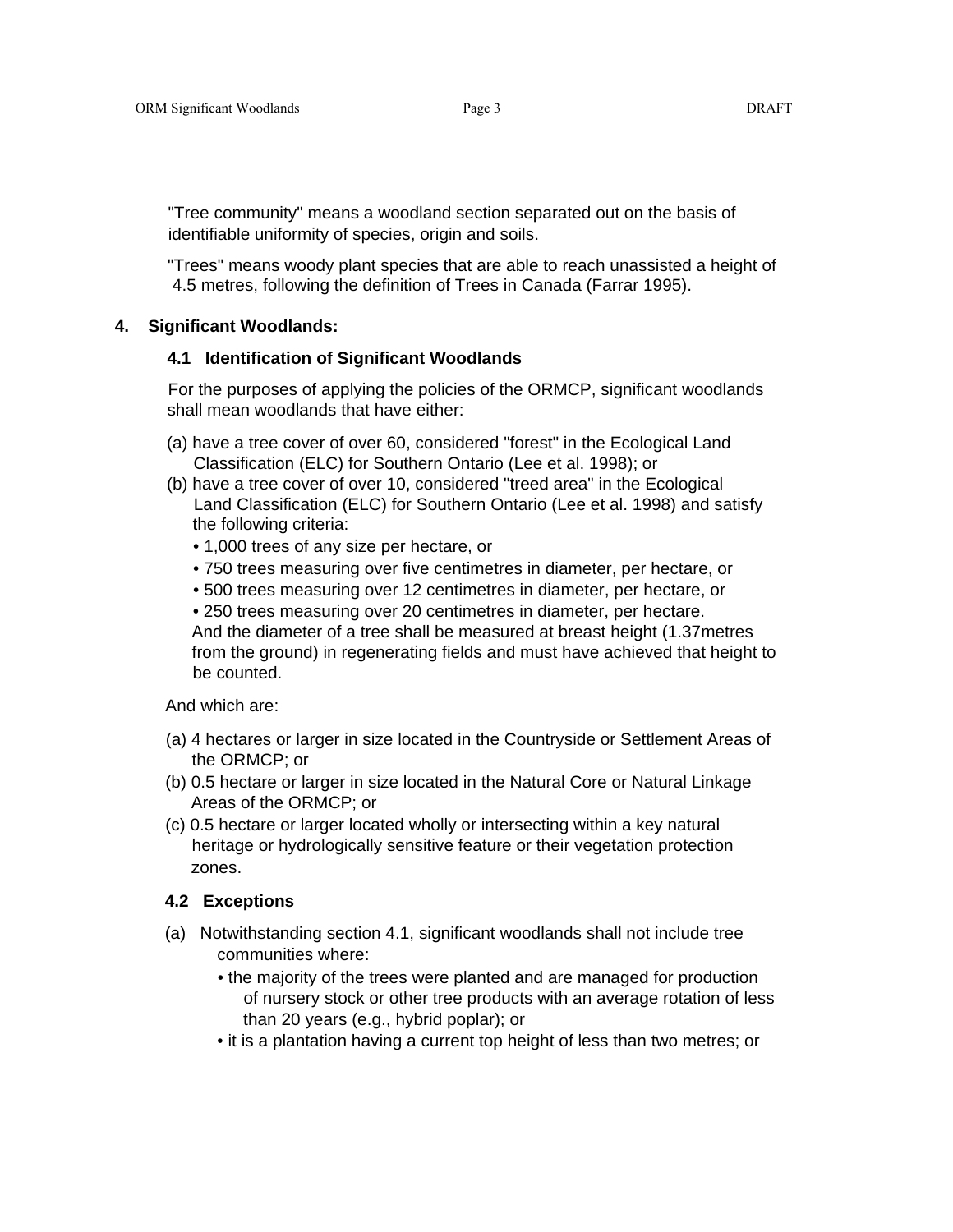- it is a regenerating field where the majority and tallest trees are nonnative species with a current top height of less than three metres; or
- the treed area is relatively narrow having a consistent width of less than 40 metres to crown edges.

Note: the ORMCP already excludes from the definition of woodlands, a cultivated fruit or nut orchard or a plantation established for the purpose of producing Christmas trees.

- (b) Notwithstanding subsection 4.1, woodlands smaller than 4 hectares in size may be determined by the approval authority not to be "significant" where the woodland does not constitute or provide one or more of the following features or functions:
	- a natural woodland which has supported woodland cover for at least 100 years;
	- a woodland in which naturally regenerated trees among those listed in Table A constitute the woodland;
	- a key natural heritage feature or hydrologically sensitive feature for purposes other than a significant woodland (including Significant Wildlife Habitat);
	- important protection, supporting habitat or ecological linkage to a nearby key natural heritage feature; or
	- an important connecting link between two or more key natural heritage features.

#### **4.3 Delineation of Significant Woodlands**

In delineation of significant woodlands, the following criteria shall be applied:

- (a) if compatible openings less than 40 metres across occur between 2 or more woodlands, the woodlands will be treated as one woodland area. However, where two woodlands more than 40 metres apart are wholly or partially connected by a band of trees with an average width of less than 40 metres, the woodlands shall be considered two separate woodlands and the connecting band of trees will not be included in the calculations of either woodland area;
- (b) if compatible openings within a woodland area are less than 0.5 hectare in area and less than 25 of the qualifying treed portion, they can be considered part of the woodland;
- (c) where woodlands are crossed by a road, with a right-of-way of 21 metres or less, owned and maintained by a road authority, the road area should not be measured as a woodland part but the areas of the separated treed portions should be combined and measured as one woodland;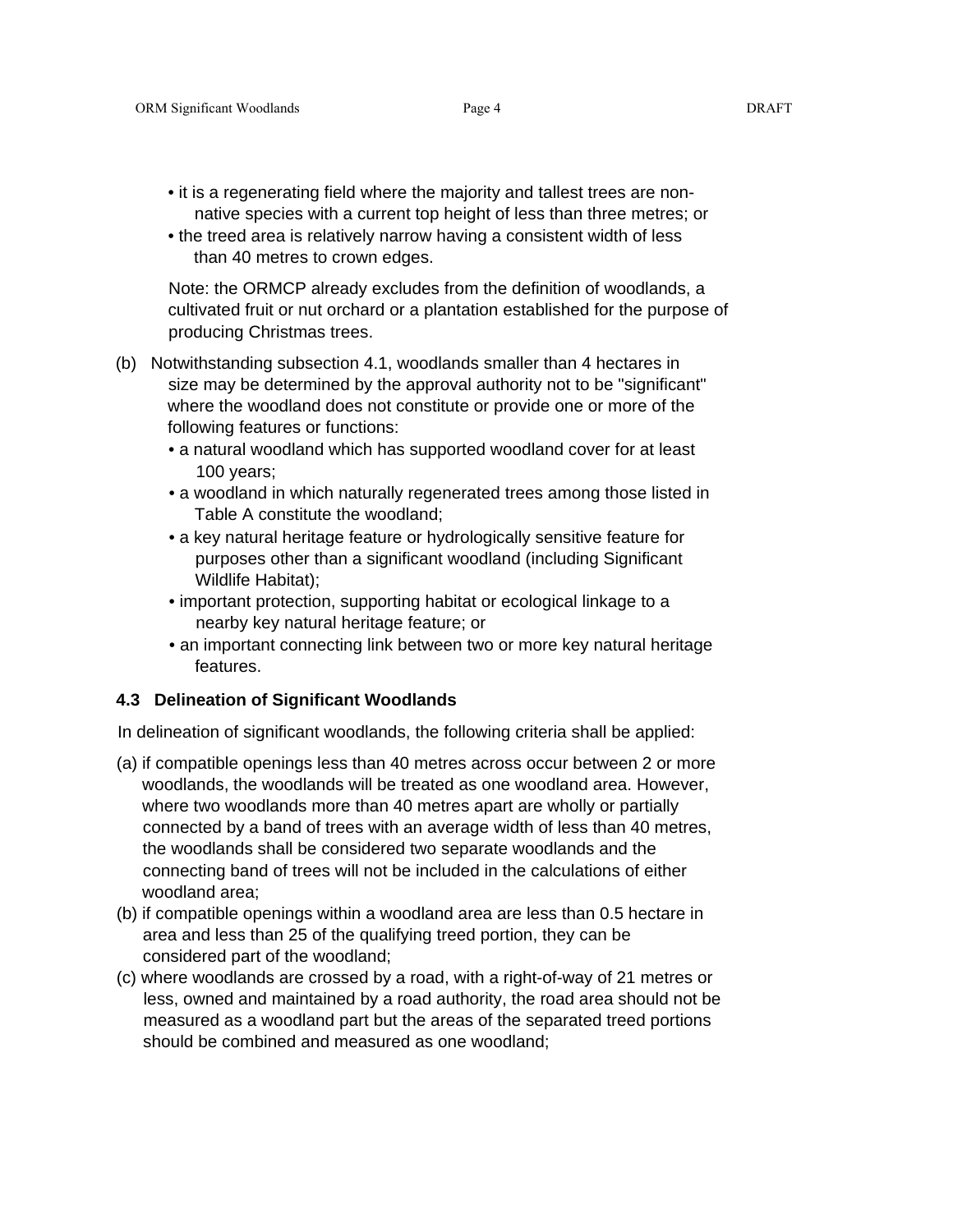(d) woodland portions outside the Plan Area shall be included in the area calculations for determining significance notwithstanding the fact that the policies of the ORMCP are required to be applied only to the portion of the woodland within the Plan Area;

ELC can be used for the delineation of different tree communities. However, for the purpose of delineating the outside boundaries of significant woodlands, different abutting tree communities (i.e. ELC polygons) should be combined.

### **5. Significant Woodlands Considered for Mineral Aggregate Operation and Wayside Pits:**

As noted in Section 2 of this paper, the ORMCP allows that aggregate extraction within a key natural heritage feature may be approved if the key natural heritage feature is occupied by "young plantations" or "early successional habitat", subject to conditions and approvals. This section provides criteria for determining whether woodlands qualify as "young plantations" or "early successional habitat".

### **5.1 Young Plantations**

"Young plantations" shall mean plantations in which:

- (a) naturally regenerated trees listed in Table A do not constitute a significant woodland (as identified by Section 4.1); and
- (b) there is less than two square metres of basal area per hectare in trees at least 25 centimetres in diameter. (Note: two square metres of basal area corresponds to 41 trees 25 centimetres in diameter or 10 trees 50 centimetres in diameter).

### **5.2 Early Successional Habitat**

"Early successional habitat" means an area recovering from disturbance in which:

- (a) naturally regenerated trees listed in Table A do not constitute a significant woodland; and
- (b) there is less than 10 square metres of basal area per hectare in trees at least 10 centimetres in diameter from any combination of species listed in Table A plus white ash (Fraxinus americana), black cherry {Prunus serotina) or whitecedar (Thuja occidentalis). (Note: 10 square metres of basal area corresponds to 1,274 trees 10 centimetres in diameter, 204 trees 25 centimetres in diameter or 51 trees 50 centimetres in diameter.)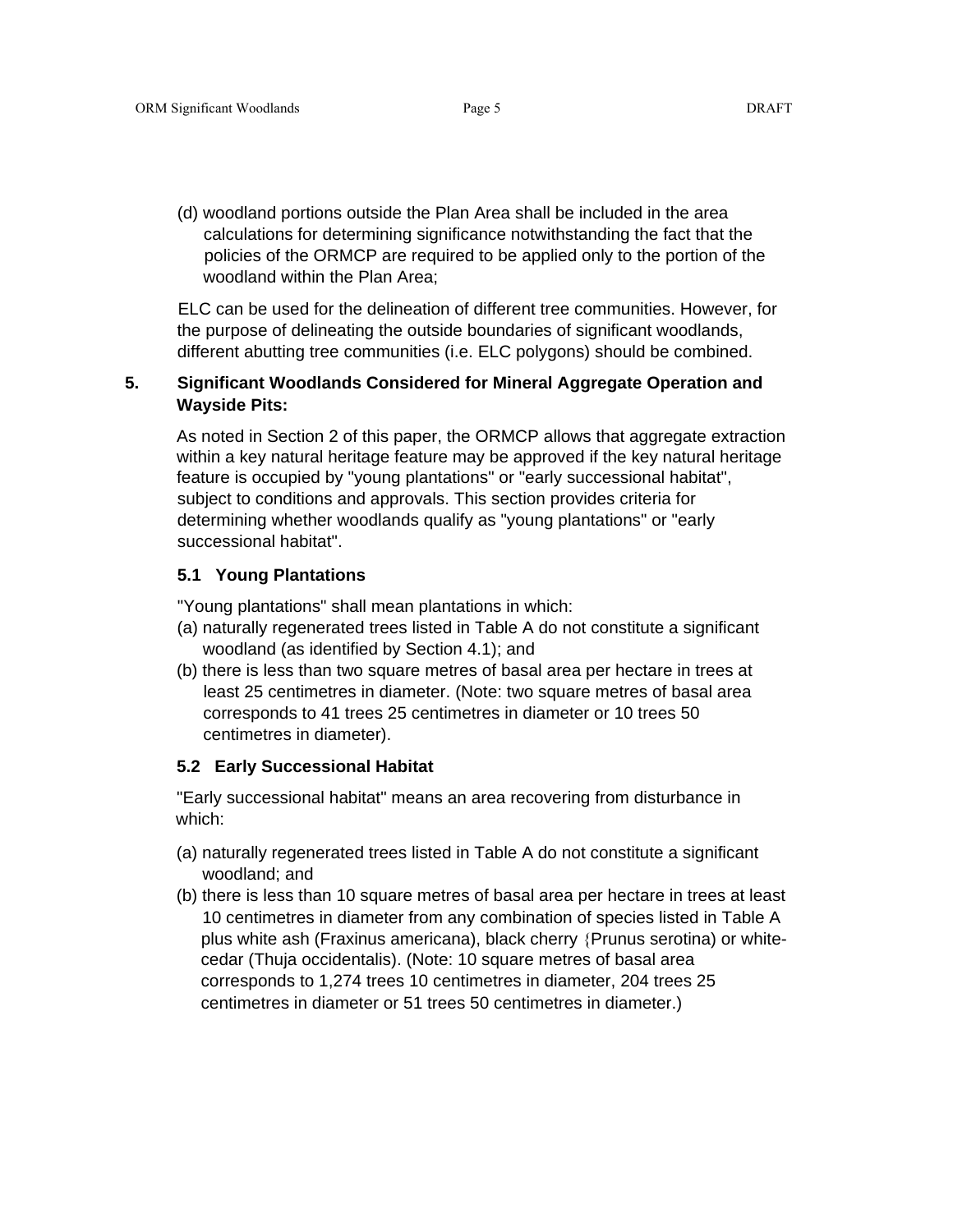#### **6. Effect of Tree Removal on the Status of Significant Woodlands**

Except where permanent removal is permitted in accordance with the ORMCP, a woodland considered significant on or after November 17, 2001 should continue to be identified and managed as a key natural heritage feature in accordance with the policies of the ORMCP even if trees are removed or destroyed due to human or natural causes. Such removal, including accommodation of mineral aggregate extraction in accordance with section 35(4) of the ORMCP, shall not constitute a reduction in size or outer boundaries of the significant woodland for land use planning purposes. Areas of tree removal will be returned to a natural vegetated state in accordance to the policies of the ORMCP.

#### **7. References**

Farrar, J.L. 1995. Trees in Canada. Fitzhenry & Whiteside Limited and the Canadian Forest Service, Natural Resources Canada. 502 pp.

Lee, H.T., W.D. Bakowsky, J. Riley, J. Bowles, M. Puddister, P. Uhlig and S. McMurray. 1998. Ecological Land Classification for Southern Ontario: First Approximation and Its Application. Ontario Ministry of Natural Resources, Southcentral Science Section Field Guide FG-02. 225 pp.

Oldham, M.J., W.D. Bakowsky and D.A. Sutherland. 1995. Floristic Quality Assessment System for Southern Ontario. Ontario Ministry of Natural Resources, Natural Heritage Information Centre. 69 pp.

Ontario. 1998. Forestry Act. R.S.O. 1990, c. F.26, as amended.

Ontario. 2002. Oak Ridges Moraine Conservation Act, 2001, Ontario Regulation 140/02, Oak Ridges Moraine Conservation Plan.

Ontario Ministry of Natural Resources. 1999. Natural Heritage Reference Manual for Policy 2.3 of the Provincial Policy Statement. 127 pp.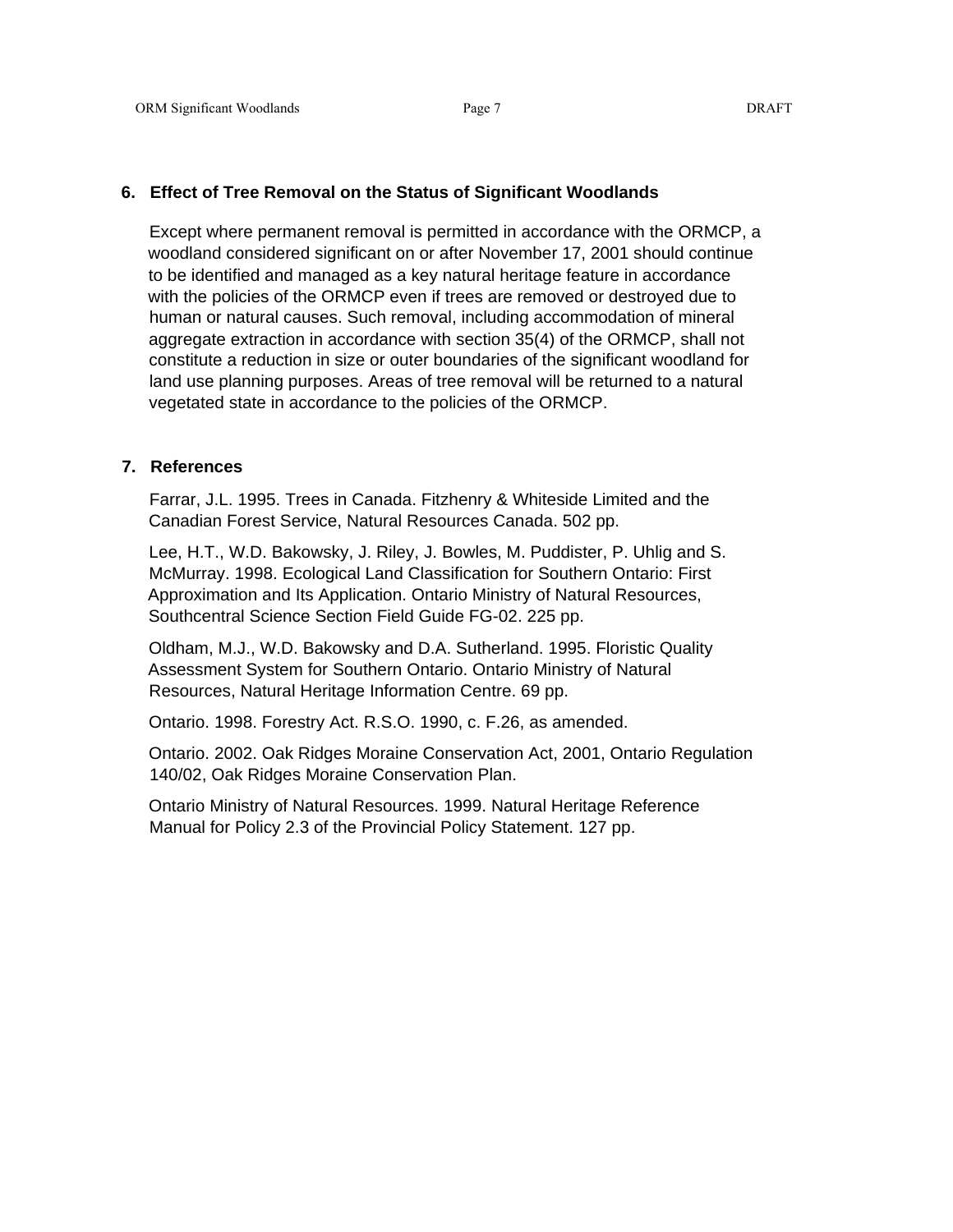### **Table A - Tree List**

### **Native Shade-tolerant or Long-lived Tree Species with Restricted Natural Regeneration on Disturbed Sites in the Oak Ridges Moraine Area**

| Abies balsamea<br>Acer nigrum | <b>Balsam Fir</b><br><b>Black Maple</b> |
|-------------------------------|-----------------------------------------|
| Acer pensylvanicum            | <b>Striped Maple</b>                    |
| Acer rubrum                   | <b>Red Maple</b>                        |
| Acer saccharinum              | <b>Silver Maple</b>                     |
| Acer saccharum                | Sugar Maple                             |
| Acer spicatum                 | <b>Mountain Maple</b>                   |
| Betula alleghaniensis         | <b>Yellow Birch</b>                     |
| Carpinus caroliniana          | Blue-beech                              |
| Carya cordiformis             | <b>Bitternut Hickory</b>                |
| Carya ovata                   | Shagbark Hickory                        |
| Fagus grandifolia             | <b>Beech</b>                            |
| Fraxinus nigra                | <b>Black Ash</b>                        |
| Juglans cinerea               | <b>Butternut</b>                        |
| Juglans nigra                 | <b>Black Walnut</b>                     |
| Larix laricina                | Tamarack                                |
| Ostrya virginiana             | Hop-hornbeam                            |
| Picea glauca                  | <b>White Spruce</b>                     |
| Picea mariana                 | <b>Black Spruce</b>                     |
| Pinus resinosa                | <b>Red Pine</b>                         |
| Pinus strobus                 | <b>White Pine</b>                       |
| Quercus alba                  | <b>White Oak</b>                        |
| Quercus macrocarpa            | <b>Bur Oak</b>                          |
| Quercus rubra                 | Red Oak                                 |
| Quercus velutina              | <b>Black Oak</b>                        |
| Tilia americana               | Basswood                                |
| <b>Tsuga Canadensis</b>       | Hemlock                                 |

#### Notes:

- 1. Compiled through consideration of species characteristics with confirmation that none of these species was assigned in Floristic Quality Assessment System for Southern Ontario by Oldham et al. (1995) a coefficient of conservatism of 0 to 3 given to plants found in a variety of plant communities, including disturbed sites.
- 2. Hybrids to be considered of same value as parent species.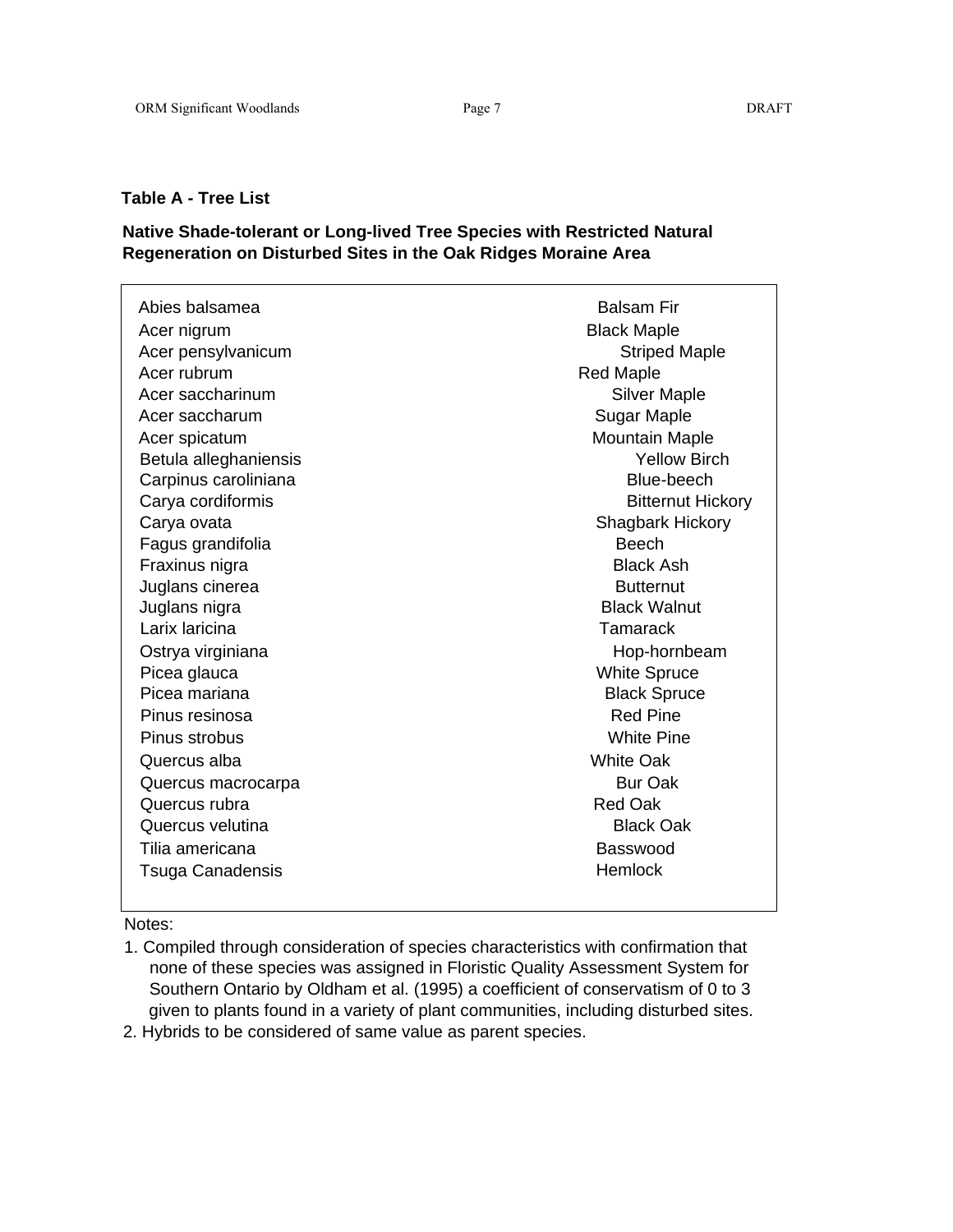# **APPENDIX 6: DEFINITIONS USED FOR SIGNIFICANCE CRITERIA**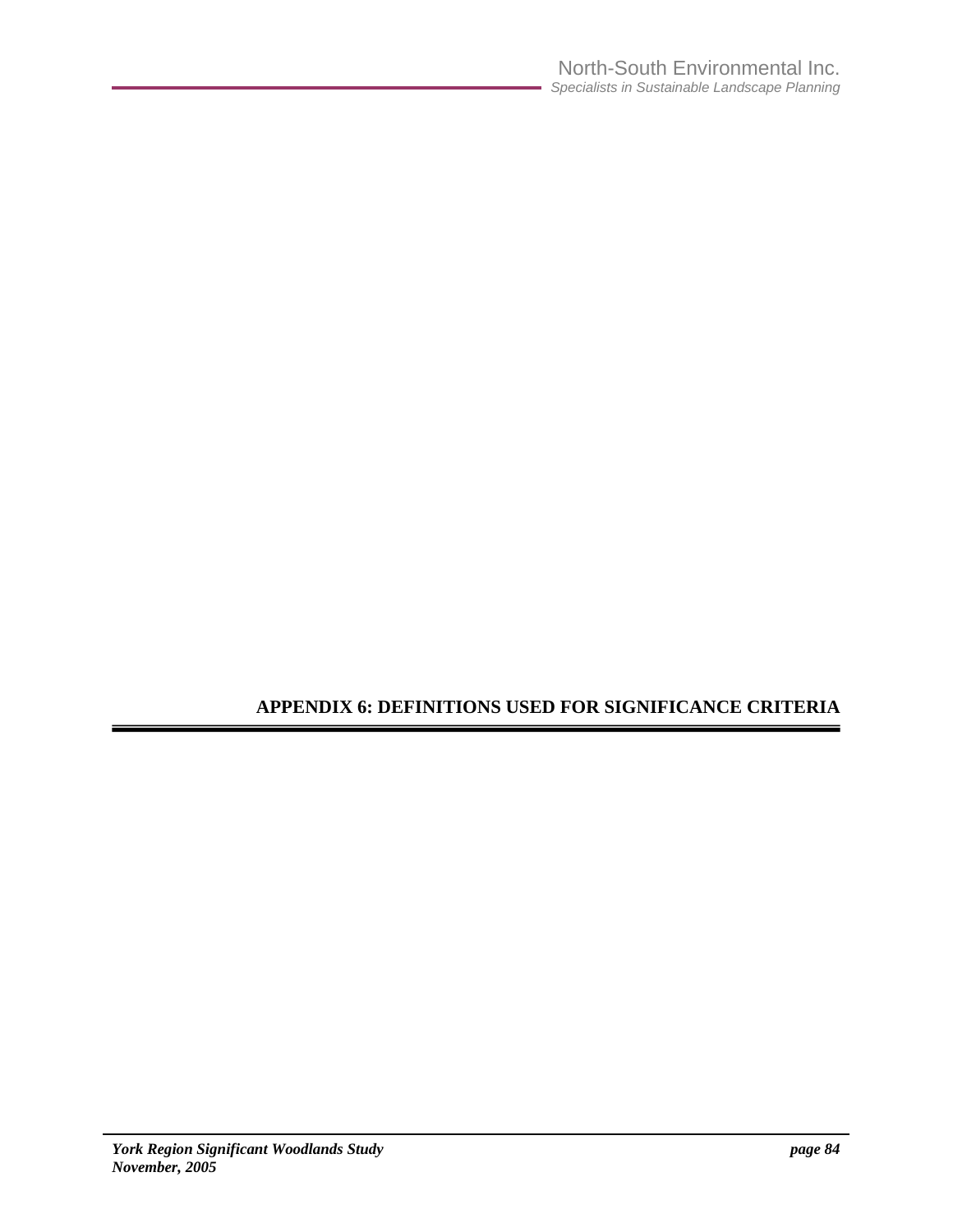# **Appendix 6: Definitions Used in Suite of Significance Criteria**

**G1, G2, G3, S1, S2, or S3 plant or animal species, or community**: the Natural Heritage Information Centre assigns a rarity ranking of 1 to 5 to species of plants, animals and communities in Ontario. Provincial status (*e.g.* provincially rare species) are known as "S ranks", and global rankings as "G ranks". For the purpose of this report, rankings of 1, 2 or 3 are considered rare.

**G1: Extremely rare;** usually 5 or fewer occurrences in the overall range or very few remaining individuals; or because of some factor(s) making it especially vulnerable to extinction.

**G2: Very rare;** usually between 5 and 20 occurrences in the overall range or with many individuals in fewer occurrences; or because of some factor(s) making it vulnerable to extinction.

**G3: Rare to uncommon**; usually between 20 and 100 occurrences; may have fewer occurrences, but with a large number of individuals in some populations; may be susceptible to large-scale disturbances.

**S1: Extremely rare** in Ontario; usually 5 or fewer occurrences in the province or very few remaining individuals; often especially vulnerable to extirpation.

**S2: Very rare** in Ontario; usually between 5 and 20 occurrences in the province or with many individuals in fewer occurrences; often susceptible to extirpation.

**S3: Rare to uncommon** in Ontario; usually between 20 and 100 occurrences in the province; may have fewer occurrences, but with a large number of individuals in some populations; may be susceptible to large-scale disturbances. Most species with an S3 rank are assigned to the watch list, unless they have a relatively high global rank.

**COSEWIC or COSSARO, Threatened, Endangered, Vulnerable or of Special Concern**:

The definitions used by COSEWIC (Committee on the Status of Endangered Wildlife in Canada) and COSSARO (Committee on the Status of Species at Risk in Ontario) to designate species are very similar. The COSEWIC definitions are:

**Endangered.** A species facing imminent extirpation or extinction.

**Threatened.** A species likely to become endangered if limiting factors are not reversed.

**Special Concern.** A species that is particularly sensitive to human activities or natural events but is not an endangered or threatened species.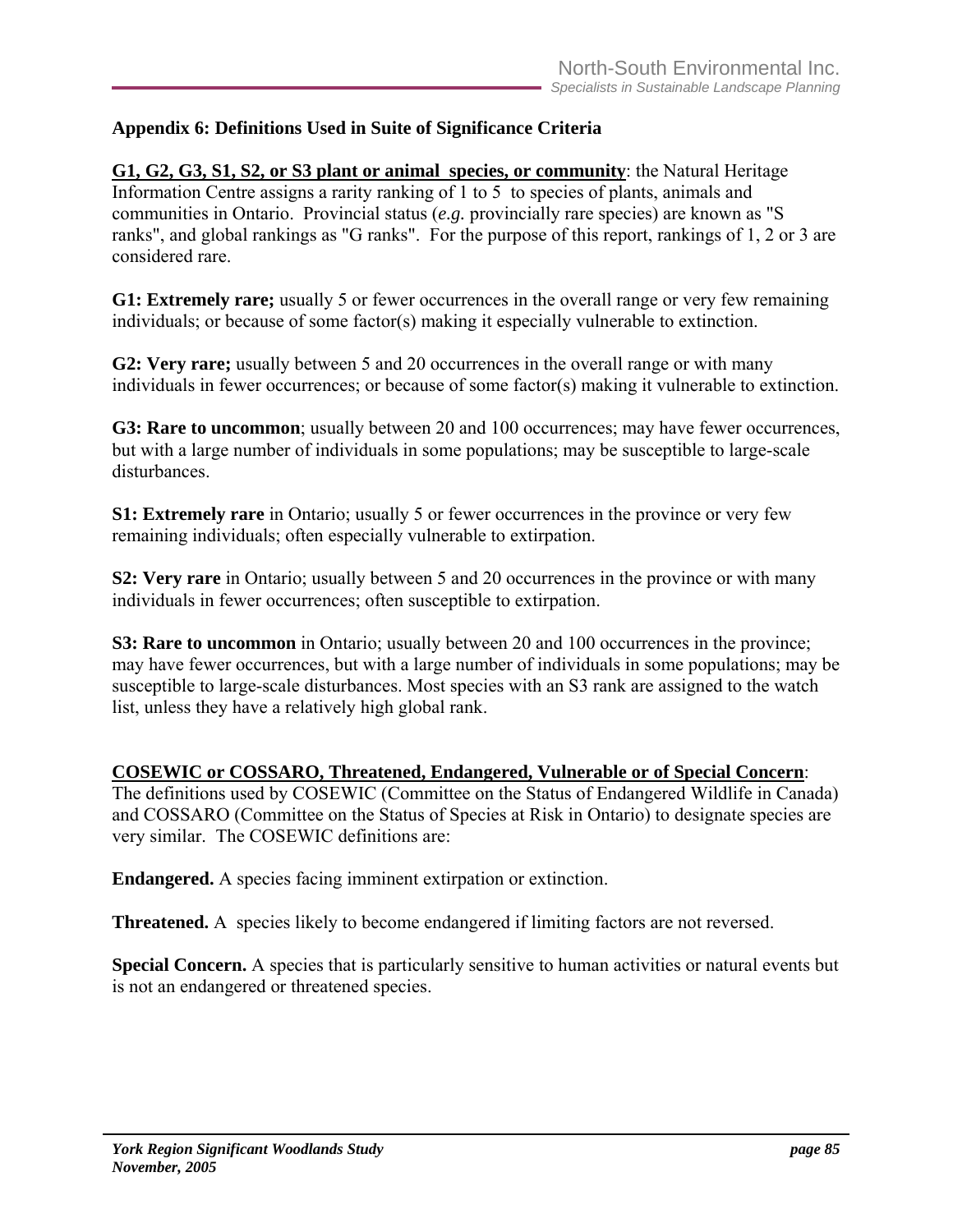The COSSARO definitions are:

**Endangered.** Any native species that, on the basis of the best available scientific evidence, is at risk of extinction or extirpation throughout all or a significant portion of its Ontario range if the limiting factors are not reversed.

**Threatened.** Any native species that, on the basis of the best available scientific evidence, is at risk of becoming endangered throughout all or a significant portion of its Ontario range if the limiting factors are not reversed.

**Vulnerable**. Any native species that, on the basis of the best available scientific evidence, is a species of special concern in Ontario, but is not a threatened or endangered species.

**Significant Feature**: all evaluated wetlands; all life science ANSIs (regionally and provincially significant); all significant valleylands as determined by the MNR, TRCA or LSRCA, Environmentally Significant/Sensitive Areas (ESAs), and ORM Key Natural Heritage Features and their associated vegetation protection zones.

**Evaluated Wetland:** This refers to any wetland that has been evaluated using the Provincial Wetland Evaluation Manual and which has been approved by MNR.

**Watercourse**: The definition of a watercourse will be that contained in Black's Law Dictionary: "A body of water flowing in a reasonably definite channel with bed and banks."

**Surface Water Features**: This includes lakes, woodland ponds, watercourses, springs, seeps, reservoirs *etc.* which provide ecological functions. It is not intended to include small surface water features such as farm ponds or stormwater management ponds, which would have limited ecological function. Some judgment will have to be exercised when assessing eligibility of features for the application of this criterion.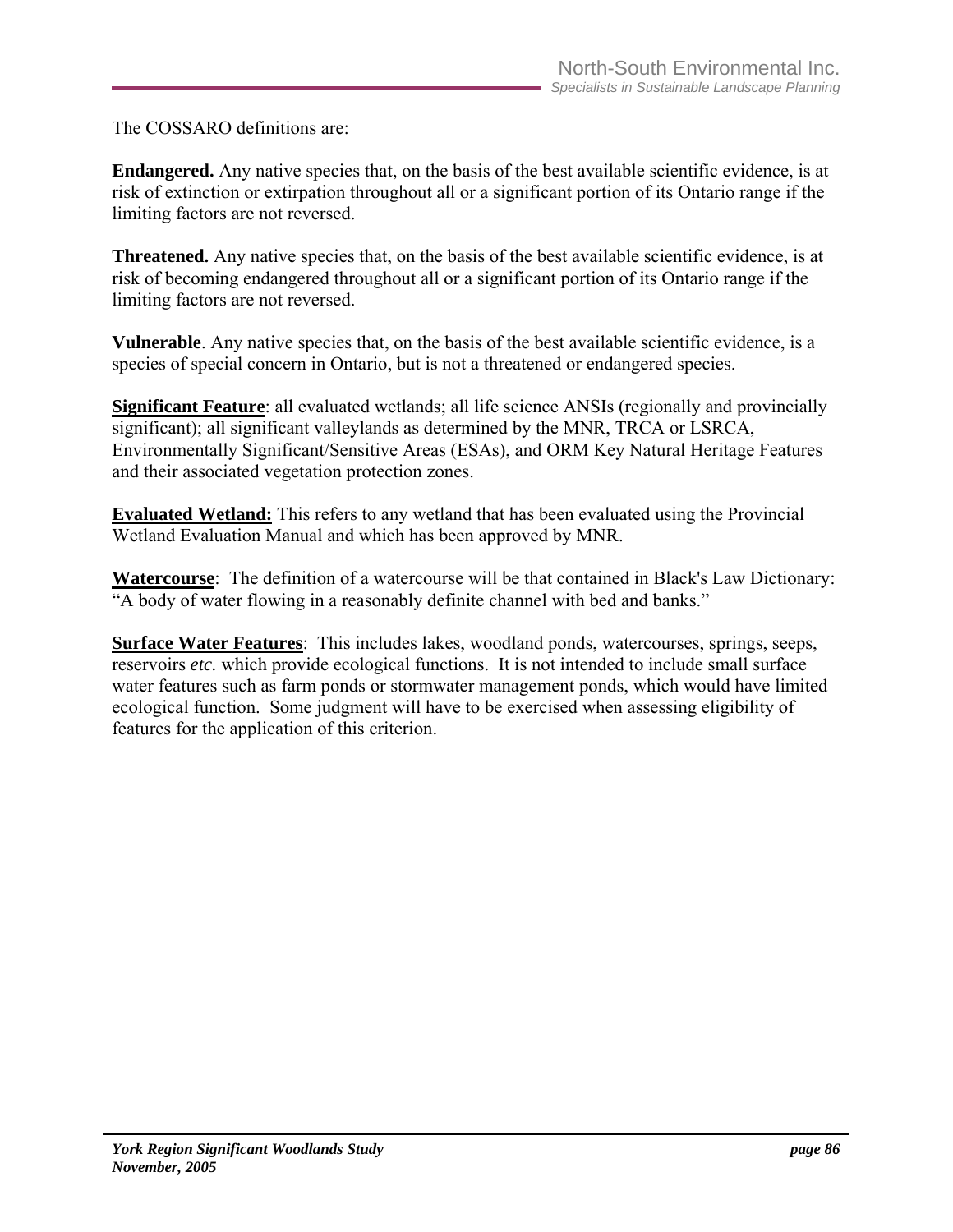# **APPENDIX 7: METADATA PROVIDED FOR THE GIS FILES**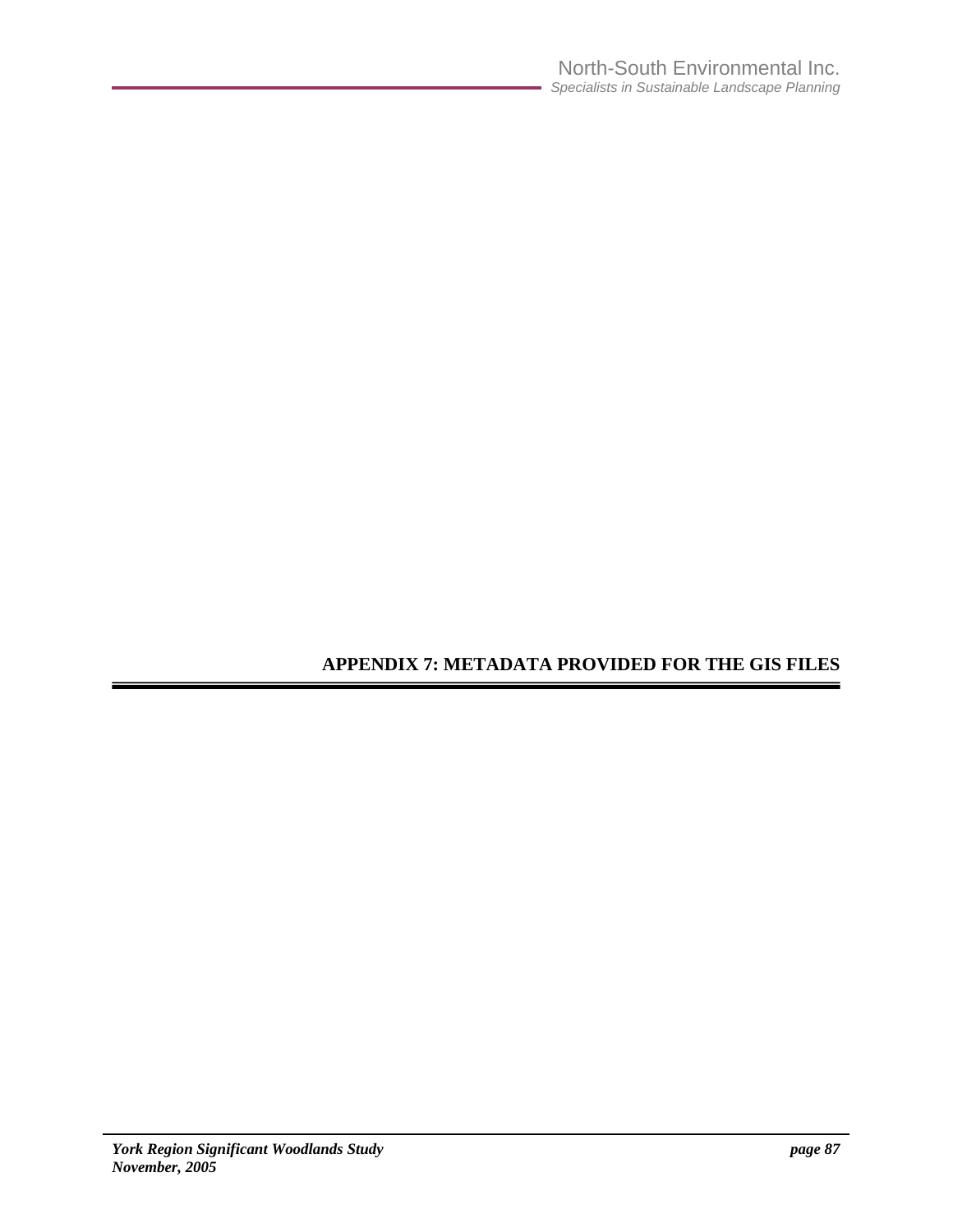The technical specifications of the GIS files were provided to the Region as part of the product delivery. This appendix provides just the text description of the three files that was contained in the final GIS metadata.

## **WOODNEW.SHP**

# General

2002 orthoimagery provided by the York Region was used to update the existing woodland coverage. The focus of the exercise was to refine woodland patch boundaries that had actually changed since 1999 owing to: 1) removal of woodland resulting from development or other reasons, 2) expansion of existing woodland patches owing to forest succession, and 3) identify new patches that resulted from woodland succession. The 2002 orthoimagery has superior resolution compared to the 1999 imagery used for the existing woodland layer. This allows better interpretation of whether successional areas meet the definition of woodland (which is that provided by the Region in the Tree By-Law), as well as more accurate delineation of woodland edges. However, there was no attempt made to systematically refine all existing woodland boundaries because of the increased resolution, changes were generally only made if there had been actual changes to the woodland patch in the field. Only in some cases, where a woodland patch was being refined for one of the 3 reasons noted above, were some boundaries adjusted to make them more accurate. The existing woodland layer was also based on substantial field checking, where as the update based on the 2002 orthoimagery was not, therefore, where there was doubt regarding whether an area of succession met the definition of a woodland, the 1999 boundaries were retained..

## Step Process

Each 2002 orthophoto was overlain with the woodland patches from the 1999 layer. These were visually scanned on-screen at a scale of 1:4800 to identify differences in woodland coverage between 1999 and 2002. These differences were subject to review and updated for the following reasons:

- where a woodland was wholly or partially removed between 1999 and 2002;
- where succession occurred such that an open area present in 1999 developed sufficiently by 2002 to meet the definition of woodland noted above; or
- where the better resolution of the 2002 orthophotos provided increased ability to identify woodlands.

Some of the resulting differences between the 1999 and the 2002 interpretations may be attributable to differences in the scale at which the orthophotos were viewed and/or interpreted by the analyst, especially with respect to the stage of succession at which the woodland definition is satisfied.

The current study updated woodland information based solely on an examination of the 2002 orthophotos; no field studies or ground-truthing was undertaken. In recognition of this, woodland patches that did not show obvious signs of disturbance or development between 1999 and 2002, were not modified, as the pre-existing 1999 digital update study boundaries were assumed to be more accurate (based on the field studies undertaken as part of the 1999 update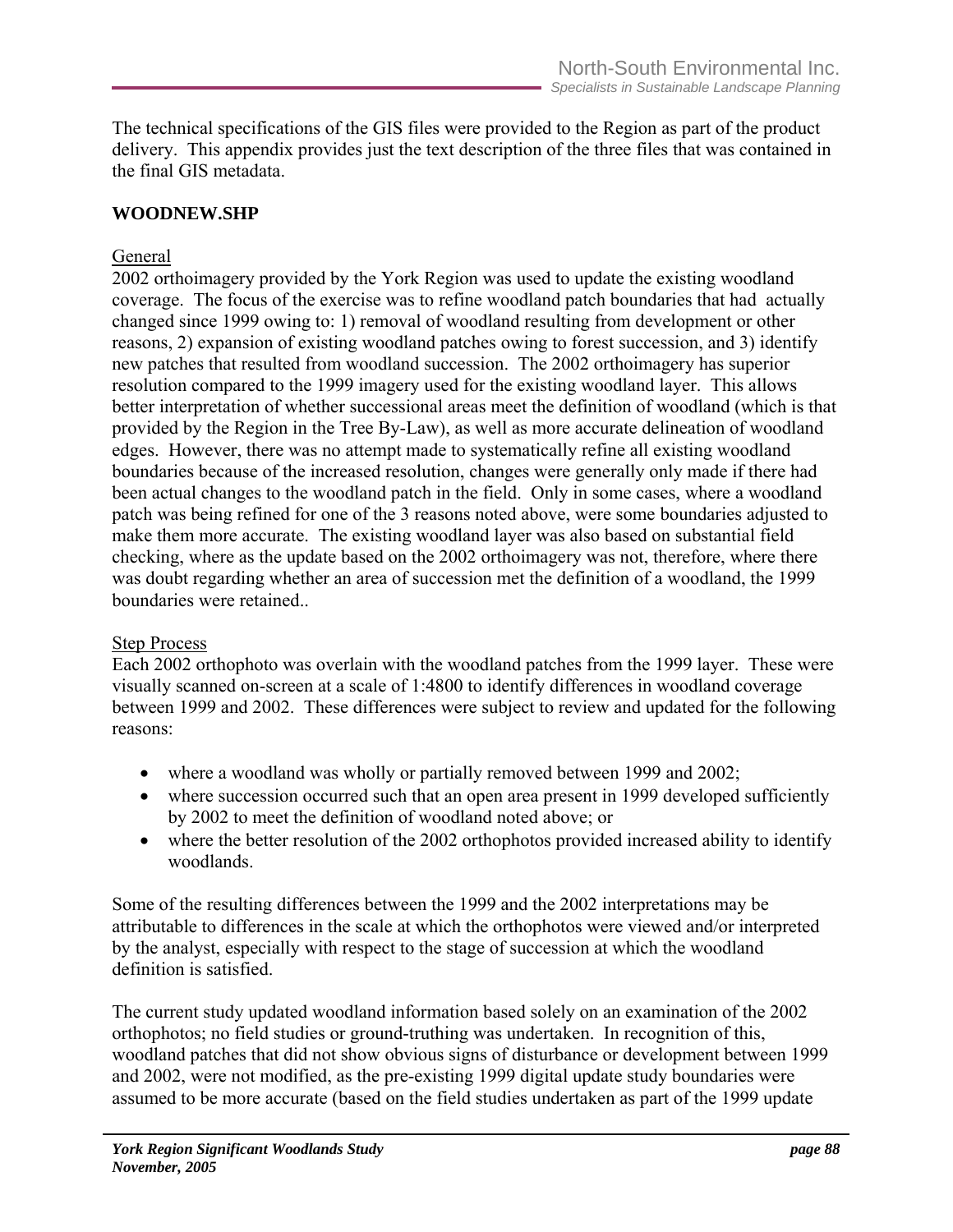study). For example, if an area appeared to satisfy the Region's definition of a woodland, in both the 1999 and 2002 orthophotos, but was not defined as such in the existing woodland coverage (*i.e.* , 1999 update study digital boundary), we deferred to the existing coverage and did not update or refine the boundary. Similarly, if an area did not appear to satisfy the Region's definition of a woodland, in either the 1999 or 2002 orthophotos, but was defined as a woodland in the existing woodland coverage, we did not perform an update or redefine the woodland's boundaries, on the assumption that the delineation was based on fieldwork as part of the 1999 update.

In addition to looking at the 1999 woodland layer, the 1999 orthophotos were also consulted to help understand decisions made in the 1999 exercise. By "toggling" between the 1999 and 2002 orthophotos, with the 1999 boundaries superimposed, the boundary delineations from 1999 were often clarified, and guidance provided on the appropriate refinement in this current update. To focus in on discrepancies, it was often necessary to magnify ("zoom into") the area in question on-screen, beyond the initial review scale of 1:4,800.

The comparison of orthophotos made it much easier to isolate those areas that strictly related to succession and development. The comparison was achieved by configuring our GIS to overlay: 1) 1999 orthophotos of the Region, 2) the 2002 orthophotos of the Region, 3) a non-editable, original version of the woodland coverage (2001), and 4) an editable version (working copy) of the woodland coverage. Collectively, updates to the working copy eventually culminated in a revised woodland layer based on the 2002 orthophotos. QA/QC procedures are provided in North – South Environmental Inc. (2005).

# **WOODFIN.SHP**

## General

A final, updated woodland layer was created (woodfin.shp) based on the initial update layer (woodnew.shp), by deleting some areas known to be short-rotation woodlands such as Christmas tree farms or nurseries. Since such woodlands are not deemed to be permanent, there was a desire to remove them from the updated woodland layer. The deletion of these short-rotation woodlands was achieved by using the Ecological Land Classification (ELC) undertaken by the Lake Simcoe Region Conservation Authority (LSRCA). In the ELC exercise, the LSRCA had undertaken some field reconnaissance to identify short-rotation woodlands, which were subsequently classified as "intensive agriculture". Patches so designated were clipped out of the "woodnew.shp" file. Since the two datasets where not consistent in terms of positional accuracy of the arcs, a visual check was carried out on the entire layer and sliver polygons were identified and deleted. Note that this exercise could only be undertaken for that portion of the Region that is within the LSRCA jurisdiction.

## Step Process

The Ecological Land Classification (ELC) shape file produced by the Lake Simcoe Region Conservation Authority (LSRCA) was overlaid on the updated woodlands layer "woodnew.shp". All woodland patches that were within areas designated as 'Intensive Agriculture' in the ELC were clipped out of the woodlands layer. Since the two datasets were not consistent in terms of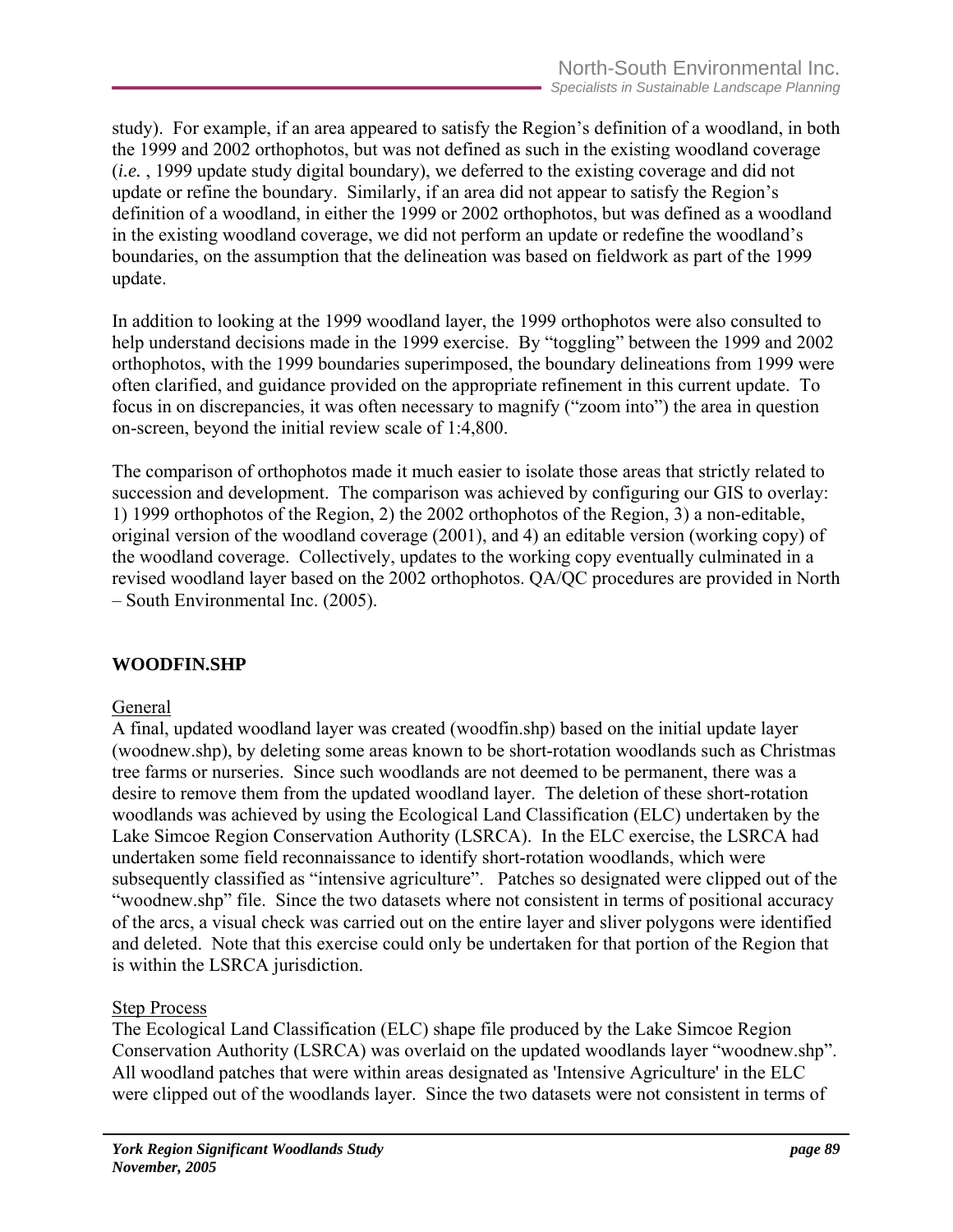the positional accuracy of the arcs, the clipping resulted in slivers being left wherever the ELC woodland patch boundary was outside the intensive agriculture patch boundary. This was simply a result of the digitizing process, not a reflection of actual field conditions, therefore the slivers were undesirable. Subsequently, a visual check was carried out on the entire layer and sliver polygons were identified and deleted. QA/QC procedures are provided in North – South Environmental Inc. (2005). Note that this exercise could only be undertaken for that portion of the Region that is within the LSRCA jurisdiction.

The "woodfin.shp" file was used to calculate statistics on the woodlands of York Region. Prior to doing this, the layer was cut against a boundary of the Region. This was done since some patches from the existing forest layer generated from the 1999 orthoimagery were partially or wholly outside the Region. However, these woodland patches were retained in the "woodfin.shp" file. There are also some patches that are smaller than 0.5 acres [0.2 ha] from the original woodland layer, which, therefore, do not meet the definition of a woodland.

# **SIGFOR.SHP**

### General

The final updated woodlands layer "woodfin.shp" as used as a basis for determining woodlands that should be considered significant in York Region. A set of criteria for identifying significant woodlands were developed by North – South Environmental Inc. These were used to develop a set of procedures using available digital data that identified the woodlands depicted in the "sigfor.shp" file.

It is important to note that for ecological reasons, woodland patches that occurred within 20 m of one another were deemed to function as one woodland. Thus, for applying the significant criteria, a "grouping exercise" was undertaken to associate all woodland patches within 20 metres of one another. This grouping is not a criterion per se, but was used as a tool to identify woodland patches that, based on their proximity, are considered one functional woodland group.

Details of the selection, rationale and description of the significant criteria are provided in the Significant Woodland Report (North – South Environmental Inc. 2005). The criteria and procedures are summarized below in the step process.

### Step Process

*1) The first criteria was based on rare species designated by NHIC or by COSEWIC or COSSARO ranking. Any woodland patch that contained ranked species of plants or wildlife would be considered significant.* 

*2) Any woodland that is within 30 metres of a watercourse, surface water feature or evaluated wetland was considered significant.* 

*3) Any woodland over 2 ha:* 

- *i) that is within 100 metres of another significant feature, or*
- *ii) that occurs within the Regional Greenlands System*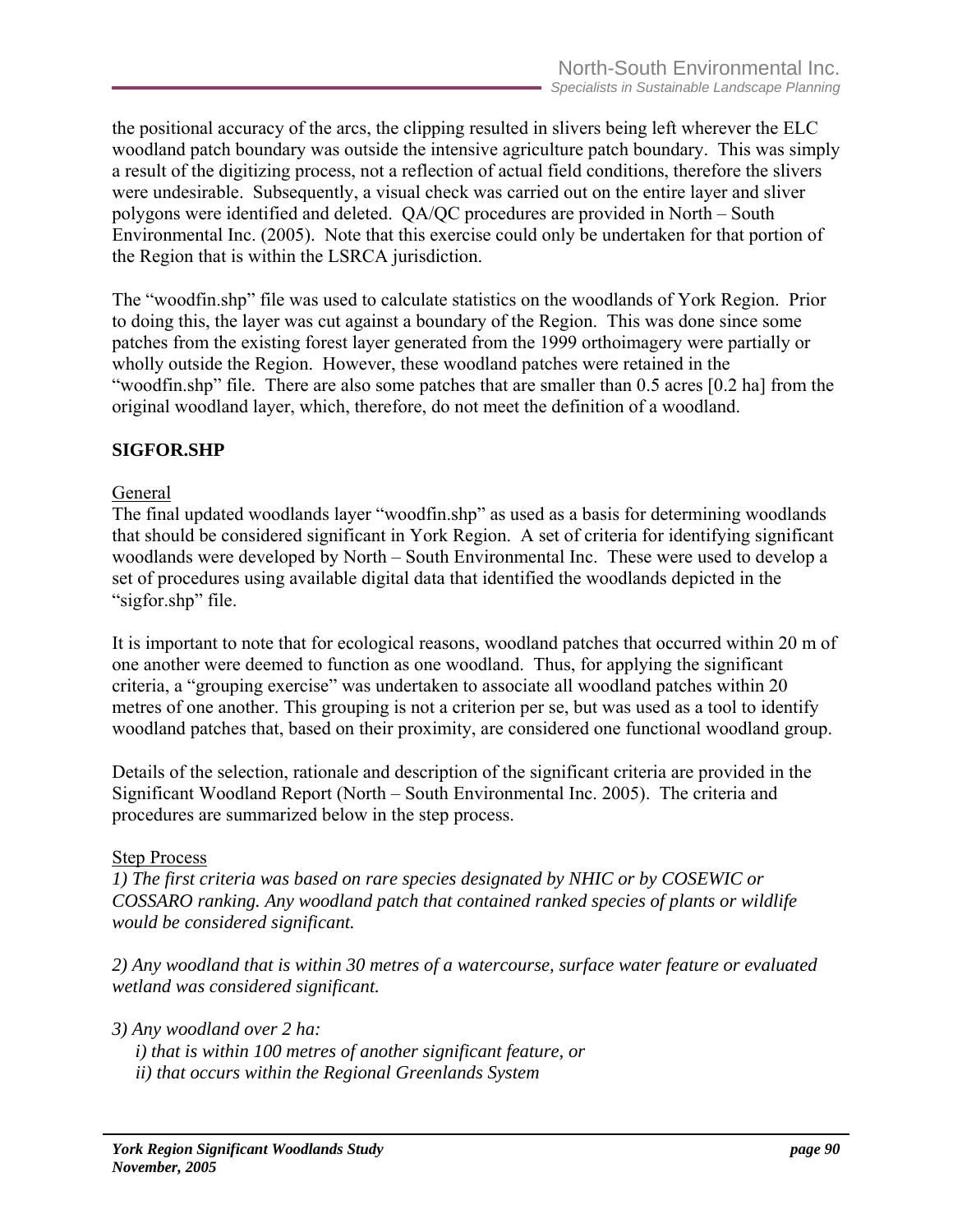*4) Any woodland south of the Oak Ridges Moraine that is greater than or equal to 4 ha in size.* 

*5) Any woodland north of the Oak Ridges Moraine that is greater than or equal to 10 ha in size.* 

*6) Any woodland that occurs on the Oak Ridges Moraine will be evaluated for significance based on the requirements of the Oak Ridges Moraine Conservation Plan and associated guidelines (OMNR 2004, see Appendix 4)* 

The resultant woodland patch layer after the application of the criteria is the significant woodland coverage for York Region

The final, updated woodland layer "woodfin.shp" was used to apply a series of procedures to identify the significant woodland patches depicted in the "sigfor.shp" file.

First, for reasons summarized above, and explained more fully in the Significant Woodland Report (North – South Environmental Inc. 2005), all woodland patches within 20 metres of each other were associated in groups. This was achieved by applying a 10 metre buffer around all patches in "woodfin.shp". Where buffers intersected, they joined, effectively identifying all patches within 20 metres of each other. This could create a "chaining" effect that resulted in many woodland patches being associated within one group. All patches associated within the same group were assigned a unique identifier, the GROUP field in the attribute table.

A set of procedures was developed to apply the significance criteria developed by North – South Environmental Inc. The criteria are reproduced below from the North – South report . Underlined words are defined in the report. The procedures were applied to the grouped patches, *i.e.*, with respect to area, the sum of the areas of all patches within a single group was used for applying criteria (note, the area between patches was not included in this area, just the sum of the patches within each group). Thus this would only influence criteria that used area for identifying significance.

*13. Any woodland that supports any of the following:* 

- *v) any G1, G2, G3, S1, S2, or S3 plant or animal species, or community as designated by NHIC; or*
- *vi) any species designated by COSEWIC or COSSARO as Threatened, Endangered, or of Special Concern.*

Digital data for significant species was only available for the area on the Oak Ridges Moraine, thus this criterion was not applied off the ORM for the purposes of producing the "sigfor.shp" file. Any woodland patch that contained rare species of plants, communities or wildlife as defined was be considered significant. Any woodland patches that intersected with this criterion were retained.

*14. Any woodland that is within 30 metres of a watercourse, surface water feature or evaluated wetland.*